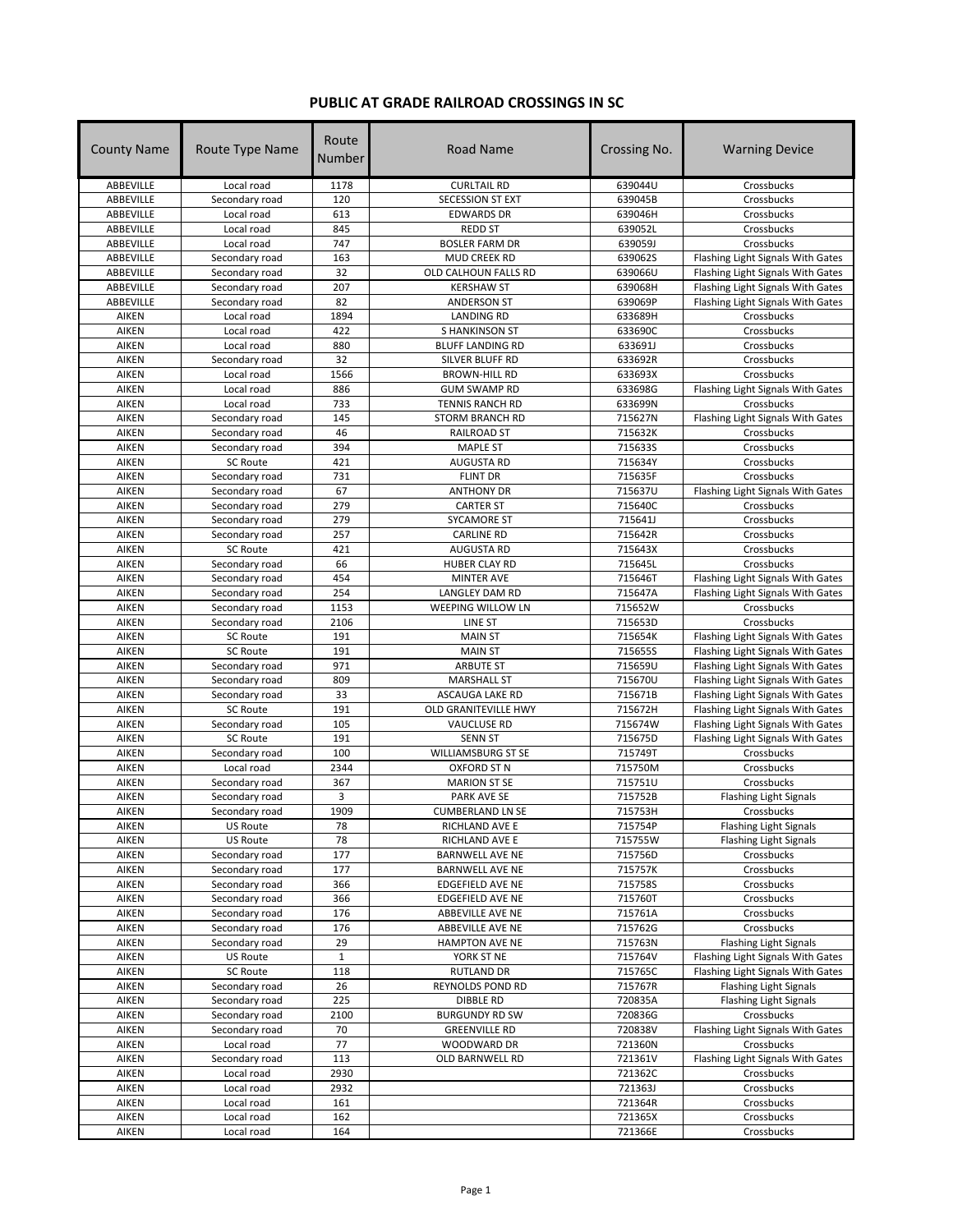| <b>AIKEN</b>     | Local road      | 176  |                          | 721367L | Crossbucks                        |
|------------------|-----------------|------|--------------------------|---------|-----------------------------------|
| <b>AIKEN</b>     | <b>US Route</b> | 78   | <b>CHARLESTON HWY</b>    | 721368T | <b>Flashing Light Signals</b>     |
| <b>AIKEN</b>     | Secondary road  | 2322 | DELOACH WAY              | 721369A | <b>Flashing Light Signals</b>     |
| <b>AIKEN</b>     | US Route        | 78   | <b>WAGENER RD</b>        | 721370U | Crossbucks                        |
| AIKEN            | Secondary road  | 356  | OLD AIRPORT RD           | 721371B | Flashing Light Signals            |
| AIKEN            | Secondary road  | 817  | PARK AVE SE              | 721374W | Crossbucks                        |
| <b>AIKEN</b>     | Secondary road  | 494  | <b>TIMBERLANE RD</b>     | 721375D | <b>Flashing Light Signals</b>     |
| <b>AIKEN</b>     | Secondary road  | 119  | <b>PARK AVE SE</b>       | 721376K | Flashing Light Signals With Gates |
| <b>AIKEN</b>     | Secondary road  | 817  | PARK AVE SE              | 721377S | Crossbucks                        |
| <b>AIKEN</b>     | Secondary road  | 367  | <b>MARION ST SE</b>      | 721380A | Crossbucks                        |
| <b>AIKEN</b>     | Secondary road  | 817  | PARK AVE SE              | 721383V | Crossbucks                        |
| <b>AIKEN</b>     | Secondary road  | 817  | PARK AVE SE              | 728953E | Crossbucks                        |
| AIKEN            | Secondary road  | 3    | PARK AVE SE              | 915899D | Nothing                           |
| <b>AIKEN</b>     | Secondary road  | 408  | <b>BURNETT ST</b>        | 915970K | Crossbucks                        |
| AIKEN            | <b>SC Route</b> | 302  | <b>EAST PINE LOG RD</b>  | 917035M | Flashing Light Signals With Gates |
| <b>AIKEN</b>     | Secondary road  | 144  | BETTIS ACADEMY RD        | 922625U | <b>Flashing Light Signals</b>     |
| <b>AIKEN</b>     | Local road      | 2396 | <b>INDUSTRIAL AVE</b>    | 922626B | Crossbucks                        |
| <b>AIKEN</b>     | Local road      | 105  | <b>GIANT TIRE PKWY</b>   | 922627H | Flashing Light Signals With Gates |
| <b>AIKEN</b>     | <b>SC Route</b> | 191  | <b>MAIN ST</b>           | 925879U | Flashing Light Signals With Gates |
| <b>AIKEN</b>     | Local road      | 851  |                          | 935365R | Flashing Light Signals With Gates |
| AIKEN            | SC Route        | 118  | <b>RUTLAND DR</b>        | 955951P | Nothing                           |
| ALLENDALE        | Secondary road  | 447  | <b>BAYSHORE DR</b>       | 633529U | Flashing Light Signals With Gates |
| ALLENDALE        | Secondary road  | 16   | SALUDA AVE S             | 633531V | Flashing Light Signals With Gates |
| ALLENDALE        | Secondary road  | 43   | <b>CHARLESTON AVE S</b>  | 633532C | Flashing Light Signals With Gates |
| ALLENDALE        | US Route        | 321  | <b>HAMPTON AVE S</b>     | 633533J | <b>Flashing Light Signals</b>     |
| ALLENDALE        | Secondary road  | 109  | 6TH ST W                 | 633535X | <b>Flashing Light Signals</b>     |
| ALLENDALE        | Secondary road  | 13   | <b>AIKEN AVE N</b>       | 633536E | <b>Flashing Light Signals</b>     |
| <b>ALLENDALE</b> | Secondary road  | 89   | <b>UNION AVE N</b>       | 633537L | <b>Flashing Light Signals</b>     |
| ALLENDALE        | Secondary road  | 47   | <b>BOUNDRY ST W</b>      | 633539A | Flashing Light Signals            |
| ALLENDALE        | Secondary road  | 336  | AIRPORT LOOP             | 633543P | Crossbucks                        |
| ALLENDALE        | Secondary road  | 336  | AIRPORT LOOP             | 633546K | Flashing Light Signals With Gates |
| ALLENDALE        | Secondary road  | 10   | <b>FRONTAGE RD</b>       | 633547S | Crossbucks                        |
| ALLENDALE        | Local road      | 261  |                          | 633550A | Crossbucks                        |
| ALLENDALE        | Secondary road  | 131  | <b>OZZIE ST</b>          | 633551G | Flashing Light Signals With Gates |
| ALLENDALE        | Secondary road  | 124  | <b>ALBECON ST</b>        | 633552N | Flashing Light Signals With Gates |
| ALLENDALE        | Secondary road  | 14   | <b>MARION ST</b>         | 633553V | Flashing Light Signals With Gates |
| ALLENDALE        | Secondary road  | 8    | MEMORIAL AVE N           | 633554C | Flashing Light Signals With Gates |
| ALLENDALE        | Secondary road  | 27   | <b>BOWERS ST</b>         | 633556R | Flashing Light Signals With Gates |
| ALLENDALE        | Secondary road  | 22   | <b>BLUFF RD</b>          | 633558E | Flashing Light Signals With Gates |
| ALLENDALE        | Secondary road  | 53   | CONCORD CHURCH RD        | 633560F | Flashing Light Signals With Gates |
| ALLENDALE        | Secondary road  | 52   | <b>APPLETON RD</b>       | 633562U | Flashing Light Signals With Gates |
| ALLENDALE        | <b>SC Route</b> | 3    | <b>RIVER RD</b>          | 633568K | Flashing Light Signals With Gates |
| ALLENDALE        | Secondary road  | 102  | CHERT QUARRY RD          | 633570L | Flashing Light Signals With Gates |
| ALLENDALE        | Local road      | 499  | RAILROAD AVE             | 633576C | Crossbucks                        |
| ALLENDALE        | Secondary road  | 368  | LITTLE HELL RD           | 633577J | Flashing Light Signals With Gates |
| ALLENDALE        | US Route        | 301  | <b>BURTONS FERRY HWY</b> | 634805X | Flashing Light Signals With Gates |
| ALLENDALE        | Secondary road  | 145  | <b>CREECH ST W</b>       | 634806E | Crossbucks                        |
| ALLENDALE        | Secondary road  | 347  | POND TOWN RD             | 634808T | Crossbucks                        |
| ALLENDALE        | Secondary road  | 99   | DOBSON ST                | 634811B | Crossbucks                        |
| ALLENDALE        | <b>SC Route</b> | 641  | MAIN ST W                | 634813P | Flashing Light Signals With Gates |
| ALLENDALE        | Secondary road  | 146  | OLD ORANGEBURG RD S      | 634814W | Crossbucks                        |
| ALLENDALE        | Secondary road  | 509  | <b>WALKER RD</b>         | 634816K | Crossbucks                        |
| ALLENDALE        | Secondary road  | 89   | BARKERS MILL POND RD     | 634817S | Crossbucks                        |
| ALLENDALE        | Secondary road  | 47   | <b>BOUNDRY ST W</b>      | 634819F | Flashing Light Signals With Gates |
| ALLENDALE        | Secondary road  | 77   | 4TH ST W                 | 634821G | Flashing Light Signals With Gates |
| ALLENDALE        | Secondary road  | 109  | 6TH ST W                 | 634823V | Flashing Light Signals With Gates |
| ALLENDALE        | US Route        | 278  | ALLENDALE-FAIRFAX HWY    | 634826R | Flashing Light Signals With Gates |
| ALLENDALE        | Secondary road  | 114  | 9TH ST W                 | 634827X | Crossbucks                        |
| ALLENDALE        | Secondary road  | 148  | 10TH ST W                | 634828E | Flashing Light Signals With Gates |
| ALLENDALE        | Secondary road  | 76   | 14TH ST W                | 634829L | Flashing Light Signals With Gates |
| ALLENDALE        | Secondary road  | 86   | 17TH ST W                | 634830F | Crossbucks                        |
| ALLENDALE        | Secondary road  | 376  | SCOTSMAN DR              | 634833B | Flashing Light Signals With Gates |
| ALLENDALE        | Secondary road  | 69   | POCOTALIGO RD            | 634835P | Flashing Light Signals With Gates |
| ALLENDALE        | US Route        | 278  | <b>MAIN ST N</b>         | 639954R | Flashing Light Signals With Gates |
| ALLENDALE        | Secondary road  | 8    | MEMORIAL AVE N           | 715452M | Crossbucks                        |
| ALLENDALE        | Secondary road  | 98   | <b>BAY ST W</b>          | 715453U | Crossbucks                        |
| ALLENDALE        | Secondary road  | 123  | <b>ESTHER ST W</b>       | 918123B | Crossbucks                        |
| ALLENDALE        | Secondary road  | 242  | <b>PERRY ST</b>          | 918124H | Crossbucks                        |
| ANDERSON         | Local road      | 1699 | <b>BLYTHE ST</b>         | 639965D | Crossbucks                        |
| ANDERSON         | Local road      | 974  | <b>EVATT RD</b>          | 640509A | Crossbucks                        |
| ANDERSON         | Local road      | 3369 | HORACE BELL RD           | 640511B | Crossbucks                        |
| ANDERSON         | Secondary road  | 205  | SIMPSON RD               | 640512H | Crossbucks                        |
| ANDERSON         | Secondary road  | 285  | CAMPBELL RD              | 640513P | Crossbucks                        |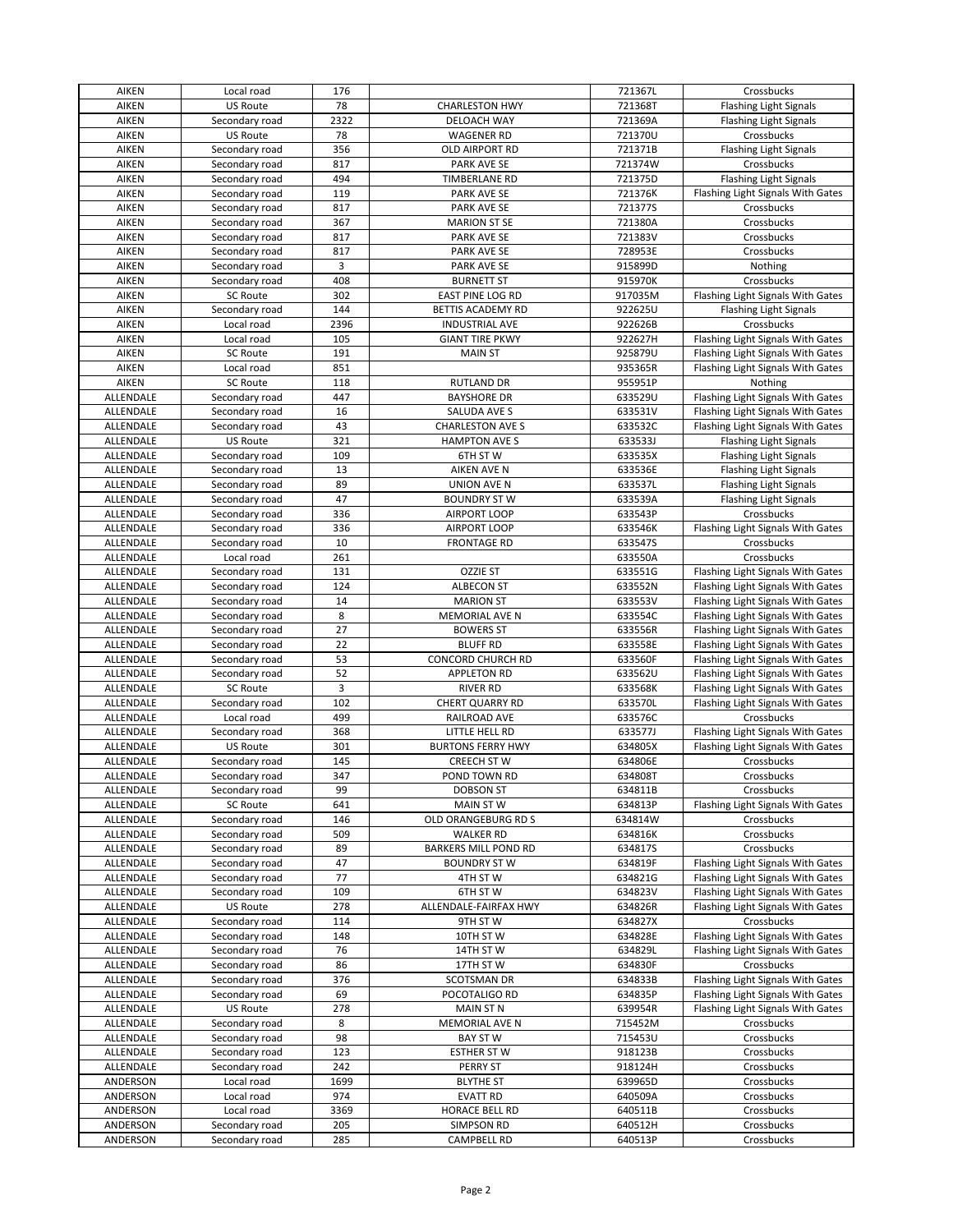| ANDERSON | Local road      | 1219      | <b>G W STEVENS RD</b>    | 640514W | Crossbucks                        |
|----------|-----------------|-----------|--------------------------|---------|-----------------------------------|
| ANDERSON | Local road      | 1144      | <b>BEEKS RD</b>          | 640517S | Crossbucks                        |
| ANDERSON | Local road      | 267       | <b>BLAKE DAIRY RD</b>    | 640520A | Crossbucks                        |
| ANDERSON | Local road      | 7775      | <b>BROYLES AV</b>        | 640521G | Crossbucks                        |
| ANDERSON | Secondary road  | 181       | <b>ONEAL ST</b>          | 640524C | Flashing Light Signals With Gates |
| ANDERSON | Local road      | 7624      | SALUDA ST                | 640525J | Crossbucks                        |
| ANDERSON | Secondary road  | 598       | <b>MAHAFFEY ST</b>       | 640526R | Crossbucks                        |
| ANDERSON | Local road      | 205       | <b>CALHOUN RD</b>        | 640527X | Crossbucks                        |
| ANDERSON | Local road      | 8686      | <b>EDKER BURNS RD</b>    | 640529L | Crossbucks                        |
| ANDERSON | Secondary road  | 147       | SHERARD RD               | 640531M | Flashing Light Signals With Gates |
| ANDERSON | Secondary road  | 147       | SHERARD RD               | 640533B | Crossbucks                        |
|          |                 | 29        |                          |         |                                   |
| ANDERSON | Secondary road  |           | <b>MAXCY DR</b>          | 640535P | Crossbucks                        |
| ANDERSON | Local road      | 1044      | CHEDDAR RD               | 640536W | <b>Flashing Light Signals</b>     |
| ANDERSON | Local road      | 579       | RICHARD CHAPMAN RD       | 640538K | Crossbucks                        |
| ANDERSON | Secondary road  | 502       | <b>WESLEY ELLISON RD</b> | 640539S | Crossbucks                        |
| ANDERSON | Local road      | 98        | S ACADEMY ST             | 640542A | <b>Flashing Light Signals</b>     |
| ANDERSON | Local road      | 8409      | PRINCE ST                | 640544N | Crossbucks                        |
| ANDERSON | Secondary road  | 576       | <b>WILLIAMS ST</b>       | 640546C | <b>Flashing Light Signals</b>     |
| ANDERSON | Secondary road  | 931       | MILL ST                  | 640547J | Flashing Light Signals With Gates |
| ANDERSON | Local road      | 8413      | S GREEN ST               | 640548R | Crossbucks                        |
| ANDERSON | Local road      | 3823      | <b>MATTISON ST</b>       | 640550S | Crossbucks                        |
| ANDERSON | Secondary road  | 577       | <b>TRIPP ST</b>          | 640552F | Crossbucks                        |
| ANDERSON | Local road      | 3814      | SALUDA RD                | 640554U | Crossbucks                        |
| ANDERSON | Local road      | 755       | <b>DUNLAP RD</b>         | 640556H | Crossbucks                        |
| ANDERSON | Local road      | 9452      | <b>ADGER ST</b>          | 640558W | Crossbucks                        |
| ANDERSON | Local road      | 10635     | <b>LYMAN ST</b>          | 640559D | Crossbucks                        |
| ANDERSON | SC Route        | 8         | <b>LEBBY ST</b>          | 640562L | Flashing Light Signals With Gates |
| ANDERSON | Local road      | 1701      | PAUL ST                  | 640564A | Crossbucks                        |
| ANDERSON | Local road      | 1695      | <b>CAPERS ST</b>         | 640565G | Crossbucks                        |
| ANDERSON | Secondary road  | 326       | <b>HUDGENS ST</b>        | 640756S | Crossbucks                        |
|          |                 |           |                          |         |                                   |
| ANDERSON | Secondary road  | 263       | WHITE ST                 | 640764J | Crossbucks                        |
| ANDERSON | Secondary road  | 563       | RICHMOND AV              | 640765R | Crossbucks                        |
| ANDERSON | Secondary road  | 141       | S MCDUFFIE ST            | 640766X | Crossbucks                        |
| ANDERSON | SC Route        | 28        | <b>S MAIN ST</b>         | 640767E | Crossbucks                        |
| ANDERSON | Local road      | 2458      | S HAMMETT ST             | 640768L | Crossbucks                        |
| ANDERSON | Secondary road  | 516       | <b>JUNE AV</b>           | 640769T | Crossbucks                        |
| ANDERSON | Secondary road  | 515       | <b>HARRIS ST</b>         | 640771U | Crossbucks                        |
| ANDERSON | <b>SC Route</b> | 81        | S MURRAY AV              | 640772B | Crossbucks                        |
| ANDERSON | Local road      | 352       | <b>GLENN ST</b>          | 640794B | Crossbucks                        |
| ANDERSON | <b>SC Route</b> | 24        | W WHITNER ST             | 640796P | <b>Flashing Light Signals</b>     |
| ANDERSON | Secondary road  | 22        | W MARKET ST              | 640797W | Flashing Light Signals            |
| ANDERSON | Secondary road  | 355       | W REED ST                | 640801J | Crossbucks                        |
| ANDERSON | Secondary road  | 415       | W FRANKLIN ST            | 640802R | Flashing Light Signals With Gates |
| ANDERSON | Secondary road  | 514       | DON AV                   | 640804E | Crossbucks                        |
| ANDERSON | Secondary road  | 47        | <b>LEWIS ST</b>          | 640805L | Crossbucks                        |
| ANDERSON | <b>SC Route</b> | 28        | HIGHWAY 28 BYP           | 640809N | Flashing Light Signals            |
| ANDERSON | <b>US Route</b> | 29        | W SHOCKLEY FERRY RD      | 640810H | Flashing Light Signals With Gates |
| ANDERSON | Local road      | 4118      | MOORE ST                 | 640811P | Crossbucks                        |
| ANDERSON | Secondary road  | 128       | <b>MANLEY DR</b>         | 640812W | Crossbucks                        |
| ANDERSON | Secondary road  | 101       | W ROOSEVELT DR           | 640813D | Crossbucks                        |
|          |                 |           |                          |         |                                   |
| ANDERSON | Local road      | 130<br>65 | <b>MASTERS DR</b>        | 640814K | Crossbucks                        |
| ANDERSON | Secondary road  |           | <b>MASTERS BLVD</b>      | 640821V | Flashing Light Signals With Gates |
| ANDERSON | Secondary road  | 65        | MASTERS BLVD             | 640823J | Flashing Light Signals With Gates |
| ANDERSON | Local road      | 1195      | <b>GAFFNEY RD</b>        | 640824R | Crossbucks                        |
| ANDERSON | Local road      | 259       | <b>TRAVIS RD</b>         | 640825X | Crossbucks                        |
| ANDERSON | Local road      | 3777      | YOUNG RD                 | 640826E | Crossbucks                        |
| ANDERSON | <b>SC Route</b> | 81        | HIGHWAY 81 S             | 640828T | Flashing Light Signals With Gates |
| ANDERSON | <b>SC Route</b> | 81        | HIGHWAY 81 S             | 640829A | Flashing Light Signals With Gates |
| ANDERSON | Secondary road  | 49        | <b>FLAT ROCK RD</b>      | 640830U | Flashing Light Signals            |
| ANDERSON | Local road      | 1181      | <b>HARRY DR</b>          | 640831B | Crossbucks                        |
| ANDERSON | Local road      | 981       | JOHNSON RD               | 716981Y | Crossbucks                        |
| ANDERSON | Secondary road  | 751       | <b>BRICK MILL RD</b>     | 716982F | Crossbucks                        |
| ANDERSON | Secondary road  | 265       | <b>HAMBY RD</b>          | 716984U | Crossbucks                        |
| ANDERSON | Local road      | 974       | <b>EVATT RD</b>          | 716985B | Crossbucks                        |
| ANDERSON | Local road      | 933       | <b>BROCK RD</b>          | 716987P | Crossbucks                        |
| ANDERSON | Local road      | 3369      | <b>GARY FARM RD</b>      | 716989D | Crossbucks                        |
| ANDERSON | Secondary road  | 70        | DOCHENO RD               | 716990X | Crossbucks                        |
| ANDERSON | Secondary road  | 317       | FLOYD WRIGHT DR          | 716993T | Crossbucks                        |
| ANDERSON | Local road      | 384       | MILLIKEN DR              | 716998C | Crossbucks                        |
| ANDERSON | Secondary road  | 266       | <b>CARROLL LN</b>        | 717003E | Crossbucks                        |
| ANDERSON | US Route        | 76        | <b>S MAIN ST</b>         | 717004L | Crossbucks                        |
| ANDERSON | Local road      | 8758      | <b>MCDUFFIE ST</b>       | 717006A | Crossbucks                        |
|          |                 |           |                          |         |                                   |
| ANDERSON | US Route        | 76        | <b>ANDERSON ST</b>       | 717214B | Crossbucks                        |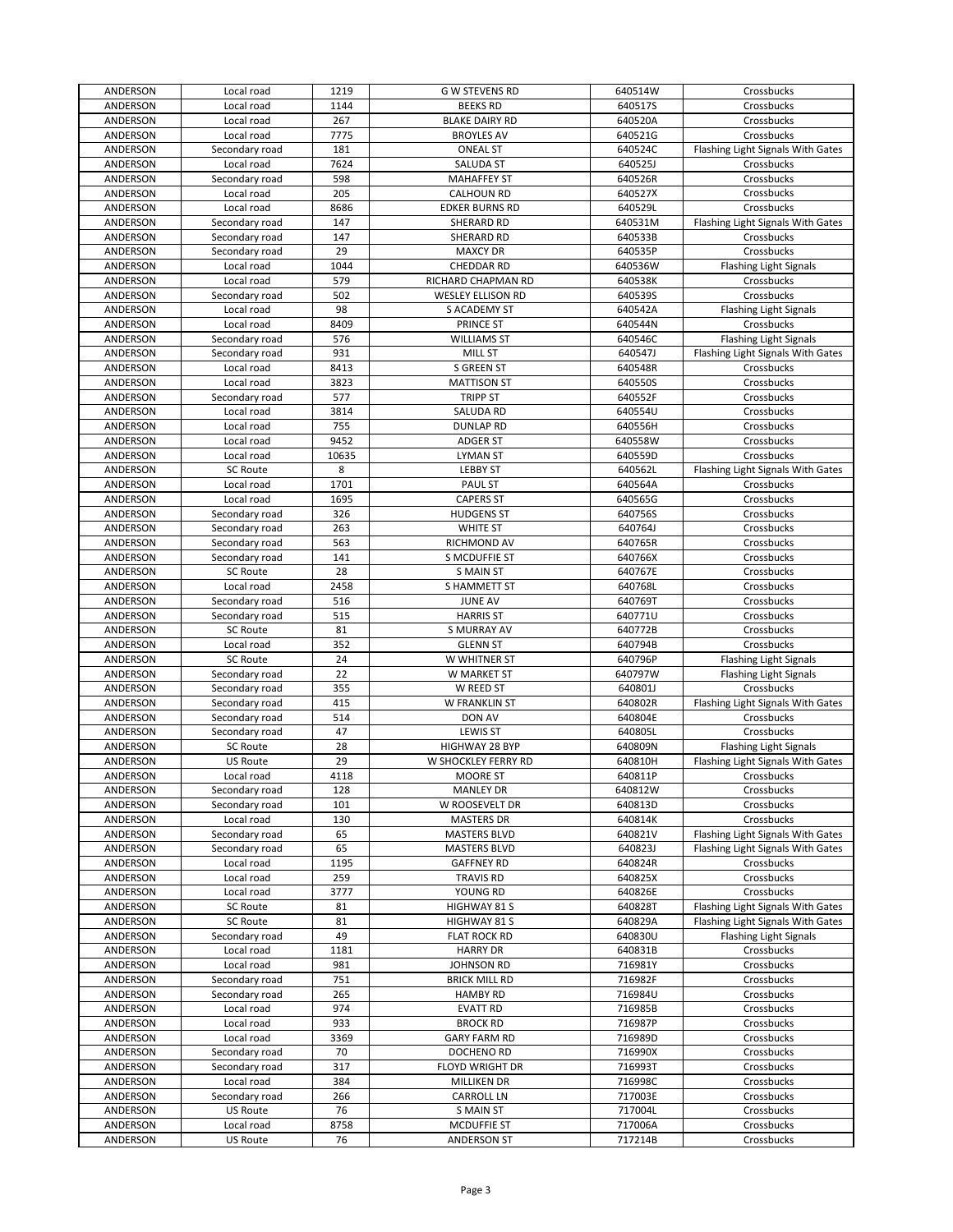| ANDERSON       | Local road      | 7767 | <b>ACADEMY ST</b>       | 717215H | Crossbucks                        |
|----------------|-----------------|------|-------------------------|---------|-----------------------------------|
| ANDERSON       | Secondary road  | 245  | <b>BLUE RIDGE AV</b>    | 717219K | Crossbucks                        |
| ANDERSON       | Local road      | 8188 | <b>HAZEL DR</b>         | 717223A | Crossbucks                        |
| ANDERSON       | Secondary road  | 560  | <b>MURDOCK RD</b>       | 717227C | Crossbucks                        |
|                |                 |      |                         |         |                                   |
| ANDERSON       | Local road      | 7796 | <b>HAROLD LN</b>        | 717230K | Crossbucks                        |
| ANDERSON       | Secondary road  | 973  | SHERWOOD DR             | 717233F | Crossbucks                        |
| ANDERSON       | Secondary road  | 80   | JAMES COX RD            | 717234M | Crossbucks                        |
| ANDERSON       | Secondary road  | 246  | PEA CREEK RD            | 717235U | Crossbucks                        |
| ANDERSON       | Secondary road  | 118  | N MAJOR RD              | 717237H | Crossbucks                        |
| ANDERSON       | Local road      | 474  | BELHAVEN ROAD EXT       | 717240R | Crossbucks                        |
| ANDERSON       | Local road      | 1972 | <b>STANLEY DR</b>       | 717241X | Crossbucks                        |
| ANDERSON       | Secondary road  | 48   | <b>AMITY RD</b>         | 717242E | <b>Flashing Light Signals</b>     |
| ANDERSON       | Local road      | 232  | PLANTATION RD           | 717243L | Crossbucks                        |
| ANDERSON       | Local road      | 7631 | SHIRLANE DR             | 717244T | Crossbucks                        |
| ANDERSON       | <b>US Route</b> | 29   | HIGHWAY 29 BYP N        | 717246G | <b>Flashing Light Signals</b>     |
|                |                 | 111  |                         |         |                                   |
| ANDERSON       | Secondary road  |      | S GOSSETT ST            | 717247N | Flashing Light Signals            |
| ANDERSON       | Secondary road  | 326  | <b>HUDGENS ST</b>       | 717248V | Crossbucks                        |
| ANDERSON       | Secondary road  | 798  | S JEFFERSON AV          | 717249C | Crossbucks                        |
| ANDERSON       | Secondary road  | 310  | E WHITNER ST            | 717250W | Flashing Light Signals            |
| ANDERSON       | Secondary road  | 274  | N FANT ST               | 717251D | Flashing Light Signals With Gates |
| ANDERSON       | Secondary road  | 650  | N MANNING ST            | 717252K | Crossbucks                        |
| ANDERSON       | Local road      | 688  | W ORR ST                | 717255F | Crossbucks                        |
| ANDERSON       | Secondary road  | 352  | <b>GLENN ST</b>         | 717256M | Crossbucks                        |
| ANDERSON       | Secondary road  | 352  | <b>GLENN ST</b>         | 717257U | Flashing Light Signals With Gates |
| ANDERSON       | Secondary road  | 71   | <b>ROGERS ST</b>        | 717258B | Flashing Light Signals            |
| ANDERSON       | Local road      | 1011 | <b>BOYCE ST</b>         | 717259H | Flashing Light Signals With Gates |
| ANDERSON       | Secondary road  | 302  | <b>CAMELLIA DR</b>      | 717260C | Flashing Light Signals With Gates |
| ANDERSON       | Secondary road  | 34   | <b>WHITEHALL RD</b>     | 717261J | Flashing Light Signals With Gates |
|                |                 | 971  | OLD PEARMAN DAIRY RD    | 717263X |                                   |
| ANDERSON       | Secondary road  |      |                         |         | <b>Flashing Light Signals</b>     |
| ANDERSON       | Local road      | 8812 | THRASHER RD             | 717265L | Crossbucks                        |
| ANDERSON       | Local road      | 2120 | <b>NONE</b>             | 717266T | Crossbucks                        |
| ANDERSON       | Secondary road  | 373  | <b>LAKESIDE RD</b>      | 717267A | Flashing Light Signals With Gates |
| ANDERSON       | Secondary road  | 273  | <b>CHAPMAN RD</b>       | 717268G | Crossbucks                        |
| ANDERSON       | Secondary road  | 58   | <b>SANDY SPRINGS RD</b> | 717269N | Flashing Light Signals With Gates |
| ANDERSON       | Secondary road  | 162  | <b>GERLI ST</b>         | 717272W | <b>Flashing Light Signals</b>     |
| ANDERSON       | Local road      | 9629 | MCGEE ST                | 717273D | Crossbucks                        |
| ANDERSON       | Local road      | 9587 | <b>MAJOR ST</b>         | 717274K | Crossbucks                        |
| ANDERSON       | Secondary road  | 115  | <b>CHERRY ST</b>        | 717275S | Flashing Light Signals With Gates |
| ANDERSON       | Secondary road  | 29   | E MAIN ST               | 717276Y | Flashing Light Signals With Gates |
| ANDERSON       | <b>US Route</b> | 76   | BELTON HONEA PATH HWY   | 726281U | Flashing Light Signals            |
| ANDERSON       | Secondary road  | 1056 | <b>WESTINGHOUSE RD</b>  | 726286D | <b>Flashing Light Signals</b>     |
| ANDERSON       | Secondary road  | 265  | <b>HAMBY RD</b>         | 915202C | Crossbucks                        |
| ANDERSON       | Local road      | 1720 | <b>MURRAY ST</b>        | 918197T | Crossbucks                        |
| ANDERSON       | <b>US Route</b> | 29   | HIGHWAY 29 S            | 922605H |                                   |
| ANDERSON       |                 |      |                         |         |                                   |
|                |                 |      |                         |         | Flashing Light Signals            |
|                | Local road      | 3633 | <b>MASTERS BLVD</b>     | 922606P | <b>Flashing Light Signals</b>     |
| BAMBERG        | Secondary road  | 26   | <b>VOORHEES RD</b>      | 632362G | <b>Flashing Light Signals</b>     |
| <b>BAMBERG</b> | Secondary road  | 351  | <b>MAYFIELD ST</b>      | 632363N | Crossbucks                        |
| BAMBERG        | Secondary road  | 49   | <b>CHAR-AUGUSTA RD</b>  | 634767R | Flashing Light Signals With Gates |
| BAMBERG        | Secondary road  | 386  | <b>SYKES RD</b>         | 634769E | Crossbucks                        |
| BAMBERG        | Local road      | 527  | SHILLY RD               | 634770Y | Crossbucks                        |
| <b>BAMBERG</b> | Secondary road  | 271  | PITT RD                 | 634771F | Flashing Light Signals With Gates |
| BAMBERG        | Local road      | 37   | <b>DALLY RD</b>         | 634772M | Crossbucks                        |
| BAMBERG        | <b>US Route</b> | 78   | <b>HERITAGE HWY</b>     | 634773U | Flashing Light Signals With Gates |
| BAMBERG        | Secondary road  | 103  | <b>COKER ST</b>         | 634776P | Flashing Light Signals With Gates |
| BAMBERG        | <b>SC Route</b> | 70   | HAGOOD AVE              | 634778D | Flashing Light Signals With Gates |
| BAMBERG        | Secondary road  | 26   | <b>VOORHEES RD</b>      | 634779K | Flashing Light Signals With Gates |
|                |                 |      | <b>MAYFIELD ST</b>      |         |                                   |
| BAMBERG        | Secondary road  | 224  |                         | 634780E | <b>Flashing Light Signals</b>     |
| BAMBERG        | Secondary road  | 227  | <b>LEGARE ST</b>        | 634781L | Flashing Light Signals With Gates |
| BAMBERG        | Secondary road  | 54   | <b>LOCUST AVE</b>       | 634782T | Crossbucks                        |
| <b>BAMBERG</b> | Secondary road  | 410  | <b>GRAPEVINE RD</b>     | 634783A | Crossbucks                        |
| BAMBERG        | Secondary road  | 47   | HONEY FORD RD           | 634785N | Flashing Light Signals With Gates |
| BAMBERG        | Secondary road  | 232  | <b>HEATWOLE RD</b>      | 634786V | Crossbucks                        |
| BAMBERG        | Secondary road  | 200  | <b>EUBANKS RD</b>       | 634789R | Crossbucks                        |
| BAMBERG        | Secondary road  | 22   | <b>EHRHARDT RD</b>      | 634791S | Flashing Light Signals With Gates |
| BAMBERG        | Local road      | 549  | MEMORIAL CHURCH RD      | 634793F | Crossbucks                        |
| BAMBERG        | Local road      | 786  | DANA AVE                | 634795U | Crossbucks                        |
| BAMBERG        | SC Route        | 64   | LOW COUNTRY HWY         | 634797H | Flashing Light Signals With Gates |
| BAMBERG        | Secondary road  | 106  | <b>FOURTH ST</b>        | 634798P | Flashing Light Signals With Gates |
| BAMBERG        | Secondary road  | 425  | <b>CRAZY HORSE RD</b>   | 634800N | Flashing Light Signals With Gates |
| BAMBERG        | Secondary road  | 620  | <b>HOOKS RD</b>         | 634801V | Crossbucks                        |
| <b>BAMBERG</b> | Secondary road  | 76   | <b>SCOFIELD RD</b>      | 634803J | Crossbucks                        |
| BARNWELL       | Secondary road  | 493  | STEEL CREEK RD          | 633584U | Crossbucks                        |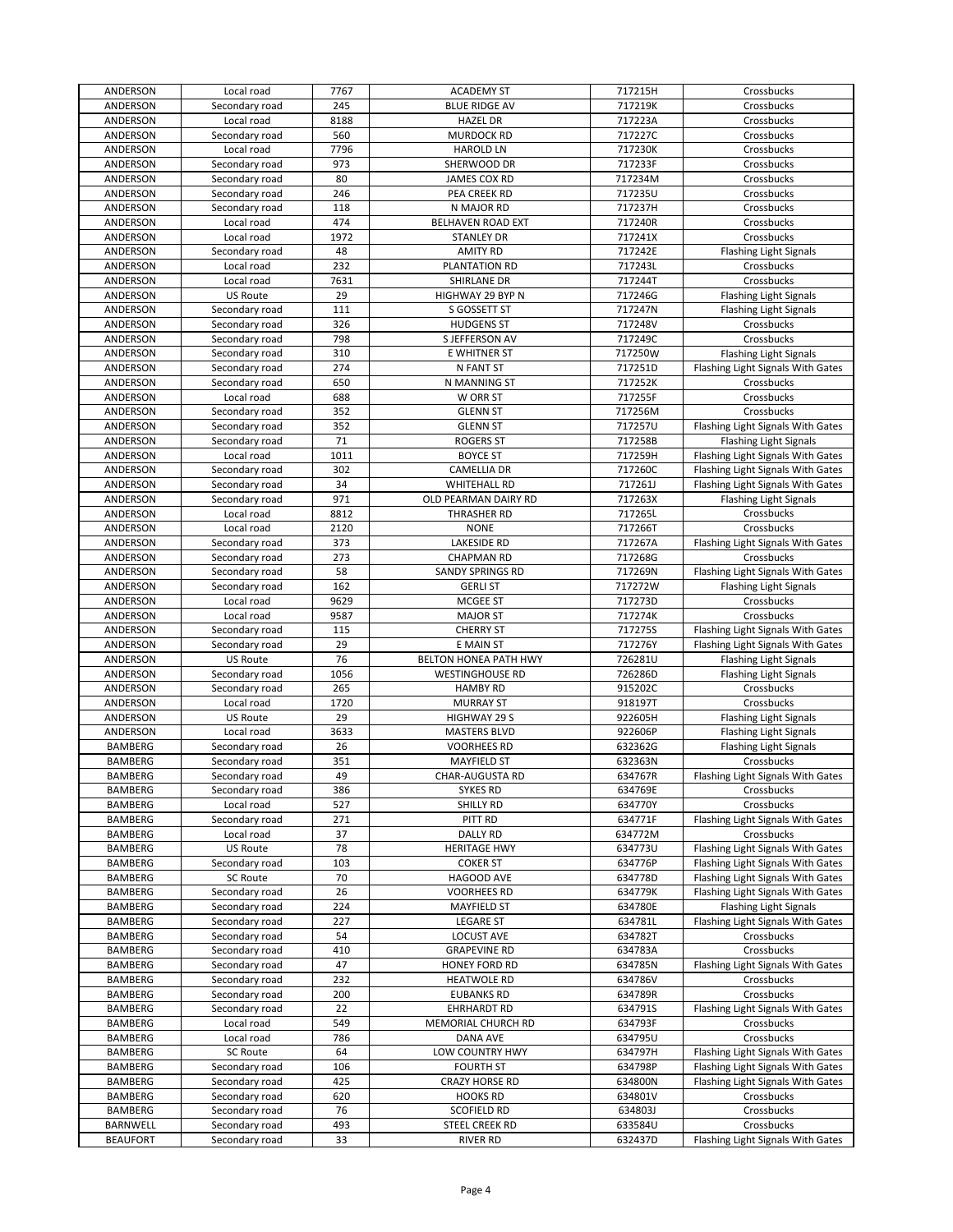| <b>BEAUFORT</b> | Secondary road  | 751  | <b>WALL ST</b>            | 632438K | Flashing Light Signals With Gates |
|-----------------|-----------------|------|---------------------------|---------|-----------------------------------|
| <b>BEAUFORT</b> | Secondary road  | 3    | CASTLE HALL RD            | 632439S | Flashing Light Signals With Gates |
| <b>BERKELEY</b> | Secondary road  | 64   | ROOSEVELT DR              | 631938E | Crossbucks                        |
| <b>BERKELEY</b> | Secondary road  | 289  | T MYERS DR                | 631939L | Crossbucks                        |
| <b>BERKELEY</b> | <b>US Route</b> | 52   | <b>BYRNES DR</b>          | 631940F | <b>Flashing Light Signals</b>     |
| <b>BERKELEY</b> | SC Route        | 45   | <b>RAVENELL DR</b>        | 631941M | Flashing Light Signals            |
| <b>BERKELEY</b> | Local road      | 3610 | <b>FISHERMANS DR</b>      | 631942U | Crossbucks                        |
| <b>BERKELEY</b> | Secondary road  | 35   | <b>HWY 35</b>             | 631943B | Crossbucks                        |
| <b>BERKELEY</b> |                 | 35   | <b>HWY 35</b>             | 631944H | Crossbucks                        |
|                 | Secondary road  |      |                           |         |                                   |
| <b>BERKELEY</b> | Secondary road  | 64   | ROOSEVELT DR              | 631945P | Flashing Light Signals With Gates |
| <b>BERKELEY</b> | <b>SC Route</b> | 45   | <b>CHURCH RD</b>          | 631946W | Flashing Light Signals With Gates |
| <b>BERKELEY</b> | Secondary road  | 40   | <b>ELM ST</b>             | 631947D | Flashing Light Signals With Gates |
| <b>BERKELEY</b> | Secondary road  | 27   | <b>S MAIN ST</b>          | 631948K | Flashing Light Signals With Gates |
| <b>BERKELEY</b> | Secondary road  | 41   | FORTY-ONE RD              | 631950L | Flashing Light Signals With Gates |
| BERKELEY        | Secondary road  | 35   | DENNIS RIDGE RD           | 631952A | Flashing Light Signals With Gates |
| <b>BERKELEY</b> | Secondary road  | 42   | <b>BLACK OAK RD</b>       | 631953G | Flashing Light Signals With Gates |
| <b>BERKELEY</b> | Local road      | 366  | <b>FIELDSTONE LN</b>      | 631955V | Crossbucks                        |
| <b>BERKELEY</b> | Secondary road  | 368  | OLD BLACK OAK RD          | 631956C | Flashing Light Signals With Gates |
| <b>BERKELEY</b> | Secondary road  | 20   | POWER HOUSE RD            | 631958R | Flashing Light Signals With Gates |
| <b>BERKELEY</b> | SC Route        | 6    | E MAIN ST                 | 631961Y | Flashing Light Signals With Gates |
| <b>BERKELEY</b> | Secondary road  | 43   | <b>HEATLEY ST</b>         | 631962F | Flashing Light Signals With Gates |
| <b>BERKELEY</b> | Secondary road  | 357  | <b>GAILLARD RD</b>        | 631964U | Flashing Light Signals With Gates |
|                 | Secondary road  | 50   |                           |         |                                   |
| <b>BERKELEY</b> |                 |      | <b>OAKLEY RD</b>          | 631965B | Flashing Light Signals With Gates |
| <b>BERKELEY</b> | Secondary road  | 9    | <b>CYPRESS GARDENS RD</b> | 631966H | Flashing Light Signals With Gates |
| <b>BERKELEY</b> | Secondary road  | 667  | <b>MEDWAY RD</b>          | 631968W | Flashing Light Signals With Gates |
| <b>BERKELEY</b> | Secondary road  | 45   | MONTAGUE PLANTATION RD    | 631970X | Flashing Light Signals With Gates |
| <b>BERKELEY</b> | Secondary road  | 400  | STEPHANIE DR              | 631971E | Flashing Light Signals With Gates |
| <b>BERKELEY</b> | Secondary road  | 281  | HOLLYWOOD DR              | 631972L | Flashing Light Signals With Gates |
| <b>BERKELEY</b> | Secondary road  | 529  | LIBERTY HALL RD           | 631973T | Flashing Light Signals With Gates |
| <b>BERKELEY</b> | Secondary road  | 37   | <b>RED BANK RD</b>        | 631974A | Flashing Light Signals With Gates |
| <b>BERKELEY</b> | Secondary road  | 29   | <b>NADRD</b>              | 631975G | Flashing Light Signals With Gates |
| <b>BERKELEY</b> | Secondary road  | 732  | <b>MABELINE RD</b>        | 631977V | Flashing Light Signals With Gates |
| <b>BERKELEY</b> | Secondary road  | 24   | YEAMANS HALL RD           | 632243X | Flashing Light Signals With Gates |
| <b>BERKELEY</b> | Secondary road  | 136  | N RHETT AV                | 632244E | Flashing Light Signals With Gates |
| <b>BERKELEY</b> | Local road      | 4684 | <b>COMMERCE CIR</b>       | 632245L | Crossbucks                        |
| <b>BERKELEY</b> | SC Route        | 45   | <b>FRENCH SANTEE RD</b>   | 634980N | Flashing Light Signals With Gates |
|                 |                 | 248  |                           |         |                                   |
| <b>BERKELEY</b> | Local road      |      | TIGER CORNER RD           | 634982C | Crossbucks                        |
| <b>BERKELEY</b> | Local road      | 821  | <b>JACKIE RD</b>          | 634983J | Crossbucks                        |
| <b>BERKELEY</b> | Local road      | 228  | <b>FAREWELL CORNER RD</b> | 634984R | Crossbucks                        |
| <b>BERKELEY</b> | SC Route        | 41   | <b>HWY 41</b>             | 634985X | Flashing Light Signals With Gates |
| <b>BERKELEY</b> | Secondary road  | 48   | <b>BETHERA RD</b>         | 634986E | Flashing Light Signals With Gates |
| <b>BERKELEY</b> | Local road      | 441  | <b>BEREALN</b>            | 634988T | Crossbucks                        |
| <b>BERKELEY</b> | Secondary road  | 171  | WITHERBEE RD              | 634990U | Flashing Light Signals With Gates |
| <b>BERKELEY</b> | Local road      | 438  | <b>TUTTLES RD</b>         | 634991B | Crossbucks                        |
| <b>BERKELEY</b> | Secondary road  | 376  | <b>ALLIGATOR RD</b>       | 634992H | Crossbucks                        |
| <b>BERKELEY</b> | <b>SC Route</b> | 402  | <b>HWY 402</b>            | 634993P | Flashing Light Signals With Gates |
| <b>BERKELEY</b> | Local road      | 443  | <b>CUFFIE SIMMONS LN</b>  | 634994W | Crossbucks                        |
| <b>BERKELEY</b> | Secondary road  | 44   | <b>COMINGTEE RD</b>       | 634995D | Crossbucks                        |
| <b>BERKELEY</b> | Secondary road  | 503  | <b>BUSHY PARK RD</b>      | 635001M | <b>Flashing Light Signals</b>     |
| <b>BERKELEY</b> | Secondary road  | 29   | <b>RED BANK RD</b>        | 635010L | Flashing Light Signals With Gates |
| <b>BERKELEY</b> | Local road      | 3610 | <b>FISHERMANS DR</b>      | 640415Y | Crossbucks                        |
| <b>BERKELEY</b> | Secondary road  | 35   | <b>HWY 35</b>             | 640416F | <b>Flashing Light Signals</b>     |
| BERKELEY        | Secondary road  | 204  | RUSSELL STORE RD          | 640417M | <b>Flashing Light Signals</b>     |
|                 |                 |      |                           | 640419B |                                   |
| <b>BERKELEY</b> | Secondary road  | 204  | RUSSELL STORE RD          |         | Crossbucks                        |
| <b>BERKELEY</b> | Local road      | 512  | SANDY BEACH RD            | 640423R | Crossbucks                        |
| <b>BERKELEY</b> | Local road      | 2808 | EAGLE LANDING BLVD        | 640425E | Flashing Light Signals With Gates |
| BERKELEY        | Secondary road  | 23   | SPRINGWOOD RD             | 640450M | Crossbucks                        |
| <b>BERKELEY</b> | Local road      | 4517 | <b>BUTTON HALL AV</b>     | 640453H | Flashing Light Signals With Gates |
| <b>BERKELEY</b> | <b>US Route</b> | 52   | <b>HWY 52</b>             | 640940E | Flashing Light Signals With Gates |
| <b>BERKELEY</b> | Secondary road  | 376  | <b>ALLIGATOR RD</b>       | 871960D | Flashing Light Signals With Gates |
| <b>BERKELEY</b> | Local road      | 21   | <b>BOXCAR LN</b>          | 871961K | Crossbucks                        |
| <b>BERKELEY</b> | SC Route        | 402  | <b>HWY 402</b>            | 871963Y | Flashing Light Signals With Gates |
| <b>BERKELEY</b> | Secondary road  | 98   | <b>CAINHOY RD</b>         | 871967B | Flashing Light Signals With Gates |
| <b>BERKELEY</b> | Secondary road  | 99   | <b>CHARITY CHURCH RD</b>  | 871973E | Flashing Light Signals With Gates |
| <b>BERKELEY</b> | Secondary road  | 1177 | <b>FROST LN</b>           | 871974L | Flashing Light Signals With Gates |
| <b>BERKELEY</b> | Local road      | 743  | <b>WANDO RD</b>           | 871975T | Crossbucks                        |
| <b>BERKELEY</b> | Local road      | 815  | <b>WANDO RD</b>           | 871976A | Crossbucks                        |
|                 |                 |      |                           |         |                                   |
| <b>BERKELEY</b> | Secondary road  | 98   | <b>CAINHOY RD</b>         | 871978N | Flashing Light Signals With Gates |
| BERKELEY        | Secondary road  | 20   | POWER HOUSE RD            | 913966N | Crossbucks                        |
| <b>BERKELEY</b> | Secondary road  | 29   | <b>RED BANK RD</b>        | 913972S | Crossbucks                        |
| CALHOUN         | Secondary road  | 128  | <b>BOBWHITE RD</b>        | 632042G | Crossbucks                        |
| CALHOUN         | Secondary road  | 26   | WHISTLING SWAN RD         | 632047R | Crossbucks                        |
| CALHOUN         | Local road      | 451  | <b>BOOKHARDT RD</b>       | 632050Y | Crossbucks                        |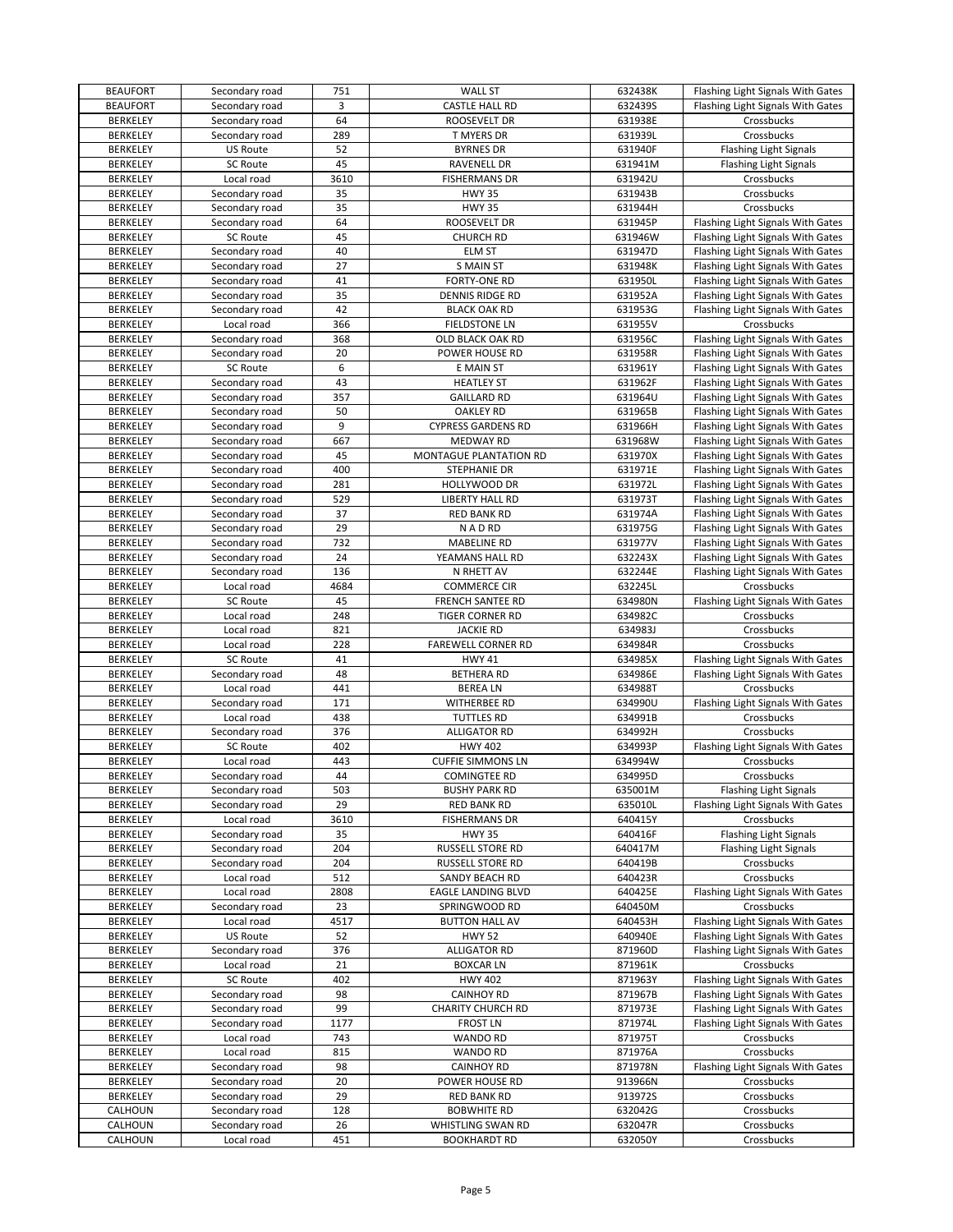| CALHOUN    | Secondary road               | 129  | LOW FALLS RD                       | 632265X | Flashing Light Signals With Gates               |
|------------|------------------------------|------|------------------------------------|---------|-------------------------------------------------|
| CALHOUN    | Local road                   | 643  | <b>LANDMARK RD</b>                 | 632268T | Crossbucks                                      |
| CALHOUN    | Secondary road               | 11   | SWEET GUM ALY                      | 632269A | Crossbucks                                      |
| CALHOUN    | <b>SC Route</b>              | 267  | MCCORDS FERRY RD                   | 632270U | Flashing Light Signals With Gates               |
| CALHOUN    | Secondary road               | 72   | HUTTO POND RD                      | 632273P | Flashing Light Signals With Gates               |
| CALHOUN    | <b>SC Route</b>              | 6    | OLD NUMBER SIX HWY                 | 632275D | Flashing Light Signals With Gates               |
| CALHOUN    | Secondary road               | 27   | <b>NATES STORE RD</b>              | 632279F | Crossbucks                                      |
| CALHOUN    | Secondary road               | 127  | WINDING BROOK DR                   | 632282N | Crossbucks                                      |
| CALHOUN    | US Route                     | 176  | OLD STATE RD                       | 632284C | <b>Flashing Light Signals</b>                   |
| CALHOUN    | Secondary road               | 93   | <b>FIRST ST</b>                    | 632287X | Flashing Light Signals With Gates               |
| CALHOUN    | Secondary road               | 94   | <b>CEMETERY RD</b>                 | 632288E | Flashing Light Signals With Gates               |
| CALHOUN    | Secondary road               | 475  | <b>BAIR RD</b>                     | 720898E | Flashing Light Signals With Gates               |
| CALHOUN    | Secondary road               | 122  | <b>RILEY RD</b>                    | 720899L | Flashing Light Signals With Gates               |
| CALHOUN    | Secondary road               | 46   | F R HUFF DR                        | 720901K | Flashing Light Signals With Gates               |
| CALHOUN    | Local road                   | 541  | <b>DEPOT RD</b>                    | 720905M | Flashing Light Signals With Gates               |
| CALHOUN    | Secondary road               | 42   | PREFERENCE RD                      | 720908H | Flashing Light Signals With Gates               |
| CALHOUN    | Secondary road               | 206  | <b>HEMLOCK RD</b>                  | 720909P | Crossbucks                                      |
| CALHOUN    | SC Route                     | 419  | FORT MOTTE RD                      | 720914L | Flashing Light Signals With Gates               |
| CALHOUN    | Local road                   | 13   | <b>WISE RD</b>                     | 720915T | Crossbucks                                      |
| CHARLESTON | Secondary road               | 542  | OTRANTO BLVD                       | 631976N | Flashing Light Signals With Gates               |
| CHARLESTON | Secondary road               | 2391 | <b>STOKES AV</b>                   | 631978C | Flashing Light Signals With Gates               |
| CHARLESTON | Secondary road               | 405  | HIGHLAND PARK AVE                  | 631979J | Flashing Light Signals With Gates               |
| CHARLESTON | Secondary road               | 13   | <b>REMOUNT RD</b>                  | 631980D | Flashing Light Signals With Gates               |
|            |                              | 62   |                                    |         |                                                 |
| CHARLESTON | Secondary road<br>Local road | 188  | E MONTAGUE AVE<br><b>GAYNOR AV</b> | 631981K | Flashing Light Signals With Gates<br>Crossbucks |
| CHARLESTON |                              | 39   |                                    | 631982S |                                                 |
| CHARLESTON | Secondary road               |      | MEETING ST                         | 631984F | Flashing Light Signals With Gates               |
| CHARLESTON | US Route                     | 52   | <b>RIVERS AV</b>                   | 631985M | Flashing Light Signals With Gates               |
| CHARLESTON | Secondary road               | 60   | <b>S RHETT AVE</b>                 | 631986U | Flashing Light Signals With Gates               |
| CHARLESTON | SC Route                     | 642  | DORCHESTER RD                      | 631988H | Flashing Light Signals With Gates               |
| CHARLESTON | Secondary road               | 162  | <b>ACCABEE RD</b>                  | 631990J | Flashing Light Signals With Gates               |
| CHARLESTON | US Route                     | 52   | MEETING ST                         | 631997G | <b>Flashing Light Signals</b>                   |
| CHARLESTON | Secondary road               | 114  | <b>BRIGADE ST</b>                  | 631998N | <b>Flashing Light Signals</b>                   |
| CHARLESTON | Secondary road               | 1867 | N ROMNEY ST                        | 632001C | Crossbucks                                      |
| CHARLESTON | Local road                   | 664  | <b>HUGUENIN AVE</b>                | 632002J | Crossbucks                                      |
| CHARLESTON | Secondary road               | 475  | <b>MARTHA DR</b>                   | 632018F | Flashing Light Signals With Gates               |
| CHARLESTON | SC Route                     | 642  | DORCHESTER RD                      | 632034P | Flashing Light Signals With Gates               |
| CHARLESTON | Secondary road               | 162  | <b>ACCABEE RD</b>                  | 632037K | Flashing Light Signals With Gates               |
| CHARLESTON | Secondary road               | 151  | <b>MISROON ST</b>                  | 632038S | Flashing Light Signals With Gates               |
| CHARLESTON | Secondary road               | 894  | AZALEA DR                          | 632140X | Crossbucks                                      |
| CHARLESTON | Secondary road               | 13   | <b>REMOUNT RD</b>                  | 632150D | Flashing Light Signals With Gates               |
| CHARLESTON | Secondary road               | 689  | <b>BRADDOCK AV</b>                 | 632151K | Crossbucks                                      |
| CHARLESTON | Local road                   | 689  | <b>DURANT AV</b>                   | 632152S | Crossbucks                                      |
| CHARLESTON | Local road                   | 42   | E MONTAGUE AVE                     | 632153Y | Flashing Light Signals With Gates               |
| CHARLESTON | Secondary road               | 1101 | PITTSBURGH AVE                     | 632174S | Crossbucks                                      |
| CHARLESTON | Secondary road               | 1107 | CHERRY HILL LN                     | 632175Y | Crossbucks                                      |
| CHARLESTON | Secondary road               | 1107 | CHERRY HILL LN                     | 632176F | Crossbucks                                      |
| CHARLESTON | US Route                     | 52   | <b>MEETING ST</b>                  | 632177M | Flashing Light Signals With Gates               |
| CHARLESTON | Secondary road               | 2032 | <b>SANDERS RD</b>                  | 632402C | Flashing Light Signals With Gates               |
| CHARLESTON | SC Route                     | 162  | HIGHWAY 162                        | 632405X | Flashing Light Signals With Gates               |
| CHARLESTON | Secondary road               | 92   | SALTERS HILL RD                    | 632408T | Flashing Light Signals With Gates               |
| CHARLESTON | SC Route                     | 165  | HIGHWAY 165                        | 632410U | Flashing Light Signals With Gates               |
| CHARLESTON | Local road                   | 1774 | <b>NEW RD</b>                      | 632411B | Flashing Light Signals With Gates               |
| CHARLESTON | Secondary road               | 2150 | OLD JACKSONBORO RD                 | 632412H | Flashing Light Signals With Gates               |
| CHARLESTON | SC Route                     | 174  | HIGHWAY 174                        | 632413P | Flashing Light Signals With Gates               |
| CHARLESTON | Secondary road               | 38   | PARKERS FERRY RD                   | 632415D | Flashing Light Signals With Gates               |
| CHARLESTON |                              |      |                                    |         |                                                 |
| CHARLESTON | Secondary road               | 162  | <b>ACCABEE RD</b>                  | 721387X | Flashing Light Signals With Gates               |
| CHARLESTON | Secondary road               | 151  | <b>MISROON ST</b>                  | 721388E | Flashing Light Signals With Gates               |
| CHARLESTON | Secondary road               | 2483 | <b>NO NAME</b>                     | 721390F | Flashing Light Signals With Gates               |
|            | Secondary road               | 77   | <b>DISCHER ST</b>                  | 721393B | Flashing Light Signals With Gates               |
| CHARLESTON | US Route                     | 52   | MEETING ST                         | 721394H | <b>Flashing Light Signals</b>                   |
| CHARLESTON | Secondary road               | 981  | <b>TAYLOR ST</b>                   | 721431H | Flashing Light Signals With Gates               |
| CHARLESTON | US Route                     | 52   | <b>RIVERS AV</b>                   | 721432P | Flashing Light Signals                          |
| CHARLESTON | Secondary road               | 102  | <b>ATTAWAY ST</b>                  | 721433W | Flashing Light Signals With Gates               |
| CHARLESTON | Secondary road               | 60   | N RHETT AV                         | 721434D | Flashing Light Signals With Gates               |
| CHARLESTON | Secondary road               | 58   | <b>VIRGINIA AV</b>                 | 721435K | Flashing Light Signals With Gates               |
| CHARLESTON | Local road                   | 6434 |                                    | 721436S | Crossbucks                                      |
| CHARLESTON | Secondary road               | 58   | <b>VIRGINIA AV</b>                 | 721438F | Flashing Light Signals With Gates               |
| CHARLESTON | Secondary road               | 58   | <b>VIRGINIA AV</b>                 | 721439M | Flashing Light Signals With Gates               |
| CHARLESTON | Local road                   | 42   | E MONTAGUE AVE                     | 721440G | Crossbucks                                      |
| CHARLESTON | Secondary road               | 13   | <b>REMOUNT RD</b>                  | 721442V | Flashing Light Signals With Gates               |
| CHARLESTON | Secondary road               | 1342 | <b>AVIATION AV</b>                 | 721443C | Flashing Light Signals With Gates               |
| CHARLESTON | Secondary road               | 2441 | <b>JET PARK DR</b>                 | 721446X | Flashing Light Signals With Gates               |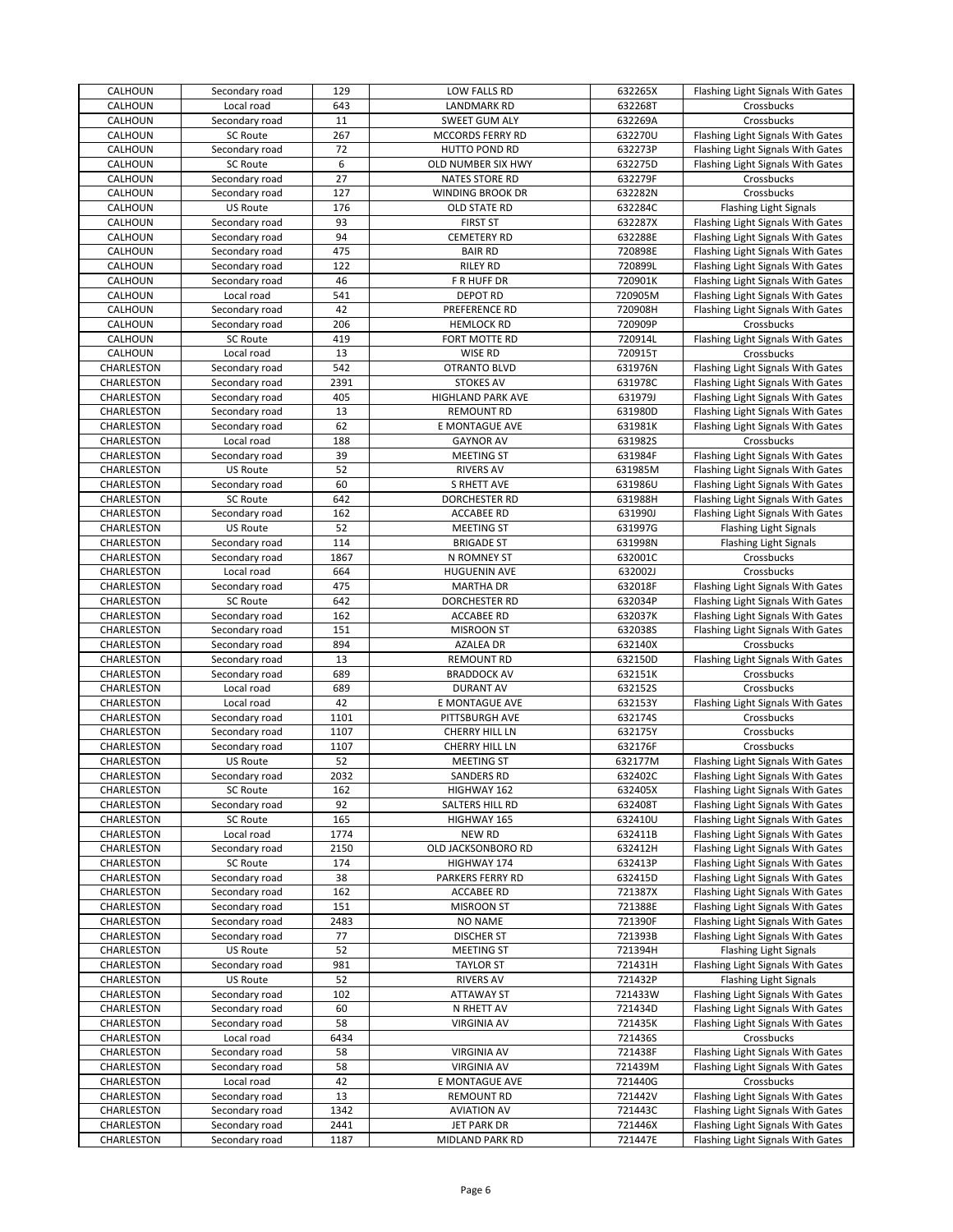|                                    | Secondary road                    | 75             | ASHLEY PHOSPHATE RD                  | 721448L            | Flashing Light Signals With Gates               |
|------------------------------------|-----------------------------------|----------------|--------------------------------------|--------------------|-------------------------------------------------|
| CHARLESTON                         | Secondary road                    | 76             | <b>LADSON RD</b>                     | 721452B            | Flashing Light Signals With Gates               |
| CHARLESTON                         | Secondary road                    | 169            | VON OHSEN RD                         | 721454P            | Flashing Light Signals With Gates               |
| CHARLESTON                         | Secondary road                    | 1744           | <b>DUNMEYER HILL RD</b>              | 721456D            | Flashing Light Signals With Gates               |
| CHARLESTON                         | Secondary road                    | 1307           | W SMITH ST                           | 721457K            | Flashing Light Signals With Gates               |
| CHARLESTON                         | Local road                        | $\overline{2}$ | <b>JOHNSON ST</b>                    | 841159R            | Crossbucks                                      |
| CHARLESTON                         | Secondary road                    | 662            | <b>CHARLOTTE ST</b>                  | 841175A            | Flashing Light Signals With Gates               |
| CHARLESTON                         | Local road                        | 404            | <b>CALHOUN ST</b>                    | 841176G            | Flashing Light Signals With Gates               |
| CHARLESTON                         | Local road                        | 4349           | <b>LAURENS ST</b>                    | 841177N            | Flashing Light Signals With Gates               |
| CHARLESTON                         | Local road                        | 1424           | <b>GREENLEAF ST</b>                  | 904997N            | Crossbucks                                      |
| CHARLESTON                         | Local road                        | 1424           | <b>GREENLEAF ST</b>                  | 904998V            | Crossbucks                                      |
| CHARLESTON                         | Secondary road                    | 13             | <b>REMOUNT RD</b>                    | 913935P            | Crossbucks                                      |
| CHARLESTON                         | Local road                        | 6434           |                                      | 913936W            | Crossbucks                                      |
| CHARLESTON                         | Local road                        | 4376           | <b>AQUARIUM WHARF</b>                | 913974F            | Flashing Light Signals With Gates               |
| CHARLESTON                         | Local road                        | 1424           | <b>GREENLEAF ST</b>                  | 914729F            | Crossbucks                                      |
| CHARLESTON                         | Secondary road                    | 1110           | SUMMERVILLE AVE                      | 915250S            | Crossbucks                                      |
| CHARLESTON                         | Secondary road                    | 77             | <b>DISCHER ST</b>                    | 915253M            | Crossbucks                                      |
| CHARLESTON                         | Local road                        | 32             | <b>SPRUILL AV</b>                    | 918388D            | Flashing Light Signals With Gates               |
| CHARLESTON                         | Local road                        | 8332           | <b>AVENUE B N</b>                    | 925898Y            | Crossbucks                                      |
| CHARLESTON                         | Local road                        | 1680           | ARCO LN                              | 960479T            | Crossbucks                                      |
| CHEROKEE                           | Local road                        | 93             | <b>ISLAND FORD RD</b>                | 244274B            | Crossbucks                                      |
| CHEROKEE                           | Secondary road                    | 76             | STUDEBAKER RD                        | 244277W            | Crossbucks                                      |
| <b>CHEROKEE</b>                    | Secondary road                    | 99             | <b>TRIBAL RD</b>                     | 716283F            | Flashing Light Signals With Gates               |
| CHEROKEE                           | Secondary road                    | 127            | N MOUNTAIN ST EXT                    | 716286B            | Flashing Light Signals With Gates               |
| CHEROKEE                           | Secondary road                    | 148            | N SHELBY ST                          | 716288P            | Flashing Light Signals With Gates               |
| CHEROKEE                           | Secondary road                    | 190            | N RUTHERFORD ST                      | 716289W            | Flashing Light Signals With Gates               |
| CHEROKEE                           | Secondary road                    | 176            | N CHESTER ST                         | 716290R            | Flashing Light Signals With Gates               |
| <b>CHEROKEE</b>                    | Secondary road                    | 225            | N JOHN ST                            | 716291X            | Flashing Light Signals With Gates               |
| CHEROKEE                           | Secondary road                    | 43             | N CHARLESTON ST                      | 716292E            | Flashing Light Signals With Gates               |
| <b>CHEROKEE</b>                    | Secondary road                    | 245            | MOSS CROSSING                        | 716293L            | Flashing Light Signals With Gates               |
| CHEROKEE                           | Secondary road                    | 167            | 13TH ST                              | 716301B            | Flashing Light Signals With Gates               |
| <b>CHEROKEE</b>                    | Secondary road                    | 90             | 6TH ST                               | 716314C            | Flashing Light Signals With Gates               |
| CHEROKEE                           | Local road                        | 24             | E 3RD ST                             | 716315J            | Flashing Light Signals With Gates               |
| CHEROKEE                           | <b>SC Route</b>                   | 18             | N LIMESTONE ST                       | 716316R            | Flashing Light Signals With Gates               |
| CHEROKEE                           | Secondary road                    | 259            | W ROBINSON ST                        | 716317X            | Flashing Light Signals With Gates               |
| <b>CHEROKEE</b>                    | SC Route                          | 11             | W FREDERICK ST                       | 716318E            | Flashing Light Signals With Gates               |
| CHEROKEE                           | Secondary road                    | 252            | MEADOW ST                            | 716319L            | Flashing Light Signals With Gates               |
| CHEROKEE                           | Secondary road                    | 354            | W FLOYD BAKER BLVD                   | 716320F            | Flashing Light Signals With Gates               |
| CHEROKEE                           | Secondary road                    | 171            | W BUFORD ST                          | 716321M            | Flashing Light Signals With Gates               |
| <b>CHEROKEE</b>                    | Secondary road                    | 89             | W RUTLEDGE AVE                       | 716323B            | Flashing Light Signals With Gates               |
| CHEROKEE                           |                                   |                | W O'NEAL ST                          | 716326W            | Flashing Light Signals With Gates               |
|                                    |                                   |                |                                      |                    |                                                 |
|                                    | Secondary road                    | 111            |                                      |                    |                                                 |
| <b>CHEROKEE</b>                    | Secondary road                    | 388            | <b>HAMRICK ST</b>                    | 716328K            | Crossbucks                                      |
| CHEROKEE                           | <b>US Route</b>                   | 29             | OLD GEORGIA HWY                      | 716329S            | Flashing Light Signals With Gates               |
| CHEROKEE                           | <b>US Route</b>                   | 29             | OLD GEORGIA HWY<br>S GREEN RIVER RD  | 716330L            | <b>Flashing Light Signals</b>                   |
| <b>CHEROKEE</b>                    | Secondary road                    | 39             |                                      | 716336C            | Flashing Light Signals With Gates               |
| CHEROKEE                           | Local road<br>Local road          | 467<br>386     | SPROOZER MILL RD<br>MILEY FARM RD    | 716337J            | Crossbucks<br>Crossbucks                        |
| CHEROKEE<br><b>CHEROKEE</b>        | Local road                        | 584            | PROCTOR RD                           | 716338R<br>716339X |                                                 |
|                                    |                                   |                |                                      |                    | Flashing Light Signals With Gates<br>Crossbucks |
| <b>CHEROKEE</b><br><b>CHEROKEE</b> | Local road                        | 1393<br>464    | <b>WILKINS RD</b>                    | 716340S            |                                                 |
| CHEROKEE                           | Local road<br>Local road          | 831            | PRICE FARM RD<br><b>WHISONANT RD</b> | 716341Y<br>724049K | Crossbucks<br>Crossbucks                        |
| CHEROKEE                           | Secondary road                    | 68             | <b>MULLINAX CIR</b>                  | 724050E            | Crossbucks                                      |
| <b>CHEROKEE</b>                    | Secondary road                    | 66             | JUMPING BRANCH RD                    | 724053A            | Crossbucks                                      |
| CHEROKEE                           | Local road                        | 291            | DYE RD                               | 724056V            | Crossbucks                                      |
| CHEROKEE                           | Secondary road                    | 612            | <b>BRUGGS ST</b>                     | 724057C            | Crossbucks                                      |
| CHESTER                            | Secondary road                    | 525            | DYE RD                               | 638923N            | Flashing Light Signals With Gates               |
|                                    | Secondary road                    | 32             |                                      | 638929E            | <b>Flashing Light Signals</b>                   |
| <b>CHESTER</b><br><b>CHESTER</b>   | Secondary road                    | 136            | FISHING CREEK CH RD<br>LYLE RD       | 638931F            | Flashing Light Signals With Gates               |
|                                    |                                   | 909            |                                      |                    | Flashing Light Signals With Gates               |
| <b>CHESTER</b><br><b>CHESTER</b>   | <b>SC Route</b><br>Secondary road | 320            | RODMAN RD<br><b>BLANEY RD</b>        | 638934B<br>638935H | Flashing Light Signals With Gates               |
| <b>CHESTER</b>                     | Secondary road                    | 186            | <b>CEDARHURST RD</b>                 | 638936P            | Flashing Light Signals With Gates               |
| <b>CHESTER</b>                     | Secondary road                    | 329            | MCCANDLESS RD                        | 638938D            | Flashing Light Signals With Gates               |
| <b>CHESTER</b>                     | <b>SC Route</b>                   | 72             | J A COCHRAN BYP                      | 638941L            | Flashing Light Signals With Gates               |
| <b>CHESTER</b>                     | Secondary road                    | 275            | SALUDA RD                            | 638942T            |                                                 |
| <b>CHESTER</b>                     | Local road                        | 360            | RAILROAD AVE                         | 638943A            | Flashing Light Signals With Gates<br>Crossbucks |
| <b>CHESTER</b>                     | Secondary road                    | 1              | YORK ST                              | 638944G            | Flashing Light Signals With Gates               |
| <b>CHESTER</b>                     | Secondary road                    | 117            | <b>WYLIE ST</b>                      | 638949R            | Flashing Light Signals With Gates               |
| <b>CHESTER</b>                     | Secondary road                    | 228            | <b>WEST ELLIOTT ST</b>               | 638952Y            | Flashing Light Signals With Gates               |
| <b>CHESTER</b>                     | Secondary road                    | 224            | <b>SWEENEY ST</b>                    | 638956B            | Flashing Light Signals With Gates               |
| <b>CHESTER</b>                     | Secondary road                    | 304            | MEADOWBROOK RD                       | 638958P            | <b>Flashing Light Signals</b>                   |
| <b>CHESTER</b>                     | Secondary road                    | 42             | SANDY RIVER RD                       | 638960R            | Flashing Light Signals With Gates               |
| <b>CHESTER</b>                     | Secondary road                    | 49             | WOODS FERRY RD                       | 638962E            | <b>Flashing Light Signals</b>                   |
| <b>CHESTER</b>                     | Secondary road                    | 145            | <b>CHEROKEE DR</b>                   | 715975S            | Crossbucks                                      |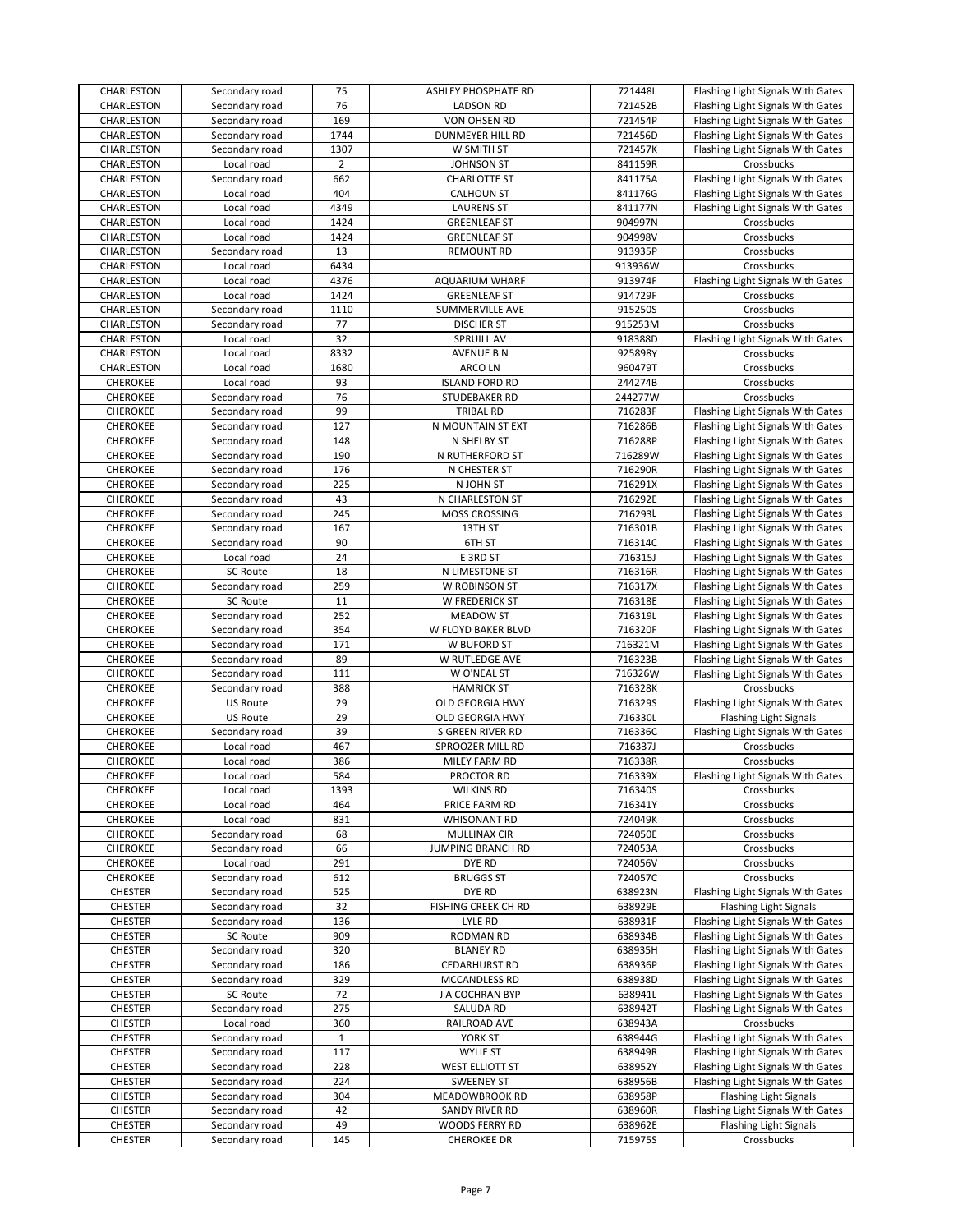| <b>CHESTER</b>               | Secondary road           | 300          | RAMBO RD                           | 715976Y            | Flashing Light Signals With Gates |
|------------------------------|--------------------------|--------------|------------------------------------|--------------------|-----------------------------------|
| <b>CHESTER</b>               | Local road               | 1221         | <b>WRAY RD</b>                     | 715978M            | Crossbucks                        |
| <b>CHESTER</b>               | Secondary road           | 36           | HOPEWELL CH RD                     | 715981V            | Flashing Light Signals With Gates |
| <b>CHESTER</b>               | Secondary road           | 72           | <b>BOYD RD</b>                     | 715985X            | Flashing Light Signals With Gates |
| <b>CHESTER</b>               | Secondary road           | 709          | <b>ROSS RD</b>                     | 715987L            | Flashing Light Signals With Gates |
| <b>CHESTER</b>               | Local road               | 1216         | <b>CHILDRENS LN</b>                | 715990U            | Crossbucks                        |
| <b>CHESTER</b>               | Local road               | 1219         | MOSS CREEK DR                      | 715991B            | Crossbucks                        |
| <b>CHESTER</b>               | Secondary road           | 188          | <b>PURITY RD</b>                   | 715994W            | Flashing Light Signals With Gates |
| <b>CHESTER</b>               | <b>SC Route</b>          | 97           | <b>GREAT FALLS HWY</b>             | 715995D            | Flashing Light Signals With Gates |
| <b>CHESTER</b>               |                          | 122          | <b>HINTON ST</b>                   | 715997S            |                                   |
|                              | Secondary road           | 9            |                                    |                    | Flashing Light Signals With Gates |
| <b>CHESTER</b>               | SC Route                 |              | <b>GADSDEN ST</b>                  | 715998Y            | Flashing Light Signals With Gates |
| <b>CHESTER</b>               | Secondary road           | 275          | SALUDA ST                          | 716001M            | Flashing Light Signals With Gates |
| <b>CHESTER</b>               | Secondary road           | 187          | PARKWAY DR                         | 716002U            | Flashing Light Signals With Gates |
| <b>CHESTER</b>               | <b>SC Route</b>          | 97           | J A COCHRAN BYP                    | 716003B            | Flashing Light Signals With Gates |
| <b>CHESTER</b>               | Local road               | 581          | <b>HOLMES RD</b>                   | 716004H            | Crossbucks                        |
| <b>CHESTER</b>               | Secondary road           | 865          | <b>BOBBY BUTLER RD</b>             | 716005P            | Crossbucks                        |
| <b>CHESTER</b>               | Secondary road           | 323          | <b>STRINGFELLOW RD</b>             | 716006W            | Flashing Light Signals With Gates |
| <b>CHESTER</b>               | Secondary road           | 194          | <b>HILLBRIGHT RD</b>               | 716007D            | Flashing Light Signals With Gates |
| <b>CHESTER</b>               | <b>SC Route</b>          | 909          | <b>AARON BURR RD</b>               | 716008K            | Flashing Light Signals With Gates |
| <b>CHESTER</b>               | Secondary road           | 191          | JAMES F WHERRY RD                  | 716011T            | Flashing Light Signals With Gates |
| <b>CHESTER</b>               | Secondary road           | 783          | <b>SCDOT RD</b>                    | 730115J            | Crossbucks                        |
| <b>CHESTER</b>               | Secondary road           | 582          | <b>YORKDALE RD</b>                 | 730116R            | Crossbucks                        |
| <b>CHESTER</b>               | <b>SC Route</b>          | 97           | <b>DAWSON DR</b>                   | 730117X            | Crossbucks                        |
| <b>CHESTER</b>               | Secondary road           | $\mathbf{1}$ | OLD YORK RD                        | 730118E            | Crossbucks                        |
| <b>CHESTER</b>               | Secondary road           | 83           | <b>WHITE ST</b>                    | 861018L            | <b>Flashing Light Signals</b>     |
|                              |                          |              |                                    |                    |                                   |
| <b>CHESTER</b>               | Secondary road           | 67           | <b>MAIN ST</b>                     | 861021U            | <b>Flashing Light Signals</b>     |
| <b>CHESTER</b>               | Secondary road           | 663          | OLD BRANCH RD                      | 861024P            | <b>Flashing Light Signals</b>     |
| <b>CHESTER</b>               | Secondary road           | 444          | <b>MORRISON RD</b>                 | 861026D            | Crossbucks                        |
| <b>CHESTER</b>               | Secondary road           | 704          | <b>NO NAME</b>                     | 861034V            | Flashing Light Signals With Gates |
| <b>CHESTER</b>               | Secondary road           | 56           | OLD RICHBURG RD                    | 861035C            | <b>Flashing Light Signals</b>     |
| <b>CHESTER</b>               | Secondary road           | 66           | <b>BROAD ST</b>                    | 861036J            | Crossbucks                        |
| <b>CHESTER</b>               | <b>SC Route</b>          | 901          | N MAIN ST                          | 861037R            | <b>Flashing Light Signals</b>     |
| <b>CHESTER</b>               | Secondary road           | 324          | LIZZIE MELTON RD                   | 861039E            | Crossbucks                        |
| <b>CHESTER</b>               | Secondary road           | 35           | <b>KNOX STATION RD</b>             | 861040Y            | Crossbucks                        |
| <b>CHESTER</b>               | Secondary road           | 56           | OLD RICHBURG RD                    | 861041F            | Flashing Light Signals            |
| <b>CHESTER</b>               | Local road               | 607          | <b>TAYLOR DR</b>                   | 861043U            | Crossbucks                        |
| <b>CHESTER</b>               | Secondary road           | 74           | ORRS STATION RD                    | 861046P            | Crossbucks                        |
| <b>CHESTER</b>               | Secondary road           | 335          | <b>BELTLINE RD</b>                 | 861047W            | Flashing Light Signals With Gates |
| <b>CHESTER</b>               | Secondary road           | 56           | OLD RICHBURG RD                    | 861049k            | Flashing Light Signals            |
|                              |                          |              |                                    |                    |                                   |
| <b>CHESTER</b>               | Secondary road           | 335          | <b>BELTLINE RD</b>                 | 861052T            | Flashing Light Signals With Gates |
| <b>CHESTER</b>               | Secondary road           | 822          | <b>BELT RD</b>                     | 861053A            | Flashing Light Signals With Gates |
| <b>CHESTER</b>               | SC Route                 | 9            | J A COCHRAN BYP                    | 861054G            | Flashing Light Signals With Gates |
| <b>CHESTER</b>               | Secondary road           | 103          | <b>WILSON ST</b>                   | 861055N            | <b>Flashing Light Signals</b>     |
| <b>CHESTER</b>               | SC Route                 | 9            | LANCASTER HWY                      | 912697V            | Flashing Light Signals With Gates |
| <b>CHESTER</b>               | Secondary road           | 74           | <b>BELTLINE RD</b>                 | 913939S            | Crossbucks                        |
| <b>CHESTER</b>               | Secondary road           | 724          | L AND C DISTRIBUTION PARK          | 913940L            | Crossbucks                        |
| <b>CHESTER</b>               | Secondary road           | 724          | L AND C DISTRIBUTION PARK          | 913941T            | Crossbucks                        |
| <b>CHESTER</b>               | <b>SC Route</b>          | 9            | <b>GADSDEN ST</b>                  | 913963T            | Crossbucks                        |
| <b>CHESTER</b>               | Secondary road           | 74           | <b>BELTLINE RD</b>                 | 913964A            | Crossbucks                        |
| <b>CHESTER</b>               | Secondary road           | 168          | E LANCASTER ST                     | 913968C            | Crossbucks                        |
| <b>CHESTER</b>               | Secondary road           | 56           | OLD RICHBURG RD                    | 913969J            | Crossbucks                        |
| <b>CHESTER</b>               | <b>SC Route</b>          | 99           | <b>RICHBURG RD</b>                 | 913979P            | <b>Flashing Light Signals</b>     |
| <b>CHESTER</b>               | Secondary road           | 67           | MUNICIPAL DR                       | 913982X            | <b>Flashing Light Signals</b>     |
| <b>CHESTER</b>               | Local road               | 1336         | <b>ECOLOGY LN</b>                  | 922607W            | Crossbucks                        |
| <b>CHESTER</b>               | Secondary road           | 77           | <b>HIGHTOWER RD</b>                | 922609K            | <b>Flashing Light Signals</b>     |
|                              |                          |              |                                    |                    |                                   |
| CHESTERFIELD                 | Local road               | 286          | FARM LOOP RD                       | 632829E            | Crossbucks                        |
| CHESTERFIELD                 | Local road               | 286          | FARM LOOP RD                       | 632830Y            | Crossbucks                        |
| CHESTERFIELD                 | Secondary road           | 346          | LAKE ROBINSON RD                   | 632831F            | <b>Flashing Light Signals</b>     |
| CHESTERFIELD                 | Secondary road           | 172          | TABERNACLE CHURCH RD               | 632833U            | Flashing Light Signals With Gates |
| CHESTERFIELD                 | Secondary road           | 534          | <b>MARKET ST</b>                   | 634186T            | Flashing Light Signals With Gates |
| CHESTERFIELD                 | Local road               | 532          | <b>LIBERTY ST</b>                  | 634187A            | Crossbucks                        |
| CHESTERFIELD                 | Secondary road           | 36           | <b>FRONT ST</b>                    | 634188G            | Flashing Light Signals With Gates |
| CHESTERFIELD                 | Secondary road           | 326          | <b>SECOND ST</b>                   | 634190H            | Flashing Light Signals With Gates |
| CHESTERFIELD                 | Secondary road           | 87           | <b>HUGER ST</b>                    | 634192W            | Flashing Light Signals With Gates |
| CHESTERFIELD                 | Secondary road           | 155          | <b>MARION ST</b>                   | 634193D            | Flashing Light Signals With Gates |
| CHESTERFIELD                 |                          |              |                                    | 634194K            | Flashing Light Signals With Gates |
|                              |                          |              |                                    |                    |                                   |
|                              | <b>US Route</b>          | 1            | HIGHWAY 1                          |                    |                                   |
| CHESTERFIELD                 | Secondary road           | 177          | <b>INGLIS RD</b>                   | 634195S            | Flashing Light Signals With Gates |
| CHESTERFIELD                 | Secondary road           | 326          | <b>MANOR RD</b>                    | 634196Y            | Flashing Light Signals With Gates |
| CHESTERFIELD                 | Local road               | 1626         | <b>DAISY LN</b>                    | 634198M            | Crossbucks                        |
| CHESTERFIELD                 | Local road               | 453          | MCQUEEN RD                         | 634204N            | Crossbucks                        |
| CHESTERFIELD                 | Local road               | 953          | <b>JOE HENRY</b>                   | 634205V            | Crossbucks                        |
| CHESTERFIELD<br>CHESTERFIELD | Local road<br>Local road | 1646<br>1492 | JORDAN FARM RD<br><b>GAINEY ST</b> | 634210S<br>634211Y | Crossbucks<br>Crossbucks          |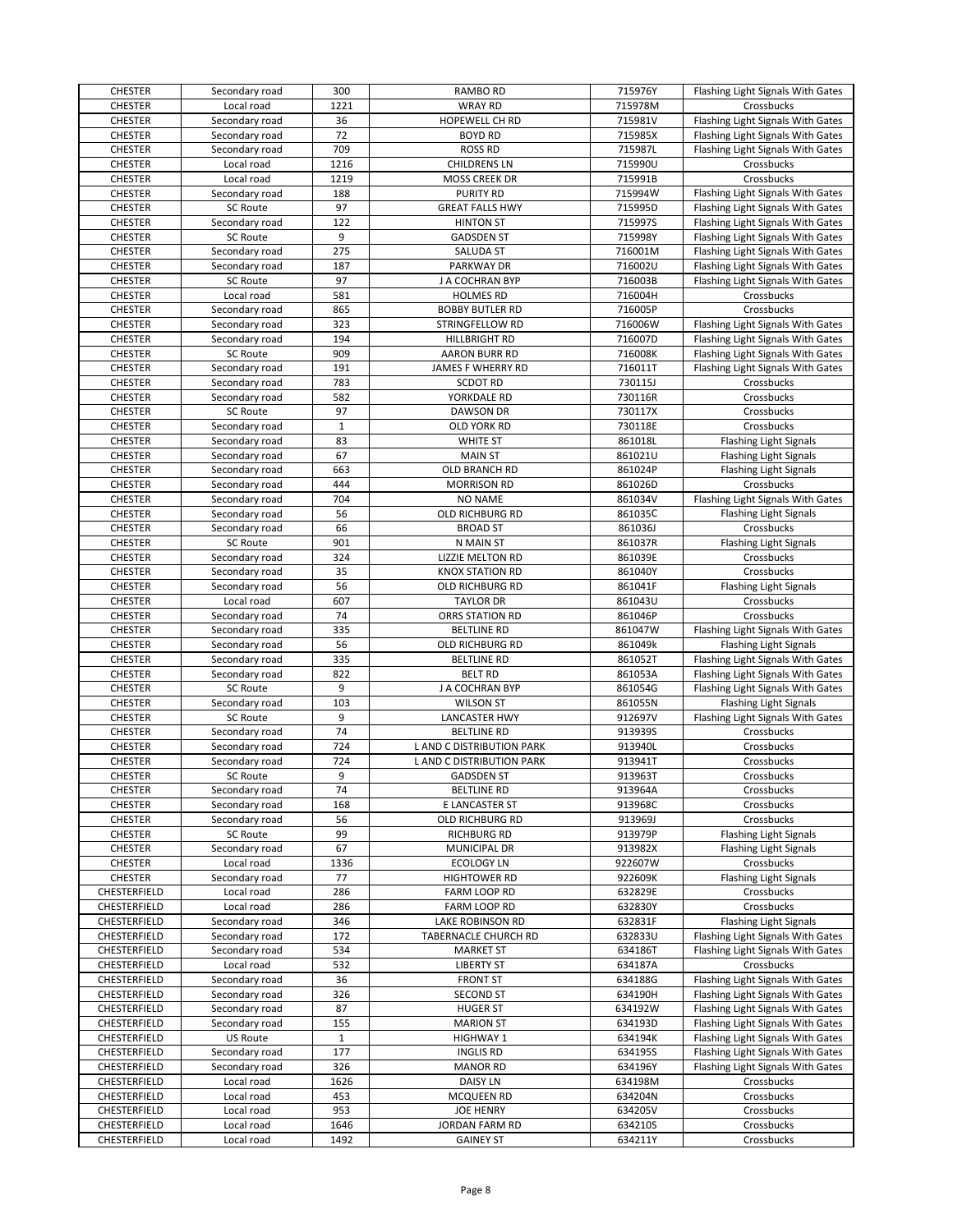| CHESTERFIELD      | SC Route        | 102   | POLSON ST                     | 634212F | Flashing Light Signals With Gates |
|-------------------|-----------------|-------|-------------------------------|---------|-----------------------------------|
| CHESTERFIELD      | Local road      | 255   |                               | 634214U | Crossbucks                        |
| CHESTERFIELD      | Secondary road  | 63    | <b>SCOTCH RD</b>              | 634218W | Crossbucks                        |
| CHESTERFIELD      | Local road      | 1058  | <b>OVERFLOW RD</b>            | 634224A | Crossbucks                        |
|                   |                 | 562   |                               |         |                                   |
| CHESTERFIELD      | Secondary road  |       | POPLAR AV                     | 634227V | Flashing Light Signals With Gates |
| CHESTERFIELD      | SC Route        | 151   | PINE AV                       | 634228C | Flashing Light Signals With Gates |
| CHESTERFIELD      | Secondary road  | 220   | <b>CYPRESS AV</b>             | 634229J | Flashing Light Signals With Gates |
| CHESTERFIELD      | Secondary road  | 741   | <b>MAPLE AV</b>               | 634230D | Flashing Light Signals With Gates |
| CHESTERFIELD      | <b>US Route</b> | $1\,$ | <b>HIGHWAY 1</b>              | 634231K | <b>Flashing Light Signals</b>     |
| CHESTERFIELD      | Local road      | 260   | MAR-MAC WIRE RD               | 634233Y | Crossbucks                        |
| CHESTERFIELD      | Secondary road  | 296   | OLD CREEK RD                  | 634235M | Flashing Light Signals            |
|                   |                 |       |                               |         |                                   |
| CLARENDON         | Secondary road  | 440   | <b>BACON HILL RD</b>          | 632260N | Crossbucks                        |
| CLARENDON         | Local road      | 1435  | <b>DRAYTON ST</b>             | 632261V | Crossbucks                        |
| CLARENDON         | Secondary road  | 26    | <b>GOVERNOR RICHARDSON RD</b> | 632263J | Flashing Light Signals With Gates |
| CLARENDON         | Secondary road  | 50    | <b>BREWINGTON RD</b>          | 633055L | Flashing Light Signals With Gates |
| CLARENDON         | Local road      | 9     | JL ROBINSON RD                | 633056T | Crossbucks                        |
| CLARENDON         | Secondary road  | 549   | <b>FLINN RD</b>               | 633058G | Crossbucks                        |
| CLARENDON         | Secondary road  | 103   | <b>NESBIT RD</b>              | 633060H | Crossbucks                        |
|                   |                 | 99    |                               |         |                                   |
| CLARENDON         | Local road      |       | <b>FOREST TRL</b>             | 633062W | Crossbucks                        |
| CLARENDON         | Local road      | 843   | <b>DRIGGERS LN</b>            | 633067F | Crossbucks                        |
| CLARENDON         | Secondary road  | 417   | <b>MEMORIAL ST</b>            | 633071V | Crossbucks                        |
| CLARENDON         | Secondary road  | 536   | RAILROAD AVE                  | 633072C | Crossbucks                        |
| CLARENDON         | <b>US Route</b> | 301   | <b>JUNE BURN RD</b>           | 633076E | Flashing Light Signals With Gates |
| CLARENDON         | Secondary road  | 308   | <b>GEORGIA PACIFIC RD</b>     | 633077L | Crossbucks                        |
| <b>CLARENDON</b>  | US Route        | 301   | <b>MAIN ST</b>                | 633079A | Crossbucks                        |
|                   |                 |       |                               |         |                                   |
| CLARENDON         | US Route        | 301   | <b>SPIGNER RD</b>             | 633080U | Flashing Light Signals With Gates |
| CLARENDON         | Secondary road  | 28    | HOTEL ST                      | 633083P | Flashing Light Signals            |
| CLARENDON         | Secondary road  | 220   | <b>BROGDON RD</b>             | 633086K | Crossbucks                        |
| COLLETON          | Secondary road  | 30    | HOPE PLANTATION LN            | 632418Y | Flashing Light Signals With Gates |
| COLLETON          | Secondary road  | 856   | ASHEPOO DR                    | 632424C | Flashing Light Signals With Gates |
| COLLETON          | Secondary road  | 26    | <b>BENNETTS POINT RD</b>      | 632425J | Flashing Light Signals With Gates |
|                   | <b>SC Route</b> |       | <b>GREEN POND HWY</b>         |         |                                   |
| COLLETON          |                 | 303   |                               | 632428E | Flashing Light Signals With Gates |
| COLLETON          | Secondary road  | 535   | PYNES COMMUNITY RD            | 632430F | Flashing Light Signals With Gates |
| COLLETON          | Secondary road  | 119   | WHITE HALL RD                 | 632432U | Flashing Light Signals With Gates |
| COLLETON          | Local road      | 580   | <b>CALFPEN CREEK LN</b>       | 632433B | Crossbucks                        |
| COLLETON          | Secondary road  | 66    | <b>COMBAHEE RD</b>            | 632434H | Flashing Light Signals With Gates |
| COLLETON          | Secondary road  | 756   | PUBLIC LANDING LN             | 632436W | Flashing Light Signals With Gates |
| COLLETON          | Local road      | 532   | LOGAN FARM RD                 | 633604D | Crossbucks                        |
|                   |                 |       |                               |         |                                   |
| COLLETON          | Local road      | 915   | <b>OSPITALE RD</b>            | 633606S | Crossbucks                        |
| COLLETON          | Secondary road  | 89    | <b>WOLFE CREEK RD</b>         | 633609M | Crossbucks                        |
| COLLETON          | Secondary road  | 89    | <b>WOLFE CREEK RD</b>         | 633610G | Crossbucks                        |
| COLLETON          | Secondary road  | 24    | MOUNT CARMEL RD               | 633612V | Crossbucks                        |
| COLLETON          | Secondary road  | 647   | RISHER MOUNTAIN RD            | 633613C | Crossbucks                        |
| COLLETON          | Local road      | 339   | <b>WEANS RD</b>               | 633614J | Crossbucks                        |
|                   |                 |       |                               |         |                                   |
| COLLETON          | Secondary road  | 453   | OAKMAN BRANCH RD              | 633620M | Crossbucks                        |
| COLLETON          | Secondary road  | 235   | MAPLE RIDGE RD                | 633621U | Crossbucks                        |
| <b>COLLETON</b>   | Secondary road  | 689   | <b>RED BANK RD</b>            | 633622B | Crossbucks                        |
| COLLETON          | SC Route        | 61    | <b>AUGUSTA HWY</b>            | 633624P | <b>Flashing Light Signals</b>     |
| COLLETON          | Secondary road  | 44    | <b>RUFFIN RD</b>              | 633625W | Crossbucks                        |
| COLLETON          | Local road      | 373   | <b>GREENE RD</b>              | 633629Y | Crossbucks                        |
| COLLETON          | US Route        | 21    | <b>LOWCOUNTRY HWY</b>         | 633636J | Crossbucks                        |
|                   |                 |       |                               |         |                                   |
| COLLETON          | Secondary road  | 138   | <b>BROOKIE ST</b>             | 633637R | Crossbucks                        |
| COLLETON          | Secondary road  | 578   | DOUBLE CHURCHES RD            | 633640Y | Crossbucks                        |
| COLLETON          | SC Route        | 212   | <b>WILLIAMS RD</b>            | 633642M | Crossbucks                        |
| COLLETON          | Secondary road  | 218   | DUNCAN DR                     | 633643U | Crossbucks                        |
| COLLETON          | Secondary road  | 94    | <b>CUTLER RD</b>              | 633645H | Crossbucks                        |
| COLLETON          | Secondary road  | 52    | <b>GARRIS AVE</b>             | 633646P | Crossbucks                        |
| COLLETON          | Secondary road  | 27    | CARTERS FORD RD               | 633650E | Crossbucks                        |
|                   |                 |       |                               |         |                                   |
| COLLETON          | Secondary road  | 402   | PASCHALL RD                   | 633651L | Crossbucks                        |
| COLLETON          | Secondary road  | 38    | MOSELLE RD                    | 849448U | Crossbucks                        |
| COLLETON          | Secondary road  | 18    | <b>ASHTON RD</b>              | 849455E | Crossbucks                        |
| COLLETON          | <b>SC Route</b> | 641   | <b>CONFEDERATE HWY</b>        | 849458A | Crossbucks                        |
| COLLETON          | SC Route        | 64    | <b>BELLS HWY</b>              | 849461H | Crossbucks                        |
| COLLETON          | Secondary road  | 328   | <b>JUNCTION RD</b>            | 849462P | Crossbucks                        |
| COLLETON          | Secondary road  | 42    | <b>CAYCE RD</b>               | 849464D | Crossbucks                        |
|                   |                 |       |                               |         |                                   |
| COLLETON          | Local road      | 1393  | DRY BRANCH RD                 | 849466S | Crossbucks                        |
| COLLETON          | Local road      | 452   | SALEM LN                      | 849467Y | Crossbucks                        |
| DARLINGTON        | Local road      | 424   | LAZY PINES RD                 | 632246T | Crossbucks                        |
| DARLINGTON        | Secondary road  | 431   | <b>BETHEARD</b>               | 632690Y | Flashing Light Signals With Gates |
| DARLINGTON        | Secondary road  | 49    | EBENEZER RD                   | 632693U | Flashing Light Signals With Gates |
| DARLINGTON        | Secondary road  | 179   | W MCIVER RD                   | 632694B | Flashing Light Signals With Gates |
|                   |                 |       |                               |         |                                   |
| <b>DARLINGTON</b> | Local road      | 342   | <b>LIMIT ST</b>               | 632695H | Flashing Light Signals With Gates |
| DARLINGTON        | Local road      | 218   | <b>CROSS ST</b>               | 632697W | Crossbucks                        |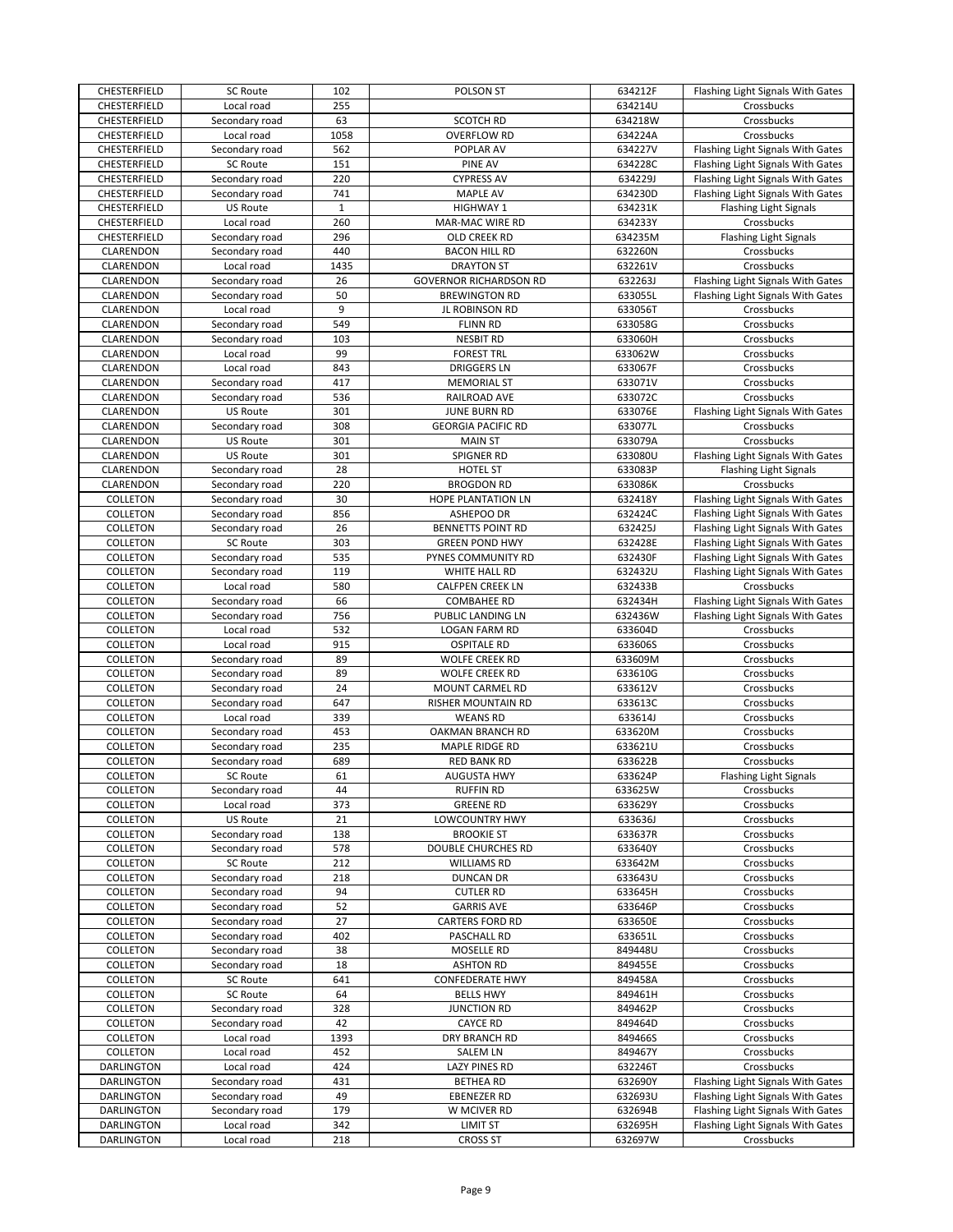| DARLINGTON        | Secondary road  | 59   | <b>CHESTNUT ST</b>      | 632698D | <b>Flashing Light Signals</b>     |
|-------------------|-----------------|------|-------------------------|---------|-----------------------------------|
| <b>DARLINGTON</b> | <b>SC Route</b> | 340  | <b>WASHINGTON ST</b>    | 632702R | Flashing Light Signals With Gates |
| DARLINGTON        | Secondary road  | 97   | W BROAD ST              | 632703X | <b>Flashing Light Signals</b>     |
| <b>DARLINGTON</b> | <b>SC Route</b> | 34   | PEARL ST                | 632704E | Flashing Light Signals With Gates |
| DARLINGTON        | Secondary road  | 14   | <b>WEAVER ST</b>        | 632705L | Flashing Light Signals            |
|                   |                 | 42   |                         | 632706T |                                   |
| DARLINGTON        | Secondary road  |      | W SMITH AV              |         | <b>Flashing Light Signals</b>     |
| DARLINGTON        | Secondary road  | 409  | WIRE RD                 | 632707A | <b>Flashing Light Signals</b>     |
| DARLINGTON        | Secondary road  | 177  | MINERAL SPRINGS RD      | 632711P | <b>Flashing Light Signals</b>     |
| <b>DARLINGTON</b> | Secondary road  | 724  | STEEL MILL RD           | 632714K | <b>Flashing Light Signals</b>     |
| <b>DARLINGTON</b> | <b>US Route</b> | 52   | N GOVERNOR WILLIAMS HWY | 632794F | Flashing Light Signals With Gates |
| DARLINGTON        | Secondary road  | 36   | LEAVENSWORTH RD         | 632798H | <b>Flashing Light Signals</b>     |
| DARLINGTON        | Local road      | 1084 | <b>GREAT CYPRESS RD</b> | 632800G | Crossbucks                        |
| DARLINGTON        | Secondary road  | 786  | AUBURN SCHOOL RD        | 632802V | Crossbucks                        |
| DARLINGTON        | Secondary road  | 13   | N CENTER RD             | 632803C | Flashing Light Signals With Gates |
| DARLINGTON        | Secondary road  | 25   | <b>FLINNS RD</b>        | 632805R | Crossbucks                        |
| DARLINGTON        | Local road      | 2924 | <b>SHORT ST</b>         | 632806X | Crossbucks                        |
| <b>DARLINGTON</b> | Secondary road  | 50   | S ROLLING RD            | 632810M | Crossbucks                        |
|                   |                 |      |                         |         |                                   |
| <b>DARLINGTON</b> | Secondary road  | 14   | W BILLY FARROW HWY      | 632812B | Flashing Light Signals With Gates |
| DARLINGTON        | <b>US Route</b> | 15   | S MARQUIS HWY           | 632814P | Flashing Light Signals With Gates |
| DARLINGTON        | Secondary road  | 130  | S LEESBURG ST           | 632817K | Crossbucks                        |
| DARLINGTON        | Secondary road  | 96   | <b>FIRST ST</b>         | 632819Y | Crossbucks                        |
| DARLINGTON        | Secondary road  | 87   | SONOCO RD               | 632849R | Crossbucks                        |
| DARLINGTON        | Secondary road  | 751  | N THIRD ST              | 632850K | Crossbucks                        |
| DARLINGTON        | Secondary road  | 269  | <b>WOODMILL ST</b>      | 632854M | Crossbucks                        |
| DARLINGTON        | Secondary road  | 269  | <b>WOODMILL ST</b>      | 632855U | Crossbucks                        |
| DARLINGTON        | Secondary road  | 10   | E HOME AV               | 632857H | Flashing Light Signals With Gates |
| <b>DARLINGTON</b> | Secondary road  | 24   | E CAROLINA AV           | 632858P | Flashing Light Signals With Gates |
| DARLINGTON        | Secondary road  | 96   | <b>FIRST ST</b>         | 632859W | Crossbucks                        |
| <b>DARLINGTON</b> | Secondary road  | 112  | SWIFT CREEK RD          | 632862E | Flashing Light Signals With Gates |
| DARLINGTON        | <b>SC Route</b> | 151  | S FOURTH ST             | 632863L | Flashing Light Signals With Gates |
| DARLINGTON        | <b>US Route</b> | 15   | S FIFTH ST              | 632864T | <b>Flashing Light Signals</b>     |
| DARLINGTON        | Secondary road  | 37   | S SIXTH ST              | 632865A | <b>Flashing Light Signals</b>     |
| DARLINGTON        |                 | 155  | W WASHINGTON ST         | 632866G |                                   |
|                   | Secondary road  |      |                         |         | <b>Flashing Light Signals</b>     |
| <b>DARLINGTON</b> | Secondary road  | 77   | MARTIN LUTHER KING DR   | 632867N | Crossbucks                        |
| DARLINGTON        | Secondary road  | 351  | <b>RUSSELL RD</b>       | 632869C | Crossbucks                        |
| DARLINGTON        | <b>SC Route</b> | 151  | W BOBO NEWSOM HWY       | 632872K | Flashing Light Signals            |
| DARLINGTON        | Secondary road  | 65   | HIGH POINT RD           | 632874Y | Flashing Light Signals With Gates |
| DARLINGTON        | Secondary road  | 769  | SNOW HILL RD            | 632876M | Crossbucks                        |
| DARLINGTON        | Local road      | 383  | MELWOOD RD              | 632877U | Crossbucks                        |
| DARLINGTON        | Secondary road  | 170  | <b>WESLEY CHAPEL RD</b> | 632879H | Crossbucks                        |
| DARLINGTON        | Secondary road  | 1123 | <b>CLEMENTS ST</b>      | 632880C | Crossbucks                        |
| <b>DARLINGTON</b> | Secondary road  | 52   | <b>INDIAN BRANCH RD</b> | 632881J | Crossbucks                        |
| <b>DARLINGTON</b> | Secondary road  | 1124 | <b>HERITAGE ST</b>      | 632882R | Crossbucks                        |
| DARLINGTON        | Secondary road  | 922  | <b>BRENTWOOD DR</b>     | 632883X | Crossbucks                        |
| DARLINGTON        | Secondary road  | 890  | NORTHCUTT RD            | 632884E | Crossbucks                        |
| DARLINGTON        | Secondary road  | 391  | <b>FOURTH ST</b>        | 632971H | Crossbucks                        |
| <b>DARLINGTON</b> | Secondary road  | 164  | THIRD ST                | 632972P | Crossbucks                        |
| DARLINGTON        | Local road      | 165  | <b>RUSSELL ST</b>       | 632975K | Crossbucks                        |
| DARLINGTON        | US Route        | 52   | S MAIN ST               | 632977Y | Flashing Light Signals With Gates |
| <b>DARLINGTON</b> | Secondary road  | 220  | <b>S DARGAN ST</b>      | 632978F | Crossbucks                        |
| <b>DARLINGTON</b> | Secondary road  | 199  | PINE ST                 | 632979M | Crossbucks                        |
| <b>DARLINGTON</b> | Secondary road  | 98   | <b>EDWARDS AV</b>       | 632980G | Crossbucks                        |
| DARLINGTON        | Secondary road  | 218  | <b>CHALMERS ST</b>      | 632981N | Crossbucks                        |
| <b>DARLINGTON</b> | Secondary road  | 218  | <b>CHALMERS ST</b>      | 632982V | Crossbucks                        |
| DARLINGTON        | Secondary road  | 163  | D AV                    | 632989T | Crossbucks                        |
| <b>DARLINGTON</b> | Secondary road  | 1101 | THIRD ST                | 632990M | Crossbucks                        |
| DARLINGTON        | Secondary road  | 179  | E MCIVER RD             | 632994P | Flashing Light Signals            |
| <b>DARLINGTON</b> | Secondary road  | 179  | E MCIVER RD             | 633003U | <b>Flashing Light Signals</b>     |
|                   | Local road      |      |                         |         |                                   |
| <b>DARLINGTON</b> |                 | 807  | <b>CAMPBELL ST</b>      | 913946C | Crossbucks                        |
| <b>DARLINGTON</b> | Secondary road  | 24   | <b>FLOYDS RD</b>        | 913947J | Crossbucks                        |
| <b>DARLINGTON</b> | Local road      | 135  | RAILROAD AV             | 913960X | Crossbucks                        |
| DARLINGTON        | Secondary road  | 135  | RAILROAD AV             | 913975M | Crossbucks                        |
| DARLINGTON        | Local road      | 1334 | A AV                    | 913977B | Crossbucks                        |
| <b>DILLON</b>     | Local road      | 740  | W WOODLE DR             | 628981G | Crossbucks                        |
| <b>DILLON</b>     | Secondary road  | 25   | OLD LATTA HWY           | 628982N | Flashing Light Signals With Gates |
| <b>DILLON</b>     | Secondary road  | 423  | E FAIRFIELD RD          | 628983V | Flashing Light Signals With Gates |
| <b>DILLON</b>     | Secondary road  | 51   | W ACADEMY ST            | 628988E | Flashing Light Signals With Gates |
| <b>DILLON</b>     | Secondary road  | 231  | W RICE ST               | 628989L | Flashing Light Signals With Gates |
| <b>DILLON</b>     | SC Route        | 917  | W MAIN ST               | 628990F | Flashing Light Signals With Gates |
| <b>DILLON</b>     | Local road      | 160  | W LEITNER ST            | 628991M | Flashing Light Signals With Gates |
| <b>DILLON</b>     | Secondary road  | 561  | E SIGNODE RD            | 628992U | Flashing Light Signals With Gates |
| <b>DILLON</b>     | Secondary road  | 690  | W CANAL RD              | 628993B | Flashing Light Signals With Gates |
| <b>DILLON</b>     | Secondary road  | 515  | E OLD WALLACE RD        | 629624H | Crossbucks                        |
|                   |                 |      |                         |         |                                   |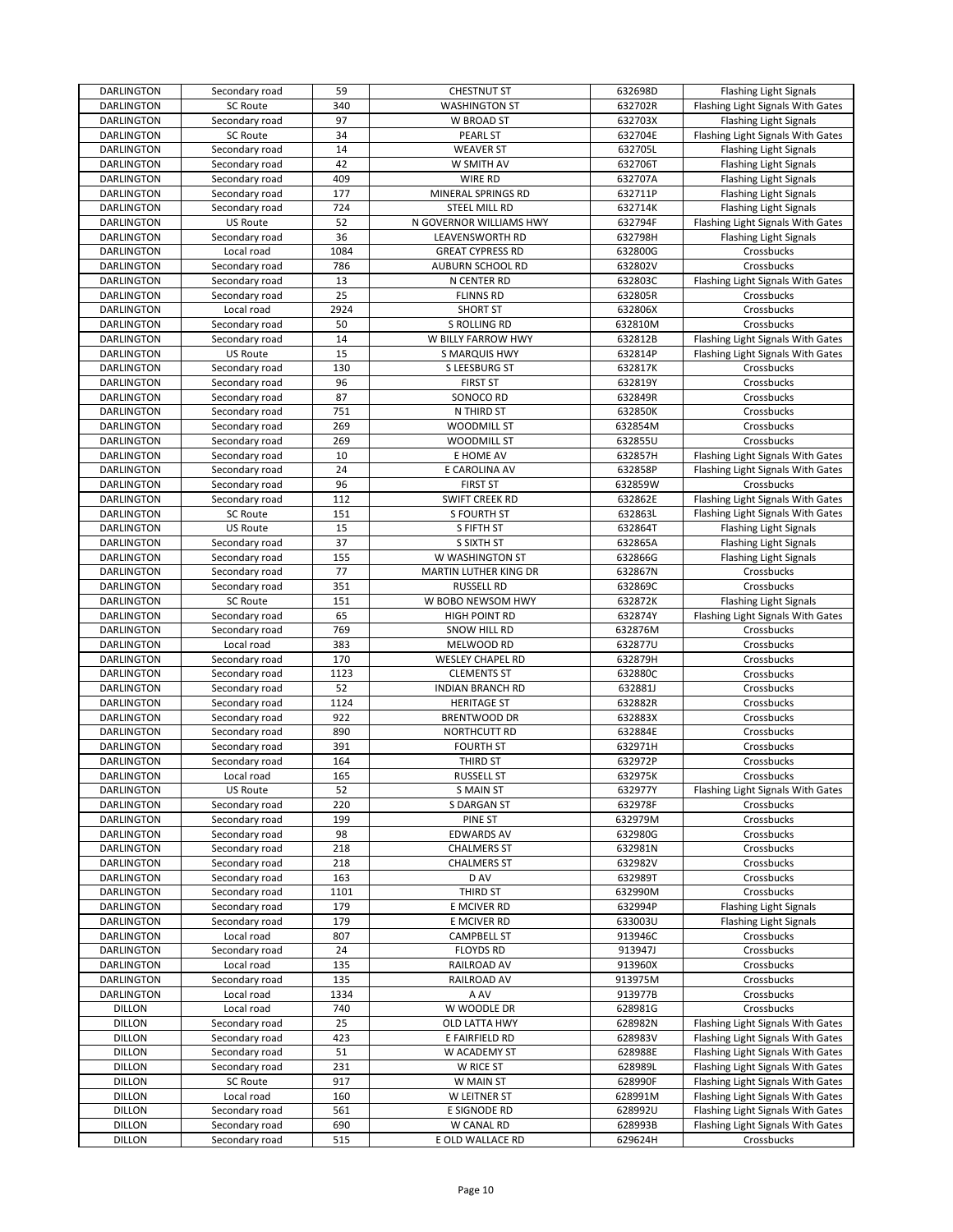| <b>DILLON</b>     | Secondary road  | 60   | MCCALLUM RD                | 629626W | Flashing Light Signals With Gates |
|-------------------|-----------------|------|----------------------------|---------|-----------------------------------|
| <b>DILLON</b>     | Secondary road  | 61   | <b>ELKINS RD</b>           | 629628K | Flashing Light Signals With Gates |
| <b>DILLON</b>     | Secondary road  | 878  | COMMERCE DR                | 629630L | Flashing Light Signals With Gates |
| <b>DILLON</b>     | Secondary road  | 52   | W REAVES AVE               | 629631T | Flashing Light Signals With Gates |
| <b>DILLON</b>     | <b>SC Route</b> | 9    | RADFORD BLVD               | 629632A | Flashing Light Signals With Gates |
| <b>DILLON</b>     | Secondary road  | 78   | E CALHOUN ST               | 629695E | Flashing Light Signals With Gates |
|                   |                 |      |                            |         |                                   |
| <b>DILLON</b>     | Secondary road  | 189  | W PALMETTO ST              | 629697T | Flashing Light Signals With Gates |
| <b>DILLON</b>     | Secondary road  | 216  | N MACARTHUR AVE            | 629712T | Flashing Light Signals With Gates |
| <b>DILLON</b>     | Secondary road  | 81   | W HARRISON ST              | 629713A | Flashing Light Signals With Gates |
| <b>DILLON</b>     | SC Route        | 34   | W MAIN ST                  | 629714G | Flashing Light Signals With Gates |
| <b>DILLON</b>     | Secondary road  | 102  | W WASHINGTON ST            | 629715N | Flashing Light Signals With Gates |
| <b>DILLON</b>     | Secondary road  | 50   | <b>MINTURN RD</b>          | 634467C | Flashing Light Signals With Gates |
| <b>DILLON</b>     | Secondary road  | 134  | <b>COTTON GIN RD</b>       | 634468J | Crossbucks                        |
| <b>DILLON</b>     | Secondary road  | 733  | <b>GALLAVON RD</b>         | 634472Y | Crossbucks                        |
| <b>DILLON</b>     | Local road      | 915  | <b>ADMIRAL DR</b>          | 634474M | Crossbucks                        |
| <b>DILLON</b>     | <b>SC Route</b> | 9    | HWY 9 W                    | 634478P | Flashing Light Signals With Gates |
| <b>DILLON</b>     | Secondary road  | 23   | <b>HARLLEES BRIDGE RD</b>  | 634479W | Flashing Light Signals With Gates |
| <b>DILLON</b>     | Secondary road  | 683  | <b>SCOTTLAND RD</b>        | 634482E | Flashing Light Signals With Gates |
| <b>DILLON</b>     | Secondary road  | 195  | WIX RD                     | 634483L | Flashing Light Signals With Gates |
| <b>DILLON</b>     | Secondary road  | 569  | W MAIN ST                  | 634486G | Flashing Light Signals With Gates |
|                   |                 | 674  |                            |         |                                   |
| <b>DILLON</b>     | Secondary road  |      | <b>ENTERPRISE RD</b>       | 634488V | Flashing Light Signals With Gates |
| <b>DILLON</b>     | Secondary road  | 102  | W WASHINGTON ST            | 634489C | Flashing Light Signals With Gates |
| <b>DILLON</b>     | <b>SC Route</b> | 34   | W MAIN ST                  | 634490W | Flashing Light Signals With Gates |
| <b>DILLON</b>     | Secondary road  | 67   | W HAMPTON ST               | 634491D | Flashing Light Signals With Gates |
| <b>DILLON</b>     | Secondary road  | 78   | W CALHOUN ST               | 634492K | Flashing Light Signals With Gates |
| <b>DILLON</b>     | Secondary road  | 449  | W EARL ST                  | 634494Y | Flashing Light Signals With Gates |
| <b>DILLON</b>     | Secondary road  | 25   | S 1ST AVE                  | 634495F | Flashing Light Signals With Gates |
| <b>DILLON</b>     | Secondary road  | 216  | S MACARTHUR AVE            | 634496M | Crossbucks                        |
| <b>DILLON</b>     | <b>US Route</b> | 301  | <b>HWY 301 S</b>           | 634497U | Flashing Light Signals With Gates |
| <b>DILLON</b>     | Secondary road  | 455  | <b>COATES ST</b>           | 634498B | Crossbucks                        |
| <b>DILLON</b>     | Secondary road  | 175  | <b>BLACK BRANCH RD</b>     | 634501G | Flashing Light Signals With Gates |
| <b>DILLON</b>     | Secondary road  | 292  | E COUNTRYSIDE RD           | 634502N | Flashing Light Signals With Gates |
| <b>DILLON</b>     | Secondary road  | 293  | DOVE MILL RD               | 634503V | Crossbucks                        |
| <b>DILLON</b>     | Secondary road  | 431  | TOBACCO LAND RD            | 634506R | Crossbucks                        |
|                   |                 |      |                            |         |                                   |
| <b>DILLON</b>     | Secondary road  | 293  | DOVE MILL RD               | 634509L | Crossbucks                        |
| <b>DILLON</b>     | Secondary road  | 71   | <b>JUDGE RD</b>            | 634510F | Crossbucks                        |
| <b>DILLON</b>     | Local road      | 256  | <b>KIRK DR</b>             | 634511M | Crossbucks                        |
| <b>DILLON</b>     | Secondary road  | 45   | <b>LESTER RD</b>           | 634513B | Flashing Light Signals With Gates |
| <b>DILLON</b>     | Secondary road  | 196  | STACKHOUSE RD              | 634514H | Crossbucks                        |
| <b>DILLON</b>     | Secondary road  | 46   | <b>BURKE RD</b>            | 634515P | Flashing Light Signals With Gates |
| <b>DILLON</b>     | Secondary road  | 72   | <b>BUCK SWAMP RD</b>       | 634517D | Crossbucks                        |
| <b>DILLON</b>     | <b>SC Route</b> | 41   | HWY 41 ALT                 | 634533M | Flashing Light Signals With Gates |
| <b>DORCHESTER</b> | Local road      | 2585 | SANDY PINES LN             | 720770J | Crossbucks                        |
| <b>DORCHESTER</b> | Secondary road  | 25   | SCHOOL HOUSE RD            | 720771R | Flashing Light Signals With Gates |
| <b>DORCHESTER</b> | Local road      | 1657 | LOIS LN                    | 720775T | Crossbucks                        |
| <b>DORCHESTER</b> | US Route        | 78   | US 78 HWY                  | 720776A | Flashing Light Signals With Gates |
| <b>DORCHESTER</b> | Secondary road  | 135  | <b>SMOAK RD</b>            | 720778N | Flashing Light Signals With Gates |
| <b>DORCHESTER</b> | Local road      | 448  | <b>BYRD FARM LN</b>        | 720782D | Crossbucks                        |
| <b>DORCHESTER</b> | Secondary road  | 161  | <b>GUM BRANCH RD</b>       | 720783K | Flashing Light Signals With Gates |
| <b>DORCHESTER</b> | Local road      |      | PECAN TREE RD              |         | Crossbucks                        |
|                   |                 | 443  |                            | 720784S |                                   |
| <b>DORCHESTER</b> | Secondary road  | 250  | <b>CREIGHTON ST</b>        | 720789B | Crossbucks                        |
| <b>DORCHESTER</b> | <b>US Route</b> | 178  | W MAIN ST                  | 720798A | <b>Flashing Light Signals</b>     |
| <b>DORCHESTER</b> | Local road      | 338  | <b>KENNEDY DR</b>          | 720799G | Crossbucks                        |
| <b>DORCHESTER</b> | Secondary road  | 50   | SEVEN MILE RD              | 720800Y | Crossbucks                        |
| <b>DORCHESTER</b> | Secondary road  | 167  | <b>SUGAR HILL RD</b>       | 720802M | Flashing Light Signals With Gates |
| <b>DORCHESTER</b> | <b>US Route</b> | 15   | S PARLER AVE               | 720804B | Flashing Light Signals With Gates |
| <b>DORCHESTER</b> | Secondary road  | 96   | <b>NW RAILROAD AVE</b>     | 720805H | Flashing Light Signals With Gates |
| <b>DORCHESTER</b> | Secondary road  | 120  | <b>ANN ST</b>              | 720806P | Flashing Light Signals With Gates |
| <b>DORCHESTER</b> | Secondary road  | 26   | N METTS ST                 | 720807W | Flashing Light Signals With Gates |
| <b>DORCHESTER</b> | Secondary road  | 16   | RIGBY ST                   | 720813A | Flashing Light Signals With Gates |
| <b>DORCHESTER</b> | Secondary road  | 383  | <b>MAIN ST</b>             | 720814G | Flashing Light Signals With Gates |
| <b>DORCHESTER</b> | Secondary road  | 79   | INDEPENDENT SCHOOL RD      | 720817C | <b>Flashing Light Signals</b>     |
| <b>DORCHESTER</b> | Local road      | 402  | KIZER HILLS RD             | 720818J | Crossbucks                        |
|                   |                 |      |                            |         |                                   |
| <b>DORCHESTER</b> | Secondary road  | 18   | DURHAMS CORNER RD          | 720819R | Flashing Light Signals With Gates |
| <b>DORCHESTER</b> | Secondary road  | 65   | <b>OWENS DR</b>            | 721459Y | Flashing Light Signals With Gates |
| <b>DORCHESTER</b> | <b>US Route</b> | 17   | <b>S MAIN ST</b>           | 721467R | Flashing Light Signals With Gates |
| <b>DORCHESTER</b> |                 | 13   | S CEDAR ST                 | 721468X | Flashing Light Signals With Gates |
|                   | Secondary road  |      |                            |         |                                   |
| <b>DORCHESTER</b> | Secondary road  | 121  | S HICKORY ST               | 721469E | Flashing Light Signals With Gates |
| <b>DORCHESTER</b> | Secondary road  | 131  | N MAPLE ST                 | 721470Y | Flashing Light Signals With Gates |
| <b>DORCHESTER</b> | <b>SC Route</b> | 165  | <b>BERLIN G MYERS PKWY</b> | 721472M | Flashing Light Signals With Gates |
| <b>DORCHESTER</b> | Secondary road  | 194  | <b>INDUSTRIAL RD</b>       | 721473U | Flashing Light Signals With Gates |
| <b>DORCHESTER</b> | Secondary road  | 194  | <b>INDUSTRIAL RD</b>       | 721474B | Flashing Light Signals With Gates |
| <b>DORCHESTER</b> | Secondary road  | 456  | <b>DEMING WAY</b>          | 721475H | Flashing Light Signals With Gates |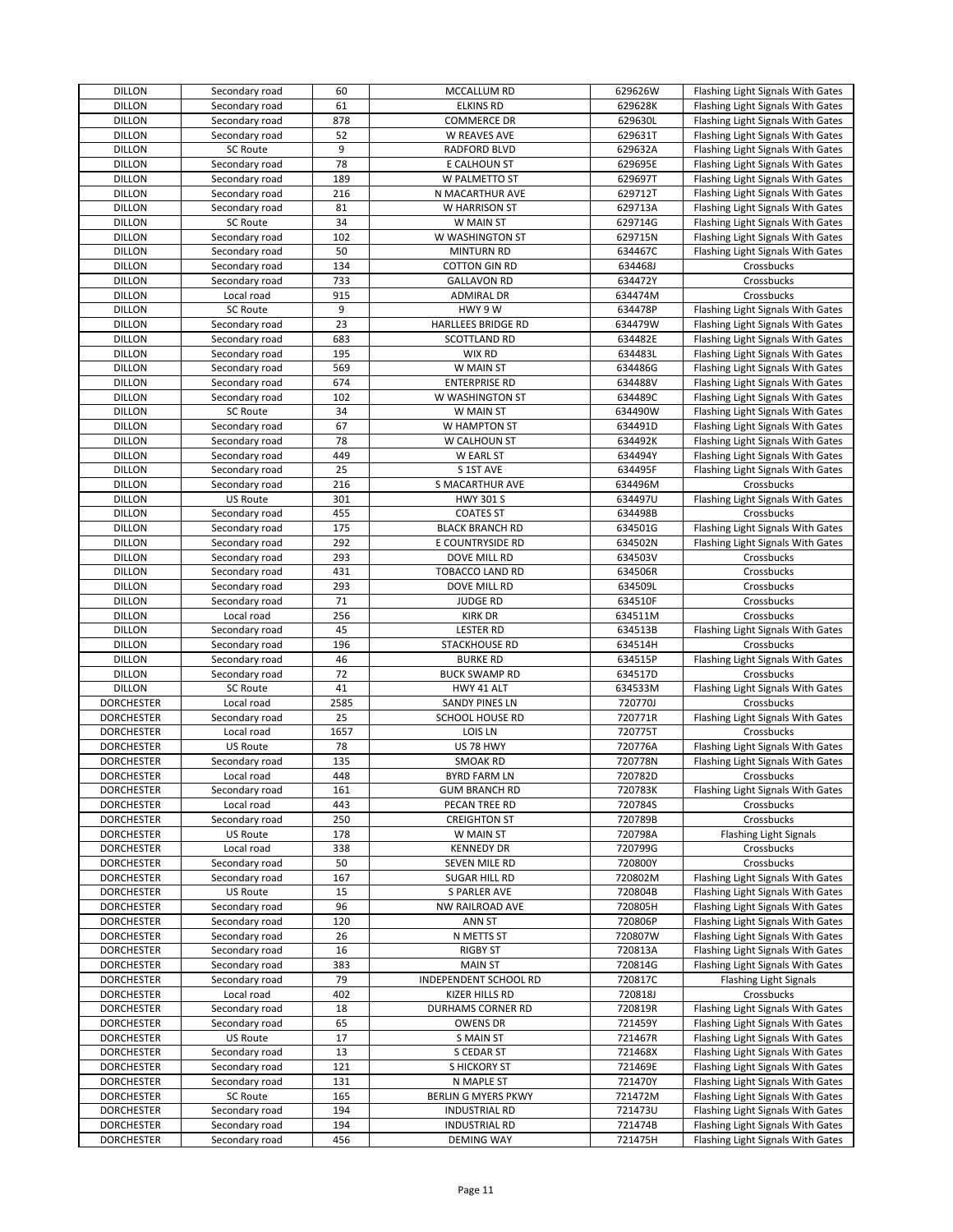| <b>DORCHESTER</b> | US Route        | 78  | W 5TH ST N                  | 721476P | Crossbucks                        |
|-------------------|-----------------|-----|-----------------------------|---------|-----------------------------------|
| <b>DORCHESTER</b> | Secondary road  | 527 | PETE EWERS DR               | 721477W | Flashing Light Signals With Gates |
| <b>DORCHESTER</b> | Secondary road  | 58  | <b>MALLARD RD</b>           | 721478D | Flashing Light Signals With Gates |
| <b>DORCHESTER</b> | Secondary road  | 22  | ORANGEBURG RD               | 721480E | Flashing Light Signals With Gates |
|                   |                 |     |                             |         |                                   |
| <b>DORCHESTER</b> | Secondary road  | 630 | <b>CAMPBELL THICKETT RD</b> | 721481L | Flashing Light Signals With Gates |
| <b>DORCHESTER</b> | Secondary road  | 636 | <b>COBURN TOWN RD</b>       | 721482T | Crossbucks                        |
| <b>DORCHESTER</b> | <b>SC Route</b> | 27  | <b>CHURCH ST</b>            | 721484G | Flashing Light Signals With Gates |
| <b>DORCHESTER</b> | Secondary road  | 5   | N MAIN ST                   | 721485N | Flashing Light Signals With Gates |
| <b>DORCHESTER</b> | Secondary road  | 279 | <b>ACADEMY ST</b>           | 721486V | Crossbucks                        |
| <b>DORCHESTER</b> | <b>SC Route</b> | 453 | <b>JUDGE ST</b>             | 915917Y | Crossbucks                        |
| <b>DORCHESTER</b> | Local road      | 348 | SHIELDS DR                  | 915918F | Crossbucks                        |
| <b>DORCHESTER</b> | <b>US Route</b> | 78  |                             | 922621S |                                   |
|                   |                 |     | W 5TH ST N                  |         | <b>Flashing Light Signals</b>     |
| <b>DORCHESTER</b> | Secondary road  | 247 | SANDRIDGE RD                | 935357Y | Flashing Light Signals With Gates |
| <b>DORCHESTER</b> | Local road      | 349 | <b>HAVEN RD</b>             | 947440J | Crossbucks                        |
| <b>EDGEFIELD</b>  | Local road      | 343 | <b>RED BUD LN</b>           | 715680A | Crossbucks                        |
| <b>EDGEFIELD</b>  | Local road      | 344 | <b>WINDY RIDGE RD</b>       | 715681G | Crossbucks                        |
| <b>EDGEFIELD</b>  | Secondary road  | 29  | <b>GREENHOUSE RD</b>        | 715682N | Flashing Light Signals With Gates |
| <b>EDGEFIELD</b>  | Local road      | 818 | TRESSLE ST                  | 715684C | Crossbucks                        |
| <b>EDGEFIELD</b>  | SC Route        | 19  | E WISE ST                   | 715685J | Flashing Light Signals With Gates |
| <b>EDGEFIELD</b>  | Secondary road  | 66  | <b>HARRISON ST</b>          | 715686R | Crossbucks                        |
|                   |                 |     |                             |         |                                   |
| EDGEFIELD         | Secondary road  | 149 | <b>WATSON ST</b>            | 715687X | Crossbucks                        |
| EDGEFIELD         | Secondary road  | 471 | HE HOLMES RD                | 715688E | Flashing Light Signals With Gates |
| <b>EDGEFIELD</b>  | Local road      | 299 | SALTERS POND RD             | 715691M | Crossbucks                        |
| <b>EDGEFIELD</b>  | Local road      | 649 | <b>CROCKER PARKWAY RD</b>   | 715692U | Crossbucks                        |
| <b>EDGEFIELD</b>  | Secondary road  | 149 | <b>BOUKNIGHT RD</b>         | 715693B | Flashing Light Signals With Gates |
| <b>EDGEFIELD</b>  | Secondary road  | 73  | W D HERLONG RD              | 715695P | Flashing Light Signals With Gates |
| <b>EDGEFIELD</b>  | Secondary road  | 101 | <b>RIEGEL RD</b>            | 715697D | Flashing Light Signals With Gates |
| <b>EDGEFIELD</b>  | Secondary road  | 163 | ROSE SPRING RD              | 715698K | Flashing Light Signals With Gates |
|                   |                 |     |                             |         |                                   |
| EDGEFIELD         | Secondary road  | 164 | <b>HILLTOP DR</b>           | 715699S | Flashing Light Signals With Gates |
| <b>EDGEFIELD</b>  | Secondary road  | 79  | <b>PARK AVE</b>             | 715700J | Flashing Light Signals With Gates |
| <b>EDGEFIELD</b>  | Secondary road  | 49  | <b>BLAND AVE</b>            | 715701R | Flashing Light Signals With Gates |
| <b>EDGEFIELD</b>  | Secondary road  | 41  | <b>EDISTO ST</b>            | 715702X | Flashing Light Signals With Gates |
| <b>EDGEFIELD</b>  | SC Route        | 121 | LEE ST                      | 715703E | Flashing Light Signals With Gates |
| <b>EDGEFIELD</b>  | Local road      | 47  | <b>MIMS AVE</b>             | 715704L | Flashing Light Signals With Gates |
|                   |                 | 104 |                             | 715706A |                                   |
| <b>EDGEFIELD</b>  | Secondary road  |     | <b>MCQUEEN ST</b>           |         | Flashing Light Signals With Gates |
| <b>EDGEFIELD</b>  | Secondary road  | 57  | YONCE POND RD               | 715709V | Flashing Light Signals With Gates |
| <b>EDGEFIELD</b>  | Secondary road  | 141 | <b>JW YONCE RD</b>          | 715710P | Crossbucks                        |
| <b>EDGEFIELD</b>  | Secondary road  | 149 | <b>WATSON ST</b>            | 955931D | Crossbucks                        |
| <b>FAIRFIELD</b>  | Local road      | 587 | MACEDONIA CHURCH RD         | 715922T | Flashing Light Signals With Gates |
| <b>FAIRFIELD</b>  | Secondary road  | 46  | SMALLWOOD RD                | 715924G | Flashing Light Signals With Gates |
| <b>FAIRFIELD</b>  | Secondary road  | 159 | LONGLEAF RD                 | 715926V | Flashing Light Signals With Gates |
| <b>FAIRFIELD</b>  | Secondary road  | 352 | <b>BISHOP SQUIREWELL RD</b> | 715927C | Flashing Light Signals With Gates |
|                   | Secondary road  | 73  |                             | 715929R |                                   |
| <b>FAIRFIELD</b>  |                 |     | W RUFF ST                   |         | Flashing Light Signals With Gates |
| <b>FAIRFIELD</b>  | <b>SC Route</b> | 34  | W CHURCH ST                 | 715931s | Flashing Light Signals With Gates |
| FAIRFIELD         | Secondary road  | 72  | <b>THOMAS ST</b>            | 715932Y | Flashing Light Signals With Gates |
| <b>FAIRFIELD</b>  | Secondary road  | 109 | <b>TUCKAHOE RD</b>          | 715934M | Flashing Light Signals With Gates |
| <b>FAIRFIELD</b>  | Local road      | 485 | <b>BARBER RD</b>            | 715940R | Crossbucks                        |
| <b>FAIRFIELD</b>  | Secondary road  | 168 | <b>NO NAME</b>              | 715944T | Flashing Light Signals With Gates |
| <b>FAIRFIELD</b>  | Secondary road  | 34  | <b>GOLF COURSE RD</b>       | 715946G | Flashing Light Signals With Gates |
| <b>FAIRFIELD</b>  | Secondary road  | 195 | <b>FAGAN RD</b>             | 715948V | Flashing Light Signals With Gates |
| FAIRFIELD         | Secondary road  | 21  | OLD CAMDEN RD               | 715950W | Flashing Light Signals With Gates |
|                   | Secondary road  | 469 |                             |         |                                   |
| <b>FAIRFIELD</b>  |                 |     | WINNSBORO PLYWOOD           | 715951D | Flashing Light Signals With Gates |
| <b>FAIRFIELD</b>  | Secondary road  | 88  | E MOULTRIE ST               | 715952K | Flashing Light Signals With Gates |
| <b>FAIRFIELD</b>  | Secondary road  | 80  | E LIBERTY ST                | 715953S | <b>Flashing Light Signals</b>     |
| <b>FAIRFIELD</b>  | Secondary road  | 61  | E WASHINGTON ST             | 715954Y | Flashing Light Signals With Gates |
| <b>FAIRFIELD</b>  | Secondary road  | 56  | E COLLEGE ST                | 715955F | Flashing Light Signals With Gates |
| <b>FAIRFIELD</b>  | Secondary road  | 39  | PEAYS FERRY RD              | 715957U | Flashing Light Signals With Gates |
| <b>FAIRFIELD</b>  | Secondary road  | 314 | OLD CHESTER RD              | 715961J | Flashing Light Signals With Gates |
| <b>FAIRFIELD</b>  | Local road      | 381 | CASON RD                    | 715962R | Flashing Light Signals With Gates |
|                   |                 | 20  |                             |         |                                   |
| <b>FAIRFIELD</b>  | Secondary road  |     | <b>PATRICK RD</b>           | 715964E | Flashing Light Signals With Gates |
| <b>FAIRFIELD</b>  | Secondary road  | 26  | WHITE OAK RD                | 715965L | Crossbucks                        |
| <b>FAIRFIELD</b>  | Local road      | 330 | <b>OVERLOOK RD</b>          | 715972W | Crossbucks                        |
| <b>FAIRFIELD</b>  | Secondary road  | 25  | <b>NO NAME</b>              | 715974K | Flashing Light Signals            |
| <b>FAIRFIELD</b>  | Secondary road  | 35  | <b>ALSTON RD</b>            | 716405H | Crossbucks                        |
| <b>FAIRFIELD</b>  | Local road      | 568 | <b>CATKIN LN</b>            | 716414G | Crossbucks                        |
| <b>FAIRFIELD</b>  | Secondary road  | 441 | SMALLSTOWN RD               | 736365S | <b>Flashing Light Signals</b>     |
| <b>FAIRFIELD</b>  | Secondary road  | 403 | <b>TOATLEY RD</b>           | 911542A | Flashing Light Signals With Gates |
|                   |                 |     |                             |         |                                   |
| <b>FAIRFIELD</b>  | SC Route        | 34  | STATE HIGHWAY 34 E          | 913952F | Crossbucks                        |
| FAIRFIELD         | <b>US Route</b> | 321 | US HIGHWAY 321 S            | 913953M | Flashing Light Signals With Gates |
| <b>FAIRFIELD</b>  | Secondary road  | 19  | <b>RION RD</b>              | 913954U | Crossbucks                        |
| <b>FAIRFIELD</b>  | Secondary road  | 304 | CHAPPELLTOWN RD             | 913955B | Crossbucks                        |
| <b>FAIRFIELD</b>  | Secondary road  | 54  | JACKSON CREEK RD            | 913956H | Crossbucks                        |
|                   | Local road      | 60  | <b>SCOTTS CROSSING RD</b>   | 913957P | Crossbucks                        |
| <b>FAIRFIELD</b>  |                 |     |                             |         |                                   |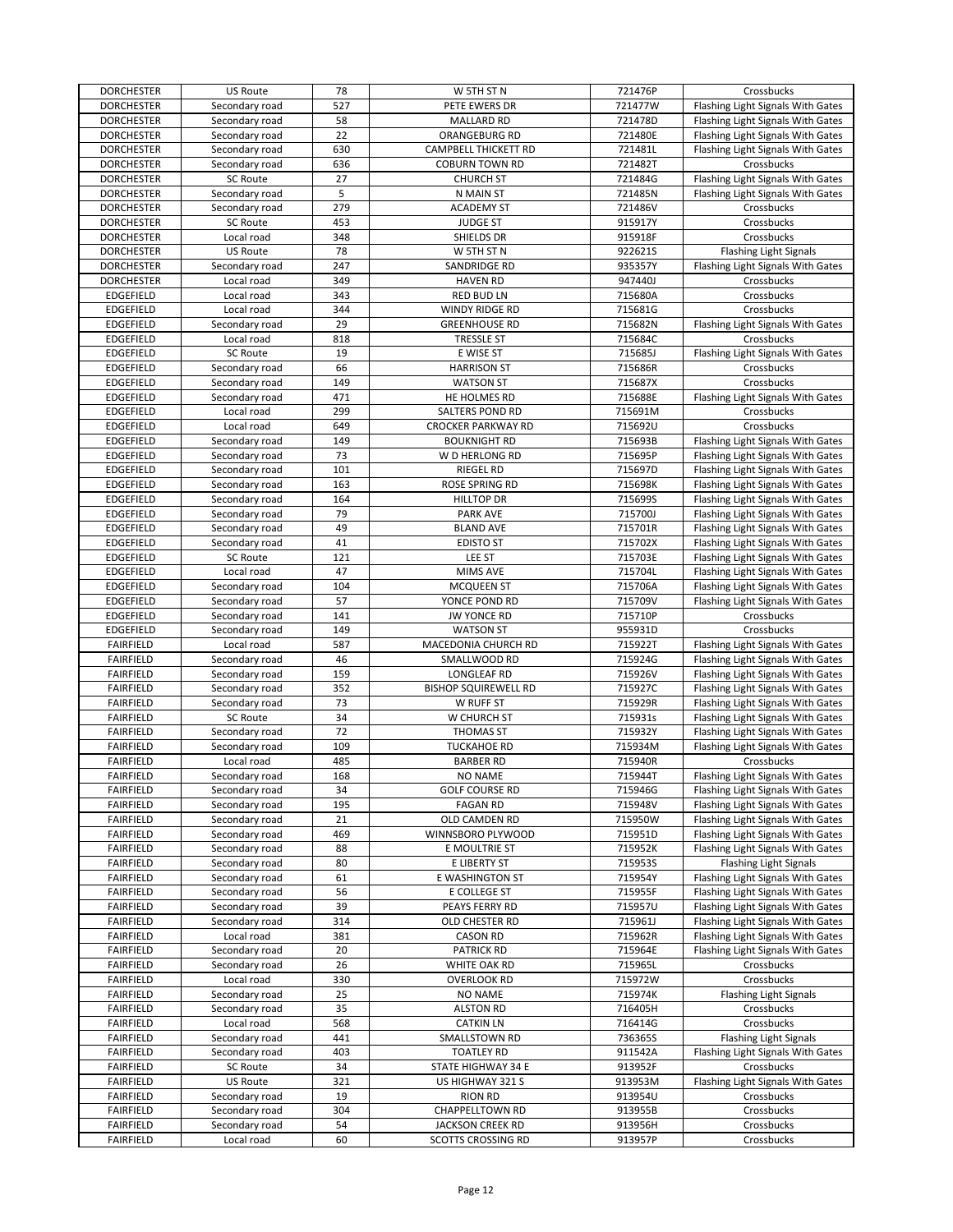| <b>FAIRFIELD</b> | Secondary road  | 70   | <b>RESERVOIR RD</b>        | 913958W | Crossbucks                        |
|------------------|-----------------|------|----------------------------|---------|-----------------------------------|
| <b>FAIRFIELD</b> | Local road      | 582  | <b>JEWEL DR</b>            | 916972C | Crossbucks                        |
| <b>FLORENCE</b>  | Secondary road  | 921  | N PRICE ROAD               | 628908J | Flashing Light Signals With Gates |
| <b>FLORENCE</b>  | Secondary road  | 165  | N FIRETOWER ROAD           | 628910K | Flashing Light Signals With Gates |
| <b>FLORENCE</b>  | Secondary road  | 24   | E OLD MARION HWY           | 628911S | Flashing Light Signals With Gates |
| <b>FLORENCE</b>  | Secondary road  | 925  | N WILLIAMSON ROAD          | 629006H | Flashing Light Signals With Gates |
| <b>FLORENCE</b>  |                 | 89   |                            |         | Flashing Light Signals With Gates |
|                  | Secondary road  |      | <b>FORE ROAD</b>           | 629009D |                                   |
| <b>FLORENCE</b>  | Secondary road  | 167  | E DARLINGTON ST            | 632653W | Flashing Light Signals With Gates |
| <b>FLORENCE</b>  | Secondary road  | 24   | <b>E MARION ST</b>         | 632654D | Flashing Light Signals With Gates |
| <b>FLORENCE</b>  | Local road      | 354  | N DARGAN ST                | 632655K | Flashing Light Signals            |
| <b>FLORENCE</b>  | US Route        | 52   | N IRBY ST                  | 632662V | Flashing Light Signals With Gates |
| <b>FLORENCE</b>  | US Route        | 52   | N COIT ST                  | 632665R | Flashing Light Signals With Gates |
| <b>FLORENCE</b>  | Secondary road  | 953  | N MCQUEEN ST               | 632667E | Flashing Light Signals With Gates |
| <b>FLORENCE</b>  | Secondary road  | 91   | <b>CHASE ST</b>            | 632670M | <b>Flashing Light Signals</b>     |
| <b>FLORENCE</b>  | Secondary road  | 1189 | <b>CLEMENT ST</b>          | 632671U | Flashing Light Signals With Gates |
| <b>FLORENCE</b>  | Secondary road  | 771  | N SCHLITZ DR               | 632677K | Flashing Light Signals With Gates |
| <b>FLORENCE</b>  | Secondary road  | 29   | N CASHUA DR                | 632678S | Flashing Light Signals With Gates |
| <b>FLORENCE</b>  | <b>US Route</b> | 52   | W LUCAS ST                 | 632680T | <b>Flashing Light Signals</b>     |
| <b>FLORENCE</b>  | US Route        | 52   | W LUCAS ST                 | 632682G | Flashing Light Signals            |
| <b>FLORENCE</b>  | Secondary road  | 478  | <b>STOKES ROAD</b>         | 632683N | Flashing Light Signals With Gates |
| <b>FLORENCE</b>  | Secondary road  | 112  | PISGAH ROAD                | 632685C | Flashing Light Signals With Gates |
|                  |                 |      |                            |         |                                   |
| <b>FLORENCE</b>  | Secondary road  | 176  | N KOPPERS ROAD             | 633199R | Flashing Light Signals With Gates |
| <b>FLORENCE</b>  | Secondary road  | 1545 | E EVANS ST                 | 633201P | Flashing Light Signals With Gates |
| <b>FLORENCE</b>  | Secondary road  | 978  | E PINE ST                  | 633204K | Flashing Light Signals With Gates |
| <b>FLORENCE</b>  | Secondary road  | 13   | E NATIONAL CEMETERY ROAD   | 633207F | Flashing Light Signals With Gates |
| <b>FLORENCE</b>  | Secondary road  | 12   | <b>JAMES JONES AVE</b>     | 633208M | Flashing Light Signals With Gates |
| <b>FLORENCE</b>  | <b>SC Route</b> | 51   | PAMPLICO HWY               | 633209U | Flashing Light Signals With Gates |
| <b>FLORENCE</b>  | Secondary road  | 57   | E HOWE SPRINGS ROAD        | 633211V | Flashing Light Signals With Gates |
| <b>FLORENCE</b>  | Local road      | 435  | <b>JAVA ROAD</b>           | 633213J | Crossbucks                        |
| <b>FLORENCE</b>  | Secondary road  | 552  | POOR FARM ROAD             | 633214R | Flashing Light Signals With Gates |
| <b>FLORENCE</b>  | Local road      | 1768 | E SMALLWOOD ROAD           | 633215X | Crossbucks                        |
| <b>FLORENCE</b>  | Local road      | 479  | E EAGERTON ROAD            | 633216E | Crossbucks                        |
| <b>FLORENCE</b>  | SC Route        | 327  | E EFFINGHAM HWY            | 633217L | Flashing Light Signals With Gates |
| <b>FLORENCE</b>  | Local road      | 481  | E DUNLAP ROAD              | 633218T | Crossbucks                        |
|                  |                 | 440  |                            |         |                                   |
| <b>FLORENCE</b>  | Local road      |      | E WILLIAMS ROAD            | 633220U | Flashing Light Signals With Gates |
| <b>FLORENCE</b>  | Secondary road  | 72   | N OLD GEORGETOWN ROAD      | 633221B | Flashing Light Signals With Gates |
| <b>FLORENCE</b>  | Local road      | 664  | E GROOM ROAD               | 633223P | Crossbucks                        |
| <b>FLORENCE</b>  | Secondary road  | 793  | E ST PAUL ROAD             | 633225D | Flashing Light Signals With Gates |
| <b>FLORENCE</b>  | Secondary road  | 950  | E OSCAR ST                 | 633226K | Flashing Light Signals With Gates |
| <b>FLORENCE</b>  | Secondary road  | 46   | E FRIENDFIELD ROAD         | 633227S | Flashing Light Signals With Gates |
| <b>FLORENCE</b>  | Secondary road  | 718  | E W LEE FLOWERS ROAD       | 633231G | Flashing Light Signals With Gates |
| <b>FLORENCE</b>  | Secondary road  | 319  | <b>DIXON ST</b>            | 633232N | Flashing Light Signals With Gates |
| <b>FLORENCE</b>  | Secondary road  | 47   | E MAIN ST                  | 633233V | Flashing Light Signals With Gates |
| <b>FLORENCE</b>  | Secondary road  | 56   | <b>GRAHAM ST</b>           | 633234C | Flashing Light Signals With Gates |
| <b>FLORENCE</b>  | Secondary road  | 10   | W LOOP ROAD                | 633239L | Flashing Light Signals With Gates |
| <b>FLORENCE</b>  | Secondary road  | 289  | <b>CHARLES ST</b>          | 633240F | Flashing Light Signals With Gates |
| <b>FLORENCE</b>  | Secondary road  | 813  | <b>DANSING ST</b>          | 633241M | Flashing Light Signals With Gates |
| <b>FLORENCE</b>  | <b>US Route</b> | 378  | E MAIN ST                  | 633242U | Flashing Light Signals With Gates |
| <b>FLORENCE</b>  |                 |      |                            | 633244H |                                   |
|                  | Secondary road  | 264  | S ACLINE ST                |         | Flashing Light Signals With Gates |
| <b>FLORENCE</b>  | Secondary road  | 453  | <b>FAIRVIEW ST</b>         | 633248K | Flashing Light Signals With Gates |
| <b>FLORENCE</b>  | Secondary road  | 258  | <b>GRAHAM ROAD</b>         | 633249S | Flashing Light Signals With Gates |
| <b>FLORENCE</b>  | Secondary road  | 1158 | W VILLAGE ROAD             | 633250L | Flashing Light Signals With Gates |
| <b>FLORENCE</b>  | Local road      | 354  | N DARGAN ST                | 633298N | Flashing Light Signals With Gates |
| <b>FLORENCE</b>  | <b>US Route</b> | 52   | N IRBY ST                  | 633299V | <b>Flashing Light Signals</b>     |
| <b>FLORENCE</b>  | US Route        | 52   | N COIT ST                  | 633400S | Flashing Light Signals            |
| <b>FLORENCE</b>  | Local road      | 546  | N MCQUEEN ST               | 633401Y | Flashing Light Signals With Gates |
| <b>FLORENCE</b>  | Secondary road  | 659  | <b>SANBORN ST</b>          | 633402F | Crossbucks                        |
| <b>FLORENCE</b>  | Secondary road  | 91   | <b>CHASE ST</b>            | 633403M | Flashing Light Signals With Gates |
| <b>FLORENCE</b>  | Secondary road  | 256  | <b>LAWSON ST</b>           | 633404U | Flashing Light Signals With Gates |
| <b>FLORENCE</b>  | Secondary road  | 174  | <b>HARRELL ST</b>          | 633405B | Flashing Light Signals With Gates |
| <b>FLORENCE</b>  | Secondary road  | 329  | N SUNSET DR                | 633407P | Flashing Light Signals With Gates |
| <b>FLORENCE</b>  | Secondary road  | 167  | W DARLINGTON ST            | 633408W | Flashing Light Signals With Gates |
| <b>FLORENCE</b>  | Secondary road  | 71   | N RAILROAD AVE             | 634015S | Crossbucks                        |
|                  |                 |      |                            |         |                                   |
| <b>FLORENCE</b>  | Local road      | 576  | SPARROW TREE ROAD          | 634607C | Crossbucks                        |
| <b>FLORENCE</b>  | Secondary road  | 44   | POSTON ROAD                | 634608J | Flashing Light Signals With Gates |
| <b>FLORENCE</b>  | Secondary road  | 99   | E TRINITY ROAD             | 634609R | Flashing Light Signals With Gates |
| <b>FLORENCE</b>  | Secondary road  | 505  | <b>WELLMAN HEIGHTS CIR</b> | 634611S | Crossbucks                        |
| <b>FLORENCE</b>  | SC Route        | 41   | <b>KINGSBURG HWY</b>       | 634612Y | Flashing Light Signals With Gates |
| <b>FLORENCE</b>  | Secondary road  | 159  | E PINE ST                  | 634614M | Flashing Light Signals With Gates |
| <b>FLORENCE</b>  | <b>SC Route</b> | 341  | E BROADWAY ST              | 634615U | Flashing Light Signals With Gates |
| <b>FLORENCE</b>  | Secondary road  | 134  | E MARION ST                | 634616B | Flashing Light Signals With Gates |
| <b>FLORENCE</b>  | Secondary road  | 607  | <b>STUCKEY ST</b>          | 634617H | Flashing Light Signals With Gates |
| <b>FLORENCE</b>  | Secondary road  | 591  | W WILLOW POND ROAD         | 634618P | Flashing Light Signals With Gates |
|                  |                 |      |                            |         |                                   |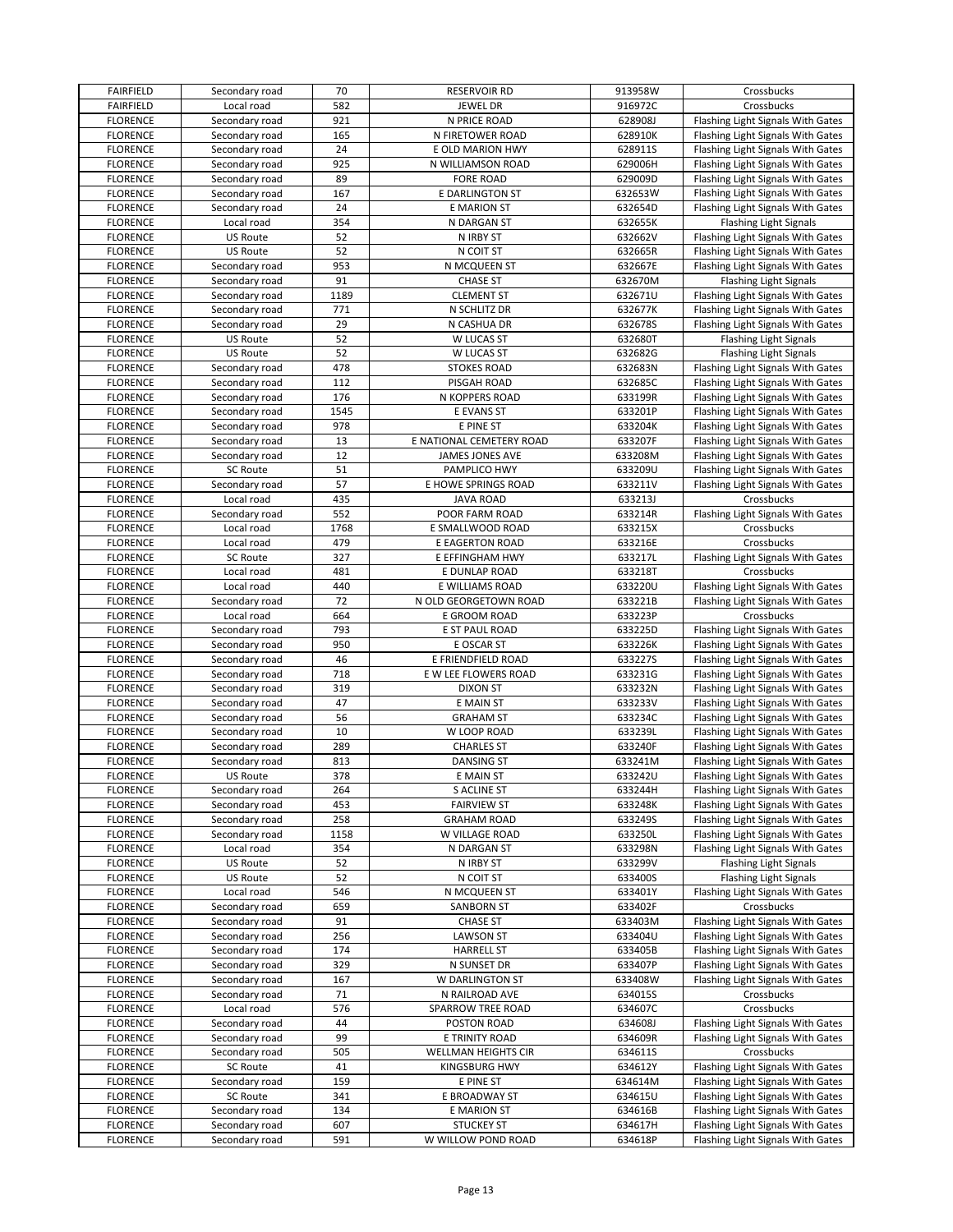| <b>FLORENCE</b>          | Local road                   | 3639        | [SERVICE ROAD] DR                          | 913950S            | Flashing Light Signals With Gates           |
|--------------------------|------------------------------|-------------|--------------------------------------------|--------------------|---------------------------------------------|
| <b>FLORENCE</b>          | Secondary road               | 193         | W SUMTER ST                                | 913965G            | Crossbucks                                  |
| <b>FLORENCE</b>          | Secondary road               | 1304        | E BEULAH ROAD                              | 915035F            | Flashing Light Signals With Gates           |
| GEORGETOWN               | Secondary road               | 308         | TALLOWTREE DR                              | 633920B            | Crossbucks                                  |
| GEORGETOWN               | Local road                   | 145         | <b>CONIFER ST</b>                          | 634922T            | Crossbucks                                  |
| GEORGETOWN               | Secondary road               | 132         | E CHERRY ST                                | 634923A            | Flashing Light Signals With Gates           |
| GEORGETOWN               | Secondary road               | 81          | E ASHLAND ST                               | 634924G            | <b>Flashing Light Signals</b>               |
| GEORGETOWN               | US Route                     | 521         | E MAIN ST                                  | 634925N            | Flashing Light Signals With Gates           |
| GEORGETOWN               | Secondary road               | 68          | E ELMWOOD ST                               | 634926V            | Flashing Light Signals With Gates           |
| GEORGETOWN               | Secondary road               | 500         | <b>CARBERRY ST</b>                         | 634928J            | <b>Flashing Light Signals</b>               |
| GEORGETOWN               | <b>US Route</b>              | 521         | <b>GEORGETOWN HWY</b>                      | 634929R            | Flashing Light Signals                      |
| GEORGETOWN               | Secondary road               | 22          | <b>KENT RD</b>                             | 634932Y            | Flashing Light Signals With Gates           |
| GEORGETOWN               | Local road                   | 1397        | SLEEPYWOOD RD                              | 634933F            | Crossbucks                                  |
| GEORGETOWN               | Local road                   | 2120        |                                            | 634934M            | Crossbucks                                  |
|                          |                              |             | <b>HUCKLEBERRY RD</b>                      |                    |                                             |
| GEORGETOWN               | Secondary road               | 613         | <b>INDIAN HUT RD</b>                       | 634935U            | Flashing Light Signals With Gates           |
| GEORGETOWN               | Secondary road               | 119         | <b>GARRISON RD</b>                         | 634939W            | Crossbucks                                  |
| GEORGETOWN               | Secondary road               | 20          | <b>GAPWAY RD</b>                           | 634940R            | <b>Flashing Light Signals</b>               |
| GEORGETOWN               | Secondary road               | 318         | <b>BRICK CHIMNEY RD</b>                    | 634941X            | Flashing Light Signals With Gates           |
| GEORGETOWN               | <b>US Route</b>              | 17          | <b>HIGHMARKET ST</b>                       | 634942E            | Flashing Light Signals With Gates           |
| GEORGETOWN               | Secondary road               | 359         | <b>WEST ST</b>                             | 634944T            | Flashing Light Signals With Gates           |
| GEORGETOWN               | Secondary road               | 439         | <b>LAFAYETTE ST</b>                        | 634945A            | Flashing Light Signals With Gates           |
| GEORGETOWN               | Secondary road               | 182         | N ALEX ALFORD DR                           | 634946G            | Crossbucks                                  |
| GEORGETOWN               | Secondary road               | 106         | N MERRIMAN RD                              | 634947N            | <b>Flashing Light Signals</b>               |
| GEORGETOWN               | Secondary road               | 40          | N CONGDON ST                               | 634948V            | Crossbucks                                  |
| GEORGETOWN               | Secondary road               | 110         | N HAZARD ST                                | 634949C            | Flashing Light Signals With Gates           |
| GEORGETOWN               | US Route                     | 17          | N FRASER ST                                | 634950W            | <b>Flashing Light Signals</b>               |
| GEORGETOWN               | Secondary road               | 87          | <b>FRONT ST</b>                            | 634951D            | <b>Flashing Light Signals</b>               |
| GEORGETOWN               | Secondary road               | 42          | PENNYROYAL RD                              | 634962R            | Flashing Light Signals With Gates           |
| GEORGETOWN               | Local road                   | 498         | WOODLAND AVE                               | 634965L            | Crossbucks                                  |
| GEORGETOWN               | US Route                     | 17          | <b>HIGHMARKET ST</b>                       | 634966T            | Flashing Light Signals With Gates           |
| GEORGETOWN               | Secondary road               | 352         | <b>REDBAY RD</b>                           | 634972W            | Flashing Light Signals With Gates           |
| GEORGETOWN               | <b>US Route</b>              | 17          | SAINTS DELIGHT RD                          | 634978M            | Flashing Light Signals With Gates           |
| GEORGETOWN               | Local road                   | 466         | <b>DORIEN DR</b>                           | 634979U            | Crossbucks                                  |
| GEORGETOWN               | Secondary road               | 386         | S KAMINSKI ST                              | 973791B            | Crossbucks                                  |
| GREENVILLE               | SC Route                     | 418         | MCCARTER RD                                | 640324T            | Flashing Light Signals With Gates           |
| GREENVILLE               | Secondary road               | 210         | <b>WALL ST</b>                             | 640325A            | Crossbucks                                  |
| GREENVILLE               | Secondary road               | 211         | <b>JONES ST</b>                            | 640326G            | Crossbucks                                  |
| GREENVILLE               | Secondary road               | 543         | <b>FAIRVIEW ST</b>                         | 640329C            | <b>Flashing Light Signals</b>               |
| GREENVILLE               | Secondary road               | 213         | <b>CRAIG ST</b>                            | 640330W            | Crossbucks                                  |
| GREENVILLE               | Secondary road               | 181         | <b>GEORGIA ST</b>                          | 640331D            | <b>Flashing Light Signals</b>               |
| GREENVILLE               | Local road                   | 5676        | VALLEY VIEW RD                             | 640332K            | Crossbucks                                  |
| GREENVILLE               | Local road                   | 2829        |                                            | 640334Y            | Crossbucks                                  |
|                          |                              |             | PUTMAN RD                                  |                    |                                             |
| GREENVILLE               | Secondary road               | 444<br>444  | <b>WHAM RD</b>                             | 640335F            | Crossbucks                                  |
| GREENVILLE               | Secondary road               |             | PARK INDUSTRIAL RD                         | 640336M            | Crossbucks                                  |
| GREENVILLE               | Secondary road               | 453         | <b>HARRISON BRIDGE RD</b>                  | 640337U            | Flashing Light Signals With Gates           |
| GREENVILLE               | Secondary road               | 529         | <b>LOMA ST</b>                             | 640343X            | Flashing Light Signals With Gates           |
| GREENVILLE               | Local road                   | 660         | RICHARDSON ST                              | 640344E            | Crossbucks                                  |
| GREENVILLE               | Local road                   | 5637        | <b>CRISP ST</b>                            | 640345L            | Crossbucks                                  |
| GREENVILLE               | Local road                   | 249         | W TRADE ST                                 | 640346T            | Crossbucks                                  |
| GREENVILLE               | Secondary road               | 253         | N MAIN ST                                  | 640348G            | <b>Flashing Light Signals</b>               |
| GREENVILLE               | Secondary road               | 253         | N MAIN ST                                  | 640349N            | <b>Flashing Light Signals</b>               |
| GREENVILLE               | Local road                   | 251         | JONES AVE                                  | 640350H            | Crossbucks                                  |
| GREENVILLE               |                              |             |                                            |                    |                                             |
| GREENVILLE               | Secondary road               | 252         | HILLCREST AVE                              | 640352W            | Crossbucks                                  |
|                          | Local road                   | 5604        | <b>SCARSDALE ST</b>                        | 640353D            | Crossbucks                                  |
| GREENVILLE               | Secondary road               | 877         | <b>COTHRAN DR</b>                          | 640354K            | <b>Flashing Light Signals</b>               |
| GREENVILLE               | Secondary road               | 674         | PELHAM RD                                  | 640357F            | Flashing Light Signals With Gates           |
| GREENVILLE               | Secondary road               | 299         | OLD STAGE RD                               | 640358M            | Flashing Light Signals With Gates           |
| GREENVILLE               | Secondary road               | 566         | OLD STAGE RD                               | 640361V            | Crossbucks                                  |
| GREENVILLE               | Secondary road               | 107         | E BUTLER RD                                | 640363J            | Flashing Light Signals With Gates           |
| GREENVILLE               | Secondary road               | 564         | MILLER RD                                  | 640365X            | Flashing Light Signals With Gates           |
| GREENVILLE               | Secondary road               | 928         | <b>MURRAY DR</b>                           | 640366E            | Crossbucks                                  |
| GREENVILLE               | Secondary road               | 440         | OLD MILL RD                                | 640369A            | Flashing Light Signals With Gates           |
| GREENVILLE               | Local road                   | 2443        | <b>BI-LO BLVD</b>                          | 640370U            | Flashing Light Signals With Gates           |
| GREENVILLE               | Secondary road               | 325         | <b>FORRESTER DR</b>                        | 640372H            | <b>Flashing Light Signals</b>               |
| GREENVILLE               | Secondary road               | 326         | OLD SULPHUR SPRINGS RD                     | 640373P            | Crossbucks                                  |
| GREENVILLE               | Secondary road               | 564         | MILLER RD                                  | 640374W            | Flashing Light Signals With Gates           |
| GREENVILLE               | <b>SC Route</b>              | 146         | <b>WOODRUFF RD</b>                         | 640375D            | Flashing Light Signals With Gates           |
|                          |                              | 746         | REHOBOTH RD                                |                    | Crossbucks                                  |
| GREENVILLE               | Local road                   | 460         |                                            | 640568C            |                                             |
| GREENVILLE               | Secondary road               |             | REHOBETH SCHOOL RD                         | 640571K            | Crossbucks                                  |
| GREENVILLE               | Local road                   | 749         | OIL MILL RD                                | 640572S            | Flashing Light Signals With Gates           |
| GREENVILLE               | SC Route                     | 86          | <b>BESSIE RD</b>                           | 640573Y            | <b>Flashing Light Signals</b>               |
| GREENVILLE<br>GREENVILLE | Secondary road<br>Local road | 552<br>1816 | <b>ESTES PLANT RD</b><br><b>JOHNSON LN</b> | 640575M<br>640576U | <b>Flashing Light Signals</b><br>Crossbucks |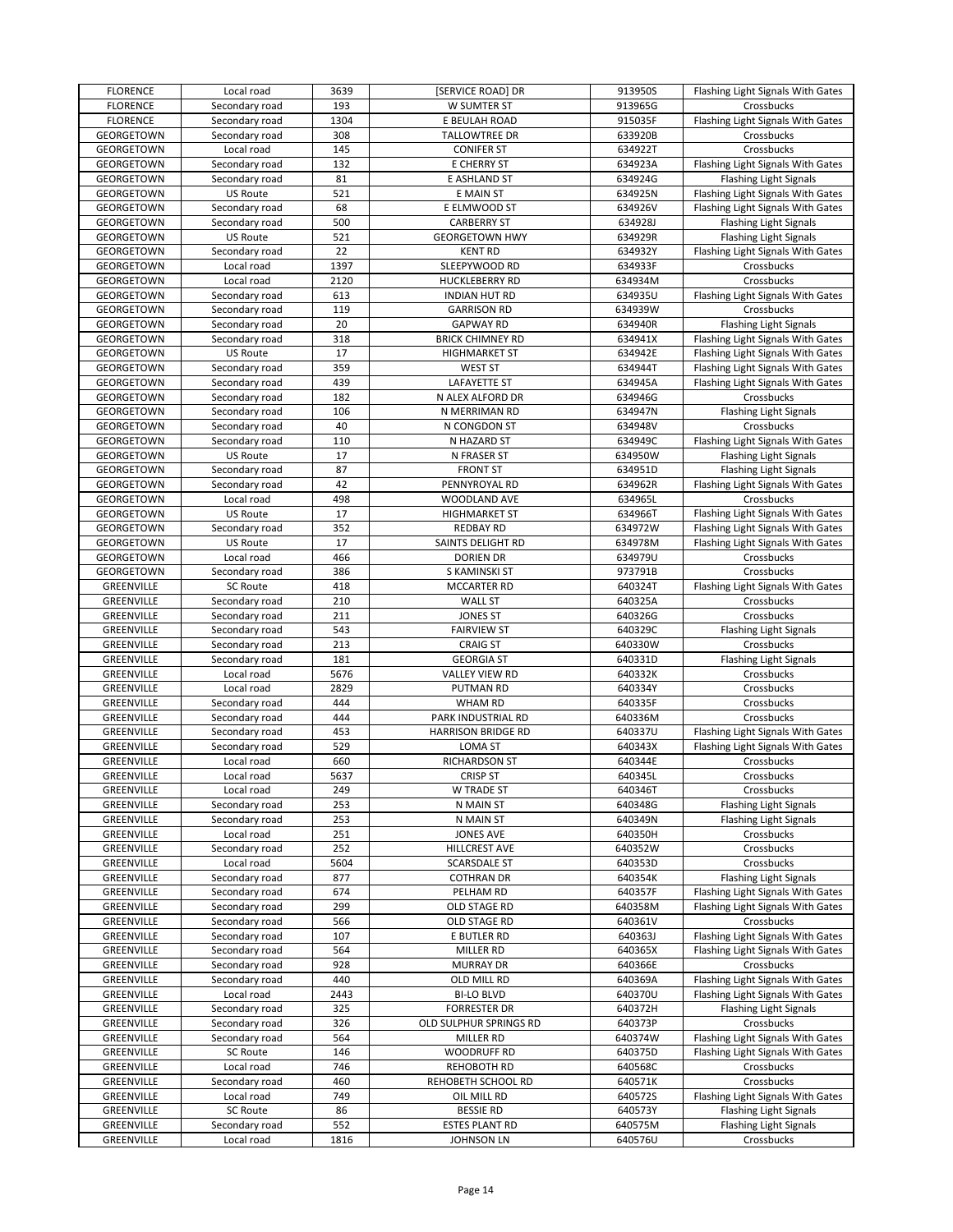| GREENVILLE        | Local road      | 766  | <b>CIOFFI RD</b>        | 640577B | Crossbucks                        |
|-------------------|-----------------|------|-------------------------|---------|-----------------------------------|
| GREENVILLE        | Secondary road  | 106  | PIEDMONT GOLF COURSE RD | 640578H | Flashing Light Signals With Gates |
| GREENVILLE        | Local road      | 4027 | OLD CLEVELAND RD        | 640583E | Crossbucks                        |
| GREENVILLE        | Secondary road  | 657  | <b>BROWN RD</b>         | 640586A | Flashing Light Signals With Gates |
|                   |                 | 1148 |                         | 640587G |                                   |
| GREENVILLE        | Secondary road  |      | SAGITAIRUS WAY          |         | <b>Flashing Light Signals</b>     |
| GREENVILLE        | Local road      | 2905 | <b>OAKVALE RD</b>       | 640588N | Crossbucks                        |
| GREENVILLE        | Local road      | 7224 | P & N DR                | 640589V | Crossbucks                        |
| GREENVILLE        | Secondary road  | 1113 | PIEDMONT GROVE PARK     | 640591W | <b>Flashing Light Signals</b>     |
| GREENVILLE        | <b>US Route</b> | 25   | WHITE HORSE RD          | 640593K | <b>Flashing Light Signals</b>     |
| GREENVILLE        | Secondary road  | 649  | TWO NOTCH RD            | 640594S | <b>Flashing Light Signals</b>     |
| GREENVILLE        | Local road      | 5046 | <b>COMMERCE RD</b>      | 640596F | Crossbucks                        |
| GREENVILLE        | Secondary road  | 149  | S WASHINGTON AVE        | 640599B | Flashing Light Signals With Gates |
|                   |                 | 612  |                         |         |                                   |
| GREENVILLE        | Secondary road  |      | 20TH ST                 | 640601A | <b>Flashing Light Signals</b>     |
| GREENVILLE        | Local road      | 1186 | <b>ARNOLD ST</b>        | 640603N | Flashing Light Signals With Gates |
| GREENVILLE        | Local road      | 369  | WOODLAWN AVE            | 640624G | Crossbucks                        |
| GREENVILLE        | Secondary road  | 845  | W MAIN ST               | 640625N | Crossbucks                        |
| GREENVILLE        | Secondary road  | 20   | <b>WOODSIDE AVE</b>     | 640626V | Flashing Light Signals With Gates |
| GREENVILLE        | Secondary road  | 633  | N VANCE ST              | 640627C | Flashing Light Signals With Gates |
| GREENVILLE        | Secondary road  | 105  | E BRAMLETT RD           | 640628J | Flashing Light Signals With Gates |
| GREENVILLE        | Local road      | 81   | <b>HAMPTON AVE EXT</b>  | 640638P | Crossbucks                        |
| GREENVILLE        | Secondary road  | 595  | <b>KERNS AVE</b>        | 640639W | Flashing Light Signals With Gates |
|                   |                 |      |                         |         |                                   |
| GREENVILLE        | Secondary road  | 1180 | <b>BUNCOMBE RD</b>      | 640641X | <b>Flashing Light Signals</b>     |
| GREENVILLE        | Secondary road  | 351  | <b>ELLENDALE AVE</b>    | 640642E | <b>Flashing Light Signals</b>     |
| GREENVILLE        | Secondary road  | 266  | <b>FURMAN HALL RD</b>   | 640644T | Flashing Light Signals With Gates |
| GREENVILLE        | Local road      | 4082 | <b>TULIP ST</b>         | 640645A | Flashing Light Signals With Gates |
| GREENVILLE        | Local road      | 6392 | <b>BEVERLY RD</b>       | 640649C | Flashing Light Signals With Gates |
| GREENVILLE        | Secondary road  | 165  | PIEDMONT PARK RD        | 640650W | Flashing Light Signals With Gates |
| GREENVILLE        | Secondary road  | 167  | E BELVUE RD             | 640653S | Flashing Light Signals With Gates |
| GREENVILLE        | Secondary road  | 920  | <b>STALLINGS RD</b>     | 640654Y | Flashing Light Signals With Gates |
|                   |                 |      |                         |         |                                   |
| GREENVILLE        | Local road      | 3081 | <b>DONKLE RD</b>        | 640656M | Crossbucks                        |
| GREENVILLE        | Secondary road  | 337  | <b>TANNER RD</b>        | 640658B | Flashing Light Signals With Gates |
| GREENVILLE        | Local road      | 3058 | <b>TANNER DR</b>        | 640659H | Flashing Light Signals With Gates |
| GREENVILLE        | Secondary road  | 335  | <b>EDWARDS RD</b>       | 640663X | Flashing Light Signals With Gates |
| GREENVILLE        | Local road      | 1662 | <b>BROOK GLENN RD</b>   | 640664E | Flashing Light Signals With Gates |
| GREENVILLE        | Local road      | 1863 | N ADAMS ST              | 640667A | Crossbucks                        |
| GREENVILLE        | Local road      | 1018 | AIKEN CHAPEL RD         | 640668G | Crossbucks                        |
| GREENVILLE        | Local road      | 1969 | CHICK SPRINGS RD        | 640672W | <b>Flashing Light Signals</b>     |
| GREENVILLE        | Local road      | 1856 | <b>HAMMETT RD</b>       | 640673D |                                   |
|                   |                 |      |                         |         | Flashing Light Signals With Gates |
| GREENVILLE        | Local road      | 1969 | <b>CHICK SPRINGS RD</b> | 640674K | <b>Flashing Light Signals</b>     |
| GREENVILLE        | Secondary road  | 540  | S SUBER RD              | 640675S | Flashing Light Signals With Gates |
| GREENVILLE        | Local road      | 1618 | <b>SUBER MILL RD</b>    | 640676Y | Flashing Light Signals With Gates |
| GREENVILLE        | Secondary road  | 81   | PENNSYLVANIA AVE        | 640678M | <b>Flashing Light Signals</b>     |
| GREENVILLE        | Local road      | 6283 | <b>PARKER ST</b>        | 640679U | Crossbucks                        |
| GREENVILLE        | Local road      | 6284 | <b>DUKE ST</b>          | 640680N | Crossbucks                        |
| GREENVILLE        | SC Route        | 14   | <b>S MAIN ST</b>        | 640681V | Flashing Light Signals With Gates |
| GREENVILLE        | Local road      | 528  | <b>SCHOOL ST</b>        | 640682C | <b>Flashing Light Signals</b>     |
| <b>GREENVILLE</b> | Local road      | 6303 | <b>TRADE ST</b>         | 640683J | Crossbucks                        |
|                   | Local road      |      |                         |         |                                   |
| GREENVILLE        |                 | 6287 | <b>DEPOT ST</b>         | 640684R | Crossbucks                        |
| GREENVILLE        | <b>SC Route</b> | 101  | E POINSETT ST           | 640685X | Flashing Light Signals With Gates |
| GREENVILLE        | Local road      | 6303 | <b>TRADE ST</b>         | 716717R | Flashing Light Signals With Gates |
| GREENVILLE        | Local road      | 528  | SCHOOL ST               | 716718X | Flashing Light Signals With Gates |
| GREENVILLE        | Secondary road  | 1135 | <b>ABLE ST</b>          | 716719E | Flashing Light Signals With Gates |
| GREENVILLE        | Secondary road  | 584  | ALEXANDER RD            | 716725H | Flashing Light Signals With Gates |
| GREENVILLE        | Local road      | 4612 | STEPHENSON ST           | 716726P | Flashing Light Signals With Gates |
| GREENVILLE        | Local road      | 489  | <b>TAYLORS RD</b>       | 716727W | Flashing Light Signals With Gates |
| GREENVILLE        | Secondary road  | 621  | <b>EDWARDS ST</b>       | 716728D | Flashing Light Signals With Gates |
| GREENVILLE        |                 |      |                         |         |                                   |
|                   | Local road      | 1662 | <b>BROOK GLENN RD</b>   | 716729K | Flashing Light Signals With Gates |
| GREENVILLE        | Secondary road  | 335  | <b>EDWARDS RD</b>       | 716730E | Flashing Light Signals With Gates |
| GREENVILLE        | Secondary road  | 677  | E WAREHOUSE CT          | 716733A | Crossbucks                        |
| GREENVILLE        | Secondary road  | 711  | N WATSON RD             | 716735N | Flashing Light Signals With Gates |
| GREENVILLE        | Secondary road  | 677  | E WAREHOUSE CT          | 716736V | Flashing Light Signals With Gates |
| GREENVILLE        | Secondary road  | 1012 | ARTILLERY RD            | 716739R | Flashing Light Signals With Gates |
| GREENVILLE        | Local road      | 3739 | DONNAN RD               | 716740K | Flashing Light Signals With Gates |
| GREENVILLE        | Secondary road  | 167  | WADDELL RD              | 716741S | Flashing Light Signals With Gates |
| GREENVILLE        | Secondary road  | 165  | PINE KNOLL DR           | 716742Y | Flashing Light Signals With Gates |
| GREENVILLE        | Local road      |      |                         |         |                                   |
|                   |                 | 310  | <b>WORLEY RD</b>        | 716749W | Crossbucks                        |
| GREENVILLE        | Local road      | 487  | <b>ARCADIA DR</b>       | 716751X | Crossbucks                        |
| GREENVILLE        | Local road      | 749  | OIL MILL RD             | 717065C | Crossbucks                        |
| GREENVILLE        | Secondary road  | 552  | <b>ESTES PLANT RD</b>   | 717068X | <b>Flashing Light Signals</b>     |
| GREENVILLE        | Local road      | 1816 | <b>JOHNSON LN</b>       | 717069E | Crossbucks                        |
| GREENVILLE        | Local road      | 766  | <b>CIOFFI RD</b>        | 717070Y | Crossbucks                        |
| GREENVILLE        | Secondary road  | 106  | PIEDMONT GOLF COURSE RD | 717071F | Crossbucks                        |
| GREENVILLE        | Secondary road  | 657  | <b>BROWN RD</b>         | 717076P | Flashing Light Signals With Gates |
|                   |                 |      |                         |         |                                   |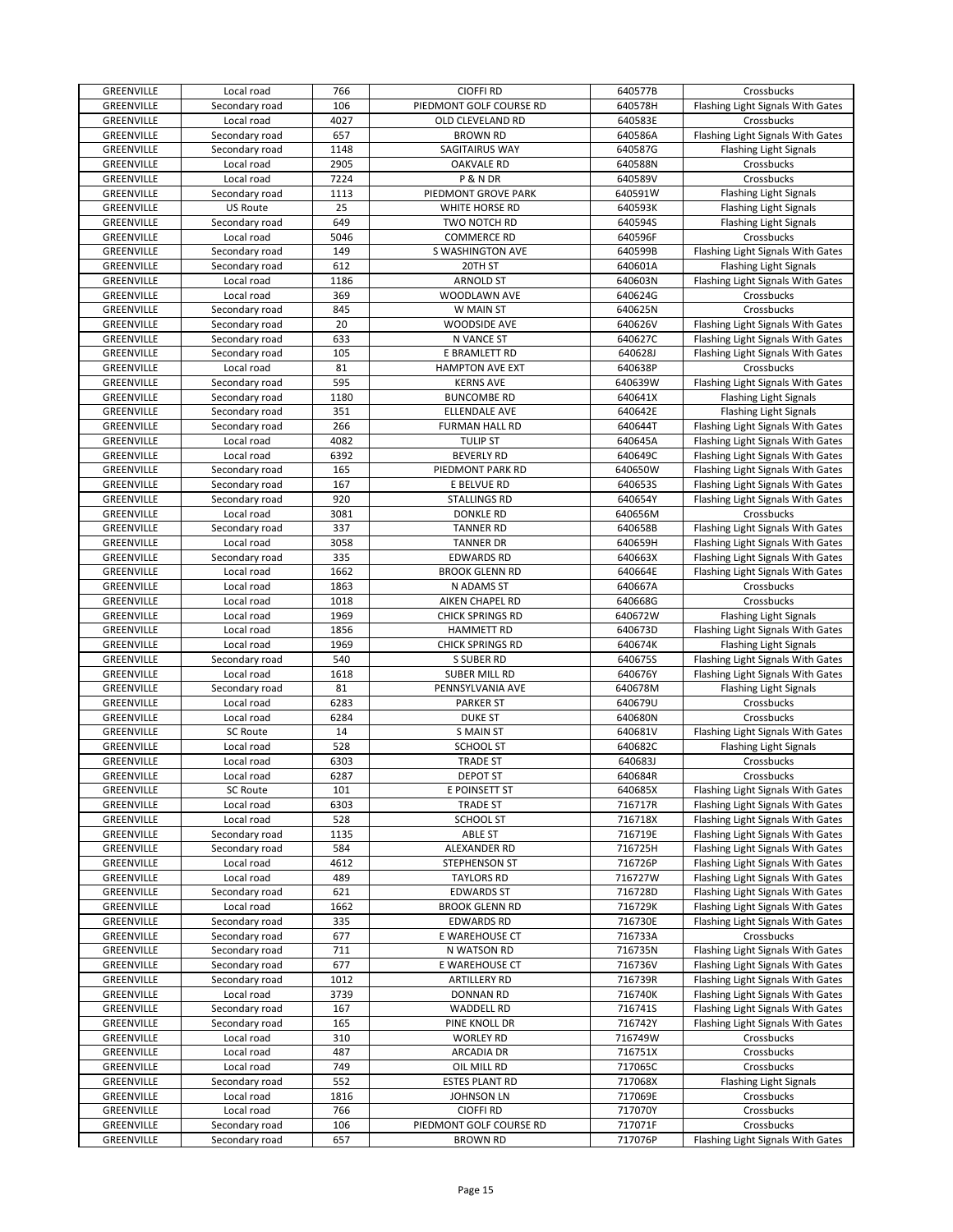| GREENVILLE        | Local road      | 787   | <b>DAVIS RD</b>           | 717077W | Crossbucks                        |
|-------------------|-----------------|-------|---------------------------|---------|-----------------------------------|
| GREENVILLE        | Secondary road  | 331   | <b>ANTIOCH CHURCH RD</b>  | 717078D | <b>Flashing Light Signals</b>     |
| GREENVILLE        | Secondary road  | 27    | DONALDSON RD              | 717079K | Crossbucks                        |
| GREENVILLE        | Secondary road  | 330   | BETHUEL CHURCH RD         | 717081L | Crossbucks                        |
| GREENVILLE        | Local road      | 2888  | <b>GILMAN AVE</b>         | 717082T | Crossbucks                        |
| GREENVILLE        | <b>US Route</b> | 25    | <b>AUGUSTA RD</b>         | 717083A | Flashing Light Signals With Gates |
| GREENVILLE        | Secondary road  | 329   | S FAIRFIELD RD            | 717084G | Flashing Light Signals With Gates |
| GREENVILLE        | Secondary road  | 427   | <b>GETTYSBURG ST</b>      | 717085N | Crossbucks                        |
| GREENVILLE        | Local road      | 3148  | LYNCH DR                  | 717086V | <b>Flashing Light Signals</b>     |
| GREENVILLE        | Local road      | 3782  | <b>ABRAHAM DR</b>         | 717087C | Crossbucks                        |
|                   |                 |       |                           |         |                                   |
| GREENVILLE        | Local road      | 4378  | <b>HENRY DR</b>           | 717088J | Crossbucks                        |
| GREENVILLE        | Local road      | 9229  | ROSEMOND DR               | 717090K | Crossbucks                        |
| GREENVILLE        | Secondary road  | 426   | <b>DIXIE CIR</b>          | 717091S | Flashing Light Signals With Gates |
| GREENVILLE        | Secondary road  | 83    | OLD GROVE RD              | 717095U | <b>Flashing Light Signals</b>     |
| GREENVILLE        | Local road      | 2572  | <b>DANHARDT ST</b>        | 717096B | Crossbucks                        |
| GREENVILLE        | Local road      | 932   | ROSALEE DR                | 717097H | Crossbucks                        |
| GREENVILLE        | Local road      | 6786  | <b>S BURTY RD</b>         | 717098P | <b>Flashing Light Signals</b>     |
| GREENVILLE        | Local road      | 6786  | <b>S BURTY RD</b>         | 717099W | Crossbucks                        |
| GREENVILLE        | <b>SC Route</b> | 20    | PIEDMONT HWY              | 717101V | Flashing Light Signals With Gates |
| GREENVILLE        | Secondary road  | 226   | <b>LENHARDT XING</b>      | 717102C | Flashing Light Signals With Gates |
| GREENVILLE        | Secondary road  | 245   | S OLD PIEDMONT HWY        | 717104R | Crossbucks                        |
| GREENVILLE        | <b>US Route</b> | 25    | WHITE HORSE RD            | 717105X | <b>Flashing Light Signals</b>     |
| GREENVILLE        | Secondary road  | 649   | TWO NOTCH RD              | 717107L | Flashing Light Signals With Gates |
| GREENVILLE        | Secondary road  | 149   | <b>S WASHINGTON AVE</b>   | 717108T | Flashing Light Signals With Gates |
| GREENVILLE        | Secondary road  | 645   | <b>DUNEAN ST</b>          | 717109A | <b>Flashing Light Signals</b>     |
| GREENVILLE        | Secondary road  | 5     | <b>GREEN AVE</b>          | 717110U | <b>Flashing Light Signals</b>     |
| <b>GREENVILLE</b> | Secondary road  | 490   | <b>DUNBAR ST</b>          | 717112H | <b>Flashing Light Signals</b>     |
| GREENVILLE        | Local road      | 6418  | <b>VARDRY ST</b>          | 717113P | <b>Flashing Light Signals</b>     |
| GREENVILLE        |                 | 7095  |                           | 717114W | Crossbucks                        |
|                   | Local road      |       | FIELD ST                  |         |                                   |
| GREENVILLE        | Local road      | 10    | <b>S MAIN ST</b>          | 717115D | <b>Flashing Light Signals</b>     |
| GREENVILLE        | Local road      | 6124  | <b>RHETT ST</b>           | 717116K | Crossbucks                        |
| GREENVILLE        | US Route        | 123   | S ACADEMY ST              | 717117S | <b>Flashing Light Signals</b>     |
| GREENVILLE        | Secondary road  | 80    | S HUDSON ST               | 717118Y | Crossbucks                        |
| GREENVILLE        | Local road      | 6343  | <b>OSAGE DR</b>           | 904677N | Crossbucks                        |
| GREENVILLE        | Local road      | 10860 | S HARRIS RD               | 904822K | Crossbucks                        |
| GREENVILLE        | SC Route        | 86    | <b>BESSIE RD</b>          | 904870A | <b>Flashing Light Signals</b>     |
| GREENVILLE        | <b>SC Route</b> | 20    | PIEDMONT HWY              | 904871G | Crossbucks                        |
| GREENVILLE        | Local road      | 9597  | AUGUSTA ARBOR WAY         | 904880F | Crossbucks                        |
| GREENVILLE        | Local road      | 1137  | <b>ECHELON RD</b>         | 904881M | Crossbucks                        |
| GREENVILLE        | Local road      | 1136  | PERIMETER RD              | 904882U | Crossbucks                        |
| GREENVILLE        | Secondary road  | 1098  | S INDUSTRIAL DR           | 912689D | Flashing Light Signals With Gates |
| GREENVILLE        | Secondary road  | 566   | OLD STAGE RD              | 912708F | Crossbucks                        |
| <b>GREENVILLE</b> | Secondary road  | 299   | N MAPLE ST                | 913942A | <b>Flashing Light Signals</b>     |
| GREENVILLE        | Secondary road  | 325   | <b>FORRESTER DR</b>       | 913943G | Crossbucks                        |
| GREENVILLE        | <b>SC Route</b> | 14    | SE MAIN ST                | 913951Y | <b>Flashing Light Signals</b>     |
| GREENVILLE        | Secondary road  | 566   | OLD STAGE RD              | 913980J | Crossbucks                        |
| GREENVILLE        | Secondary road  | 1048  | A D ASBURY RD             | 915902J | Crossbucks                        |
| GREENVILLE        | Local road      | 6344  | MILLEDGE RD               | 917001T | Crossbucks                        |
|                   |                 |       |                           |         |                                   |
| GREENVILLE        | Local road      | 1137  | KITTY HAWK RD             | 917002A | Crossbucks                        |
| GREENVILLE        | Secondary road  | 55    | <b>FAIRVIEW RD</b>        | 922608D | Flashing Light Signals With Gates |
| GREENVILLE        | Local road      | 8582  | <b>INNOVATION DR</b>      | 925874K | Flashing Light Signals With Gates |
| GREENVILLE        | Local road      | 8499  | MILLENNIUM BLVD           | 925875S | Flashing Light Signals With Gates |
| GREENVILLE        | Local road      | 1977  | MOUNTAIN CREEK CHURCH RD  | 938091C | Crossbucks                        |
| GREENWOOD         | Secondary road  | 24    | <b>MAIN ST W</b>          | 633824Y | Flashing Light Signals            |
| GREENWOOD         | <b>SC Route</b> | 10    | TWIGG ST N                | 633825F | Crossbucks                        |
| GREENWOOD         | Secondary road  | 694   | <b>NO NAME</b>            | 633827U | Crossbucks                        |
| GREENWOOD         | Local road      | 66    | <b>BARKSDALE FERRY RD</b> | 633828B | Crossbucks                        |
| GREENWOOD         | Local road      | 507   | PUCKETT TOWN RD           | 633830C | Flashing Light Signals With Gates |
| GREENWOOD         | Secondary road  | 739   | <b>CEDAR SPRING RD</b>    | 633831J | Crossbucks                        |
| GREENWOOD         | Secondary road  | 112   | <b>CEDAR SPRINGS RD</b>   | 633833X | Flashing Light Signals With Gates |
| GREENWOOD         | Local road      | 1834  | MT PLEASANT CEMETERY RD   | 633834E | Crossbucks                        |
| GREENWOOD         | Local road      | 402   | <b>BRADLEY ST</b>         | 633836T | Crossbucks                        |
| GREENWOOD         | Secondary road  | 78    | <b>BRADLEY ST</b>         | 633839N | Crossbucks                        |
| GREENWOOD         | Secondary road  | 416   | CEDAR GROVE RD            | 633840H | Flashing Light Signals With Gates |
| GREENWOOD         | Local road      | 510   | <b>GOLD MINE RD</b>       | 633846Y | Crossbucks                        |
| GREENWOOD         | Local road      | 511   | <b>GWD MILLS FARM RD</b>  | 633848M | Crossbucks                        |
| GREENWOOD         | Secondary road  | 456   | <b>BRIARWOOD RD</b>       | 633849U | Flashing Light Signals With Gates |
| GREENWOOD         | Secondary road  | 156   | <b>WHITEHALL RD</b>       | 633855X | Flashing Light Signals With Gates |
| GREENWOOD         | Local road      | 1227  | RON MCNAIR ST             | 633857L | Flashing Light Signals With Gates |
| GREENWOOD         | Secondary road  | 164   | <b>SALAK RD</b>           | 633862H | Flashing Light Signals With Gates |
| GREENWOOD         | Secondary road  | 51    | MILFORD SPRINGS RD        | 634021V |                                   |
|                   |                 | 412   |                           | 634023J | Flashing Light Signals With Gates |
| GREENWOOD         | Secondary road  |       | <b>WINGERT RD</b>         |         | Flashing Light Signals With Gates |
| GREENWOOD         | Local road      | 871   | SPRINGFIELD CHURCH RD     | 634024R | Crossbucks                        |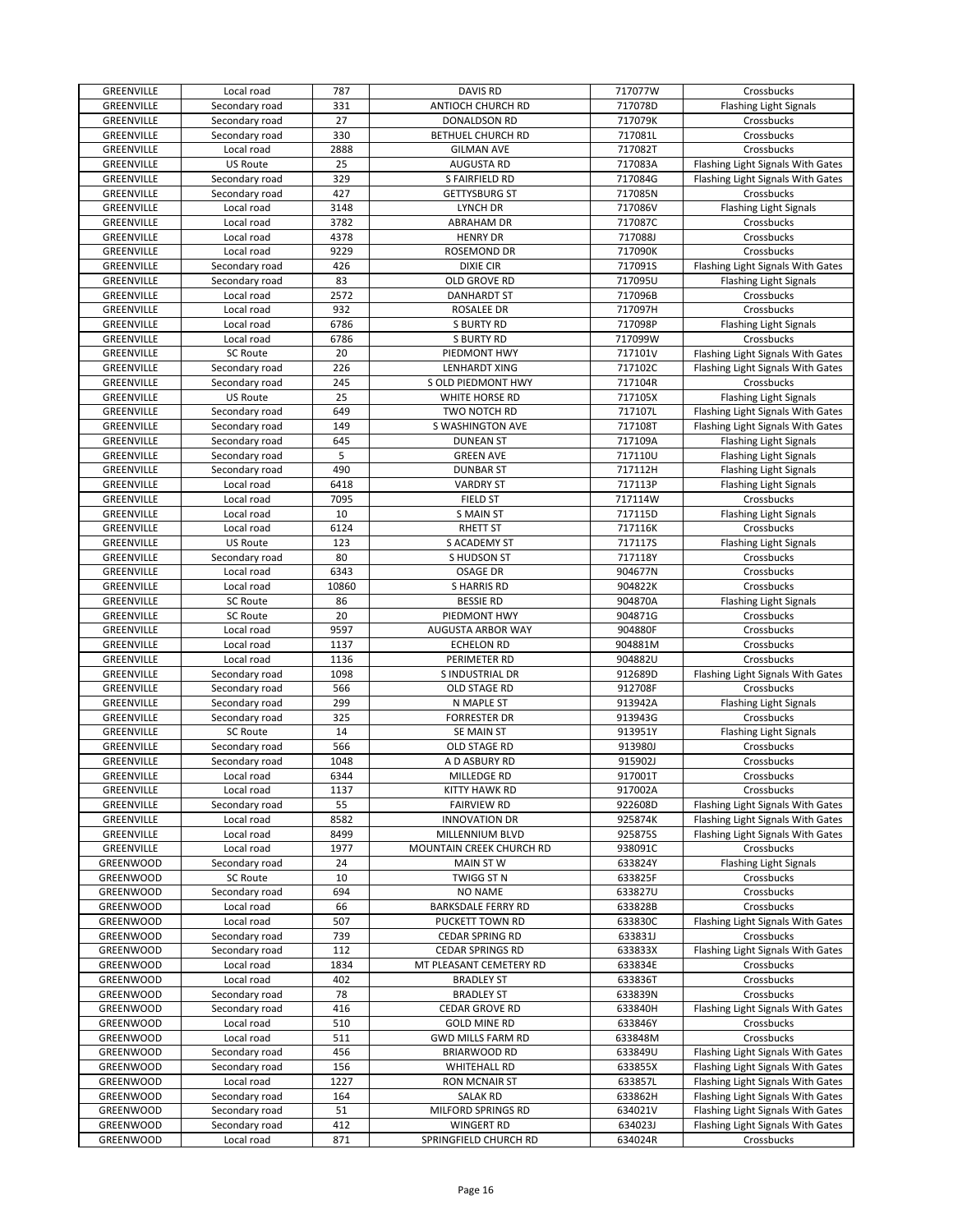| GREENWOOD        | Local road                       | 75   | AULD RD S                       | 634028T            | Crossbucks                        |
|------------------|----------------------------------|------|---------------------------------|--------------------|-----------------------------------|
| <b>GREENWOOD</b> | SC Route                         | 246  | <b>HWY 246 N</b>                | 634030U            | Flashing Light Signals With Gates |
| GREENWOOD        | Local road                       | 333  | <b>HARBORSIDE DR</b>            | 639018E            | Flashing Light Signals With Gates |
| GREENWOOD        | Local road                       | 51   | OLD BRICKYARD RD                | 639020F            | Flashing Light Signals With Gates |
| GREENWOOD        | Local road                       | 424  | <b>TUCKER RD</b>                | 639021M            | Flashing Light Signals With Gates |
| GREENWOOD        | Secondary road                   | 157  | <b>EVANS POND RD</b>            | 639022U            | Flashing Light Signals With Gates |
| GREENWOOD        | Secondary road                   | 99   | <b>KATE WAY</b>                 | 639023B            | Flashing Light Signals With Gates |
| GREENWOOD        | Secondary road                   | 185  | <b>SULLIVAN ST</b>              | 639027D            | Flashing Light Signals With Gates |
| GREENWOOD        | Secondary road                   | 136  | <b>COKESBURY ST</b>             | 639028K            | Flashing Light Signals With Gates |
| <b>GREENWOOD</b> | Secondary road                   | 29   | CAMBRIDGE AV E                  | 639029S            | Flashing Light Signals With Gates |
| GREENWOOD        | Secondary road                   | 244  | PRESSLEY ST                     | 639030L            | Flashing Light Signals With Gates |
| <b>GREENWOOD</b> | <b>SC Route</b>                  | 10   | MAXWELL AV                      | 639032A            | Flashing Light Signals With Gates |
| GREENWOOD        | Secondary road                   | 253  | <b>OAK AV</b>                   | 639033G            | Flashing Light Signals With Gates |
| <b>GREENWOOD</b> | Secondary road                   | 161  | <b>BURNETT RD</b>               | 639035V            | Flashing Light Signals With Gates |
| <b>GREENWOOD</b> | <b>SC Route</b>                  | 10   | MCCORMICK HWY                   | 639037J            | Flashing Light Signals With Gates |
| <b>HAMPTON</b>   | Secondary road                   | 851  | <b>TULIFINNY RD</b>             | 632441T            | Flashing Light Signals With Gates |
| <b>HAMPTON</b>   | Secondary road                   | 13   | SALKAHATCHIE RD                 | 633461H            | Flashing Light Signals With Gates |
| <b>HAMPTON</b>   | Secondary road                   | 10   | <b>CHURCH ST</b>                | 633466S            | Crossbucks                        |
| <b>HAMPTON</b>   | Secondary road                   | 344  | <b>WILLIS ST</b>                | 633467Y            | Crossbucks                        |
| <b>HAMPTON</b>   | Secondary road                   | 53   | HILL RD                         | 633468F            | Crossbucks                        |
| <b>HAMPTON</b>   | Secondary road                   | 527  | <b>LANE ST</b>                  | 633470G            | Flashing Light Signals With Gates |
| <b>HAMPTON</b>   |                                  | 65   |                                 |                    |                                   |
| <b>HAMPTON</b>   | Secondary road<br>Secondary road | 44   | RIDGECUT RD<br><b>FICKEN RD</b> | 633472V<br>633476X | Flashing Light Signals With Gates |
|                  |                                  | 477  |                                 |                    | Flashing Light Signals With Gates |
| <b>HAMPTON</b>   | Local road                       |      | <b>FECHTIG RD</b>               | 633479T            | Crossbucks                        |
| <b>HAMPTON</b>   | Secondary road                   | 42   | RAM HORN RD                     | 633483H            | Crossbucks                        |
| <b>HAMPTON</b>   | Secondary road                   | 541  | <b>BUBBAS DR</b>                | 633484P            | Crossbucks                        |
| <b>HAMPTON</b>   | Secondary road                   | 140  | <b>HENDERSON RD</b>             | 633486D            | Flashing Light Signals With Gates |
| <b>HAMPTON</b>   | Secondary road                   | 529  | <b>ZION FAIR RD</b>             | 633487K            | Crossbucks                        |
| <b>HAMPTON</b>   | Local road                       | 327  | <b>TARA RD</b>                  | 633488S            | Crossbucks                        |
| <b>HAMPTON</b>   | Secondary road                   | 526  | STONE AND PATRICK RD            | 633489Y            | Crossbucks                        |
| <b>HAMPTON</b>   | Secondary road                   | 60   | <b>WILLIAMS ST</b>              | 633493N            | Crossbucks                        |
| <b>HAMPTON</b>   | Secondary road                   | 181  | <b>ACADEMY ST</b>               | 633494V            | Flashing Light Signals With Gates |
| <b>HAMPTON</b>   | <b>SC Route</b>                  | 63   | <b>MAIN ST</b>                  | 633497R            | Flashing Light Signals With Gates |
| <b>HAMPTON</b>   | Secondary road                   | 79   | <b>SYCAMORE ST</b>              | 633498X            | Flashing Light Signals With Gates |
| <b>HAMPTON</b>   | Secondary road                   | 60   | <b>CEMETERY RD</b>              | 633500W            | <b>Flashing Light Signals</b>     |
| <b>HAMPTON</b>   | <b>SC Route</b>                  | 363  | THIRD ST                        | 633501D            | Flashing Light Signals With Gates |
| <b>HAMPTON</b>   | Local road                       | 676  | RAILROAD ST                     | 633502K            | Crossbucks                        |
| <b>HAMPTON</b>   | US Route                         | 601  | <b>HOOVER ST</b>                | 633505F            | Flashing Light Signals With Gates |
| <b>HAMPTON</b>   | Secondary road                   | 271  | <b>CROOKED CREEK RD</b>         | 633506M            | Crossbucks                        |
| <b>HAMPTON</b>   | Secondary road                   | 280  | <b>BEN HAZEL RD</b>             | 633507U            | Flashing Light Signals With Gates |
| <b>HAMPTON</b>   | Local road                       | 310  | <b>GATE RD</b>                  | 633511J            | Crossbucks                        |
| <b>HAMPTON</b>   | Local road                       | 1014 | <b>BOWERS CEMETARY LN</b>       | 633515L            | Crossbucks                        |
| <b>HAMPTON</b>   | Secondary road                   | 33   | RAILROAD AVE                    | 633517A            | Crossbucks                        |
| <b>HAMPTON</b>   | Local road                       | 742  |                                 | 633518G            | Crossbucks                        |
| <b>HAMPTON</b>   | Secondary road                   | 76   | <b>ADDISON ST</b>               | 633519N            | Crossbucks                        |
| <b>HAMPTON</b>   | Secondary road                   | 38   | <b>MANKER ST</b>                | 633520H            | Crossbucks                        |
| <b>HAMPTON</b>   | Secondary road                   | 33   | RAILROAD AVE                    | 633521P            | Crossbucks                        |
| <b>HAMPTON</b>   | Secondary road                   | 28   | <b>BROAD ST</b>                 | 633522W            | Flashing Light Signals With Gates |
| <b>HAMPTON</b>   | Secondary road                   | 384  | MCMILLIAN RD                    | 633525S            | Crossbucks                        |
| <b>HAMPTON</b>   | Local road                       | 470  | <b>EATON LN</b>                 | 633527F            | Crossbucks                        |
| <b>HAMPTON</b>   | Secondary road                   | 601  | <b>JACKSON ST</b>               | 633968D            | Flashing Light Signals With Gates |
| <b>HAMPTON</b>   | Secondary road                   | 308  | HENDRIXMILL RD                  | 633969K            | Crossbucks                        |
| <b>HAMPTON</b>   | Secondary road                   | 810  | <b>TIGER ST</b>                 | 633971L            | Crossbucks                        |
| <b>HAMPTON</b>   | Secondary road                   | 21   | <b>BARTON RD</b>                | 634836W            | Flashing Light Signals With Gates |
| <b>HAMPTON</b>   | Secondary road                   | 49   | <b>HORNEY RD</b>                | 634837D            | Flashing Light Signals With Gates |
| <b>HAMPTON</b>   | Local road                       | 547  | <b>SUMPTER ST</b>               | 634838K            | Flashing Light Signals With Gates |
| <b>HAMPTON</b>   | Secondary road                   | 41   | PHYLLIS ST                      | 634840L            | Flashing Light Signals With Gates |
| <b>HAMPTON</b>   | Secondary road                   | 100  | BEECH BRANCH RD                 | 634842A            | Flashing Light Signals With Gates |
| <b>HAMPTON</b>   | Secondary road                   | 69   | <b>NO NAME</b>                  | 634843G            | Crossbucks                        |
| <b>HAMPTON</b>   | Secondary road                   | 93   | ORCHARD RD                      | 634844N            | Flashing Light Signals With Gates |
| <b>HAMPTON</b>   | Secondary road                   | 591  | <b>WATSON RD</b>                | 634845V            | Crossbucks                        |
| <b>HAMPTON</b>   | Secondary road                   | 616  | <b>PARK AVE</b>                 | 634849X            | Flashing Light Signals With Gates |
| <b>HAMPTON</b>   | <b>SC Route</b>                  | 3    | NIXVILLE RD                     | 634850S            | Flashing Light Signals With Gates |
| <b>HAMPTON</b>   | Secondary road                   | 30   | FIFTH ST                        | 634851Y            | Flashing Light Signals With Gates |
| <b>HAMPTON</b>   | Secondary road                   | 34   | <b>FOURTH ST</b>                | 634852F            | Flashing Light Signals With Gates |
| <b>HAMPTON</b>   | Secondary road                   | 39   | THIRD ST                        | 634853M            | Flashing Light Signals With Gates |
| <b>HAMPTON</b>   | Secondary road                   | 81   | <b>SECOND ST</b>                | 634854U            | Flashing Light Signals With Gates |
| <b>HAMPTON</b>   |                                  |      | <b>ONEAL ST</b>                 | 634855B            |                                   |
|                  | Secondary road                   | 307  |                                 |                    | Flashing Light Signals With Gates |
| <b>HAMPTON</b>   | Secondary road                   | 490  | WOOD ST                         | 634856H            | Flashing Light Signals With Gates |
| <b>HAMPTON</b>   | Secondary road                   | 208  | <b>WILCOX RD</b>                | 634857P            | Crossbucks                        |
| <b>HAMPTON</b>   | Secondary road                   | 259  | <b>MARTIN AVE</b>               | 634858W            | Crossbucks                        |
| <b>HAMPTON</b>   | Secondary road                   | 45   | <b>KEENE AVE</b>                | 634859D            | Crossbucks                        |
| <b>HAMPTON</b>   | Secondary road                   | 133  | JOHNSTON AVE                    | 634860X            | Crossbucks                        |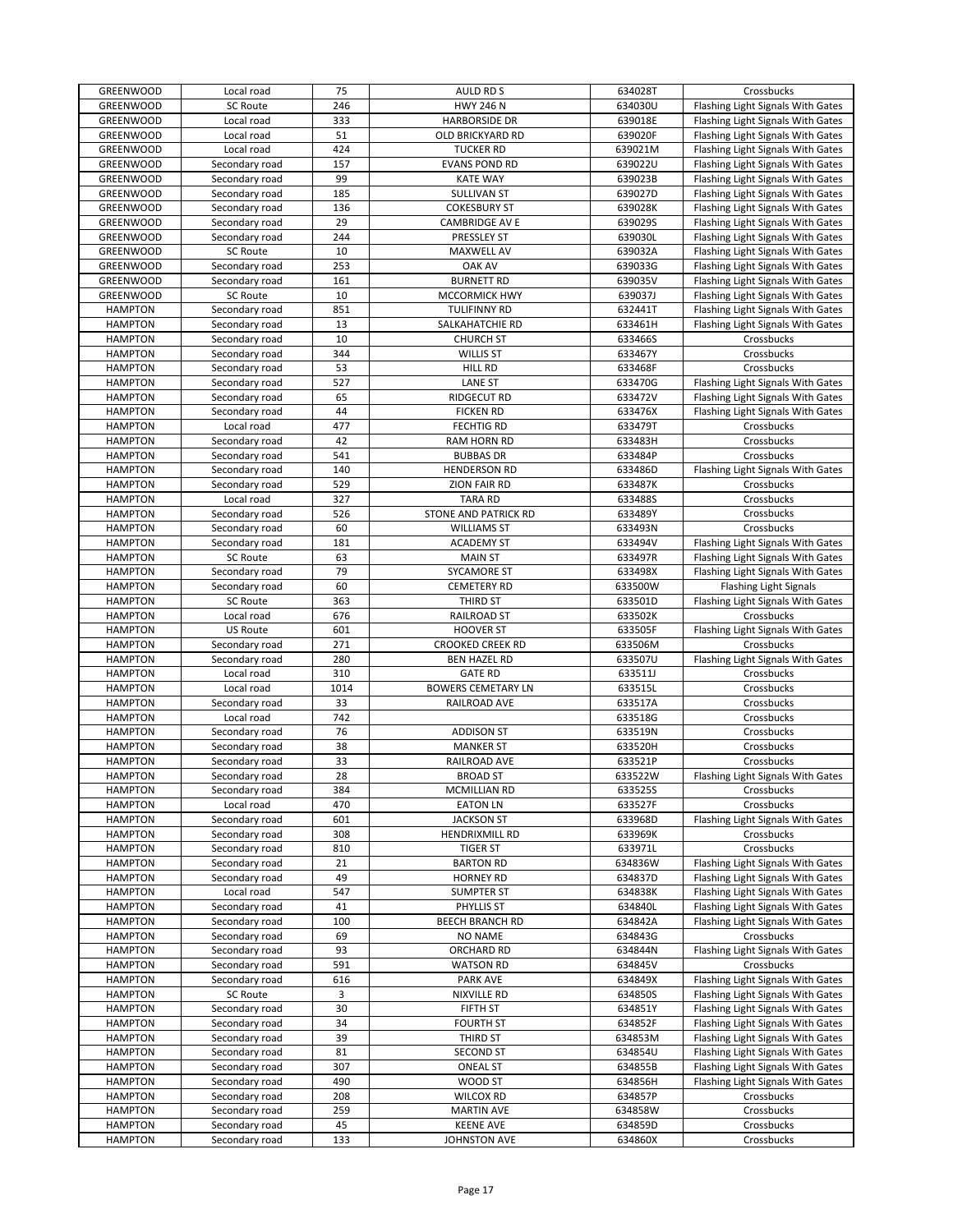| <b>HAMPTON</b> | Secondary road  | 35   | STEEP BOTTOM RD             | 634864A | Flashing Light Signals With Gates |
|----------------|-----------------|------|-----------------------------|---------|-----------------------------------|
| <b>HAMPTON</b> | Secondary road  | 531  | <b>SECESSION RD</b>         | 634865G | Flashing Light Signals With Gates |
| <b>HAMPTON</b> | Local road      | 736  | <b>FOREST GROVE RD</b>      | 634867V | Crossbucks                        |
| <b>HAMPTON</b> | Secondary road  | 25   | <b>DALEY RD</b>             | 634871K | Flashing Light Signals With Gates |
|                | Local road      | 186  |                             |         | Crossbucks                        |
| <b>HAMPTON</b> |                 |      | OLD DEPOT ST                | 634872S |                                   |
| <b>HAMPTON</b> | Secondary road  | 20   | AUGUSTA STAGECOACH RD       | 634879P | Flashing Light Signals With Gates |
| <b>HAMPTON</b> | Local road      | 588  | <b>BLACK SWAMP RD</b>       | 634881R | Crossbucks                        |
| <b>HAMPTON</b> | Secondary road  | 208  | <b>WILCOX RD</b>            | 634885T | Crossbucks                        |
| <b>HAMPTON</b> | Secondary road  | 39   | THIRD ST                    | 634886A | Crossbucks                        |
| <b>HAMPTON</b> | Secondary road  | 752  | J AND O DR                  | 639839J | Crossbucks                        |
| <b>HAMPTON</b> | Secondary road  | 754  | <b>MILL ST</b>              | 849435T | Crossbucks                        |
| <b>HAMPTON</b> | Secondary road  | 296  | <b>NIX ST</b>               | 849436A | Crossbucks                        |
| <b>HAMPTON</b> | Secondary road  | 315  | <b>COUNTRY CLUB RD</b>      | 849438N | Crossbucks                        |
| <b>HAMPTON</b> | Local road      | 258  | CO OP RD                    | 849440P | Crossbucks                        |
| <b>HAMPTON</b> | Secondary road  | 14   | SANDY RUN RD                | 849441W | Crossbucks                        |
| <b>HAMPTON</b> | Secondary road  | 13   | <b>OLD SALKEHATCHIE HWY</b> | 849447M | Crossbucks                        |
| <b>HAMPTON</b> | Local road      | 857  | <b>COMMERCE PKWY</b>        | 936053L | Crossbucks                        |
|                |                 | 708  |                             |         |                                   |
| <b>HORRY</b>   | Secondary road  |      | SAND PLANT RD               | 628631P | Crossbucks                        |
| <b>HORRY</b>   | Local road      | 9343 | <b>HOWARD RD</b>            | 628634K | Crossbucks                        |
| <b>HORRY</b>   | Local road      | 1773 | DEAD RIDGE RD               | 628638M | Crossbucks                        |
| <b>HORRY</b>   | Local road      | 1035 | <b>ROUGHFORK RD</b>         | 628639U | Crossbucks                        |
| <b>HORRY</b>   | Local road      | 8043 | <b>CENTURY CIR</b>          | 629061H | Crossbucks                        |
| <b>HORRY</b>   | Local road      | 9638 | <b>GARDNER LACY RD</b>      | 629063W | Flashing Light Signals With Gates |
| <b>HORRY</b>   | Secondary road  | 1018 | <b>TIDEWATER RD</b>         | 629066S | Crossbucks                        |
| <b>HORRY</b>   | Secondary road  | 1244 | <b>RIVER OAKS DR</b>        | 629067Y | Crossbucks                        |
| <b>HORRY</b>   | Secondary road  | 121  | <b>CANAL ST</b>             | 629074J | Crossbucks                        |
| <b>HORRY</b>   | Local road      | 6473 | <b>LUMBER ST</b>            | 629094V | Crossbucks                        |
| <b>HORRY</b>   | Secondary road  | 141  | <b>EDWARDS RD</b>           | 629314N | Crossbucks                        |
| <b>HORRY</b>   | Local road      | 947  | CHERYL RD                   | 629317J | Crossbucks                        |
| <b>HORRY</b>   | Secondary road  | 930  | <b>HWY 930</b>              | 629318R | Crossbucks                        |
| <b>HORRY</b>   | Local road      | 1732 | SOUTH HOWARD RD             | 629319X | Crossbucks                        |
| <b>HORRY</b>   | Secondary road  | 160  | <b>HOLLY ST</b>             | 629331E | Flashing Light Signals With Gates |
| <b>HORRY</b>   | Secondary road  | 178  | <b>MEETING ST</b>           | 629332L | Flashing Light Signals With Gates |
| <b>HORRY</b>   | Secondary road  | 145  | <b>WALNUT ST</b>            | 629334A | Crossbucks                        |
| <b>HORRY</b>   | <b>SC Route</b> | 9    | <b>MAIN ST</b>              | 629335G | <b>Flashing Light Signals</b>     |
| <b>HORRY</b>   | Secondary road  | 68   | RAILROAD AVE                | 629336N | Crossbucks                        |
| <b>HORRY</b>   | Secondary road  | 178  | <b>MEETING ST</b>           | 629337V |                                   |
|                |                 |      |                             |         | Flashing Light Signals With Gates |
| <b>HORRY</b>   | Secondary road  | 61   | <b>LIBERTY ST</b>           | 629338C | Crossbucks                        |
| <b>HORRY</b>   | Secondary road  | 498  | LAKE DR                     | 629339J | Crossbucks                        |
| <b>HORRY</b>   | Secondary road  | 1339 | <b>LAKE DR</b>              | 629340D | Crossbucks                        |
| <b>HORRY</b>   | Local road      | 1841 | APPLE VALLEY RD             | 629352X | Crossbucks                        |
| <b>HORRY</b>   | Secondary road  | 19   | <b>W HWY 19</b>             | 629354L | Flashing Light Signals With Gates |
| <b>HORRY</b>   | Local road      | 681  | THREE CURVE RD              | 629358N | Crossbucks                        |
| <b>HORRY</b>   | Secondary road  | 67   | <b>HWY 67</b>               | 629362D | Crossbucks                        |
| <b>HORRY</b>   | <b>US Route</b> | 701  | S HWY 701                   | 629515E | Flashing Light Signals With Gates |
| <b>HORRY</b>   | Local road      | 686  | <b>MCNABB RD</b>            | 629516L | Crossbucks                        |
| <b>HORRY</b>   | Local road      | 687  | <b>HUCKS RD</b>             | 629517T | Crossbucks                        |
| <b>HORRY</b>   | Local road      | 323  | PRIVETTS RD                 | 629518A | Crossbucks                        |
| <b>HORRY</b>   | Secondary road  | 97   | <b>ADRIAN HWY</b>           | 629520B | Flashing Light Signals With Gates |
| <b>HORRY</b>   | Secondary road  | 667  | LONG AVE EXT                | 629522P | Crossbucks                        |
| <b>HORRY</b>   | Local road      | 1346 | TILLMOND DR                 | 629523W | Crossbucks                        |
| <b>HORRY</b>   | Local road      | 706  | <b>BYRD RD</b>              | 629524D | Crossbucks                        |
| <b>HORRY</b>   | Local road      | 708  | <b>HALL RD</b>              | 629525K | Crossbucks                        |
| <b>HORRY</b>   | Local road      | 1269 | WISE RD                     | 629526S | Crossbucks                        |
| <b>HORRY</b>   | Local road      | 7928 | <b>HAIR-NOOK RD</b>         | 629528F | Crossbucks                        |
| <b>HORRY</b>   | Local road      | 864  | <b>BULK PLANT RD</b>        | 629531N | Crossbucks                        |
| <b>HORRY</b>   | Secondary road  | 65   | <b>HWY 65</b>               | 629532V | Flashing Light Signals With Gates |
| <b>HORRY</b>   | Local road      | 1750 | LONG RD                     | 629533C | Crossbucks                        |
| <b>HORRY</b>   | Secondary road  | 165  | <b>COUNTRY CLUB DR</b>      | 629534J | Flashing Light Signals With Gates |
| <b>HORRY</b>   | Secondary road  | 153  | SIXTEENTH AVE               | 629535R | Crossbucks                        |
|                | Secondary road  |      |                             |         |                                   |
| <b>HORRY</b>   |                 | 379  | MAGRATH AVE                 | 629541U | Crossbucks                        |
| <b>HORRY</b>   | Secondary road  | 277  | <b>LAKESIDE DR</b>          | 629542B | Crossbucks                        |
| <b>HORRY</b>   | Secondary road  | 169  | <b>TWELFTH AVE</b>          | 629543H | Crossbucks                        |
| <b>HORRY</b>   | Secondary road  | 106  | LAKELAND DR                 | 629544P | Crossbucks                        |
| <b>HORRY</b>   | Local road      | 116  | <b>ELM ST</b>               | 629550T | Crossbucks                        |
| <b>HORRY</b>   | <b>SC Route</b> | 905  | <b>HWY 905</b>              | 629554V | Flashing Light Signals With Gates |
| <b>HORRY</b>   | Secondary road  | 14   | <b>DEPOT RD</b>             | 629558X | Crossbucks                        |
| <b>HORRY</b>   | Secondary road  | 14   | <b>DEPOT RD</b>             | 629560Y | Crossbucks                        |
| <b>HORRY</b>   | Secondary road  | 958  | FRENCH COLLINS RD           | 629562M | Flashing Light Signals With Gates |
| <b>HORRY</b>   | Secondary road  | 956  | OLE WOODWARD AVE            | 629563U | Crossbucks                        |
| <b>HORRY</b>   | Secondary road  | 747  | PROSPECT RD                 | 642712Y | Crossbucks                        |
| <b>HORRY</b>   | Local road      | 8025 | E COX FERRY RD              | 912675V | Crossbucks                        |
| <b>HORRY</b>   | Local road      | 8032 | UNIVERSITY FOREST DR        | 912690X | Crossbucks                        |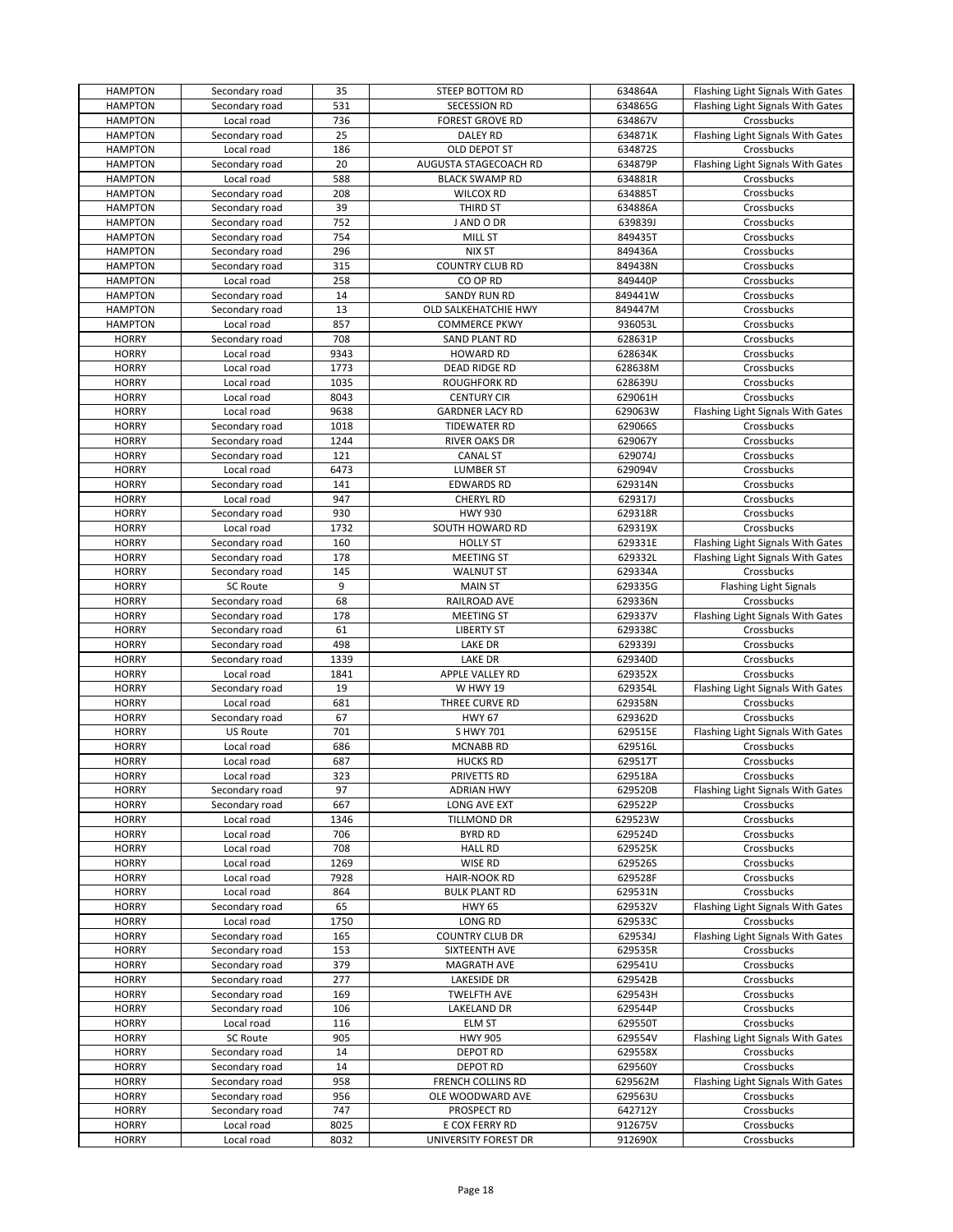| <b>HORRY</b>           | Ramp                             | 5528     | Ramp to US 17 N                | 912692L            | Crossbucks                        |
|------------------------|----------------------------------|----------|--------------------------------|--------------------|-----------------------------------|
| <b>HORRY</b>           | Secondary road                   | 1241     | <b>FRONTAGE RD E</b>           | 912693T            | Crossbucks                        |
| <b>HORRY</b>           | Local road                       | 2848     | SEABOARD ST                    | 912694A            | Crossbucks                        |
| <b>HORRY</b>           | Local road                       | 8968     | <b>CANNON RD</b>               | 912696N            | Crossbucks                        |
| <b>HORRY</b>           | Local road                       | 336      | RALPH ELLIS BLVD               | 913973Y            | Crossbucks                        |
| <b>HORRY</b>           | Secondary road                   | 1315     | ROBERT M GRISSOM PKY           | 922611L            | Crossbucks                        |
|                        |                                  |          |                                |                    |                                   |
| <b>HORRY</b>           | Secondary road                   | 737      | WACCAMAW BLVD                  | 922612T            | Crossbucks                        |
| <b>HORRY</b>           | Secondary road                   | 1348     | <b>JASON BLVD</b>              | 922613A            | Crossbucks                        |
| <b>HORRY</b>           | Secondary road                   | 39       | <b>RHODA LP</b>                | 922614G            | Crossbucks                        |
| <b>HORRY</b>           | Ramp                             | 5059     | Ramp to US 17 S                | 922615N            | Crossbucks                        |
| <b>HORRY</b>           | Ramp                             | 5529     | Exit to US 501 N               | 922616V            | Crossbucks                        |
| <b>HORRY</b>           | Local road                       | 1895     | CAROLINA FOREST BLVD           | 925876Y            | Flashing Light Signals With Gates |
| <b>HORRY</b>           | Local road                       | 8050     | <b>ALLIED DR</b>               | 925880N            | Crossbucks                        |
| <b>HORRY</b>           | Local road                       | 746      | <b>LAWSON RD</b>               | 925881V            | Crossbucks                        |
| <b>HORRY</b>           | Local road                       | 3009     | POSTAL WAY                     | 925882C            | Flashing Light Signals With Gates |
| <b>HORRY</b>           | Local road                       | 8191     | UNIVERSITY BLVD                | 925909J            | Crossbucks                        |
| <b>HORRY</b>           | Local road                       | 8055     | WILD WING BLVD                 | 925918H            | Crossbucks                        |
|                        |                                  |          |                                |                    |                                   |
| <b>HORRY</b>           | Local road                       | 1364     |                                | 925920J            | Crossbucks                        |
| <b>JASPER</b>          | Secondary road                   | 37       | <b>KRESS RD</b>                | 632442A            | Flashing Light Signals With Gates |
| <b>JASPER</b>          | <b>SC Route</b>                  | 462      | MORGANDOLLAR RD                | 632446C            | Flashing Light Signals With Gates |
| <b>JASPER</b>          | Secondary road                   | 175      | TAYLOR MILL RD                 | 632449X            | Flashing Light Signals With Gates |
| <b>JASPER</b>          | <b>SC Route</b>                  | 336      | W MAIN ST                      | 632451Y            | Flashing Light Signals With Gates |
| <b>JASPER</b>          | Secondary road                   | 61       | <b>ADAMS ST</b>                | 632452F            | Flashing Light Signals With Gates |
| <b>JASPER</b>          | Secondary road                   | 29       | <b>SMITHS XING</b>             | 632453M            | Flashing Light Signals With Gates |
| <b>JASPER</b>          | Secondary road                   | 110      | STATE DAM RD                   | 632455B            | Crossbucks                        |
| <b>JASPER</b>          | Secondary road                   | 169      | OLD CHARLESTON HWY             | 632457P            | Crossbucks                        |
| <b>JASPER</b>          | Local road                       | 205      | OKEETEE FIRE TOWER RD          | 632458W            | Crossbucks                        |
| JASPER                 | Secondary road                   | 413      | HARDEEVILLE INDUSTRIAL PARK RD | 632461E            | Flashing Light Signals With Gates |
| <b>JASPER</b>          | <b>SC Route</b>                  | 46       | <b>MAIN ST</b>                 | 632462L            | Flashing Light Signals With Gates |
|                        |                                  |          |                                |                    |                                   |
| <b>JASPER</b>          | Secondary road                   | 34       | PURRYSBURG RD                  | 632464A            | Crossbucks                        |
| <b>JASPER</b>          | Secondary road                   | 119      | SAND HILLS RD                  | 634884L            | Flashing Light Signals With Gates |
| <b>JASPER</b>          | Secondary road                   | 413      | HARDEEVILLE INDUSTRIAL PARK RD | 918467P            | Crossbucks                        |
| <b>KERSHAW</b>         | Secondary road                   | 62       | <b>BLACKMON ST N</b>           | 634237B            | Flashing Light Signals With Gates |
| <b>KERSHAW</b>         | <b>SC Route</b>                  | 341      | <b>MAIN ST N</b>               | 634238H            | Flashing Light Signals With Gates |
| <b>KERSHAW</b>         | Secondary road                   | 63       | <b>WALTON ST N</b>             | 634239P            | Flashing Light Signals With Gates |
| <b>KERSHAW</b>         | Secondary road                   | 535      | OLD GEORGETOWN RD E            | 634241R            | Flashing Light Signals With Gates |
| <b>KERSHAW</b>         | Local road                       | 1352     | ROBERT REYNOLDS RD             | 634243E            | Crossbucks                        |
| KERSHAW                | Secondary road                   | 59       | <b>CASSATT RD</b>              | 634244L            | Flashing Light Signals With Gates |
| KERSHAW                | Local road                       | 554      | <b>MEMORY LN</b>               | 634246A            | Crossbucks                        |
| KERSHAW                | Local road                       | 320      | <b>ENGLISH RD</b>              | 634247G            | Crossbucks                        |
| <b>KERSHAW</b>         | Secondary road                   | 42       | ELLIOTT HUNTER RD              | 634249V            | Flashing Light Signals With Gates |
| <b>KERSHAW</b>         | Secondary road                   | 26       | <b>SANDERS CREEK RD</b>        | 634252D            | Flashing Light Signals With Gates |
| <b>KERSHAW</b>         | Local road                       | 890      | PINE RD                        | 634253K            | Crossbucks                        |
| <b>KERSHAW</b>         | Secondary road                   | 1061     | <b>LYTTLETON ST</b>            | 634256F            | Flashing Light Signals With Gates |
| <b>KERSHAW</b>         | US Route                         | 521      | <b>BROAD ST</b>                | 634257M            | Flashing Light Signals With Gates |
| <b>KERSHAW</b>         | Secondary road                   | 76       | <b>CHESNUT ST</b>              | 634261C            | Flashing Light Signals With Gates |
| <b>KERSHAW</b>         | Secondary road                   | 133      | LACHICOTTE RD                  | 634265E            | Flashing Light Signals With Gates |
| <b>KERSHAW</b>         | Secondary road                   | 38       | <b>WARD RD</b>                 | 634266L            | Flashing Light Signals With Gates |
|                        |                                  |          | SMITH RD                       |                    |                                   |
| KERSHAW                | Local road                       | 1762     |                                | 634269G            | Crossbucks                        |
| KERSHAW                | Secondary road                   | 752      | WHITEHEAD RD                   | 634270B            | Flashing Light Signals With Gates |
| KERSHAW                | Secondary road                   | 700      | LESLIE BRANHAM RD              | 634271H            | Flashing Light Signals With Gates |
| <b>KERSHAW</b>         | Secondary road                   | 757      | <b>WATTS HILL RD</b>           | 634272P            | <b>Flashing Light Signals</b>     |
| KERSHAW                | Secondary road                   | 21       | <b>CHURCH ST</b>               | 634275K            | Flashing Light Signals With Gates |
| KERSHAW                | Secondary road                   | 48       | <b>BOWEN ST</b>                | 634276S            | Flashing Light Signals With Gates |
| <b>KERSHAW</b>         | Secondary road                   | 396      | <b>BOOKMAN RD</b>              | 634277Y            | Flashing Light Signals With Gates |
| KERSHAW                | Secondary road                   | 530      | <b>ROSS RD</b>                 | 634278F            | Flashing Light Signals With Gates |
| LANCASTER              | Local road                       | 2121     | <b>HECTOR RD</b>               | 638900G            | Crossbucks                        |
| LANCASTER              | Secondary road                   | 55       | VAN WYCK RD                    | 638907E            | Flashing Light Signals With Gates |
| LANCASTER              | Secondary road                   | 431      | <b>DUNCAN ST</b>               | 723738B            | Crossbucks                        |
| LANCASTER              | Secondary road                   | 77       | <b>NO NAME</b>                 | 723739H            | Crossbucks                        |
| LANCASTER              | Secondary road                   | 130      | <b>BADGER ST</b>               | 723740C            | Crossbucks                        |
| LANCASTER              | Local road                       | 697      | TURNIPSEED RD                  | 723741J            | Crossbucks                        |
| LANCASTER              | US Route                         | 521      | KERSHAW CAMDEN HWY             | 723744E            | Flashing Light Signals            |
| LANCASTER              | Local road                       | 1589     | HAROLD FAULKENBERRY RD         | 723747A            | Crossbucks                        |
| LANCASTER              | Local road                       | 1755     | ROCKWOOD DR                    | 723749N            | Crossbucks                        |
| LANCASTER              | Secondary road                   | 221      | <b>FLOYD RD</b>                | 723751P            | Crossbucks                        |
| LANCASTER              |                                  |          |                                | 723752W            | Crossbucks                        |
|                        |                                  |          |                                |                    |                                   |
|                        | Local road                       | 179      |                                |                    |                                   |
| LANCASTER              | Local road                       | 601      | PICKFAIR PL                    | 723753D            | Crossbucks                        |
| LANCASTER              | Secondary road                   | 543      | RAILROAD AV                    | 723754K            | Crossbucks                        |
| LANCASTER              | US Route                         | 521      | N MATSON ST                    | 723755S            | Flashing Light Signals            |
| LANCASTER              | Secondary road                   | 62       | W HILTON ST                    | 723758M            | Crossbucks                        |
| LANCASTER<br>LANCASTER | Secondary road<br>Secondary road | 75<br>48 | W CHURCH ST<br>W RICHLAND ST   | 723759U<br>723760N | Crossbucks<br>Crossbucks          |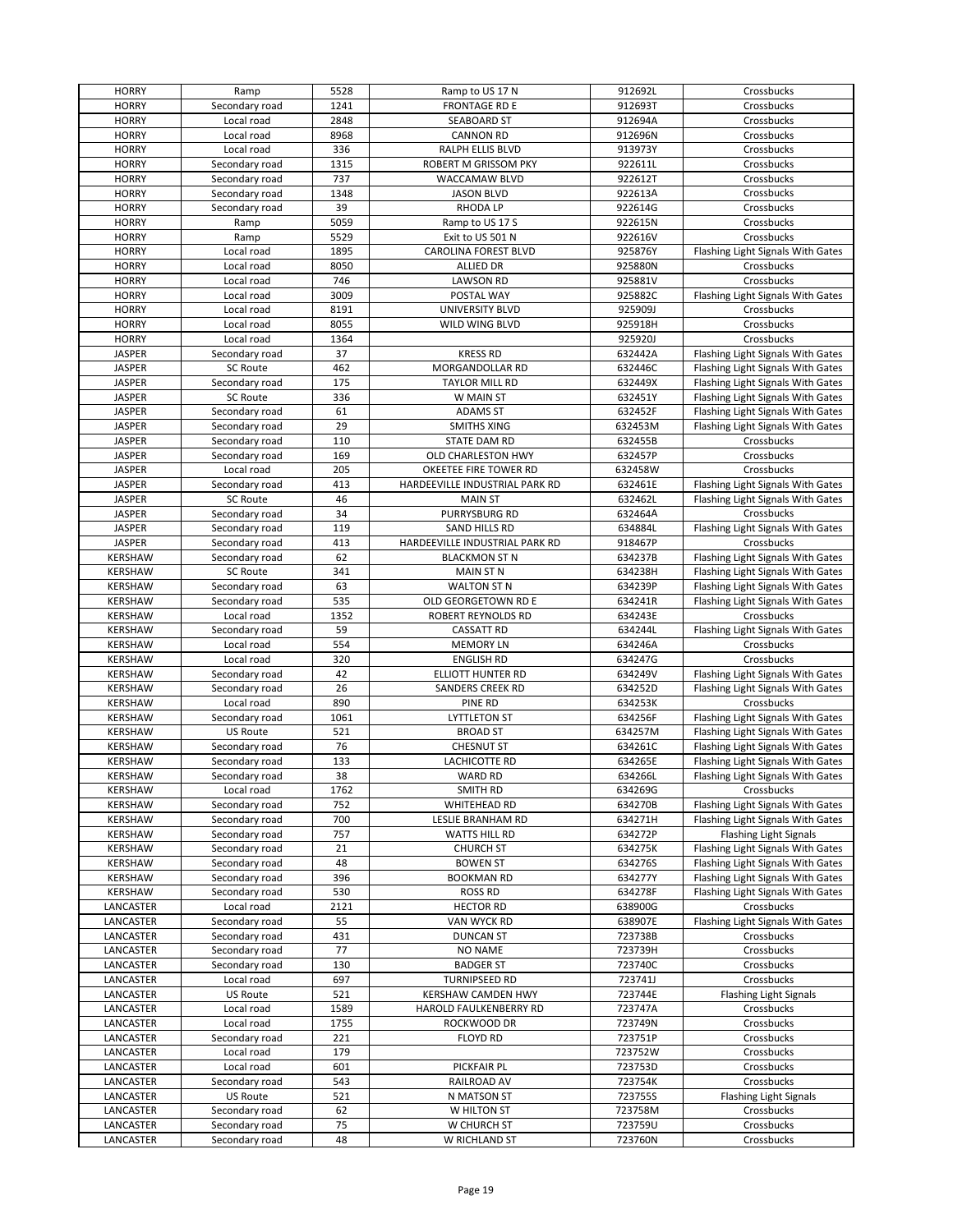| LANCASTER | Secondary road  | 13             | W MARION ST               | 723761V | Crossbucks                        |
|-----------|-----------------|----------------|---------------------------|---------|-----------------------------------|
| LANCASTER | Secondary road  | 796            | W SUMTER ST               | 723762C | Crossbucks                        |
| LANCASTER | Local road      | 1550           | W PINE ST                 | 723763J | Crossbucks                        |
| LANCASTER | <b>US Route</b> | 521            | <b>S MATSON ST</b>        | 723764R | Crossbucks                        |
| LANCASTER | Secondary road  | 660            | <b>INDUSTRIAL PARK RD</b> | 723905X | Crossbucks                        |
| LANCASTER | Secondary road  | 29             | <b>RIVERSIDE RD</b>       | 723908T | Crossbucks                        |
| LANCASTER | Local road      | 458            | <b>BOXCAR RD</b>          | 723909A | Crossbucks                        |
| LANCASTER | Secondary road  | 56             | UNIVERSITY DR             | 723910U | Crossbucks                        |
|           |                 |                |                           |         |                                   |
| LANCASTER | Secondary road  | 206            | CEDAR PINES LAKE RD       | 723912H | Crossbucks                        |
| LANCASTER | Secondary road  | 206            | SOUTH LAKE DR             | 723913P | Crossbucks                        |
| LANCASTER | Secondary road  | 148            | PARTRIDGE HILL RD         | 723916K | Crossbucks                        |
| LANCASTER | Secondary road  | 57             | OLD LANDSFORD RD          | 723918Y | Flashing Light Signals            |
| LANCASTER | Secondary road  | 12             | SPRINGDALE RD             | 723920A | <b>Flashing Light Signals</b>     |
| LANCASTER | Secondary road  | 223            | 15TH ST                   | 723924C | Flashing Light Signals With Gates |
| LANCASTER | Secondary road  | 196            | <b>S FRENCH ST</b>        | 723925J | Crossbucks                        |
| LANCASTER | Secondary road  | $\overline{2}$ | <b>S MAIN ST</b>          | 723927X | <b>Flashing Light Signals</b>     |
| LANCASTER | US Route        | 521            | S MARKET ST               | 723928E | Flashing Light Signals With Gates |
| LANCASTER | Secondary road  | 68             | <b>HAMPTON RD</b>         | 723929L | Flashing Light Signals With Gates |
| LANCASTER | Local road      | 1531           | STEVENS HILL RD           | 723932U | Crossbucks                        |
| LANCASTER | Secondary road  | 742            | FOX RUN RD                | 723933B | Crossbucks                        |
| LANCASTER | Secondary road  | 407            | <b>CANE MILL RD</b>       | 723934H | Flashing Light Signals With Gates |
| LANCASTER | Secondary road  | 284            | <b>OLD CAMDEN HWY</b>     | 723935P | Crossbucks                        |
|           |                 |                |                           |         |                                   |
| LANCASTER | Secondary road  | 284            | OLD CAMDEN HWY            | 723936W | Crossbucks                        |
| LANCASTER | Secondary road  | 149            | <b>TRAM RD</b>            | 723938K | Crossbucks                        |
| LANCASTER | Secondary road  | 38             | PROVIDENCE RD             | 723939S | Crossbucks                        |
| LANCASTER | Secondary road  | 390            | WOODSIDE LN               | 723940L | Crossbucks                        |
| LANCASTER | Secondary road  | 284            | OLD CAMDEN HWY            | 723941T | Crossbucks                        |
| LANCASTER | Local road      | 1058           |                           | 723942A | Crossbucks                        |
| LANCASTER | Secondary road  | 71             | DOC GARRIS RD             | 723943G | Flashing Light Signals With Gates |
| LANCASTER | Secondary road  | 284            | OLD CAMDEN HWY            | 723946C | Crossbucks                        |
| LANCASTER | Local road      | 1052           |                           | 723947J | Crossbucks                        |
| LANCASTER | Secondary road  | 284            | OLD CAMDEN HWY            | 723948R | Crossbucks                        |
| LANCASTER | Secondary road  | 291            | RAMBLIN RD                | 723950S | Crossbucks                        |
| LANCASTER | Secondary road  | 159            | <b>FAIRHILL RD</b>        | 723954U | Crossbucks                        |
| LANCASTER | <b>US Route</b> | 521            | KERSHAW CAMDEN HWY        | 723955B | Flashing Light Signals            |
| LANCASTER | Local road      | 337            | <b>BEVEL LN</b>           | 723956H | Crossbucks                        |
|           |                 | 34             |                           |         |                                   |
| LANCASTER | Secondary road  |                | <b>SOLAR RD</b>           | 723958W | <b>Flashing Light Signals</b>     |
| LANCASTER | Local road      | 399            | N BECKHAM RD              | 723959D | Crossbucks                        |
| LANCASTER | Secondary road  | 130            | <b>HART ST</b>            | 723960X | Crossbucks                        |
| LANCASTER | Secondary road  | $\overline{2}$ | <b>S MAIN ST</b>          | 861002P | Crossbucks                        |
| LANCASTER | Secondary road  | 223            | 15TH ST                   | 861003W | Crossbucks                        |
| LANCASTER | <b>SC Route</b> | 914            | <b>MEMORIAL PARK RD</b>   | 861007Y | <b>Flashing Light Signals</b>     |
| LANCASTER | Secondary road  | 610            | <b>WEST MANOR DR</b>      | 861008F | Crossbucks                        |
| LANCASTER | Local road      | 327            | MT NEBO RD                | 861009M | Crossbucks                        |
| LANCASTER | Secondary road  | 50             | <b>GRACE AV</b>           | 861011N | <b>Flashing Light Signals</b>     |
| LAURENS   | Local road      | 872            | HUNTER INDUSTRIAL PARK RD | 633879L | Flashing Light Signals With Gates |
| LAURENS   | Secondary road  | 221            | SHRINE CLUB RD            | 634034W | Flashing Light Signals With Gates |
| LAURENS   | Secondary road  | 149            | <b>DILLARD RD</b>         | 634035D | Flashing Light Signals With Gates |
| LAURENS   | Secondary road  | 848            | LAUREL HILL CH RD         | 634036K | Crossbucks                        |
| LAURENS   | Secondary road  | 29             | <b>RIVERFORK RD</b>       | 634037S | Flashing Light Signals With Gates |
| LAURENS   | Secondary road  | 307            |                           | 634038Y |                                   |
|           |                 | 54             | <b>TODD QUARTER RD</b>    |         | Flashing Light Signals With Gates |
| LAURENS   | Secondary road  |                | NEELY FERRY RD            | 634041G | Flashing Light Signals With Gates |
| LAURENS   | Local road      | 1572           | COYOTE DR                 | 634043V | Crossbucks                        |
| LAURENS   | Local road      | 433            | MILAM HEIGHTS RD          | 634045J | Crossbucks                        |
| LAURENS   | Local road      | 1061           | CEDAR GROVE CH RD         | 634047X | Crossbucks                        |
| LAURENS   | <b>US Route</b> | 221            | <b>HWY 221 S</b>          | 634050F | Flashing Light Signals With Gates |
| LAURENS   | Secondary road  | 49             | <b>LISBON RD</b>          | 634052U | Flashing Light Signals With Gates |
| LAURENS   | Local road      | 1107           | L C DR                    | 634055P | Crossbucks                        |
| LAURENS   | SC Route        | 127            | BYPASS 127                | 634058K | Flashing Light Signals With Gates |
| LAURENS   | Local road      | 1229           | SATTERWHITE RD            | 634059S | Crossbucks                        |
| LAURENS   | Secondary road  | 226            | <b>LUREY ST</b>           | 634062A | Flashing Light Signals With Gates |
| LAURENS   | Secondary road  | 160            | <b>GREEN ST</b>           | 634064N | Flashing Light Signals With Gates |
| LAURENS   | Secondary road  | 109            | <b>HELLAMS CIR</b>        | 634065V | Flashing Light Signals With Gates |
| LAURENS   | <b>US Route</b> | 76             | E MAIN ST                 | 634068R | Flashing Light Signals With Gates |
| LAURENS   | Local road      | 2182           | <b>RIVERSIDE ST</b>       | 634070S | Crossbucks                        |
|           |                 |                |                           |         |                                   |
| LAURENS   | <b>US Route</b> | 76             | <b>FLEMING ST</b>         | 634073M | Flashing Light Signals With Gates |
| LAURENS   | Secondary road  | 24             | <b>RANCH RD</b>           | 634076H | Flashing Light Signals With Gates |
| LAURENS   | Local road      | 1300           | SIRRINE ST                | 634079D | Crossbucks                        |
| LAURENS   | Secondary road  | 598            | SMITH RD                  | 634080X | Flashing Light Signals With Gates |
| LAURENS   | Secondary road  | 40             | <b>METRIC RD</b>          | 634088C | Flashing Light Signals With Gates |
| LAURENS   | Secondary road  | 384            | <b>LEAGUE RD</b>          | 634090D | <b>Flashing Light Signals</b>     |
|           |                 |                |                           |         |                                   |
| LAURENS   | Local road      | 262            | <b>BRANCH DR</b>          | 634093Y | Crossbucks                        |
| LAURENS   | Local road      | 262            | <b>BRANCH DR</b>          | 634096U | Crossbucks                        |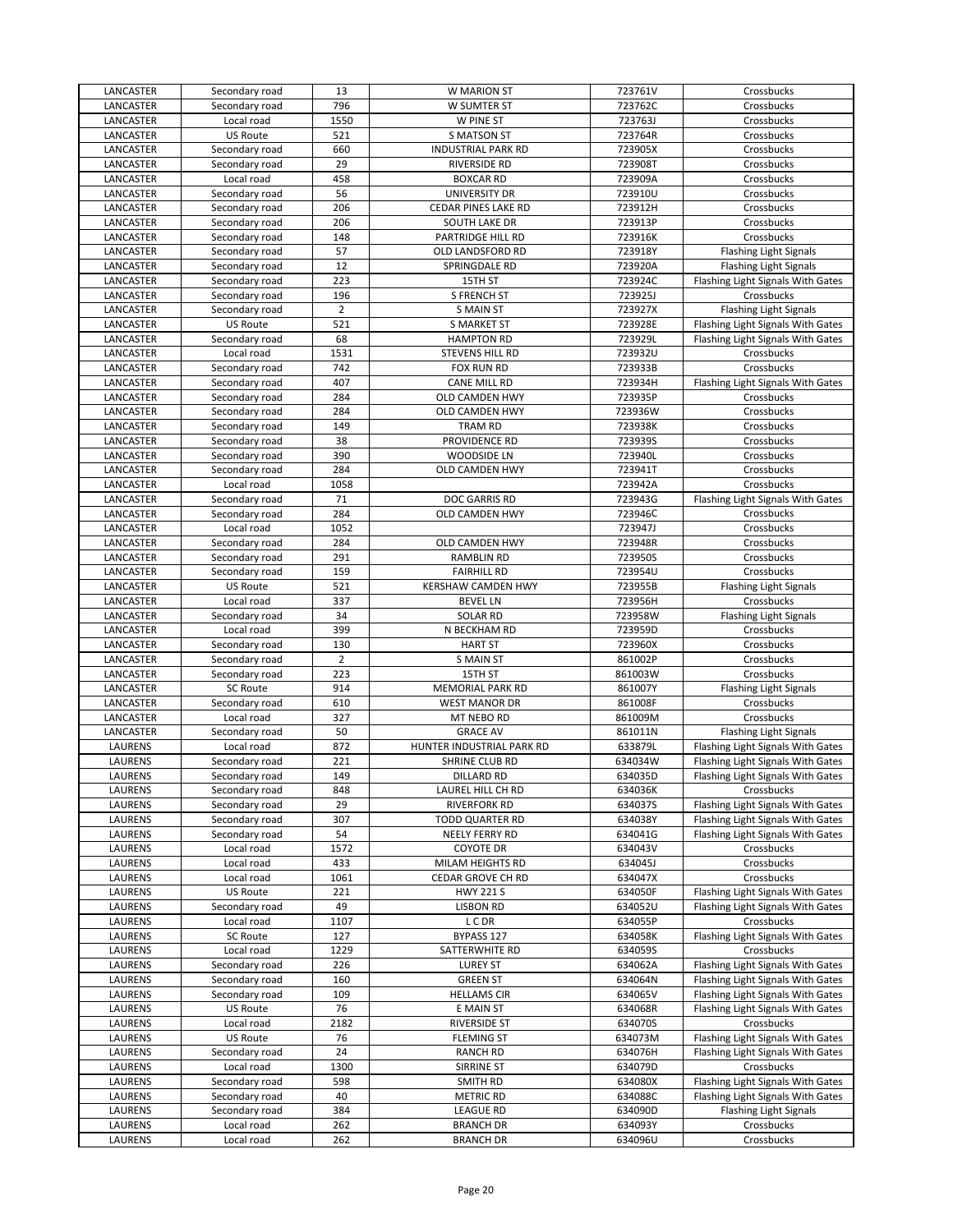| LAURENS        | Secondary road  | 343  | ORA RD                              | 634097B | Flashing Light Signals With Gates |
|----------------|-----------------|------|-------------------------------------|---------|-----------------------------------|
| LAURENS        | <b>SC Route</b> | 92   | <b>HWY 92</b>                       | 634101N | Flashing Light Signals With Gates |
| LAURENS        | Local road      | 366  | <b>GARLINGTON SCHOOL RD</b>         | 638981J | Crossbucks                        |
| LAURENS        | Secondary road  | 276  | <b>STOMP SPRINGS RD</b>             | 638982R | Flashing Light Signals With Gates |
| LAURENS        | Secondary road  | 26   | <b>RENNO RD</b>                     | 638983X | Flashing Light Signals With Gates |
| <b>LAURENS</b> | Local road      | 373  | <b>FULLER RD</b>                    | 638984E | Crossbucks                        |
| <b>LAURENS</b> | Local road      | 374  | <b>DOUBLE A TR</b>                  | 638986T | Crossbucks                        |
| LAURENS        | Secondary road  | 34   | HURRICANE CHURCH RD                 | 638987A | Flashing Light Signals With Gates |
| LAURENS        | Secondary road  | 162  | <b>NO NAME</b>                      | 638992W | Flashing Light Signals With Gates |
| LAURENS        | <b>SC Route</b> | 56   | <b>S BROAD ST</b>                   | 638993D | Flashing Light Signals            |
| LAURENS        | Local road      | 1220 |                                     | 638994K | Flashing Light Signals With Gates |
| LAURENS        | Local road      | 1179 | THORNWELL ST                        | 638995S | Flashing Light Signals With Gates |
| LAURENS        | Local road      | 1111 | D <sub>ST</sub>                     | 639001B | Flashing Light Signals With Gates |
| LAURENS        | Secondary road  | 375  | PINE ST                             | 639002H | Flashing Light Signals With Gates |
| LAURENS        | Secondary road  | 46   | <b>CHARLOTTE'S RD</b>               | 639004W | Flashing Light Signals With Gates |
| LAURENS        | Secondary road  | 103  | APPLE ORCHARD RD                    | 639005D | Flashing Light Signals With Gates |
| LAURENS        | Secondary road  | 30   | MOUNTVILLE RD                       | 639010A | Flashing Light Signals With Gates |
| LAURENS        | Secondary road  | 659  | PUCKETT FERRY RD                    | 639012N | Flashing Light Signals            |
| LAURENS        | Local road      | 1680 | <b>LIBERTY SPRINGS ST</b>           | 639013V | Crossbucks                        |
| LAURENS        | SC Route        | 39   | N MAIN ST                           | 639015J | Flashing Light Signals With Gates |
| LAURENS        | Local road      | 1977 | <b>WHITTEN RD</b>                   | 639017X | Crossbucks                        |
| LAURENS        | SC Route        | 56   | SPRINGDALE DR                       | 639844F | Flashing Light Signals With Gates |
| LAURENS        | Local road      | 431  | <b>TRAX RD</b>                      | 639976R | Crossbucks                        |
| LAURENS        | <b>US Route</b> | 221  | <b>SHARPER ST</b>                   | 640254F | Flashing Light Signals            |
| LAURENS        | Secondary road  | 359  | <b>CAROLINE ST</b>                  | 640255M | Crossbucks                        |
| <b>LAURENS</b> | Secondary road  | 182  | <b>COLLEGE PL</b>                   | 640258H | Crossbucks                        |
| LAURENS        | Secondary road  | 231  | W HAMPTON ST                        | 640259P | Flashing Light Signals            |
| LAURENS        | <b>US Route</b> | 76   | ANDERSON DR                         | 640260J | <b>Flashing Light Signals</b>     |
| LAURENS        | Local road      | 1244 | <b>OAKLAND HTS</b>                  | 640261R | Crossbucks                        |
| LAURENS        | Secondary road  | 571  | <b>HENRY ST</b>                     | 640263E | Flashing Light Signals            |
| <b>LAURENS</b> | Local road      | 1250 | <b>NARNIE RD</b>                    | 640267G | Crossbucks                        |
| LAURENS        | Local road      | 181  |                                     | 640270P | Crossbucks                        |
| LAURENS        | Local road      | 510  | <b>NARNIE RD</b>                    | 640271W | Crossbucks                        |
| LAURENS        | Local road      | 113  | <b>HERMAN RD</b>                    | 640278U | Crossbucks                        |
| LAURENS        | Secondary road  | 72   | TRINITY CH RD                       | 640280V | Crossbucks                        |
| LAURENS        | Secondary road  | 255  | <b>DOUGLAS RD</b>                   | 640284X | Crossbucks                        |
| LAURENS        | Local road      | 23   | <b>BURGESS LN</b>                   | 640285E | Crossbucks                        |
| LAURENS        | Local road      | 1517 |                                     | 640286L | Crossbucks                        |
| LAURENS        | Local road      | 13   | S OLD LAURENS RD                    | 640289G | Flashing Light Signals With Gates |
| LAURENS        | Local road      | 2409 | <b>WANNA DR</b>                     | 640290B | Crossbucks                        |
| LAURENS        | Local road      | 451  | <b>EQUINOX DR</b>                   | 640293W | Crossbucks                        |
| <b>LAURENS</b> | Secondary road  | 93   | <b>GEORGIA RD</b>                   | 640297Y | Crossbucks                        |
| LAURENS        | <b>SC Route</b> | 101  | <b>HWY 101 N</b>                    | 640299M | Flashing Light Signals With Gates |
| LAURENS        | Secondary road  | 500  | <b>CENTRAL ST</b>                   | 640300E | Crossbucks                        |
| LAURENS        | Secondary road  | 331  | ROPP ST                             | 640301L | Crossbucks                        |
| LAURENS        | Local road      | 579  |                                     | 640304G | Crossbucks                        |
| <b>LAURENS</b> | Secondary road  | 701  | DIALS CHURCH RD                     | 640308J | Crossbucks                        |
| LAURENS        | Local road      | 515  | <b>BACK ST</b>                      | 640309R | Crossbucks                        |
| <b>LAURENS</b> | Secondary road  | 882  | <b>QUARRY RD</b>                    | 640310K | Crossbucks                        |
| <b>LAURENS</b> | Secondary road  | 730  | ABERCROMBIE RD                      | 640313F | Crossbucks                        |
| LAURENS        | Secondary road  | 730  | ABERCROMBIE RD                      | 640315U | Crossbucks                        |
| LAURENS        | Secondary road  | 414  | N OLD LAURENS RD                    | 640317H | Crossbucks                        |
| LAURENS        | Secondary road  | 933  | <b>GEN III AV</b>                   | 640319W | Crossbucks                        |
| LAURENS        | Local road      | 1007 | <b>CURTAIL RD</b>                   | 640398K | Crossbucks                        |
| LAURENS        | US Route        | 76   | W CAROLINA AV                       | 643244K | Flashing Light Signals With Gates |
| LAURENS        | <b>SC Route</b> | 560  | <b>HWY 560</b>                      | 843476C | Flashing Light Signals With Gates |
| LAURENS        | Local road      | 1042 | CUT THRU FROM HWY 76E TO WOODYARD R | 843477J | Crossbucks                        |
| LAURENS        | Local road      | 1056 | WOODYARD RD                         | 843479X | Flashing Light Signals With Gates |
| LAURENS        | Secondary road  | 813  | <b>CAROLINA AV</b>                  | 843481Y | Crossbucks                        |
| LAURENS        | <b>SC Route</b> | 66   | <b>MILTON RD</b>                    | 843483M | Flashing Light Signals With Gates |
| LAURENS        | Secondary road  | 142  | W CALHOUN ST                        | 843485B | Flashing Light Signals With Gates |
| LAURENS        | US Route        | 76   | N MAIN ST                           | 843487P | Flashing Light Signals With Gates |
| LAURENS        | Local road      | 916  | BETHLEHEM CHURCH RD                 | 843489D | Crossbucks                        |
| LAURENS        | Secondary road  | 34   | HURRICANE CHURCH RD                 | 843491E | Flashing Light Signals With Gates |
| LAURENS        | Local road      | 1179 | <b>LAURENS ST</b>                   | 843497V | Flashing Light Signals With Gates |
| LAURENS        | Local road      | 1390 | N SLOAN ST                          | 843498C | Flashing Light Signals With Gates |
| LAURENS        | Secondary road  | 58   | S BELL ST                           | 843502P | Flashing Light Signals With Gates |
| LAURENS        | Secondary road  | 104  | <b>AIRPORT RD</b>                   | 843503W | Flashing Light Signals With Gates |
| LAURENS        | Secondary road  | 3    | W MAIN ST                           | 843504D | Flashing Light Signals With Gates |
| LAURENS        | Secondary road  | 391  | WOODLAND DR                         | 843506S | Flashing Light Signals With Gates |
| LAURENS        | Secondary road  | 693  | PIEDMONT AV                         | 843510G | Flashing Light Signals            |
| LAURENS        | Secondary road  | 46   | <b>TORRINGTON RD</b>                | 843513C | Flashing Light Signals With Gates |
| LAURENS        | Secondary road  | 268  | <b>MEDICAL RIDGE RD</b>             | 843514J | Flashing Light Signals With Gates |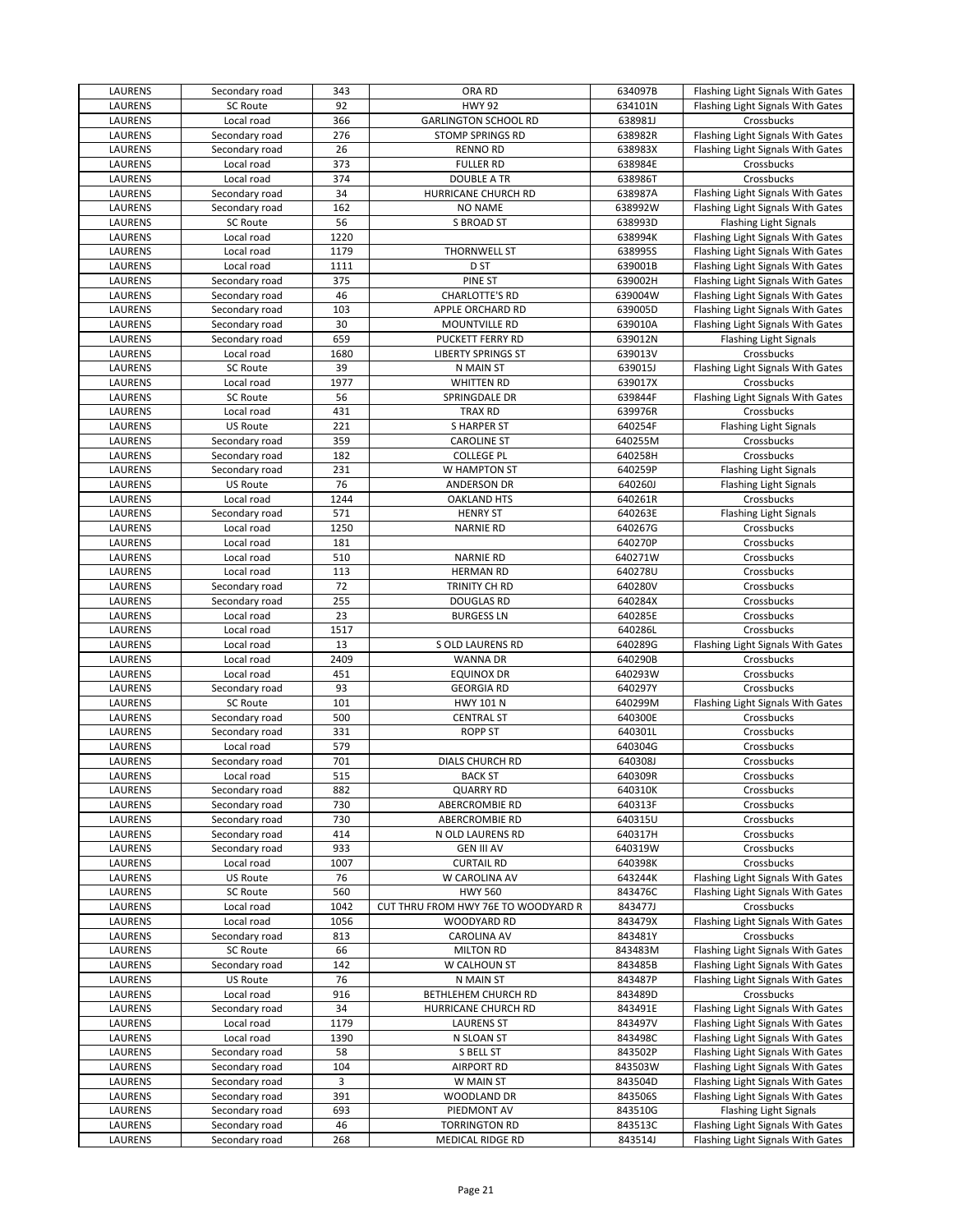| LAURENS          | Local road      | 685  | <b>TOOL SHED RD</b>               | 843515R | Crossbucks                        |
|------------------|-----------------|------|-----------------------------------|---------|-----------------------------------|
| LAURENS          | Secondary road  | 274  | CALVIN BRIDGES RD                 | 843516X | <b>Flashing Light Signals</b>     |
| LAURENS          | Local road      | 1218 | <b>CINNAMON LN</b>                | 843517E | Crossbucks                        |
| LAURENS          | Secondary road  | 53   | <b>TORRINGTON RD</b>              | 843518L | Flashing Light Signals With Gates |
| LAURENS          | Local road      | 690  | ROCKY SPRINGS CH RD               | 843519T | Flashing Light Signals With Gates |
| LAURENS          | <b>SC Route</b> | 66   | <b>MILTON RD</b>                  | 843602U | Crossbucks                        |
| LAURENS          | Local road      | 13   | N OLD LAURENS RD                  | 912698C | Crossbucks                        |
| LAURENS          | Local road      | 13   | N OLD LAURENS RD                  | 912699J | Crossbucks                        |
| LAURENS          | Local road      | 13   | N OLD LAURENS RD                  | 913934H | Crossbucks                        |
| LAURENS          |                 | 496  | <b>WHELON RD</b>                  | 913959D |                                   |
|                  | Secondary road  |      |                                   |         | Flashing Light Signals With Gates |
| LAURENS          | Local road      | 13   | N OLD LAURENS RD                  | 913961E | Crossbucks                        |
| LAURENS          | Local road      | 414  | N OLD LAURENS RD                  | 913962L | Crossbucks                        |
| LAURENS          | Local road      | 1405 | CUT THRU BETWEEN HWY 14 AND N OLD | 913970D | Crossbucks                        |
| LAURENS          | Local road      | 1405 | <b>ISO PKWY</b>                   | 913971K | Crossbucks                        |
| LAURENS          | Local road      | 1056 | WOODYARD RD                       | 913978H | Crossbucks                        |
| LAURENS          | <b>SC Route</b> | 49   | <b>HWY 49</b>                     | 918232E | Flashing Light Signals With Gates |
| LAURENS          | Secondary road  | 31   | FLEMING MILL RD                   | 918233L | Flashing Light Signals With Gates |
| LAURENS          | Secondary road  | 787  | <b>GARY ST</b>                    | 922628P | Crossbucks                        |
| LAURENS          | Local road      | 1403 | <b>OWINGS PKWY</b>                | 925899F | Flashing Light Signals With Gates |
| LAURENS          | Local road      | 13   | N OLD LAURENS RD                  | 974654X | Crossbucks                        |
| LEE              | Secondary road  | 27   | UNA RD                            | 632887A | Crossbucks                        |
| LEE              | <b>US Route</b> | 15   | <b>HWY 15 N</b>                   | 632891P | <b>Flashing Light Signals</b>     |
| LEE              | Secondary road  | 30   | <b>CYPRESS RD</b>                 | 632895S | Crossbucks                        |
| LEE              | Secondary road  | 22   | LEE STATE PARK RD                 | 632898M | Flashing Light Signals With Gates |
| LEE              | Secondary road  | 378  | <b>MCGUIRT RD</b>                 | 632899U | Crossbucks                        |
| LEE              | Secondary road  | 111  | <b>DIXON DR</b>                   | 632901T | Flashing Light Signals            |
|                  |                 |      |                                   |         |                                   |
| LEE              | Secondary road  | 331  | <b>ACADEMY RD</b>                 | 632902A | Crossbucks                        |
| LEE              | Secondary road  | 62   | E COLLEGE ST                      | 632903G | Crossbucks                        |
| LEE              | Secondary road  | 156  | <b>DAVIS ST</b>                   | 632904N | Crossbucks                        |
| LEE              | Secondary road  | 61   | <b>DURANT ST</b>                  | 632905V | Crossbucks                        |
| LEE              | Secondary road  | 94   | E CEDAR LN                        | 632906C | Crossbucks                        |
| LEE              | <b>SC Route</b> | 341  | E CHURCH ST                       | 632913M | <b>Flashing Light Signals</b>     |
| LEE              | Secondary road  | 64   | <b>GREGG ST</b>                   | 632914U | Crossbucks                        |
| LEE              | Secondary road  | 65   | <b>HARRIS ST</b>                  | 632915B | Crossbucks                        |
| LEE              | Secondary road  | 84   | S LEE ST                          | 632916H | Crossbucks                        |
| LEE              | Secondary road  | 60   | <b>BRADLEY AVE</b>                | 632917P | Crossbucks                        |
| LEE              | <b>SC Route</b> | 154  | ST CHARLES RD                     | 632918W | Flashing Light Signals With Gates |
| LEXINGTON        | Local road      | 472  | <b>TAYLOR RD</b>                  | 634685J | Flashing Light Signals With Gates |
| LEXINGTON        | Local road      | 3129 | PALLET DR                         | 634687X | Crossbucks                        |
| LEXINGTON        | Secondary road  | 1258 | OLD WIRE RD                       | 634690F | Crossbucks                        |
| LEXINGTON        | Local road      | 1796 | 12TH STREET EXT                   | 634691M | Flashing Light Signals With Gates |
| <b>LEXINGTON</b> |                 | 129  |                                   |         |                                   |
|                  | Secondary road  |      | <b>DIXIANA RD</b>                 | 634693B | Flashing Light Signals With Gates |
| LEXINGTON        | Secondary road  | 875  | <b>GLENN RD</b>                   | 634698K | Flashing Light Signals With Gates |
| LEXINGTON        | Secondary road  | 719  | <b>BUSBEE RD</b>                  | 634699S | Flashing Light Signals With Gates |
| LEXINGTON        | Local road      | 7590 | PRESTON ST                        | 634700J | Crossbucks                        |
| LEXINGTON        | Secondary road  | 663  | <b>WOODTRAIL DR</b>               | 634701R | Flashing Light Signals With Gates |
| <b>LEXINGTON</b> | Local road      | 1136 | W BALL PARK RD                    | 634702X | Crossbucks                        |
| LEXINGTON        | Secondary road  | 65   | <b>MACK ST</b>                    | 634703E | Flashing Light Signals With Gates |
| LEXINGTON        | Secondary road  | 932  | <b>SPRAHLER ST</b>                | 634704L | Flashing Light Signals With Gates |
| <b>LEXINGTON</b> | Local road      | 836  | <b>BEN SPIRES RD</b>              | 634706A | Crossbucks                        |
| LEXINGTON        | Local road      | 2200 | <b>GEORGE DERRICK RD</b>          | 634709V | Crossbucks                        |
| LEXINGTON        | Secondary road  | 248  | IW HUTTO RD                       | 634710P | Flashing Light Signals With Gates |
| LEXINGTON        | <b>SC Route</b> | 6    | W 2ND ST                          | 634713K | Flashing Light Signals With Gates |
| LEXINGTON        | Secondary road  | 95   | W 3RD ST                          | 634714S | Crossbucks                        |
| LEXINGTON        | Secondary road  | 297  | W 5TH ST                          | 634715Y | Flashing Light Signals With Gates |
| LEXINGTON        | Local road      | 102  | LEE WITT RD                       | 634718U | Crossbucks                        |
| LEXINGTON        | Local road      | 805  | J K RUCKER RD                     | 634719B | Crossbucks                        |
| LEXINGTON        | Local road      | 279  | <b>BOILING SPRINGS RD</b>         | 715594D | Crossbucks                        |
| LEXINGTON        | Local road      | 4762 | <b>LANDFILL LN</b>                | 715596S | Crossbucks                        |
| LEXINGTON        | Secondary road  | 647  | <b>GATOR RD</b>                   | 715599M | Flashing Light Signals With Gates |
| LEXINGTON        | Secondary road  | 1287 | PRINCETON RD                      | 715601L | Flashing Light Signals With Gates |
|                  |                 |      |                                   | 715602T | <b>Flashing Light Signals</b>     |
| LEXINGTON        | Secondary road  | 622  | <b>CHAPEL RD</b>                  |         |                                   |
| LEXINGTON        | Secondary road  | 415  | <b>CHURCH ST</b>                  | 715603A | Flashing Light Signals With Gates |
| LEXINGTON        | Local road      | 5812 | DOGWOOD RD                        | 715604G | Crossbucks                        |
| LEXINGTON        | Secondary road  | 103  | RAMBLIN RD                        | 715605N | Flashing Light Signals With Gates |
| LEXINGTON        | Secondary road  | 72   | OLD DUNBAR RD                     | 715607C | Flashing Light Signals With Gates |
| LEXINGTON        | Secondary road  | 952  | <b>CREEKSIDE RD</b>               | 715608J | Flashing Light Signals With Gates |
| LEXINGTON        | Secondary road  | 165  | <b>MEMORIAL DR</b>                | 715612Y | Flashing Light Signals With Gates |
| LEXINGTON        | Secondary road  | 180  | <b>DUNBAR RD</b>                  | 715614M | Flashing Light Signals With Gates |
| LEXINGTON        | Secondary road  | 358  | <b>WILKINSON ST</b>               | 715616B | Flashing Light Signals With Gates |
| LEXINGTON        | <b>SC Route</b> | 35   | 12TH ST EXT                       | 715618P | Flashing Light Signals With Gates |
| LEXINGTON        | Secondary road  | 328  | <b>FOREMAN ST</b>                 | 715619W | Flashing Light Signals With Gates |
| LEXINGTON        | Secondary road  | 50   | N RIDGELL ST                      | 715747E | Flashing Light Signals With Gates |
|                  |                 |      |                                   |         |                                   |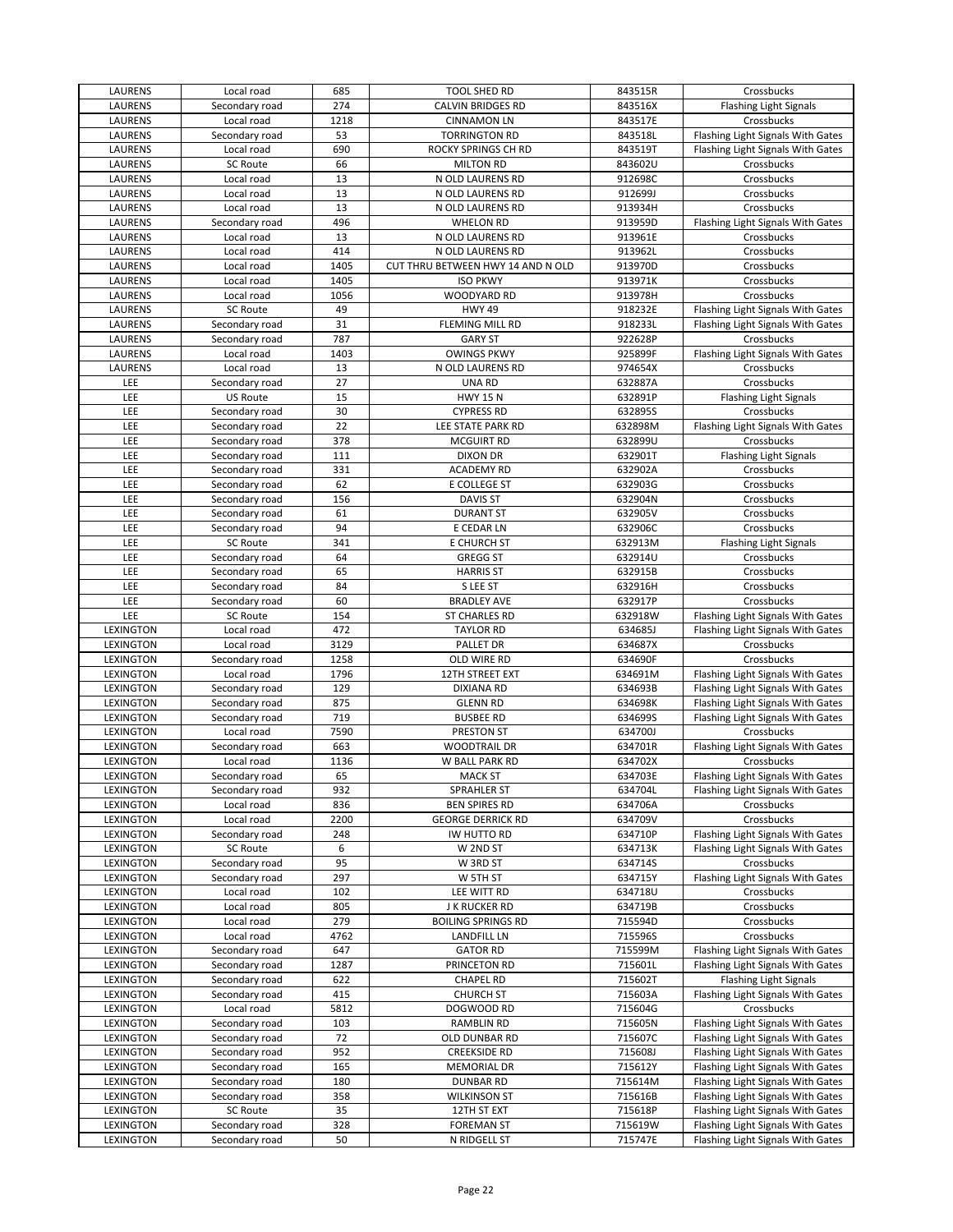| LEXINGTON        | Secondary road  | 344            | N PEACHTREE ST           | 715748L | Flashing Light Signals With Gates |
|------------------|-----------------|----------------|--------------------------|---------|-----------------------------------|
| <b>LEXINGTON</b> | Local road      | 305            | N OAK ST                 | 715775H | Flashing Light Signals With Gates |
| LEXINGTON        | US Route        | 178            | N PINE ST                | 715776P | Flashing Light Signals With Gates |
| LEXINGTON        | Local road      | 4285           | <b>FOX ST</b>            | 715778D | Flashing Light Signals With Gates |
| LEXINGTON        | Secondary road  | 306            | SCHOOL HOUSE LN          | 715779K | Flashing Light Signals With Gates |
| LEXINGTON        | Secondary road  | 58             | N CAROLINA AVE           | 715780E | Flashing Light Signals With Gates |
| LEXINGTON        | Secondary road  | 17             | MITCHELL ST              | 715781L | Flashing Light Signals With Gates |
| LEXINGTON        | Secondary road  | 192            | N HENDRIX ST             | 715782T | Flashing Light Signals With Gates |
| LEXINGTON        | Secondary road  | 199            | N BEDENBAUGH ST          | 715783A | Flashing Light Signals With Gates |
| <b>LEXINGTON</b> | <b>SC Route</b> | 245            | N LEE ST                 | 715784G | Flashing Light Signals With Gates |
| LEXINGTON        | Secondary road  | 39             | <b>MAIN ST</b>           | 715785N | Flashing Light Signals With Gates |
| LEXINGTON        | Secondary road  | 124            | <b>BERNARD ST</b>        | 715786V | Crossbucks                        |
| LEXINGTON        | Secondary road  | 34             | N EAST AVE               | 715787C | Flashing Light Signals With Gates |
|                  |                 | 191            | <b>JANES AVE</b>         | 715788J |                                   |
| LEXINGTON        | Secondary road  | 158            |                          | 715791S | Flashing Light Signals With Gates |
| LEXINGTON        | Local road      |                | WINDMILL RD              |         | Flashing Light Signals With Gates |
| LEXINGTON        | Local road      | 5507           | ELITE DR                 | 715792Y | Crossbucks                        |
| LEXINGTON        | Secondary road  | 1612           | <b>DIXIRED DR</b>        | 715793F | Flashing Light Signals With Gates |
| <b>LEXINGTON</b> | Local road      | 1077           | <b>CHEYENNE TRL</b>      | 715795U | Crossbucks                        |
| LEXINGTON        | Local road      | 7530           | <b>FREDONIA RD</b>       | 715796B | Crossbucks                        |
| LEXINGTON        | Secondary road  | 1145           | <b>DIXIE ST</b>          | 715798P | Flashing Light Signals With Gates |
| LEXINGTON        | Secondary road  | 88             | <b>LEWIE RD</b>          | 715799W | Flashing Light Signals With Gates |
| LEXINGTON        | Secondary road  | 31             | <b>HAMPTON ST</b>        | 715800N | Flashing Light Signals With Gates |
| LEXINGTON        | Secondary road  | 1178           | PEACHTREE ST             | 715801V | Flashing Light Signals With Gates |
| LEXINGTON        | Secondary road  | 24             | PEACH FESTIVAL RD        | 715802C | Flashing Light Signals With Gates |
| LEXINGTON        | Secondary road  | 37             | WATERS FERRY RD          | 715803J | Flashing Light Signals With Gates |
| LEXINGTON        | Local road      | 1116           | <b>HAYES CROSSING RD</b> | 715805X | Crossbucks                        |
| LEXINGTON        | Secondary road  | 944            | DRAWDEBIL RD             | 715807L | Flashing Light Signals With Gates |
| LEXINGTON        | Local road      | 6300           | <b>TWISTING RD</b>       | 715808T | Crossbucks                        |
| LEXINGTON        | Secondary road  | 278            | CALKS FERRY RD           | 715809A | Flashing Light Signals With Gates |
| LEXINGTON        | Secondary road  | 169            | SMITH POND RD            | 715810U | Flashing Light Signals With Gates |
| LEXINGTON        | Secondary road  | 77             | <b>BARR RD</b>           | 715811B | Flashing Light Signals With Gates |
| LEXINGTON        | Secondary road  | 204            | LONGS POND RD            | 715812H | Flashing Light Signals With Gates |
| LEXINGTON        | Local road      | 1080           | BONHOMME RICHARD DR      | 715813P | Crossbucks                        |
| LEXINGTON        | Secondary road  | 1207           | <b>WILDLIFE RD</b>       | 715814W | Flashing Light Signals With Gates |
| LEXINGTON        | Secondary road  | 1448           | <b>ZENKER RD</b>         | 715818Y | Flashing Light Signals With Gates |
| LEXINGTON        | <b>SC Route</b> | 6              | S LAKE DR                | 715819F | Flashing Light Signals With Gates |
| LEXINGTON        | Secondary road  | 132            | SWARTZ RD                | 715820A | <b>Flashing Light Signals</b>     |
| LEXINGTON        | Secondary road  | 167            | <b>CEDARCREST DR</b>     | 715821G | Flashing Light Signals With Gates |
| LEXINGTON        | Secondary road  | 1065           | DOOLEY RD                | 715824C | Flashing Light Signals With Gates |
| LEXINGTON        | Secondary road  | 921            | <b>LAUREL RD</b>         | 715825J | Flashing Light Signals With Gates |
| LEXINGTON        | Secondary road  | 70             | KITTI WAKE DR            | 715827X | Flashing Light Signals With Gates |
| LEXINGTON        | Secondary road  | 386            | SAINT DAVIDS CHURCH RD   | 715828E | Flashing Light Signals With Gates |
| LEXINGTON        | Secondary road  | 1508           | <b>ERMINE RD</b>         | 715831M | Flashing Light Signals With Gates |
| LEXINGTON        | Secondary road  | 71             | <b>WATTLING RD</b>       | 715832U | Flashing Light Signals With Gates |
| LEXINGTON        | Secondary road  | 383            | <b>DELREE ST</b>         | 715833B | Flashing Light Signals With Gates |
| LEXINGTON        | Secondary road  | 942            | S WOODSIDE PKWY          | 715834H | Flashing Light Signals With Gates |
| LEXINGTON        | Secondary road  | 1809           | <b>HUNTINGTON DR</b>     | 715837D |                                   |
| <b>LEXINGTON</b> | Local road      | 555            |                          |         |                                   |
| LEXINGTON        |                 |                |                          |         | Flashing Light Signals With Gates |
|                  |                 |                | <b>BEVERLY DR</b>        | 715838K | Crossbucks                        |
|                  | SC Route        | 602            | PLATT SPRINGS RD         | 715840L | Flashing Light Signals With Gates |
| LEXINGTON        | SC Route        | 35             | 12TH ST                  | 715842A | Flashing Light Signals With Gates |
| LEXINGTON        | Secondary road  | 180            | <b>WALTER PRICE ST</b>   | 715843G | Flashing Light Signals With Gates |
| LEXINGTON        | <b>SC Route</b> | $\overline{2}$ | <b>STATE ST</b>          | 715844N | Flashing Light Signals With Gates |
| LEXINGTON        | Secondary road  | 938            | <b>GARDEN VALLEY LN</b>  | 843299A | <b>Flashing Light Signals</b>     |
| LEXINGTON        | Secondary road  | 1002           | SEAWRIGHT RD             | 843300S | <b>Flashing Light Signals</b>     |
| LEXINGTON        | Secondary road  | 36             | SAINT ANDREWS RD         | 843302F | Flashing Light Signals With Gates |
| LEXINGTON        | Secondary road  | 671            | PINEY GROVE RD           | 843304U | Flashing Light Signals With Gates |
| LEXINGTON        | Secondary road  | 1561           | CHALLEDON DR             | 843306H | Flashing Light Signals With Gates |
| LEXINGTON        | Secondary road  | 757            | <b>HARBISON BLVD</b>     | 843315G | Flashing Light Signals With Gates |
| <b>LEXINGTON</b> | Local road      | 3470           | <b>DOE TRL</b>           | 843319J | Flashing Light Signals With Gates |
| LEXINGTON        | Local road      | 3465           | PEBBLE GATE              | 843320D | Flashing Light Signals With Gates |
| LEXINGTON        | SC Route        | 60             | LAKE MURRAY BLVD         | 843328H | Flashing Light Signals With Gates |
| LEXINGTON        | Secondary road  | 715            | SID BICKLEY RD           | 843362P | Flashing Light Signals With Gates |
| LEXINGTON        | Secondary road  | 232            | <b>CROOKED CREEK RD</b>  | 843368F | Flashing Light Signals With Gates |
| LEXINGTON        | Secondary road  | 82             | E BOUNDARY ST            | 843371N | Flashing Light Signals With Gates |
| LEXINGTON        | Local road      | 3122           | <b>WEISZ ST</b>          | 843372V | Flashing Light Signals With Gates |
| LEXINGTON        | Secondary road  | 49             | <b>CLARK ST</b>          | 843373C | Flashing Light Signals With Gates |
| LEXINGTON        | Secondary road  | 83             | <b>LEXINGTON AVE</b>     | 843374J | Flashing Light Signals With Gates |
| LEXINGTON        | Secondary road  | 51             | <b>COLUMBIA AVE</b>      | 843375R | Flashing Light Signals With Gates |
| LEXINGTON        | Local road      | 2823           | COURTLAND RD             | 843376X | Crossbucks                        |
| LEXINGTON        | Local road      | 3095           | <b>SKYLARK LN</b>        | 843377E | Crossbucks                        |
| LEXINGTON        | Local road      | 4407           | <b>BAYFIELD LN</b>       | 843378L | Crossbucks                        |
| LEXINGTON        | Secondary road  | 36             | THAMES VALLEY RD         | 843551L | Flashing Light Signals With Gates |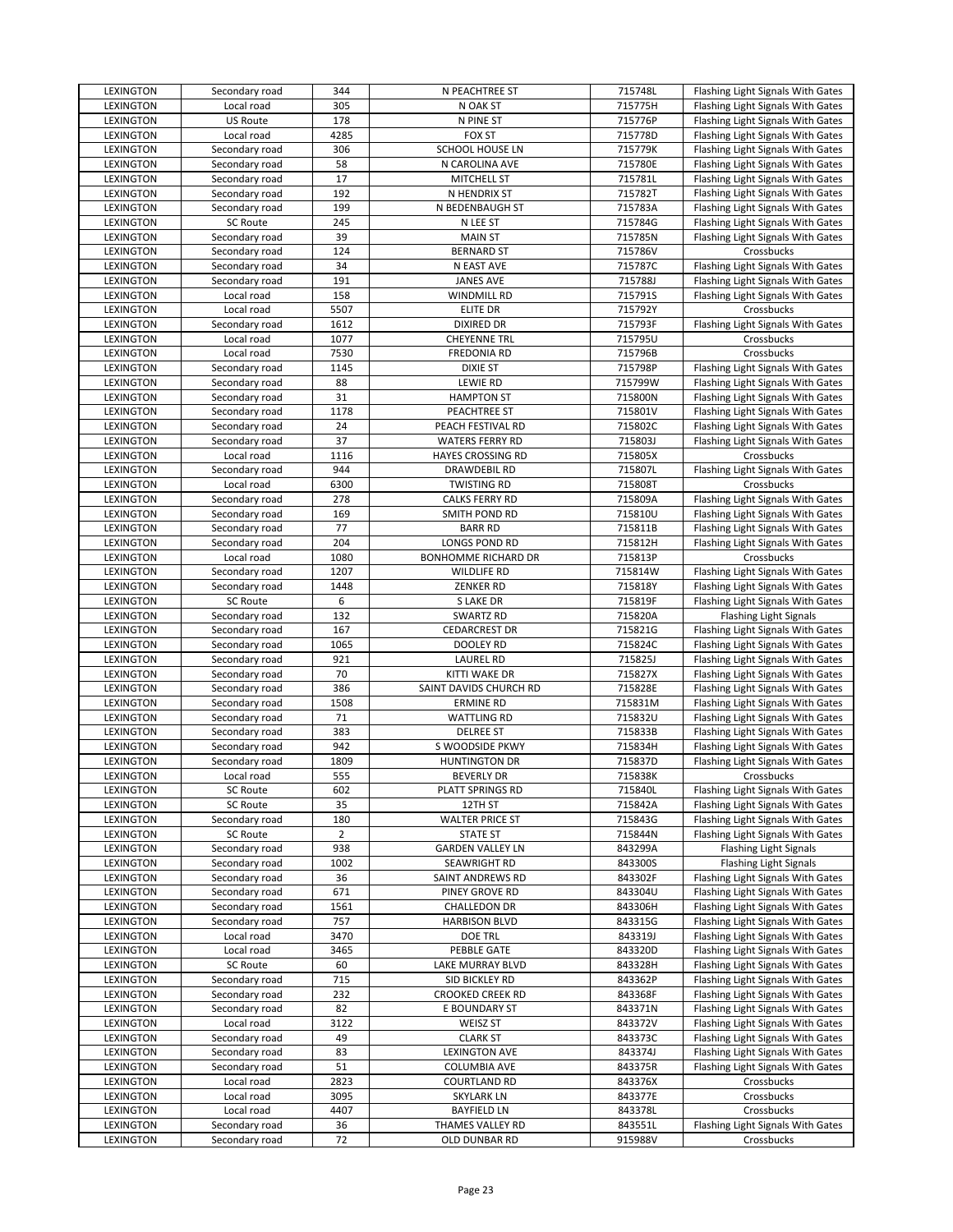| LEXINGTON       | Secondary road  | 275  | <b>DREHER RD</b>        | 925212K | Flashing Light Signals With Gates |
|-----------------|-----------------|------|-------------------------|---------|-----------------------------------|
| LEXINGTON       | Local road      | 2867 | PALMETTO WOOD PKWY      | 926178J | Flashing Light Signals With Gates |
| <b>MARION</b>   | Secondary road  | 41   | SENATOR GASQUE RD       | 628600R | Crossbucks                        |
| <b>MARION</b>   | Secondary road  | 543  | <b>CURRY RD</b>         | 628601X | Crossbucks                        |
| <b>MARION</b>   | Secondary road  | 63   | S CYPRESS ST            | 628604T | Flashing Light Signals With Gates |
| <b>MARION</b>   | Secondary road  | 48   | <b>GAPWAY ST</b>        | 628605A | Flashing Light Signals With Gates |
| <b>MARION</b>   | Secondary road  | 141  | <b>SMITH ST</b>         | 628606G | Crossbucks                        |
| <b>MARION</b>   | <b>SC Route</b> | 41   | <b>S MAIN ST</b>        | 628607N | Flashing Light Signals With Gates |
| <b>MARION</b>   | Secondary road  | 355  | <b>S PARK ST</b>        | 628608V | Flashing Light Signals With Gates |
| <b>MARION</b>   | Secondary road  | 62   | S MULLINS ST            | 628609C | Crossbucks                        |
| <b>MARION</b>   | Local road      | 589  | SAMMY CT                | 628611D | Crossbucks                        |
| <b>MARION</b>   | Secondary road  | 609  | PROGRESSIVE CHURCH RD   | 628612K | Crossbucks                        |
| <b>MARION</b>   | Local road      | 1005 | <b>BILL HENRY RD</b>    | 628614Y | Crossbucks                        |
|                 |                 | 517  |                         |         |                                   |
| <b>MARION</b>   | Secondary road  |      | <b>VANDYKE RD</b>       | 628616M | Crossbucks                        |
| <b>MARION</b>   | Local road      | 344  | RICHARD BEESON LP       | 628621J | Crossbucks                        |
| <b>MARION</b>   | Secondary road  | 472  | <b>CENTER CHURCH RD</b> | 628622R | Crossbucks                        |
| <b>MARION</b>   | Local road      | 180  |                         | 628623X | Crossbucks                        |
| <b>MARION</b>   | Secondary road  | 309  | <b>GILCHRIST RD</b>     | 628624E | Crossbucks                        |
| <b>MARION</b>   | Secondary road  | 514  | PEE DEE ISLAND RD       | 628625L | Crossbucks                        |
| <b>MARION</b>   | Local road      | 644  | PAGE RD                 | 628626T | Crossbucks                        |
| <b>MARION</b>   | Local road      | 974  | AWT RD                  | 628627A | Crossbucks                        |
| <b>MARION</b>   | Secondary road  | 57   | W RAILROAD AVE          | 628628G | Crossbucks                        |
| <b>MARION</b>   | <b>SC Route</b> | 9    | <b>S MAIN ST</b>        | 628629N | Flashing Light Signals With Gates |
| <b>MARION</b>   | Secondary road  | 35   | N NICHOLS ST            | 628630H | Crossbucks                        |
| <b>MARION</b>   | Secondary road  | 55   | <b>MAIN ST</b>          | 628996W | Flashing Light Signals With Gates |
| <b>MARION</b>   | Secondary road  | 83   | <b>SLABTOWN RD</b>      | 628997D | Flashing Light Signals With Gates |
| <b>MARION</b>   | Local road      | 470  | CHAPMAN COOPER RD       | 628998K | Crossbucks                        |
| <b>MARION</b>   | Local road      | 933  | <b>FRANK ELLERBE CT</b> | 629001Y | Flashing Light Signals With Gates |
| <b>MARION</b>   | Local road      | 501  | <b>HASSIE RD</b>        | 629002F | Crossbucks                        |
| <b>MARION</b>   | Local road      | 535  | PEE DEE SCHOOL RD       | 629005B | Crossbucks                        |
| <b>MARION</b>   | Local road      | 303  | <b>SERENITY RD</b>      | 634534U | Crossbucks                        |
| <b>MARION</b>   | Local road      | 1744 | <b>ISRAEL CT</b>        | 634538W | Crossbucks                        |
| <b>MARION</b>   | Secondary road  | 22   | <b>ZION RD</b>          | 634540X | Flashing Light Signals With Gates |
| <b>MARION</b>   | Local road      | 295  | <b>JACK ROGERS RD</b>   | 634541E | Crossbucks                        |
| <b>MARION</b>   |                 | 84   | <b>WATERMILL RD</b>     | 634542L |                                   |
|                 | Secondary road  |      |                         |         | Flashing Light Signals With Gates |
| <b>MARION</b>   | Secondary road  | 700  | SAINT ANN ST            | 634543T | Crossbucks                        |
| <b>MARION</b>   | Secondary road  | 60   | W DOGWOOD DR            | 634545G | Crossbucks                        |
| <b>MARION</b>   | Secondary road  | 20   | W MARION ST             | 634546N | Flashing Light Signals With Gates |
| <b>MARION</b>   | Secondary road  | 123  | <b>BAY ST</b>           | 634547V | Crossbucks                        |
| <b>MARION</b>   | Secondary road  | 71   | W JAMES ST              | 634548C | Crossbucks                        |
| <b>MARION</b>   | Secondary road  | 41   | W FRONT ST              | 634549J | Flashing Light Signals With Gates |
| <b>MARION</b>   | Secondary road  | 125  | W LAUREL ST             | 634550D | Crossbucks                        |
| <b>MARION</b>   | <b>US Route</b> | 76   | W MCINTYRE ST           | 634552S | Flashing Light Signals With Gates |
| <b>MARION</b>   | Secondary road  | 259  | MILTON TROY AVE         | 634553Y | Flashing Light Signals With Gates |
| <b>MARION</b>   | Secondary road  | 125  | W LAUREL ST             | 634559P | Crossbucks                        |
| <b>MARION</b>   | Secondary road  | 48   | <b>GAPWAY ST</b>        | 634560J | Crossbucks                        |
| <b>MARION</b>   | Secondary road  | 48   | <b>GAPWAY ST</b>        | 634561R | Crossbucks                        |
| <b>MARION</b>   | Secondary road  | 126  | <b>BUCK ST</b>          | 634562X | Crossbucks                        |
| <b>MARION</b>   | Local road      | 456  | ED SMITH RD             | 634568N | Crossbucks                        |
| <b>MARION</b>   | Local road      | 365  | <b>FRENCH RD</b>        | 634571W | Crossbucks                        |
| <b>MARION</b>   | Secondary road  | 19   | <b>BLUFF RD</b>         | 634572D | Flashing Light Signals With Gates |
| <b>MARION</b>   | Secondary road  | 91   | <b>KOONCE SIDING RD</b> | 634573K | Crossbucks                        |
| <b>MARION</b>   | Secondary road  | 39   | <b>HUBERT BAXLEY RD</b> | 634577M | Flashing Light Signals With Gates |
| <b>MARION</b>   | Secondary road  | 32   | <b>GRADY RD</b>         | 634583R | Flashing Light Signals With Gates |
| <b>MARION</b>   | Secondary road  | 144  | <b>LEBBY DR</b>         | 634584X | Crossbucks                        |
| <b>MARION</b>   | Local road      | 1737 | <b>JOVIS RD</b>         | 634587T | Crossbucks                        |
| <b>MARION</b>   | Secondary road  | 46   | SMITH MILLPOND RD       | 634588A | Crossbucks                        |
| <b>MARION</b>   | Local road      | 33   | E LEGETTE RD            | 634591H | Crossbucks                        |
| <b>MARION</b>   | <b>SC Route</b> | 41   | S HWY 41A               | 634593W | Flashing Light Signals With Gates |
| <b>MARION</b>   | Local road      | 713  | MACE AVE                | 634594D | Crossbucks                        |
| <b>MARION</b>   | Secondary road  | 40   | <b>CENTENARY AVE</b>    | 634596S | Flashing Light Signals With Gates |
| <b>MARION</b>   | Secondary road  | 515  | EULONIA RD              | 634601L | Crossbucks                        |
|                 |                 |      |                         |         |                                   |
| <b>MARION</b>   | Local road      | 1097 | THOMPSON CT             | 634602T | Crossbucks                        |
| <b>MARION</b>   | Secondary road  | 206  | <b>BAPTIST ST</b>       | 634603A | Crossbucks                        |
| <b>MARION</b>   | Local road      | 501  | <b>HASSIE RD</b>        | 640451U | Flashing Light Signals With Gates |
| <b>MARLBORO</b> | Secondary road  | 37   | PLEASANT HILL RD        | 634178B | Flashing Light Signals With Gates |
| <b>MARLBORO</b> | Secondary road  | 203  | HATCHER HILL RD         | 634182R | Flashing Light Signals With Gates |
| <b>MARLBORO</b> | Secondary road  | 263  | <b>STEP RD</b>          | 634183X | Flashing Light Signals With Gates |
| MARLBORO        | Secondary road  | 36   | <b>BRICKYARD RD</b>     | 634185L | Flashing Light Signals With Gates |
| MARLBORO        | Secondary road  | 140  | JEP GIBSON RD           | 634344R | Crossbucks                        |
| MARLBORO        | Secondary road  | 138  | <b>NORTON RD</b>        | 634345X | Crossbucks                        |
| MARLBORO        | Secondary road  | 123  | <b>KING RD</b>          | 634349A | Flashing Light Signals With Gates |
| <b>MARLBORO</b> | Secondary road  | 17   | <b>ACADEMY RD</b>       | 634350U | Flashing Light Signals With Gates |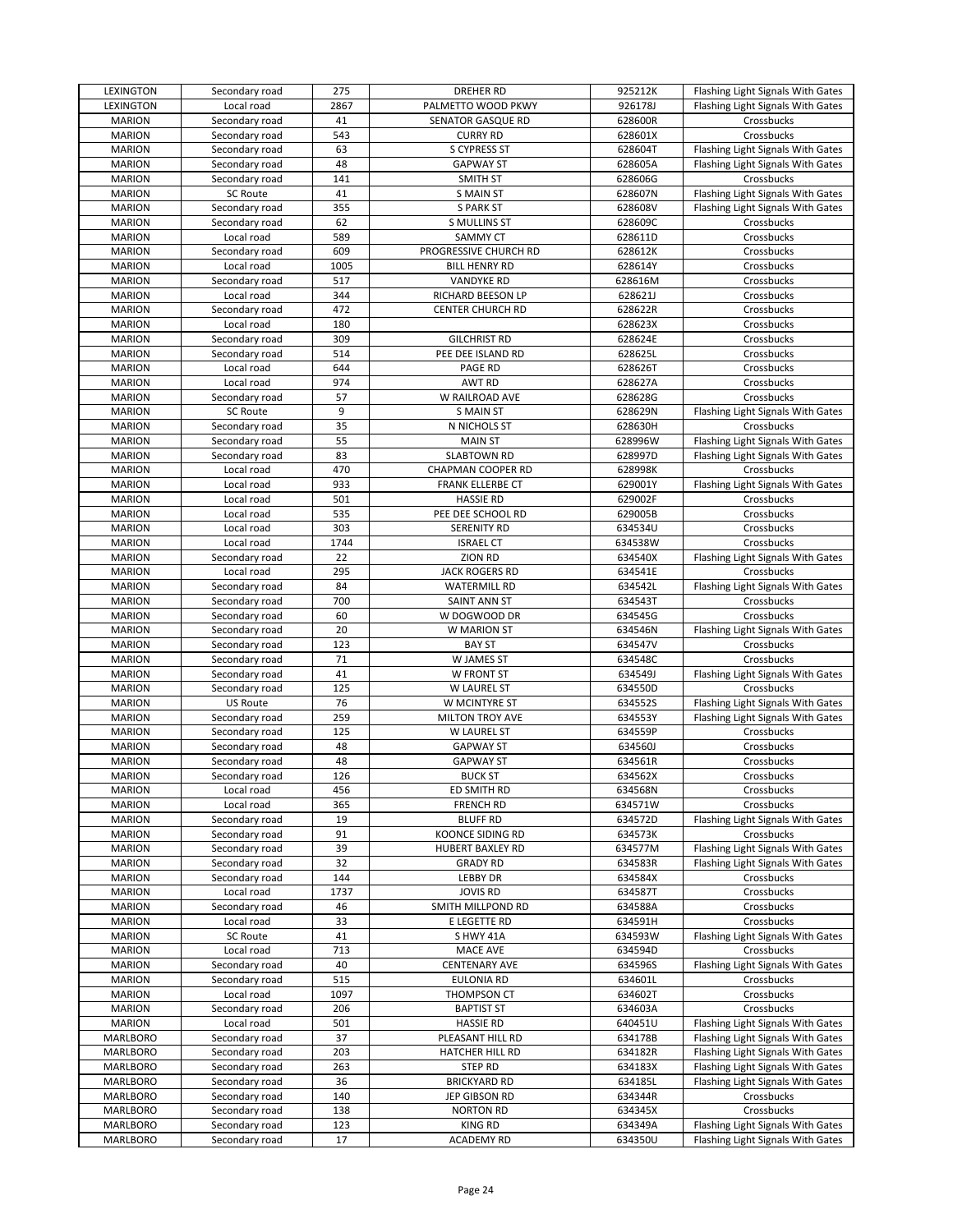| <b>MARLBORO</b>  | <b>US Route</b> | 15   | E TATUM AVE             | 634357S | Flashing Light Signals With Gates |
|------------------|-----------------|------|-------------------------|---------|-----------------------------------|
| MARLBORO         | Secondary road  | 67   | E GIBSON AVE            | 634358Y | Flashing Light Signals With Gates |
| MARLBORO         | Secondary road  | 291  | EAST DR                 | 634360A | Crossbucks                        |
| MARLBORO         | Secondary road  | 65   | E MCLAURIN AVE          | 634361G | Flashing Light Signals With Gates |
| MARLBORO         | Local road      | 1161 | <b>STOKES AVE</b>       | 634362N | Crossbucks                        |
| MARLBORO         | Secondary road  | 34   | MCCORMICK AVE           | 634363V | Flashing Light Signals With Gates |
| <b>MARLBORO</b>  | Secondary road  | 27   | <b>NEW BRIDGE RD</b>    | 634365J | Flashing Light Signals With Gates |
| <b>MARLBORO</b>  | Secondary road  | 497  | OLD MCCOLL-CLIO RD      | 634366R | Flashing Light Signals With Gates |
| <b>MARLBORO</b>  | <b>SC Route</b> | 381  | <b>HWY 381 S</b>        | 634369L | Flashing Light Signals With Gates |
| <b>MARLBORO</b>  | Secondary road  | 40   | LAURIN WILLIS RD        | 634373B | Flashing Light Signals With Gates |
| MARLBORO         | Local road      | 872  | OTTIS PARISH RD         | 634376W | Crossbucks                        |
|                  | Secondary road  | 120  | <b>EDENS ST</b>         | 634378K | Crossbucks                        |
| MARLBORO         |                 |      |                         |         |                                   |
| MARLBORO         | Secondary road  | 223  | <b>ALICE ST</b>         | 634379S | Crossbucks                        |
| <b>MARLBORO</b>  | <b>SC Route</b> | 381  | RED BLUFF ST            | 634380L | Flashing Light Signals With Gates |
| <b>MARLBORO</b>  | Secondary road  | 291  | <b>EAST DR</b>          | 634385V | Crossbucks                        |
| <b>MARLBORO</b>  | Secondary road  | 66   | <b>S CHURCH ST</b>      | 634386C | Crossbucks                        |
| <b>MARLBORO</b>  | <b>SC Route</b> | 381  | N MAIN ST               | 634387J | Crossbucks                        |
| MARLBORO         | Secondary road  | 125  | N MARLBORO ST           | 634388R | Crossbucks                        |
| MARLBORO         | Secondary road  | 124  | <b>HIGH ST</b>          | 634389X | Crossbucks                        |
| MARLBORO         | Secondary road  | 338  | <b>BRIAR PATCH RD</b>   | 634391Y | Crossbucks                        |
| MARLBORO         | Secondary road  | 28   | <b>ADAMSVILLE RD S</b>  | 634393M | Crossbucks                        |
| <b>MARLBORO</b>  | <b>US Route</b> | 15   | E MAIN ST               | 634394U | Flashing Light Signals With Gates |
| <b>MARLBORO</b>  | Secondary road  | 336  | MT ZION CH RD           | 634397P | Crossbucks                        |
| <b>MARLBORO</b>  | Local road      | 1404 | <b>BIG FOOT RD</b>      | 634399D | Crossbucks                        |
| <b>MARLBORO</b>  | Secondary road  | 47   | <b>BEAUTY SPOT RD E</b> | 634400V | Flashing Light Signals With Gates |
| <b>MARLBORO</b>  | Secondary road  | 728  | <b>INTERNATIONAL DR</b> | 634402J | Flashing Light Signals With Gates |
| MARLBORO         | Secondary road  | 494  | <b>FAYETTEVILLE AVE</b> | 634403R | Flashing Light Signals With Gates |
| MARLBORO         | SC Route        | 385  | <b>TYSON AVE</b>        | 634405E | Flashing Light Signals With Gates |
| MARLBORO         | Secondary road  | 110  | <b>MAPLE ST</b>         | 634406L | Crossbucks                        |
|                  | Secondary road  | 178  | <b>BREEDEN ST</b>       | 634407T |                                   |
| MARLBORO         |                 |      |                         |         | Flashing Light Signals            |
| MARLBORO         | Secondary road  | 105  | S PARSONAGE ST          | 634408A | Crossbucks                        |
| <b>MARLBORO</b>  | SC Route        | 9    | <b>BROAD ST</b>         | 634409G | <b>Flashing Light Signals</b>     |
| <b>MARLBORO</b>  | Local road      | 1130 | <b>SPENCER ST</b>       | 634412P | Crossbucks                        |
| <b>MARLBORO</b>  | Secondary road  | 18   | <b>JENNINGS ST</b>      | 634413W | Flashing Light Signals With Gates |
| MARLBORO         | Secondary road  | 194  | <b>AYERS ST</b>         | 634414D | Crossbucks                        |
| MARLBORO         | Secondary road  | 42   | <b>ELLA ST</b>          | 634415K | Crossbucks                        |
| MARLBORO         | US Route        | 15   | 15 401 BYP W            | 634416S | Flashing Light Signals With Gates |
| <b>MARLBORO</b>  | Secondary road  | 137  | <b>BRISTOW ST</b>       | 634418F | Crossbucks                        |
| MARLBORO         | Secondary road  | 53   | STATE ST EXT            | 634419M | Flashing Light Signals With Gates |
| MARLBORO         | Secondary road  | 589  | SMITH RD                | 634420G | Crossbucks                        |
| <b>MARLBORO</b>  | Secondary road  | 56   | <b>BRUSHY BAY RD</b>    | 634421N | Flashing Light Signals With Gates |
| <b>MARLBORO</b>  | Secondary road  | 455  | STONEAWAY RD            | 634426X | Crossbucks                        |
| MARLBORO         | Secondary road  | 57   | <b>MARLBORO RD</b>      | 634428L | Crossbucks                        |
| MARLBORO         | Secondary road  | 57   | MARLBORO RD             | 634430M | Crossbucks                        |
| <b>MARLBORO</b>  | Local road      | 630  | HENEGAN LAKE RD         | 634433H | Crossbucks                        |
| <b>MARLBORO</b>  | <b>SC Route</b> | 385  | <b>TYSON AVE</b>        | 634437K | Crossbucks                        |
| <b>MARLBORO</b>  | Secondary road  | 494  | <b>FAYETTEVILLE AVE</b> | 634438S | Crossbucks                        |
| MARLBORO         | Secondary road  | 93   | PARSONAGE ST            | 634456P | Crossbucks                        |
|                  |                 |      |                         |         |                                   |
| MARLBORO         | Secondary road  | 116  | <b>MYRTLE ST</b>        | 634457W | Crossbucks                        |
| MARLBORO         | Secondary road  | 114  | <b>HAWLEY ST</b>        | 634458D | Flashing Light Signals With Gates |
| MARLBORO         | Secondary road  | 121  | <b>JUNIPER RD</b>       | 634459K | Flashing Light Signals With Gates |
| MARLBORO         | Local road      | 462  | <b>TERRY RD</b>         | 634462T | Crossbucks                        |
| MARLBORO         | Local road      | 462  | <b>TERRY RD</b>         | 634463A | Crossbucks                        |
| MARLBORO         | Secondary road  | 59   | <b>CALHOUN RD</b>       | 634464G | Crossbucks                        |
| MARLBORO         | Secondary road  | 199  | ANSEL AMMONS RD         | 634465N | Flashing Light Signals With Gates |
| MARLBORO         | Secondary road  | 57   | <b>MARLBORO RD</b>      | 913859Y | <b>Flashing Light Signals</b>     |
| <b>MARLBORO</b>  | <b>SC Route</b> | 912  | WILLIAMETTE RD          | 913862G | <b>Flashing Light Signals</b>     |
| <b>MARLBORO</b>  | Secondary road  | 57   | <b>MARLBORO RD</b>      | 925877F | Crossbucks                        |
| <b>MCCORMICK</b> | Secondary road  | 342  | MERIWETHER RD           | 633762D | Crossbucks                        |
| <b>MCCORMICK</b> | Secondary road  | 345  | SHARPTON RD             | 633765Y | Flashing Light Signals With Gates |
| <b>MCCORMICK</b> | Secondary road  | 88   | <b>GARRETT RD</b>       | 633766F | Flashing Light Signals With Gates |
| <b>MCCORMICK</b> | Secondary road  | 464  | LAURAL GROVE CHURCH RD  | 633767M | Crossbucks                        |
| <b>MCCORMICK</b> | Local road      | 738  | MEMORIAL GARDEN DR      | 633768U | Crossbucks                        |
| <b>MCCORMICK</b> | Local road      | 1040 | FS 644                  | 633769B | Crossbucks                        |
| <b>MCCORMICK</b> | Secondary road  | 324  | HOSANNAH CH RD          | 633770V | Crossbucks                        |
| <b>MCCORMICK</b> | Local road      | 401  | <b>DESOTO RD</b>        | 633771C | Crossbucks                        |
| <b>MCCORMICK</b> | SC Route        | 23   | <b>HWY 23</b>           | 633773R | Flashing Light Signals With Gates |
| <b>MCCORMICK</b> | Secondary road  | 201  |                         |         |                                   |
|                  |                 | 201  | <b>BUSSEY WHITE RD</b>  | 633775E | Crossbucks                        |
| <b>MCCORMICK</b> | Secondary road  |      | <b>BUSSEY WHITE RD</b>  | 633776L | Crossbucks                        |
| <b>MCCORMICK</b> | Local road      | 93   | WASHINGTON SCHOOL RD    | 633778A | Crossbucks                        |
| <b>MCCORMICK</b> | Secondary road  | 26   | WILLIAMS-LONG RD        | 633779G | Crossbucks                        |
| <b>MCCORMICK</b> | Secondary road  | 27   | CARTLEDGE RD            | 633781H | Crossbucks                        |
| <b>MCCORMICK</b> | US Route        | 221  | <b>HWY 28 S</b>         | 633782P | Crossbucks                        |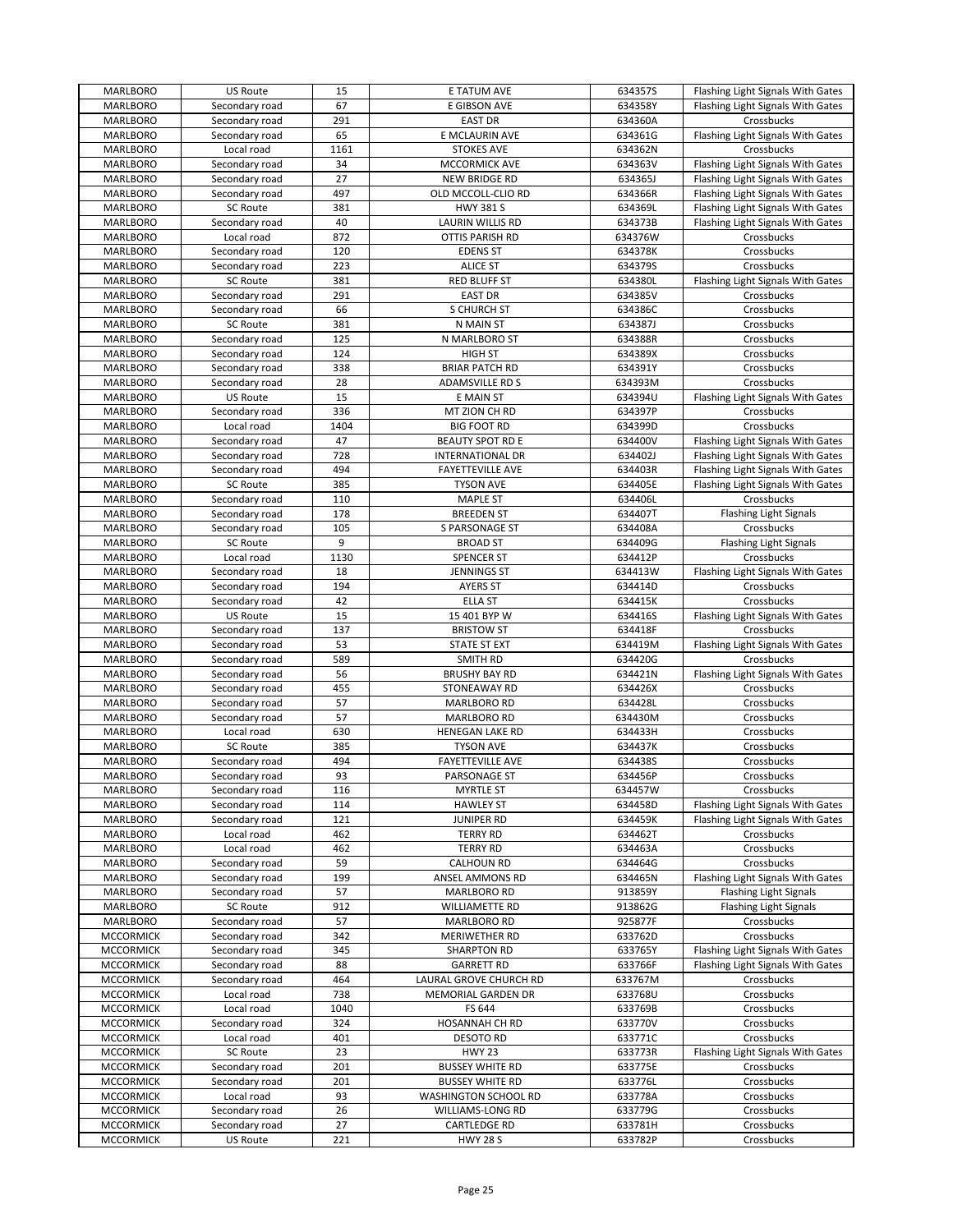| <b>MCCORMICK</b> | Secondary road  | 138  | PRICE'S MILL RD            | 633783W | Crossbucks                        |
|------------------|-----------------|------|----------------------------|---------|-----------------------------------|
| <b>MCCORMICK</b> | Secondary road  | 21   | <b>MOUNTAIN VIEW DR</b>    | 633784D | Flashing Light Signals With Gates |
| <b>MCCORMICK</b> | Local road      | 435  | <b>BRUNSON RD</b>          | 633785K | Crossbucks                        |
| <b>MCCORMICK</b> | Secondary road  | 68   | SERPENTINE DR              | 633789M | Flashing Light Signals With Gates |
| <b>MCCORMICK</b> | Secondary road  | 29   | S DEPOT ST                 | 633791N | Crossbucks                        |
| <b>MCCORMICK</b> | <b>SC Route</b> | 283  | <b>EDGEFIELD ST</b>        | 633792V | Flashing Light Signals With Gates |
|                  |                 | 14   |                            | 633793C | Flashing Light Signals With Gates |
| <b>MCCORMICK</b> | Secondary road  |      | OLD EDGEFIELD RD           |         |                                   |
| <b>MCCORMICK</b> | Secondary road  | 226  | <b>SPUR RD</b>             | 633794J | Crossbucks                        |
| <b>MCCORMICK</b> | Secondary road  | 87   | NEW HOPE RD                | 633796X | Flashing Light Signals With Gates |
| <b>MCCORMICK</b> | Secondary road  | 11   | <b>S MAIN ST</b>           | 633799T | <b>Flashing Light Signals</b>     |
| <b>MCCORMICK</b> | Secondary road  | 129  | <b>MINOT DR</b>            | 633800K | Flashing Light Signals With Gates |
| <b>MCCORMICK</b> | Secondary road  | 107  | <b>DEASON ST</b>           | 633801S | <b>Flashing Light Signals</b>     |
| <b>MCCORMICK</b> | Local road      | 10   | W AUGUSTA ST               | 633803F | Flashing Light Signals With Gates |
| <b>MCCORMICK</b> | US Route        | 221  | E GOLD ST                  | 633804M | Flashing Light Signals With Gates |
| <b>MCCORMICK</b> | Secondary road  | 11   | <b>VIRGINIA ST</b>         | 633805U | Flashing Light Signals With Gates |
| <b>MCCORMICK</b> | Secondary road  | 121  | <b>WILLIAMS ST</b>         | 633806B | Flashing Light Signals With Gates |
| <b>MCCORMICK</b> | Secondary road  | 131  | RAILROAD AVE               | 633807H | Flashing Light Signals With Gates |
|                  |                 |      |                            | 633810R |                                   |
| <b>MCCORMICK</b> | Secondary road  | 35   | PINE STREET EXT            |         | Flashing Light Signals With Gates |
| <b>MCCORMICK</b> | Secondary road  | 82   | WIDEMAN CEMETERY RD        | 633813L | Crossbucks                        |
| <b>MCCORMICK</b> | Secondary road  | 465  | HACK LEVERETTE RD          | 633814T | Crossbucks                        |
| <b>MCCORMICK</b> | Secondary road  | 51   | <b>KENNEDY RD</b>          | 633816G | Crossbucks                        |
| NEWBERRY         | Local road      | 325  | <b>NANCE ST</b>            | 638974Y | Flashing Light Signals With Gates |
| NEWBERRY         | Secondary road  | 75   | <b>LEAMAN AVE</b>          | 638977U | Flashing Light Signals With Gates |
| NEWBERRY         | Secondary road  | 143  | SMITH ST                   | 638978B | Flashing Light Signals With Gates |
| NEWBERRY         | <b>SC Route</b> | 773  | SC773                      | 716786Y | <b>Flashing Light Signals</b>     |
| NEWBERRY         | Secondary road  | 437  | <b>CANDY KITCHEN RD</b>    | 716791V | Crossbucks                        |
| NEWBERRY         | Secondary road  | 457  | ELM ST                     | 716793J | Crossbucks                        |
| NEWBERRY         | Secondary road  | 11   | <b>ELM ST</b>              | 716794R | Crossbucks                        |
|                  |                 |      |                            |         |                                   |
| NEWBERRY         | Secondary road  | 93   | <b>GRACE ST</b>            | 716795X | Crossbucks                        |
| NEWBERRY         | Secondary road  | 516  | <b>LANGFORD ST</b>         | 716796E | Crossbucks                        |
| NEWBERRY         | <b>SC Route</b> | 391  | N MAIN ST                  | 716797L | <b>Flashing Light Signals</b>     |
| NEWBERRY         | Secondary road  | 281  | <b>COLONY CHURCH RD</b>    | 716805B | Flashing Light Signals With Gates |
| NEWBERRY         | Secondary road  | 68   | <b>GLENN ST</b>            | 716812L | Flashing Light Signals With Gates |
| NEWBERRY         | Local road      | 1233 | <b>CALDWELL ST</b>         | 716813T | Flashing Light Signals With Gates |
| NEWBERRY         | Secondary road  | 260  | <b>CLINE ST</b>            | 716820D | Flashing Light Signals With Gates |
| NEWBERRY         | Secondary road  | 85   | <b>FAIR ST</b>             | 716821K | Crossbucks                        |
| NEWBERRY         | <b>SC Route</b> | 121  | <b>KENDALL RD</b>          | 716822S | Flashing Light Signals With Gates |
| NEWBERRY         | Secondary road  | 149  | <b>GIFF ST</b>             | 716823Y | Flashing Light Signals With Gates |
| NEWBERRY         |                 | 258  |                            |         |                                   |
|                  | Secondary road  |      | <b>VINCENT ST</b>          | 716825M | Crossbucks                        |
| NEWBERRY         | Secondary road  | 91   | <b>DRAYTON ST</b>          | 716826U | Crossbucks                        |
| NEWBERRY         | Secondary road  | 58   | <b>BELFAST RD</b>          | 716828H | <b>Flashing Light Signals</b>     |
| NEWBERRY         | Secondary road  | 540  | <b>HAROLD BOWERS RD</b>    | 716830J | Flashing Light Signals With Gates |
| NEWBERRY         | Secondary road  | 343  | <b>STONEY BATTERY RD</b>   | 716832X | Crossbucks                        |
| NEWBERRY         | Secondary road  | 363  | <b>WERTS RD</b>            | 716836A | Crossbucks                        |
| NEWBERRY         | Secondary road  | 691  | SAM KOON RD                | 843380M | Flashing Light Signals With Gates |
| NEWBERRY         | Secondary road  | 35   | <b>CUMALANDER CROSSING</b> | 843387K | Flashing Light Signals With Gates |
| NEWBERRY         | Secondary road  | 39   | <b>CHURCH ST</b>           | 843388S | Flashing Light Signals With Gates |
| NEWBERRY         | <b>SC Route</b> | 202  | <b>POMARIA ST</b>          | 843389Y | Flashing Light Signals With Gates |
| NEWBERRY         | Secondary road  | 31   | W CHURCH ST W              | 843391A | Flashing Light Signals With Gates |
| NEWBERRY         | Secondary road  | 31   | W CHURCH ST W              | 843392G | Crossbucks                        |
| NEWBERRY         | Secondary road  | 633  | DOGWOOD RD                 | 843394V | Crossbucks                        |
| NEWBERRY         | Secondary road  | 25   | DR BOWERS RD               | 843397R | Flashing Light Signals With Gates |
|                  | Secondary road  | 751  |                            | 843399E |                                   |
| NEWBERRY         |                 |      | CALDWELL DR                |         | Flashing Light Signals With Gates |
| NEWBERRY         | Local road      | 638  | <b>BERLEY BOLAND RD</b>    | 8434035 | Flashing Light Signals With Gates |
| NEWBERRY         | <b>SC Route</b> | 773  | SC773                      | 843407U | Flashing Light Signals With Gates |
| NEWBERRY         | Secondary road  | 437  | CANDY KITCHEN RD           | 843410C | Flashing Light Signals With Gates |
| NEWBERRY         | Secondary road  | 286  | PINE ST                    | 843416T | Flashing Light Signals With Gates |
| NEWBERRY         | Secondary road  | 26   | S MAIN ST S                | 843418G | Flashing Light Signals With Gates |
| NEWBERRY         | SC Route        | 391  | <b>MCNEARY ST</b>          | 843420H | Flashing Light Signals With Gates |
| NEWBERRY         | Secondary road  | 318  | <b>DEWALT ST</b>           | 843421P | Crossbucks                        |
| NEWBERRY         | Secondary road  | 42   | <b>BROWN ST</b>            | 843422W | Flashing Light Signals With Gates |
| NEWBERRY         | Local road      | 1836 | <b>HALTIWANGER DR</b>      | 843427F | Crossbucks                        |
| NEWBERRY         | SC Route        | 395  | <b>NANCE ST</b>            | 843429U | Flashing Light Signals With Gates |
| NEWBERRY         | Secondary road  | 60   | <b>MAIN ST</b>             | 843432C | Flashing Light Signals With Gates |
|                  |                 | 56   |                            |         |                                   |
| NEWBERRY         | Secondary road  |      | POPE ST                    | 843436E | Flashing Light Signals With Gates |
| NEWBERRY         | <b>SC Route</b> | 395  | <b>NANCE ST</b>            | 843437L | Flashing Light Signals With Gates |
| NEWBERRY         | Secondary road  | 295  | HILLCREST RD               | 843439A | <b>Flashing Light Signals</b>     |
| NEWBERRY         | Secondary road  | 69   | <b>FAIR AVE</b>            | 843440U | Flashing Light Signals With Gates |
| NEWBERRY         | Secondary road  | 104  | <b>FIRST ST</b>            | 843441B | Flashing Light Signals With Gates |
| NEWBERRY         | SC Route        | 121  | <b>KENDALL RD</b>          | 843442H | Flashing Light Signals With Gates |
| NEWBERRY         | Local road      | 1269 | LUMBERYARD RD              | 843448Y | Crossbucks                        |
| NEWBERRY         | Local road      | 479  | SWEET SPRINGS RD           | 843451G | Crossbucks                        |
| NEWBERRY         | Local road      | 597  | <b>HEADSPRING RD</b>       | 843453V | Crossbucks                        |
|                  |                 |      |                            |         |                                   |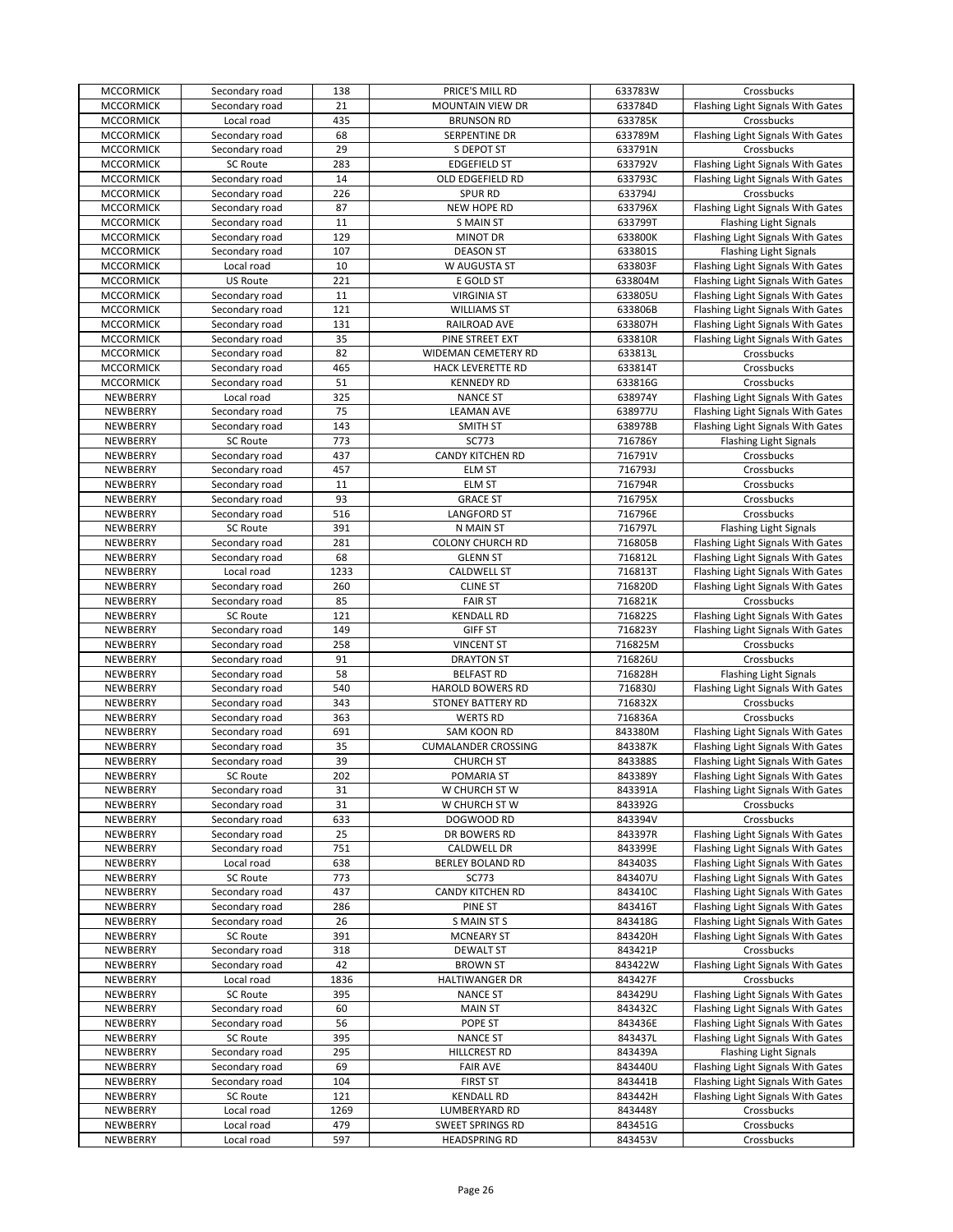| NEWBERRY                 | Secondary road               | 342            | BEAVER DAM CREEK RD                  | 843457X            | Flashing Light Signals With Gates |
|--------------------------|------------------------------|----------------|--------------------------------------|--------------------|-----------------------------------|
| NEWBERRY                 | Local road                   | 2335           | <b>SPRING BRANCH RD</b>              | 843459L            | Crossbucks                        |
| NEWBERRY                 | Secondary road               | 64             | <b>GARYS LN</b>                      | 843468K            | <b>Flashing Light Signals</b>     |
| NEWBERRY                 | Local road                   | 329            | <b>GABLE HILL LN</b>                 | 843472A            | Crossbucks                        |
| <b>OCONEE</b>            | Secondary road               | 320            | JACOBS RD                            | 717191W            | Flashing Light Signals With Gates |
| <b>OCONEE</b>            | Local road                   | 1482           | <b>CORINTH DR</b>                    | 717194S            | Flashing Light Signals With Gates |
| <b>OCONEE</b>            | Local road                   | 1884           | <b>MAJOR RD</b>                      | 717201A            | Crossbucks                        |
| <b>OCONEE</b>            | Secondary road               | $\mathbf{1}$   | OLD CLEMSON HWY                      | 717202G            | Crossbucks                        |
| <b>OCONEE</b>            | Secondary road               | 395            | W SIZEMORE RD                        | 717204V            | Flashing Light Signals With Gates |
| <b>OCONEE</b>            | Local road                   | 2103           | ANDERSON RD                          | 717205C            | Flashing Light Signals With Gates |
| <b>OCONEE</b>            | Secondary road               | 37             | E MAIN ST                            | 717208X            | Crossbucks                        |
| <b>OCONEE</b>            | Secondary road               | 37             | E MAIN ST                            | 717209E            | Flashing Light Signals With Gates |
| <b>OCONEE</b>            | Secondary road               | 21             | S WALNUT ST                          | 717210Y            | Flashing Light Signals With Gates |
| <b>OCONEE</b>            | Secondary road               | 457            | S FAIRPLAY ST                        | 717211F            | Flashing Light Signals With Gates |
| <b>OCONEE</b>            | Secondary road               | 65             | J P STEVENS RD                       | 717283J            | Flashing Light Signals With Gates |
| <b>OCONEE</b>            | Local road                   | 813            | <b>CARRADINE RD</b>                  | 717284R            | Crossbucks                        |
| <b>OCONEE</b>            | Local road                   | 2772           | NEBO CHURCH RD                       | 717285X            | Crossbucks                        |
| <b>OCONEE</b>            | Local road                   | 2288           | <b>STONEY RD</b>                     | 717286E            | Crossbucks                        |
| <b>OCONEE</b>            | Local road                   | 1541           | WHITE RD                             | 717290U            | Crossbucks                        |
| <b>OCONEE</b>            | Secondary road               | 488            | <b>WELLS HWY</b>                     | 717291B            | <b>Flashing Light Signals</b>     |
| <b>OCONEE</b>            | Local road                   | 1541           | DR MITCHELL RD                       | 717292H            | Crossbucks                        |
| <b>OCONEE</b>            | Secondary road               | $\overline{7}$ | <b>GODDARD AVE</b>                   | 717294W            | Flashing Light Signals With Gates |
| <b>OCONEE</b>            | Secondary road               | 450            | E MAIN ST                            | 717295D            | Crossbucks                        |
| <b>OCONEE</b>            | Secondary road               | 87             | S STRIBLING ST                       | 717298Y            | Crossbucks                        |
| <b>OCONEE</b>            | Local road                   | 2061           | PERRY AVE                            | 717299F            | Crossbucks                        |
| <b>OCONEE</b>            | Secondary road               | 211            | <b>HUNTER ST</b>                     | 717315M            | Crossbucks                        |
| <b>OCONEE</b>            | Secondary road               | 133            | <b>BURNS MILL RD</b>                 | 717316U            | Crossbucks                        |
| <b>OCONEE</b>            | Secondary road               | 573            | JEFFERSON RD                         | 717318H            | Crossbucks                        |
| <b>OCONEE</b>            | Local road                   | 1610           | <b>BUFFALO RD</b>                    | 717323E            | Crossbucks                        |
| <b>OCONEE</b>            | Secondary road               | 134            | <b>MELTON RD</b>                     | 717324L            | Crossbucks                        |
| <b>OCONEE</b>            | Secondary road               | 360            | <b>WINSTON WAY</b>                   | 717325T            | Crossbucks                        |
| <b>OCONEE</b>            | Local road                   | 1611           | MT OLIVE CHURCH RD                   | 717326A            | Crossbucks                        |
| <b>OCONEE</b>            | Secondary road               | 60             | OLD WALHALLA HWY                     | 717328N            | Crossbucks                        |
| <b>OCONEE</b>            | <b>SC Route</b>              | 188            | <b>KEOWEE SCHOOL RD</b>              | 717330P            | <b>Flashing Light Signals</b>     |
| <b>OCONEE</b>            | Local road                   | 1927           | NEW HOLLAND ST                       | 717332D            | Crossbucks                        |
| <b>OCONEE</b>            | Local road                   | 1958           | <b>FORD DR</b>                       | 717334S            | Crossbucks                        |
| <b>OCONEE</b>            | Secondary road               | 214            | <b>FRONTAGE RD</b>                   | 717335Y            | Flashing Light Signals With Gates |
| <b>OCONEE</b>            | US Route                     | 76             | <b>BYP 123</b>                       | 717336F            | <b>Flashing Light Signals</b>     |
| <b>OCONEE</b>            | <b>SC Route</b>              | 59             | W NORTH 1ST ST                       | 717337M            | <b>Flashing Light Signals</b>     |
| <b>OCONEE</b>            | Local road                   | 1839           | <b>WASHINGTON ST</b>                 | 717338U            | Crossbucks                        |
| <b>OCONEE</b>            | Local road                   | 1226           | N PERKINS CREEK RD                   | 717339B            | Crossbucks                        |
| <b>OCONEE</b>            | Local road                   | 5632           | DRIVER HILL RD                       | 717344X            | Flashing Light Signals With Gates |
| <b>OCONEE</b>            | Secondary road               | 70             | N BIBB ST                            | 717350B            | Flashing Light Signals With Gates |
| <b>OCONEE</b>            | Secondary road               | 631            | S ALEXANDER ST                       | 717358F            | Flashing Light Signals With Gates |
| <b>OCONEE</b>            | Secondary road               | 203            | <b>NEWRY RD</b>                      | 904872N            | Crossbucks                        |
| <b>OCONEE</b>            | Local road                   | 2636           | PALMER DR                            | 946823H            | Crossbucks                        |
| ORANGEBURG               | Secondary road               | 1611           | <b>CITY POINT RD</b>                 | 632051F            | Crossbucks                        |
| ORANGEBURG               | Secondary road               | 712            | <b>WOLFE ST</b>                      | 632052M            | Crossbucks                        |
| ORANGEBURG               | Secondary road               | 231            | <b>HARLIN ST</b>                     | 632053U            | Crossbucks                        |
| ORANGEBURG               | Secondary road               | 121            | <b>HAMPTON ST</b>                    | 632054B            | Crossbucks                        |
| ORANGEBURG               |                              |                |                                      |                    |                                   |
| ORANGEBURG               | SC Route                     | 47             | <b>CLEVELAND ST</b>                  | 632055H            | Flashing Light Signals With Gates |
|                          | Secondary road               | 1023           | SNIDER ST                            | 632057W            | Flashing Light Signals With Gates |
| ORANGEBURG               | Local road                   | 2281           | <b>VENEER ST</b>                     | 632059K            | Crossbucks                        |
| ORANGEBURG               | Secondary road               | 1467           | <b>GARBARONE RD</b>                  | 632061L            | Crossbucks                        |
| ORANGEBURG               | Local road                   | 658            | MISTY GLEN RD                        | 632062T            | Crossbucks                        |
| ORANGEBURG               | SC Route                     | 267            | TEE VEE RD                           | 632063A            | Flashing Light Signals            |
| ORANGEBURG               | Local road                   | 885            | SWEET BAY LN                         | 632069R            | Crossbucks                        |
| ORANGEBURG               | Secondary road               | 82             | ANGELICA ST                          | 632071S            | Crossbucks                        |
| ORANGEBURG               | Local road                   | 4019           | <b>ANTIOCH RD</b>                    | 632072Y            | Crossbucks                        |
| ORANGEBURG               | Local road                   | 1202           | <b>IMPERIAL LN</b>                   | 632073F            | Crossbucks                        |
| ORANGEBURG               | <b>US Route</b>              | 15             | <b>BASS DR</b>                       | 632075U            | Flashing Light Signals With Gates |
| ORANGEBURG               | Local road                   | 2041           | <b>HANNAH DR</b>                     | 632077H            | Crossbucks                        |
| ORANGEBURG               | Local road                   | 1370           | <b>INTRACOSTAL LN</b>                | 632078P            | Crossbucks                        |
| ORANGEBURG               | Local road                   | 1595           | <b>WESTBERRY DR</b>                  | 632083L            | Crossbucks                        |
| ORANGEBURG               | Local road                   | 1054           | <b>MACON RD</b>                      | 632084T            | Crossbucks                        |
| ORANGEBURG               | SC Route                     | 210            | <b>VANCE RD</b>                      | 632086G            | Flashing Light Signals With Gates |
| ORANGEBURG               | SC Route                     | 310            | <b>CAMDEN RD</b>                     | 632087N            | Flashing Light Signals With Gates |
| ORANGEBURG               | Local road                   | 572            | DUKENFIELD DR                        | 632089C            | Crossbucks                        |
| ORANGEBURG               | Local road                   | 2960           | <b>HARVEST CT</b>                    | 632091D            | Crossbucks                        |
| ORANGEBURG               | SC Route                     | 45             | PORCHER AVE                          | 632095F            | Flashing Light Signals With Gates |
| ORANGEBURG               | Local road                   | 721            | KINGDOM HALL RD                      | 632099H            | Crossbucks                        |
| ORANGEBURG<br>ORANGEBURG | Secondary road<br>Local road | 174<br>722     | <b>COACH RD</b><br><b>STATION DR</b> | 632101G<br>632102N | Crossbucks<br>Crossbucks          |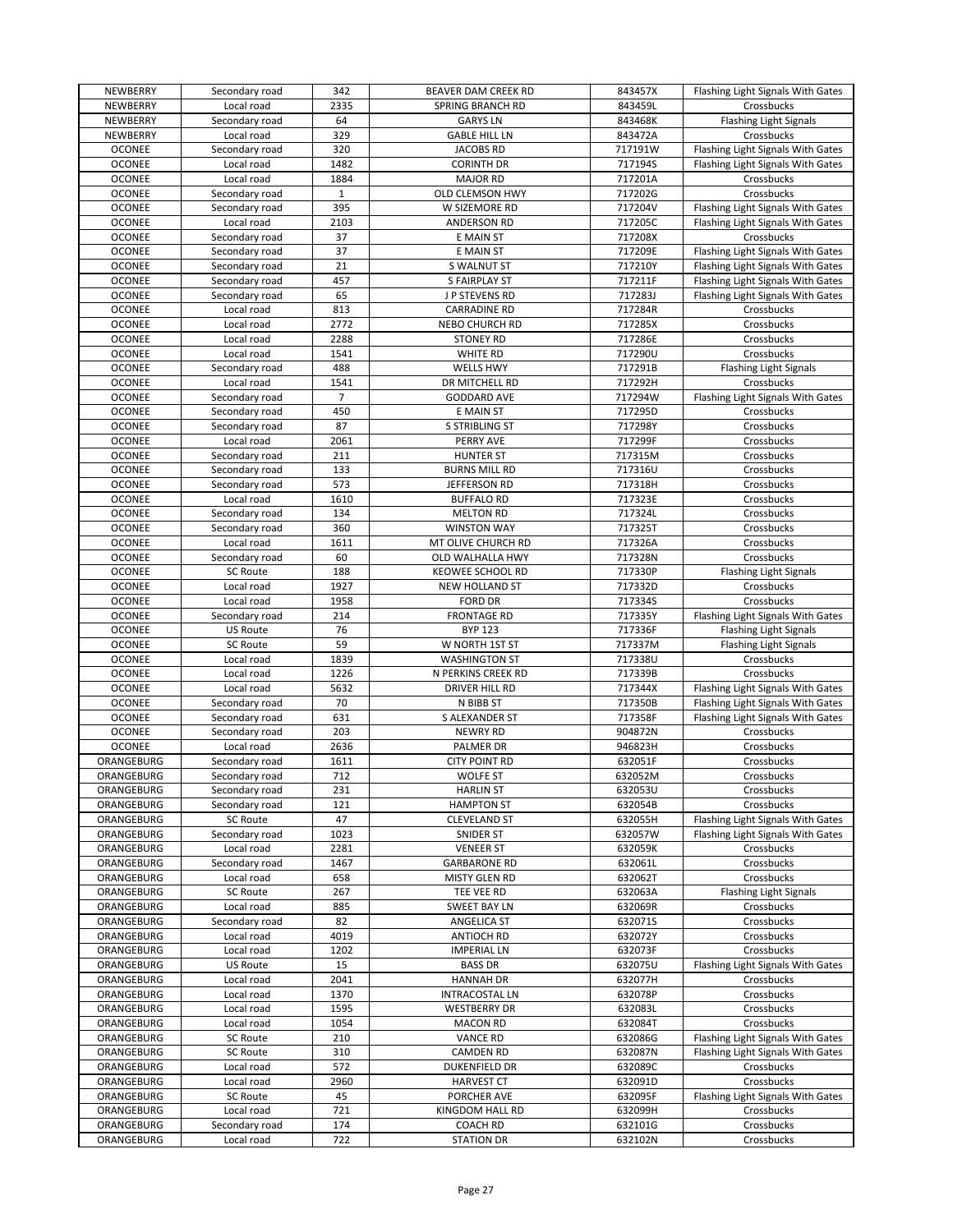| ORANGEBURG               | Secondary road               | 1261           | <b>SETON ST</b>                       | 632106R            | Crossbucks                        |
|--------------------------|------------------------------|----------------|---------------------------------------|--------------------|-----------------------------------|
| ORANGEBURG               | Local road                   | 247            | <b>RUSH ST</b>                        | 632107X            | Crossbucks                        |
| ORANGEBURG               | Secondary road               | 964            | <b>DENNIS AVE</b>                     | 632108E            | Crossbucks                        |
| ORANGEBURG               | Secondary road               | 51             | PEAKE ST                              | 632109L            | <b>Flashing Light Signals</b>     |
| ORANGEBURG               | <b>US Route</b>              | 176            | OLD STATE RD                          | 632110F            | <b>Flashing Light Signals</b>     |
| ORANGEBURG               | Secondary road               | 230            | <b>GILWAY ST</b>                      | 632112U            | <b>Flashing Light Signals</b>     |
| ORANGEBURG               | <b>SC Route</b>              | 453            | <b>GARDNER BLVD</b>                   | 632113B            | <b>Flashing Light Signals</b>     |
| ORANGEBURG               | Secondary road               | 68             | <b>BOYER RD</b>                       | 632115P            | <b>Flashing Light Signals</b>     |
| ORANGEBURG               | <b>SC Route</b>              | 453            | <b>GARDNER BLVD</b>                   | 632119S            | Crossbucks                        |
| ORANGEBURG               | Local road                   | 3200           | <b>GABRIELLE RD</b>                   | 632291M            | Crossbucks                        |
| ORANGEBURG               | Secondary road               | 260            | WHISPERWOOD RD                        | 632292U            | Crossbucks                        |
| ORANGEBURG               |                              | 668            | SHULMER RD                            | 632293B            | Crossbucks                        |
|                          | Secondary road<br>Local road |                |                                       |                    |                                   |
| ORANGEBURG               |                              | 748            | <b>EAST ORANGE RD</b>                 | 632294H            | Crossbucks                        |
| ORANGEBURG               | Secondary road               | 154            | TILL RD                               | 632295P            | Crossbucks                        |
| ORANGEBURG               | Secondary road               | 1916           | <b>HOLBROOK ST</b>                    | 632296W            | Crossbucks                        |
| ORANGEBURG               | <b>SC Route</b>              | 33             | <b>CAMERON RD</b>                     | 632297D            | Crossbucks                        |
| ORANGEBURG               | Secondary road               | 2034           | <b>GLENZELL RD</b>                    | 632298K            | Crossbucks                        |
| ORANGEBURG               | Secondary road               | 65             | <b>GRAMLING RD</b>                    | 632300J            | <b>Flashing Light Signals</b>     |
| ORANGEBURG               | Local road                   | 1425           | <b>CHAMPY RD</b>                      | 632301R            | Crossbucks                        |
| ORANGEBURG               | Secondary road               | 470            | OLD ELLOREE RD                        | 632305T            | Flashing Light Signals With Gates |
| ORANGEBURG               | <b>US Route</b>              | 21             | <b>WHITTAKER PKY</b>                  | 632307G            | <b>Flashing Light Signals</b>     |
| ORANGEBURG               | Secondary road               | $\mathbf 1$    | <b>DORCHESTER ST</b>                  | 632308N            | <b>Flashing Light Signals</b>     |
| ORANGEBURG               | Secondary road               | 22             | <b>WHITMAN ST</b>                     | 632309V            | <b>Flashing Light Signals</b>     |
| ORANGEBURG               | <b>US Route</b>              | 301            | JOHN C CALHOUN DR                     | 632318U            | Flashing Light Signals With Gates |
| ORANGEBURG               | Secondary road               | 238            | <b>ROWE ST</b>                        | 632322J            | Crossbucks                        |
| ORANGEBURG               | <b>US Route</b>              | 178            | <b>BROUGHTON ST</b>                   | 632323R            | Flashing Light Signals With Gates |
| ORANGEBURG               | <b>SC Route</b>              | $\overline{4}$ | STONEWALL JACKSON BLVD                | 632324X            | Flashing Light Signals With Gates |
| ORANGEBURG               | Secondary road               | 49             | <b>CANNON BRIDGE RD</b>               | 632327T            | Flashing Light Signals With Gates |
| ORANGEBURG               | Secondary road               | 1034           | <b>MIXON MILL RD</b>                  | 632328A            | Crossbucks                        |
| ORANGEBURG               | Local road                   | 3353           | <b>COMFORTER LN</b>                   | 632329G            | Crossbucks                        |
| ORANGEBURG               |                              | 90             | <b>CORDOVA RD</b>                     | 632330B            |                                   |
|                          | Secondary road               |                |                                       |                    | <b>Flashing Light Signals</b>     |
| ORANGEBURG               | Secondary road               | 756            | <b>MACK RD</b>                        | 632332P            | Crossbucks                        |
| ORANGEBURG               | Secondary road               | 757            | OPIE RD                               | 632334D            | Crossbucks                        |
| ORANGEBURG               | Secondary road               | 1305           | ELDER BRANCH RD                       | 632335K            | Crossbucks                        |
| ORANGEBURG               | Secondary road               | 134            | <b>BLEWER RD</b>                      | 632338F            | <b>Flashing Light Signals</b>     |
| ORANGEBURG               | Secondary road               | 376            | CARVER SCHOOL RD                      | 632339M            | Flashing Light Signals With Gates |
| ORANGEBURG               | Secondary road               | 1664           | <b>RYN ST</b>                         | 632340G            | Crossbucks                        |
| ORANGEBURG               | <b>US Route</b>              | 301            | <b>BAMBERG RD</b>                     | 632341N            | <b>Flashing Light Signals</b>     |
| ORANGEBURG               | Local road                   | 365            | <b>WHISENHUNT RD</b>                  | 632342V            | Crossbucks                        |
| ORANGEBURG               | Secondary road               | 73             | SLAB LANDING RD                       | 632344J            | Crossbucks                        |
|                          |                              |                |                                       |                    |                                   |
| ORANGEBURG               | <b>SC Route</b>              | 332            | <b>COPE RD</b>                        | 632347E            | Crossbucks                        |
| ORANGEBURG               | Secondary road               | 99             | LIGHTNING HILL RD                     | 634721C            | Flashing Light Signals With Gates |
| ORANGEBURG               | Secondary road               | 47             | <b>HAYDEN RD</b>                      | 634722J            | Flashing Light Signals With Gates |
| ORANGEBURG               | Local road                   | 395            | <b>ARTS LN</b>                        | 634725E            | Crossbucks                        |
| ORANGEBURG               | Secondary road               | 1138           | PEN BRANCH RD                         | 634726L            | Crossbucks                        |
| ORANGEBURG               | Secondary road               | 1206           | <b>CREEK MILL RD</b>                  |                    | Crossbucks                        |
|                          |                              |                |                                       | 634727T            |                                   |
| ORANGEBURG               | Secondary road               | 413            | PARTRIDGE LN                          | 634728A            | Flashing Light Signals With Gates |
| ORANGEBURG               | Secondary road               | 209            | <b>SALLEY RD</b>                      | 634730B            | Flashing Light Signals With Gates |
| ORANGEBURG               | US Route                     | 178            | <b>NORTH RD</b>                       | 634731H            | Flashing Light Signals With Gates |
| ORANGEBURG               | Secondary road               | 1027           | DRIFTWOOD LN                          | 634733W            | Flashing Light Signals With Gates |
| ORANGEBURG               | Secondary road               | 980            | <b>WEBSTER ST</b>                     | 634735K            | Flashing Light Signals With Gates |
| ORANGEBURG               | Secondary road               | 288            | <b>DRAGSTRIP RD</b>                   | 634737Y            | Flashing Light Signals With Gates |
| ORANGEBURG               | Secondary road               | 1161           | PEACH ST                              | 634738F            | Crossbucks                        |
| ORANGEBURG               | Secondary road               | 952            | <b>OAK ST</b>                         | 634739M            | Flashing Light Signals With Gates |
| ORANGEBURG               | Secondary road               | 100            | <b>BUTLER DR</b>                      | 634741N            | Flashing Light Signals With Gates |
| ORANGEBURG               | Secondary road               | 161            | <b>HEBRON RD</b>                      | 634742V            | Flashing Light Signals With Gates |
| ORANGEBURG               | Local road                   | 160            | SILVERSPRINGS RD                      | 634743C            | Crossbucks                        |
| ORANGEBURG               | <b>SC Route</b>              | 389            | NINETY SIX RD                         | 634745R            | Flashing Light Signals With Gates |
| ORANGEBURG               | Secondary road               | 6              | <b>RICE ST</b>                        | 634746X            | Flashing Light Signals With Gates |
| ORANGEBURG               | Local road                   | 939            | PITSIDE RD                            | 634750M            | Crossbucks                        |
| ORANGEBURG               | Local road                   | 118            | <b>HENRY RD</b>                       | 634753H            | Crossbucks                        |
| ORANGEBURG               | Local road                   | 1978           | <b>OSPREY RD</b>                      | 634756D            | Crossbucks                        |
| ORANGEBURG               | SC Route                     | 332            | <b>NORWAY RD</b>                      | 634757K            | Flashing Light Signals With Gates |
| ORANGEBURG               | Secondary road               | 645            | THIRD ST                              | 634758S            | Flashing Light Signals With Gates |
| ORANGEBURG               | Secondary road               | 661            | <b>SECOND ST</b>                      | 634759Y            | Flashing Light Signals With Gates |
|                          | Local road                   | 1016           |                                       | 634760T            | Crossbucks                        |
| ORANGEBURG               | Secondary road               | 74             | WINCHESTER AVE                        | 634762G            |                                   |
| ORANGEBURG               |                              |                | <b>BONNETTE RD</b>                    |                    | Flashing Light Signals With Gates |
| ORANGEBURG               | Secondary road               | 162            | WILLOW SWAMP RD                       | 634763N            | Flashing Light Signals With Gates |
| ORANGEBURG               | Local road                   | 1544           | TYLERS LNDG RD                        | 634766J            | Crossbucks                        |
| ORANGEBURG               | Secondary road               | 933            | SADDLE RIDGE RD                       | 720822Y            | Crossbucks                        |
| ORANGEBURG               | Secondary road               | 528            | PERKINS RD                            | 720824M            | Flashing Light Signals With Gates |
| ORANGEBURG<br>ORANGEBURG | Local road<br>Secondary road | 3543<br>1746   | <b>BRIGHTON LN</b><br><b>ELLIS ST</b> | 720825U<br>720827H | Crossbucks<br>Crossbucks          |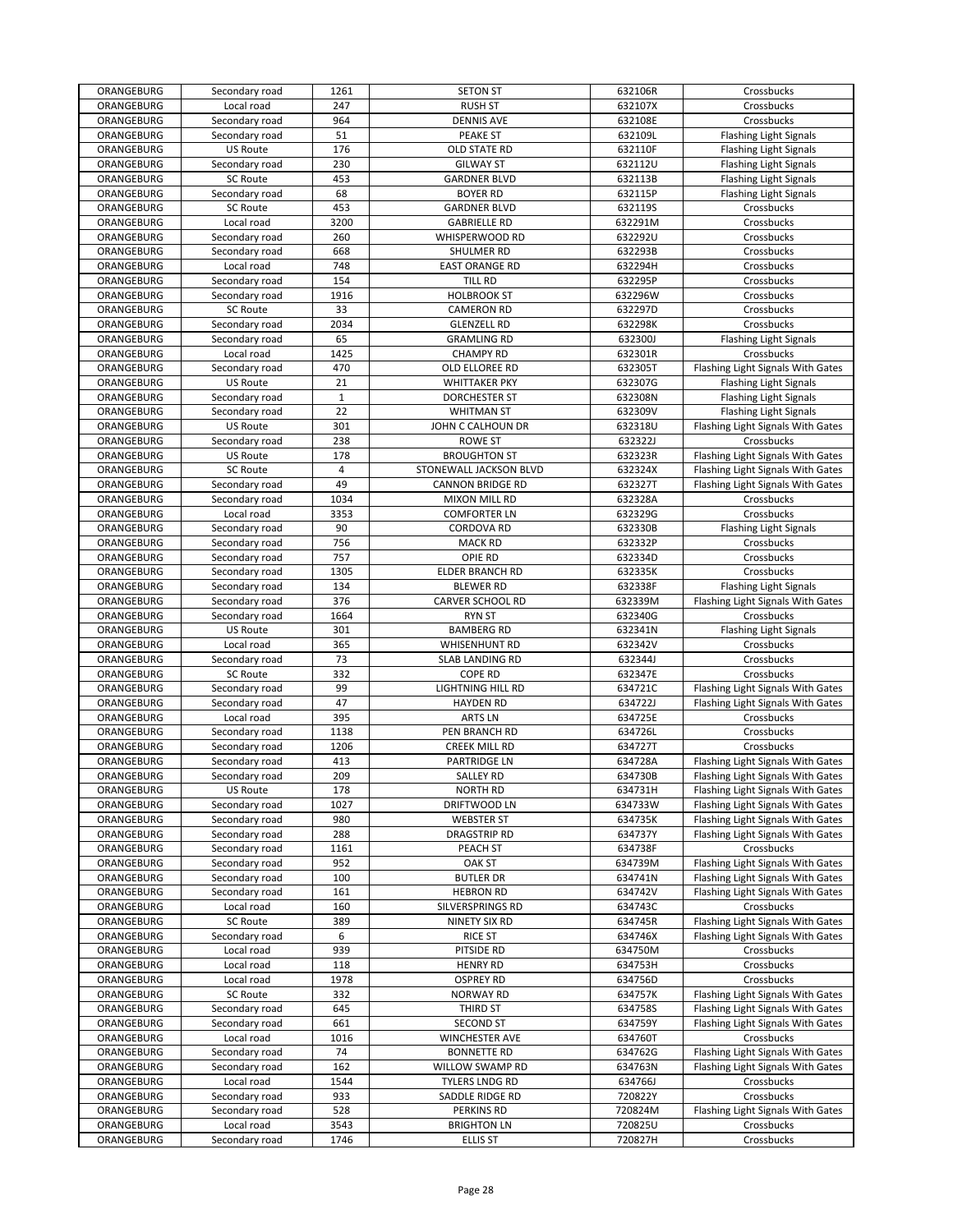| ORANGEBURG      | Secondary road  | 115            | OTT ST                          | 720828P | Flashing Light Signals With Gates |
|-----------------|-----------------|----------------|---------------------------------|---------|-----------------------------------|
| ORANGEBURG      | Secondary road  | 653            | <b>DUKES ST</b>                 | 720841D | Flashing Light Signals With Gates |
| ORANGEBURG      | Secondary road  | 117            | <b>CALHOUN ST</b>               | 720842K | Flashing Light Signals With Gates |
| ORANGEBURG      | Local road      | 2970           | <b>REYNOLDS RD</b>              | 720843S | Crossbucks                        |
| ORANGEBURG      | Secondary road  | 753            | DOC RD                          | 720844Y | Crossbucks                        |
| ORANGEBURG      | Local road      | 1037           | <b>SIXTY SIX RD</b>             | 720845F | Crossbucks                        |
| ORANGEBURG      | Secondary road  | 1691           | <b>GREYWOOD DR</b>              | 720846M | Crossbucks                        |
| ORANGEBURG      | Local road      | 515            | MAYS CHAPEL RD                  | 720847U | Crossbucks                        |
| ORANGEBURG      | Local road      | 2150           | <b>HOLLYHOCK RD</b>             | 720848B | Flashing Light Signals With Gates |
| ORANGEBURG      | Secondary road  | 1029           | OIL MILL ST                     | 720853X | Crossbucks                        |
| ORANGEBURG      | Secondary road  | 39             | <b>RIVER DR</b>                 | 720854E | Flashing Light Signals With Gates |
| ORANGEBURG      | Secondary road  | 117            | <b>CALHOUN ST</b>               | 720856T | Flashing Light Signals With Gates |
| ORANGEBURG      |                 | 1143           | SOUTHERN PATIO PKWY             | 720863D |                                   |
|                 | Local road      |                |                                 |         | Flashing Light Signals With Gates |
| ORANGEBURG      | Local road      | 1449           | <b>GULBRANDSEN RD</b><br>ACO RD | 720866Y | Crossbucks                        |
| ORANGEBURG      | Local road      | 1962           |                                 | 720868M | Crossbucks                        |
| ORANGEBURG      | SC Route        | $\overline{4}$ | STONEWALL JACKSON BLVD          | 720873J | Flashing Light Signals With Gates |
| ORANGEBURG      | US Route        | 178            | <b>BROUGHTON ST</b>             | 720874R | Flashing Light Signals With Gates |
| ORANGEBURG      | Secondary road  | 145            | <b>WHALEY ST</b>                | 720876E | Flashing Light Signals With Gates |
| ORANGEBURG      | Secondary road  | 923            | <b>SELLERS AVE</b>              | 720877L | Flashing Light Signals With Gates |
| ORANGEBURG      | Secondary road  | 507            | <b>GLOVER ST</b>                | 720879A | Flashing Light Signals With Gates |
| ORANGEBURG      | <b>US Route</b> | 301            | JOHN C CALHOUN DR               | 720880U | Flashing Light Signals With Gates |
| ORANGEBURG      | Secondary road  | 22             | WHITMAN ST                      | 720881B | Flashing Light Signals With Gates |
| ORANGEBURG      | <b>SC Route</b> | 33             | <b>RUSSELL ST</b>               | 720882H | <b>Flashing Light Signals</b>     |
| ORANGEBURG      | Secondary road  | 1099           | ZAN ST                          | 720885D | Flashing Light Signals With Gates |
| ORANGEBURG      | Secondary road  | 1336           | STATE A&M RD                    | 720887S | Flashing Light Signals With Gates |
| ORANGEBURG      | Secondary road  | 693            | FIRE TOWER RD                   | 720891G | Crossbucks                        |
| ORANGEBURG      | Secondary road  | 1603           | <b>RED BANK RD</b>              | 720892N | Flashing Light Signals With Gates |
| ORANGEBURG      | Secondary road  | 1683           | <b>HICKSON DR</b>               | 720895J | Flashing Light Signals With Gates |
| ORANGEBURG      | Secondary road  | 166            | <b>WATERSPRING RD</b>           | 720896R | Flashing Light Signals With Gates |
| ORANGEBURG      | <b>US Route</b> | 21             | <b>FREEDOM RD</b>               | 728958N | Flashing Light Signals With Gates |
| ORANGEBURG      | Local road      | 3128           | PROSPERITY DR                   | 904576C | Flashing Light Signals With Gates |
| ORANGEBURG      | Local road      | 3128           | PROSPERITY DR                   | 904577J | Flashing Light Signals With Gates |
| ORANGEBURG      | Local road      | 3547           |                                 | 926167W | Flashing Light Signals With Gates |
| ORANGEBURG      | Local road      | 3128           | PROSPERITY DR                   | 949590y | Flashing Light Signals With Gates |
|                 | <b>US Route</b> | 178            | <b>BROUGHTON ST</b>             | 960212C |                                   |
| ORANGEBURG      |                 | 144            |                                 |         | Flashing Light Signals With Gates |
| <b>PICKENS</b>  | Local road      |                | <b>KAY DR</b>                   | 717131M | Flashing Light Signals With Gates |
| <b>PICKENS</b>  | Secondary road  | 214            | <b>ALLAN ST</b>                 | 717143G | Flashing Light Signals With Gates |
| <b>PICKENS</b>  | Secondary road  | 97             | <b>DENNIS DR</b>                | 717145V | Flashing Light Signals With Gates |
| <b>PICKENS</b>  | Secondary road  | 314            | N B ST                          | 717146C | Flashing Light Signals With Gates |
| <b>PICKENS</b>  | SC Route        | 135            | N PENDLETON ST                  | 717147J | Flashing Light Signals With Gates |
| <b>PICKENS</b>  | Secondary road  | 398            | N 2ND ST                        | 717148R | Flashing Light Signals With Gates |
| <b>PICKENS</b>  | Secondary road  | 390            | <b>WILBUR ST</b>                | 717152F | Flashing Light Signals With Gates |
| <b>PICKENS</b>  | Secondary road  | 54             | <b>ENON CHURCH RD</b>           | 717156H | Flashing Light Signals With Gates |
| <b>PICKENS</b>  | Local road      | 588            | <b>CLARDY RD</b>                | 717160X | Flashing Light Signals With Gates |
| <b>PICKENS</b>  | <b>US Route</b> | 178            | ANDERSON DR                     | 717163T | Flashing Light Signals With Gates |
| <b>PICKENS</b>  | Local road      | 2412           | <b>S NORMAN ST</b>              | 717168C | Flashing Light Signals With Gates |
| <b>PICKENS</b>  | Local road      | 499            | <b>FARMERS HILL RD</b>          | 717169J | Flashing Light Signals With Gates |
| <b>PICKENS</b>  | Secondary road  | 414            | <b>NO NAME</b>                  | 717170D | Flashing Light Signals With Gates |
| <b>PICKENS</b>  | SC Route        | 137            | <b>NORRIS HWY</b>               | 717175M | Flashing Light Signals With Gates |
| <b>PICKENS</b>  | Local road      | 528            | COOK RD                         | 717176U | Crossbucks                        |
| <b>PICKENS</b>  | Secondary road  | 399            | <b>BANK ST</b>                  | 717185T | Flashing Light Signals With Gates |
| <b>PICKENS</b>  | Local road      | 2431           | <b>WATKINS ST</b>               | 717186A | Flashing Light Signals With Gates |
| <b>PICKENS</b>  | Secondary road  | 212            | <b>MAULDIN RD</b>               | 717187G | Flashing Light Signals With Gates |
| <b>PICKENS</b>  | Secondary road  | 115            | W QUEEN ST                      | 717281V | Flashing Light Signals With Gates |
| <b>PICKENS</b>  | Secondary road  | 430            | <b>WESLEY LN</b>                | 936761K | Flashing Light Signals With Gates |
| RICHLAND        | Secondary road  | 86             | HORRELL HILL RD                 | 632190B | Flashing Light Signals With Gates |
| <b>RICHLAND</b> | Secondary road  | 37             | LOWER RICHLAND BLVD             | 632194D | Flashing Light Signals With Gates |
| <b>RICHLAND</b> | Local road      | 1208           | <b>CENTURY OAKS LN</b>          | 632196S | Crossbucks                        |
| RICHLAND        | Secondary road  | 222            | OLD HOPKINS RD                  | 632197Y | Flashing Light Signals With Gates |
| RICHLAND        | Secondary road  | 960            | MILL CREEK PKWY                 | 632198F | <b>Flashing Light Signals</b>     |
| RICHLAND        | Secondary road  | 50             | ATLAS RD                        | 632199M | Flashing Light Signals With Gates |
| RICHLAND        | Secondary road  | 1534           | <b>VETERANS RD</b>              | 632204G | Flashing Light Signals With Gates |
| RICHLAND        | Secondary road  | 48             | S BELTLINE BLVD                 | 632205N | Flashing Light Signals With Gates |
| RICHLAND        | US Route        | 601            | MCCORDS FERRY RD                | 632635Y | Flashing Light Signals With Gates |
| RICHLAND        |                 | 514            | HICKORY HILL RD                 | 632637M |                                   |
|                 | Secondary road  |                |                                 |         | Flashing Light Signals With Gates |
| RICHLAND        | Local road      | 391            | ANDERSON ST                     | 632639B | Flashing Light Signals With Gates |
| RICHLAND        | Secondary road  | 123            | <b>CHALK ST</b>                 | 632642J | Flashing Light Signals With Gates |
| RICHLAND        | Secondary road  | 1777           | WEBBER SCHOOL RD                | 632643R | Flashing Light Signals With Gates |
| RICHLAND        | Secondary road  | 56             | POULTRY LN                      | 632645E | Crossbucks                        |
| RICHLAND        | Secondary road  | 67             | ZEIGLER RD S                    | 632646L | Flashing Light Signals With Gates |
| RICHLAND        | Secondary road  | 68             | OLD CONGAREE RUN                | 632649G | Crossbucks                        |
| RICHLAND        | Local road      | 6469           | <b>GUS LN</b>                   | 632650B | Crossbucks                        |
| RICHLAND        | SC Route        | 769            | <b>CONGAREE RD</b>              | 632652P | Flashing Light Signals With Gates |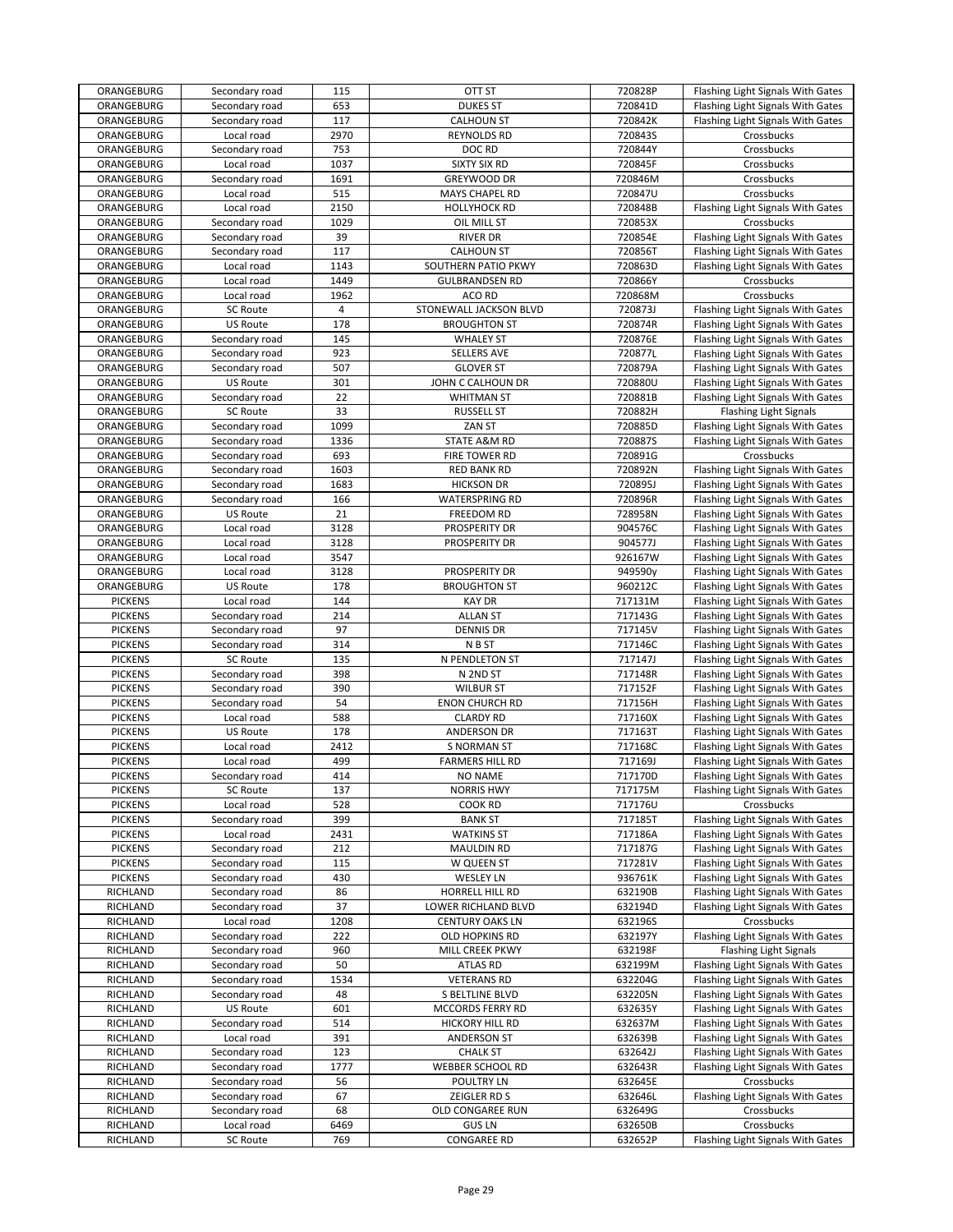| RICHLAND             | SC Route                         | 768          | PINEVIEW DR                           | 634014K            | Flashing Light Signals With Gates               |
|----------------------|----------------------------------|--------------|---------------------------------------|--------------------|-------------------------------------------------|
| RICHLAND             | Secondary road                   | 955          | <b>KELLY MILL RD</b>                  | 634279M            | Flashing Light Signals With Gates               |
| <b>RICHLAND</b>      | Secondary road                   | 1292         | OLD TWO NOTCH RD                      | 634280G            | Flashing Light Signals With Gates               |
| RICHLAND             | Secondary road                   | 53           | <b>BOOKMAN RD</b>                     | 634281N            | Flashing Light Signals With Gates               |
| RICHLAND             | Secondary road                   | 1274         | N BRICKYARD RD                        | 634287E            | Flashing Light Signals With Gates               |
| <b>RICHLAND</b>      | Secondary road                   | 1196         | WINDSOR LAKE BLVD                     | 634289T            | Flashing Light Signals With Gates               |
| RICHLAND             | Secondary road                   | 63           | <b>ALPINE RD</b>                      | 634290M            | Flashing Light Signals With Gates               |
| <b>RICHLAND</b>      | Secondary road                   | 1705         | <b>OAKCREST DR</b>                    | 634291U            | Flashing Light Signals With Gates               |
| <b>RICHLAND</b>      | Secondary road                   | 2916         | <b>NATES RD</b>                       | 634292B            | Flashing Light Signals With Gates               |
| <b>RICHLAND</b>      | Local road                       | 9553         | <b>CADIA DR</b>                       | 634296D            | Crossbucks                                      |
| RICHLAND             | Secondary road                   | 64           | <b>ARCADIA LAKES DR</b>               | 634297K            | Flashing Light Signals With Gates               |
| RICHLAND             | Secondary road                   | 907          | <b>CUSHMAN DR</b>                     | 634301X            | Flashing Light Signals With Gates               |
| RICHLAND             | Secondary road                   | 456          | <b>KOON RD</b>                        | 634302E            | Flashing Light Signals With Gates               |
| <b>RICHLAND</b>      | Secondary road                   | 457          | <b>GARY ST</b>                        | 634303L            | Flashing Light Signals With Gates               |
| <b>RICHLAND</b>      | Secondary road                   | 92           | <b>STANDISH ST</b>                    | 634304T            | Flashing Light Signals With Gates               |
| RICHLAND             | Secondary road                   | 96           | COLUMBIA COLLEGE DR                   | 634305A            | Flashing Light Signals With Gates               |
| <b>RICHLAND</b>      | Secondary road                   | 205          | <b>LORICK AVE</b>                     | 634307N            | Flashing Light Signals With Gates               |
| <b>RICHLAND</b>      | <b>SC Route</b>                  | 16           | <b>SUNSET DR</b>                      | 634308V            | Flashing Light Signals With Gates               |
| <b>RICHLAND</b>      | Secondary road                   | 838          | <b>ANDREWS RD</b>                     | 634629C            | Crossbucks                                      |
| RICHLAND             | <b>SC Route</b>                  | 16           | ROSEWOOD DR                           | 634630W            | <b>Flashing Light Signals</b>                   |
| RICHLAND             | SC Route                         | 48           | S ASSEMBLY ST                         | 634632K            | <b>Flashing Light Signals</b>                   |
| RICHLAND             | Secondary road                   | 510          | <b>HAMRICK ST</b>                     | 634633S            | Crossbucks                                      |
| RICHLAND             | Secondary road                   | 762          | <b>OLYMPIA AVE</b>                    | 634634Y            | Crossbucks                                      |
| <b>RICHLAND</b>      | Secondary road                   | 13           | <b>BLUFF RD</b>                       | 634635F            | Flashing Light Signals                          |
| <b>RICHLAND</b>      | Local road                       | 200          | ROSEWOOD DR                           | 634636M            | Crossbucks                                      |
| <b>RICHLAND</b>      | Local road                       | 4567         | <b>VINE ST</b>                        | 634637U            | Crossbucks                                      |
| <b>RICHLAND</b>      | Local road                       | 4567         | <b>VINE ST</b>                        | 634638B            | Crossbucks                                      |
| <b>RICHLAND</b>      | Local road                       | 1112         | <b>DUVAL ST</b>                       | 634640C            | Crossbucks                                      |
| RICHLAND             | Local road                       | 2043         | <b>GARLAND ST</b>                     | 634642R            | Crossbucks                                      |
| <b>RICHLAND</b>      | SC Route                         | 48           | S ASSEMBLY ST                         | 634647A            | Flashing Light Signals With Gates               |
| RICHLAND             | Local road                       | 454          | <b>WHALEY ST</b>                      | 634654K            | <b>Flashing Light Signals</b>                   |
| <b>RICHLAND</b>      | Local road                       | 284          | <b>LINCOLN ST</b>                     | 634655S            | Flashing Light Signals With Gates               |
| <b>RICHLAND</b>      | Local road                       | 891          | <b>CATAWBA ST</b>                     | 634656Y            | <b>Flashing Light Signals</b>                   |
| <b>RICHLAND</b>      | Secondary road                   | 1537         | <b>GADSDEN ST</b>                     | 634657F            | Crossbucks                                      |
| <b>RICHLAND</b>      | Local road                       | 10           | <b>DEVINE ST</b>                      | 634660N            | Flashing Light Signals With Gates               |
| RICHLAND             | Local road                       | 7393         | <b>FONTAINE CENTER DR</b>             | 640941L            | Flashing Light Signals With Gates               |
| RICHLAND             |                                  | 2033         |                                       | 640942T            |                                                 |
| RICHLAND             | Secondary road<br>Secondary road | 48           | SPARKLEBERRY LN EX<br>S BELTLINE BLVD | 715393M            | Flashing Light Signals With Gates<br>Crossbucks |
| <b>RICHLAND</b>      | Secondary road                   | 727          | <b>SHOP RD</b>                        | 715395B            | Crossbucks                                      |
|                      |                                  |              |                                       |                    |                                                 |
|                      |                                  |              |                                       |                    |                                                 |
| RICHLAND             | Local road                       | 243          | <b>KEY RD</b>                         | 715396H            | Crossbucks                                      |
| RICHLAND             | Secondary road                   | 727          | <b>SHOP RD</b>                        | 715400V            | Flashing Light Signals With Gates               |
| <b>RICHLAND</b>      | Secondary road                   | 255          | <b>HEYWARD ST</b>                     | 715402J            | Flashing Light Signals With Gates               |
| <b>RICHLAND</b>      | Secondary road                   | 177          | <b>SUMTER ST</b>                      | 715403R            | <b>Flashing Light Signals</b>                   |
| <b>RICHLAND</b>      | SC Route                         | 48           | <b>ASSEMBLY ST</b>                    | 715620R            | Flashing Light Signals With Gates               |
| RICHLAND             | Local road                       | 3388         | <b>MAIN ST</b>                        | 715621X            | Flashing Light Signals With Gates               |
| RICHLAND             | Local road                       | 3563         | <b>TRYON ST</b>                       | 715846C            | Flashing Light Signals With Gates               |
| RICHLAND             | Secondary road                   | 102          | <b>HUGER ST</b>                       | 715847J            | Flashing Light Signals With Gates               |
| <b>RICHLAND</b>      | Local road                       | 2027         | <b>PICKENS ST</b>                     | 715866N            | Flashing Light Signals With Gates               |
| RICHLAND             | Secondary road                   | 108          | <b>WHEAT ST</b>                       | 715867V            | Flashing Light Signals With Gates               |
| RICHLAND             | Local road                       | 176          | <b>GREENE ST</b>                      | 715869J            | Flashing Light Signals With Gates               |
| RICHLAND             | Local road                       | 158          | <b>HAMPTON ST</b>                     | 715871K            | Flashing Light Signals With Gates               |
| RICHLAND             | SC Route                         | 12           | <b>TAYLOR ST</b>                      | 715872S            | Flashing Light Signals With Gates               |
| RICHLAND             | Secondary road                   | 107          | <b>BLANDING ST</b>                    | 715874F            | Flashing Light Signals With Gates               |
| RICHLAND             | Secondary road                   | 337          | LAUREL ST                             | 715875M            | Flashing Light Signals With Gates               |
| RICHLAND             | Secondary road                   | 1486         | <b>SLIGHS AVE</b>                     | 715879P            | Flashing Light Signals With Gates               |
| RICHLAND             | <b>SC Route</b>                  | 16           | W BELTLINE BLVD                       | 715880J            | Flashing Light Signals With Gates               |
| RICHLAND             | Secondary road                   | 907          | <b>CUSHMAN DR</b>                     | 715881R            | Flashing Light Signals With Gates               |
| RICHLAND             | Secondary road                   | 218          | <b>FONTAINE RD</b>                    | 715883E            | Flashing Light Signals With Gates               |
| RICHLAND             | Secondary road                   | 973          | <b>WESTMORE DR</b>                    | 715884L            | Flashing Light Signals With Gates               |
| RICHLAND             | Secondary road                   | 888          | <b>ANDERS DR</b>                      | 715890P            | Flashing Light Signals With Gates               |
| RICHLAND             | Secondary road                   | 1476         | <b>HINTON ST</b>                      | 715891W            | Flashing Light Signals With Gates               |
| RICHLAND             | Secondary road                   | 1036         | PARKLANE RD                           | 715894S            | Flashing Light Signals With Gates               |
| RICHLAND             | Secondary road                   | 424          | <b>RABON RD</b>                       | 715896F            | Flashing Light Signals With Gates               |
| RICHLAND             | Secondary road                   | 2533         | <b>FLINTLAKE DR</b>                   | 715897M            | Flashing Light Signals With Gates               |
| RICHLAND             | Secondary road                   | 83           | HARD SCRABBLE RD                      | 715898U            | Flashing Light Signals With Gates               |
| RICHLAND             | Local road                       | 3869         | MOUNT PILGRIM CHURCH RD               | 715899B            | Flashing Light Signals With Gates               |
| RICHLAND             | Secondary road                   | 1048         | OLD SLOAN RD                          | 715900T            | Flashing Light Signals With Gates               |
| RICHLAND             | Secondary road                   | 1274         | N BRICKYARD RD                        | 715901A            | Flashing Light Signals With Gates               |
| RICHLAND             | Secondary road                   | 1051         | LONGTOWN RD                           | 715902G            | Flashing Light Signals With Gates               |
| RICHLAND             | Local road                       | 2074         | <b>HOBART RD</b>                      | 715906J            | Crossbucks                                      |
| RICHLAND             | Local road                       | 5984         | PINE WEDGE DR                         | 715908X            | Flashing Light Signals With Gates               |
| RICHLAND<br>RICHLAND | Local road<br>Secondary road     | 4342<br>1041 | <b>BOOMER RD</b><br>RIMER POND RD     | 715910Y<br>715911F | Crossbucks<br>Flashing Light Signals With Gates |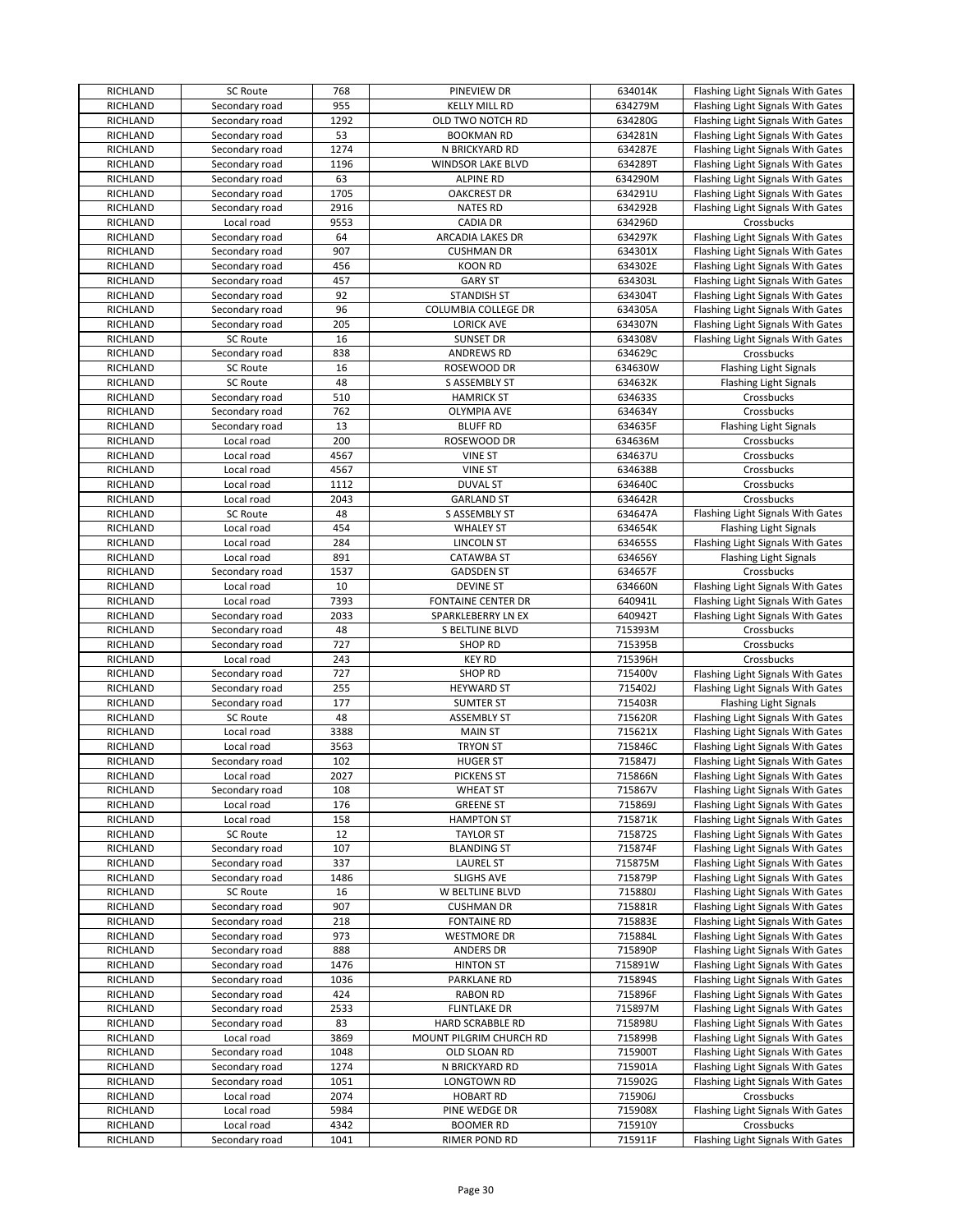| <b>RICHLAND</b> | Secondary road  | 54   | <b>LANGFORD RD</b>         | 715914B | Flashing Light Signals With Gates |
|-----------------|-----------------|------|----------------------------|---------|-----------------------------------|
| RICHLAND        | Secondary road  | 936  | PORTIA RD                  | 715915H | Flashing Light Signals With Gates |
| RICHLAND        | Secondary road  | 1143 | <b>MCLEAN RD</b>           | 715916P | Flashing Light Signals With Gates |
| RICHLAND        | Local road      | 8130 | FRANK DALE RD              | 715917W | Crossbucks                        |
|                 |                 | 2549 |                            |         |                                   |
| RICHLAND        | Secondary road  |      | <b>BASS RD</b>             | 715920E | Flashing Light Signals With Gates |
| <b>RICHLAND</b> | Secondary road  | 2693 | CAMP AGAPE RD              | 715921L | Flashing Light Signals With Gates |
| <b>RICHLAND</b> | Secondary road  | 1487 | <b>FLORA ST</b>            | 716361K | Crossbucks                        |
| <b>RICHLAND</b> | <b>SC Route</b> | 48   | <b>ASSEMBLY ST</b>         | 716363Y | Flashing Light Signals With Gates |
| RICHLAND        | Local road      | 891  | <b>CATAWBA ST</b>          | 716364F | Flashing Light Signals With Gates |
| <b>RICHLAND</b> | Local road      | 284  | <b>LINCOLN ST</b>          | 716365M | Flashing Light Signals With Gates |
| RICHLAND        | Secondary road  | 1537 | <b>GADSDEN ST</b>          | 716366U | Flashing Light Signals With Gates |
| RICHLAND        | Secondary road  | 1090 | <b>BLACKBERRY RD</b>       | 720156L | Crossbucks                        |
| RICHLAND        | Secondary road  | 2566 | VALLEY DOWN RD             | 723717H | Flashing Light Signals With Gates |
| RICHLAND        | Secondary road  | 1090 | S CEDAR CREEK RD           | 723718P | Flashing Light Signals With Gates |
|                 |                 |      |                            |         |                                   |
| <b>RICHLAND</b> | SC Route        | 48   | <b>BLUFF RD</b>            | 723719W | Flashing Light Signals With Gates |
| <b>RICHLAND</b> | Secondary road  | 2206 | <b>GOODWIN RD</b>          | 723721X | Flashing Light Signals With Gates |
| <b>RICHLAND</b> | Secondary road  | 2049 | DRY BRANCH RD              | 723723L | Flashing Light Signals With Gates |
| RICHLAND        | Secondary road  | 1300 | <b>WESTON RD</b>           | 723724T | Flashing Light Signals With Gates |
| RICHLAND        | Secondary road  | 1159 | MEETING HOUSE RD           | 723725A | Flashing Light Signals With Gates |
| RICHLAND        | Secondary road  | 804  | MARTIN LUTHER KING BLVD    | 723727N | Flashing Light Signals With Gates |
| <b>RICHLAND</b> | Secondary road  | 2544 | <b>AULT RD</b>             | 723728V | Flashing Light Signals With Gates |
| RICHLAND        | Local road      | 4250 | THIRD ST                   | 723729C | Crossbucks                        |
| RICHLAND        | Secondary road  | 37   | <b>LOWER RICHLAND BLVD</b> | 723730W | Flashing Light Signals With Gates |
| <b>RICHLAND</b> |                 | 87   | <b>MONTGOMERY LN</b>       | 723732K | Flashing Light Signals With Gates |
|                 | Secondary road  |      |                            |         |                                   |
| <b>RICHLAND</b> | Local road      | 1210 | LYKESLAND TRL              | 723733S | Crossbucks                        |
| <b>RICHLAND</b> | Secondary road  | 960  | LONGWOOD RD                | 723734Y | Flashing Light Signals With Gates |
| <b>RICHLAND</b> | Secondary road  | 50   | <b>ATLAS RD</b>            | 723736M | Flashing Light Signals With Gates |
| RICHLAND        | <b>US Route</b> | 601  | MCCORDS FERRY RD           | 723857K | Flashing Light Signals With Gates |
| RICHLAND        | SC Route        | 768  | PINEVIEW DR                | 726282B | Flashing Light Signals With Gates |
| RICHLAND        | Local road      | 4083 | <b>RICHLAND ST</b>         | 843289U | Crossbucks                        |
| <b>RICHLAND</b> | Local road      | 2082 | <b>WILDLIFE PKWY</b>       | 843290N | Flashing Light Signals With Gates |
| <b>RICHLAND</b> | Local road      | 699  | <b>CANDILN</b>             | 843292C | Flashing Light Signals With Gates |
| <b>RICHLAND</b> | Secondary road  | 1862 | N ROYAL TOWER DR           | 843341W | Flashing Light Signals With Gates |
|                 |                 |      |                            |         |                                   |
| <b>RICHLAND</b> | Secondary road  | 957  | <b>FARMING CREEK RD</b>    | 843346F | Flashing Light Signals With Gates |
| RICHLAND        | Secondary road  | 156  | SALEM CHURCH RD            | 843347M | Flashing Light Signals With Gates |
| RICHLAND        | Secondary road  | 286  | <b>BICKLEY RD</b>          | 843350V | Flashing Light Signals With Gates |
| <b>RICHLAND</b> | Secondary road  | 2399 | <b>GATES RD</b>            | 843352J | Flashing Light Signals With Gates |
| <b>RICHLAND</b> | Secondary road  | 385  | RAUCH METZ RD              | 843353R | Flashing Light Signals With Gates |
| RICHLAND        | Secondary road  | 2402 | <b>HARVEY KILLIAN RD</b>   | 843355E | Flashing Light Signals With Gates |
| <b>RICHLAND</b> | Secondary road  | 234  | MOUNT VERNON CHURCH RD     | 843356L | Flashing Light Signals With Gates |
| <b>RICHLAND</b> | Secondary road  | 1403 | THREE DOG RD               | 843357T | Flashing Light Signals With Gates |
| <b>RICHLAND</b> | Local road      | 628  | LYNN MCCARTHA RD           | 843360B | Crossbucks                        |
| RICHLAND        | Secondary road  | 405  | OLD HILTON RD              | 843361H | Flashing Light Signals With Gates |
| <b>RICHLAND</b> |                 | 398  |                            | 904633N |                                   |
|                 | Secondary road  |      | <b>MARKET ST</b>           |         | Crossbucks                        |
| RICHLAND        | Local road      | 838  | <b>ANDREWS RD</b>          | 904635C | Crossbucks                        |
| RICHLAND        | Local road      | 4111 | <b>MAUNEY DR</b>           | 904637R | Crossbucks                        |
| <b>RICHLAND</b> | Secondary road  | 1493 | <b>BLAYLOCK RD</b>         | 915073P | Crossbucks                        |
| RICHLAND        | Secondary road  | 2074 | <b>HOBART RD</b>           | 916959N | Crossbucks                        |
| <b>RICHLAND</b> | SC Route        | 555  | <b>FARROW RD</b>           | 916971V | Flashing Light Signals With Gates |
| RICHLAND        | Secondary road  | 1654 | <b>BRITTON LN</b>          | 918142F | Crossbucks                        |
| RICHLAND        | Local road      | 2386 | <b>FASHION DR</b>          | 926188P | Flashing Light Signals With Gates |
| RICHLAND        | Secondary road  | 960  | LONGWOOD RD                | 980414E | Flashing Light Signals With Gates |
| SALUDA          | Local road      | 538  | <b>TIDEWATER RD</b>        | 715712D | Crossbucks                        |
| SALUDA          | Secondary road  | 24   | <b>BEECH CREEK RD</b>      | 715714S | Flashing Light Signals With Gates |
| SALUDA          | Secondary road  | 321  | <b>BUTTERCUP DR</b>        | 715715Y | Crossbucks                        |
|                 |                 |      |                            |         |                                   |
| SALUDA          | Secondary road  | 448  | MT ALPHA RD                | 715716F | Flashing Light Signals With Gates |
| SALUDA          | Secondary road  | 523  | <b>CHURCH ST</b>           | 715718U | Crossbucks                        |
| SALUDA          | Secondary road  | 512  | <b>BAMBERG LN</b>          | 715720V | Flashing Light Signals With Gates |
| SALUDA          | Local road      | 1204 | <b>BAMBERG LN</b>          | 715721C | Crossbucks                        |
| SALUDA          | Local road      | 782  | KING RD                    | 715722J | Crossbucks                        |
| SALUDA          | Secondary road  | 238  | RIDGEVIEW LAKE RD          | 715723R | Flashing Light Signals With Gates |
| SALUDA          | Secondary road  | 23   | MT CALVARY RD              | 715727T | Flashing Light Signals With Gates |
| SALUDA          | Secondary road  | 94   | <b>DUBOSE ST</b>           | 715728A | Flashing Light Signals            |
| SALUDA          | <b>SC Route</b> | 392  | <b>GREEN ST</b>            | 715729G | Flashing Light Signals With Gates |
| SALUDA          | Secondary road  | 97   | <b>WATSON ST</b>           | 715730B | <b>Flashing Light Signals</b>     |
| SALUDA          | Secondary road  | 22   | <b>NOBLE ST</b>            | 715731H | <b>Flashing Light Signals</b>     |
|                 |                 |      |                            |         |                                   |
| SALUDA          | Secondary road  | 41   | TROJAN RD                  | 715732P | Flashing Light Signals With Gates |
| SALUDA          | Secondary road  | 34   | <b>NORRIS BROOKS RD</b>    | 715733W | Flashing Light Signals With Gates |
| SALUDA          | SC Route        | 39   | <b>MAIN HWY</b>            | 715735K | Flashing Light Signals With Gates |
| SALUDA          | Secondary road  | 267  | <b>ACADEMY ST</b>          | 715736S | Crossbucks                        |
| SALUDA          | Secondary road  | 612  | <b>HOLSTON ST</b>          | 715737Y | Flashing Light Signals With Gates |
| SALUDA          | Secondary road  | 222  | <b>BETHEL RD</b>           | 715738F | Flashing Light Signals With Gates |
| SALUDA          | Local road      | 984  | PEACH ORCHARD RD           | 715740G | Crossbucks                        |
|                 |                 |      |                            |         |                                   |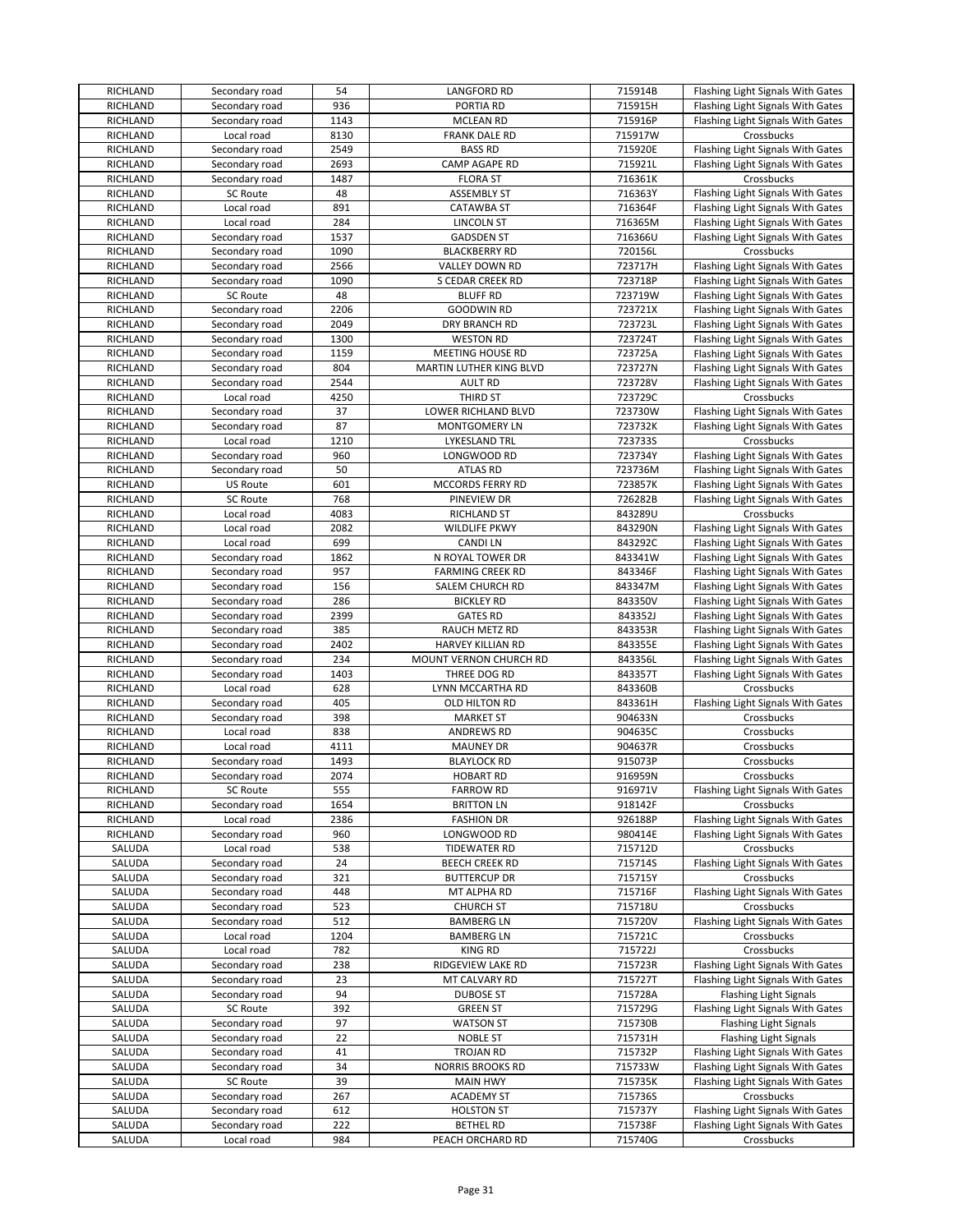| SALUDA      | Local road      | 962  | <b>HIBERNIA RD</b>      | 715741N | Crossbucks                        |
|-------------|-----------------|------|-------------------------|---------|-----------------------------------|
| SALUDA      | Local road      | 1203 | <b>TOPAZ RD</b>         | 715742V | Crossbucks                        |
| SALUDA      | Local road      | 510  | <b>DICKERT DR</b>       | 715743C | Crossbucks                        |
| SALUDA      | Local road      | 986  | <b>SANDY LN</b>         | 715745R | Crossbucks                        |
| SPARTANBURG | SC Route        | 11   | W CHEROKEE ST           | 244281L | Flashing Light Signals With Gates |
| SPARTANBURG | Secondary road  | 43   | W MANNING ST            | 244282T | Flashing Light Signals With Gates |
|             | Local road      |      |                         |         |                                   |
| SPARTANBURG |                 | 1882 | <b>REVELS RD</b>        | 244285N | Flashing Light Signals With Gates |
| SPARTANBURG | Local road      | 105  | <b>HUB GREER RD</b>     | 244287C | Flashing Light Signals With Gates |
| SPARTANBURG | Local road      | 303  | DAVIS TRADING POST RD   | 244288J | Flashing Light Signals With Gates |
| SPARTANBURG | Local road      | 1929 | <b>ENOLA STATION RD</b> | 244292Y | Crossbucks                        |
| SPARTANBURG | Secondary road  | 893  | BEAVERDAM CHURCH RD     | 634107E | Flashing Light Signals With Gates |
| SPARTANBURG | Secondary road  | 1146 | <b>MARY HANNA RD</b>    | 634114P | Flashing Light Signals With Gates |
| SPARTANBURG | Secondary road  | 117  | RACETRACK RD            | 634121A | <b>Flashing Light Signals</b>     |
| SPARTANBURG | Secondary road  | 813  | JOE BARNETT RD          | 634122G | Flashing Light Signals With Gates |
| SPARTANBURG | Secondary road  | 202  | <b>HARRIS BRIDGE RD</b> | 634123N | Flashing Light Signals With Gates |
| SPARTANBURG | Local road      | 440  | ELI COX RD              | 634125C | Flashing Light Signals With Gates |
| SPARTANBURG | Secondary road  | 442  | <b>WILLIS RD</b>        | 634127R | Flashing Light Signals With Gates |
|             |                 |      |                         |         |                                   |
| SPARTANBURG | Secondary road  | 442  | <b>NO NAME</b>          | 634128X | <b>Flashing Light Signals</b>     |
| SPARTANBURG | Secondary road  | 991  | <b>S MAIN ST</b>        | 634129E | <b>Flashing Light Signals</b>     |
| SPARTANBURG | Secondary road  | 1382 | W PINE ST               | 634130Y | Flashing Light Signals With Gates |
| SPARTANBURG | Secondary road  | 177  | W HAYNE ST              | 634131F | Flashing Light Signals With Gates |
| SPARTANBURG | <b>SC Route</b> | 101  | W GEORGIA ST            | 634132M | Flashing Light Signals With Gates |
| SPARTANBURG | Secondary road  | 284  | <b>CHURCH ST</b>        | 634133U | Flashing Light Signals With Gates |
| SPARTANBURG | Secondary road  | 145  | W PEACHTREE ST          | 634142T | Flashing Light Signals With Gates |
| SPARTANBURG | Local road      | 4617 | <b>SIMMONS RD</b>       | 634150K | Flashing Light Signals With Gates |
| SPARTANBURG | Secondary road  | 199  | OLD SWITZER RD          | 634153F | <b>Flashing Light Signals</b>     |
| SPARTANBURG | Secondary road  | 2046 | <b>CENTER POINT DR</b>  | 634156B | <b>Flashing Light Signals</b>     |
|             |                 | 1090 |                         |         |                                   |
| SPARTANBURG | Secondary road  |      | E BLACKSTOCK RD         | 634165A | Flashing Light Signals With Gates |
| SPARTANBURG | Local road      | 4724 | <b>SUNSET DR</b>        | 634166G | Crossbucks                        |
| SPARTANBURG | Secondary road  | 613  | <b>QUARTER MILE RD</b>  | 634167N | Flashing Light Signals With Gates |
| SPARTANBURG | <b>US Route</b> | 221  | HIGHWAY 221             | 640402X | <b>Flashing Light Signals</b>     |
| SPARTANBURG | SC Route        | 357  | N LINE ST               | 640686E | Flashing Light Signals With Gates |
| SPARTANBURG | Local road      | 2383 | <b>MASON ST</b>         | 640689A | Crossbucks                        |
| SPARTANBURG | Local road      | 641  | <b>BLACKWELL RD</b>     | 640693P | Flashing Light Signals With Gates |
| SPARTANBURG | Secondary road  | 908  | <b>GAP CREEK RD</b>     | 640695D | Crossbucks                        |
| SPARTANBURG | Secondary road  | 77   | N SPENCER ST            | 640697S | <b>Flashing Light Signals</b>     |
| SPARTANBURG | Secondary road  | 242  | <b>GROCE RD</b>         | 640700X | <b>Flashing Light Signals</b>     |
| SPARTANBURG | Local road      | 673  | SPARTANBURG RD          | 640703T |                                   |
|             |                 |      |                         |         | <b>Flashing Light Signals</b>     |
| SPARTANBURG | Secondary road  | 222  | NEW HOPE RD             | 640706N | <b>Flashing Light Signals</b>     |
| SPARTANBURG | Secondary road  | 430  | NAZARETH CHURCH RD      | 640708C | Crossbucks                        |
| SPARTANBURG | <b>SC Route</b> | 295  | W BLACKSTOCK RD         | 640712S | Flashing Light Signals With Gates |
| SPARTANBURG | Local road      | 3591 | N THOMPSON ST           | 640726A | Crossbucks                        |
| SPARTANBURG | Local road      | 3877 | <b>BRAWLEY ST</b>       | 640729V | Crossbucks                        |
| SPARTANBURG | Secondary road  | 590  | OLD GEORGIA RD          | 640916D | Flashing Light Signals With Gates |
| SPARTANBURG | Local road      | 2743 | SIMS CHAPEL RD          | 640920T | Flashing Light Signals With Gates |
| SPARTANBURG | Local road      | 2743 | SIMS CHAPEL RD          | 640921A | Flashing Light Signals With Gates |
| SPARTANBURG | Local road      | 2686 | <b>NORTH ST</b>         | 640922G | Crossbucks                        |
| SPARTANBURG | Secondary road  | 1557 | <b>CRESCENT AVE</b>     | 640926J | Flashing Light Signals With Gates |
| SPARTANBURG | Secondary road  | 206  | W HENRY ST              | 640929E | Flashing Light Signals With Gates |
| SPARTANBURG | Local road      | 3    | W MAIN ST               | 640932M | Flashing Light Signals With Gates |
| SPARTANBURG | Local road      | 3344 | <b>RUTLEDGE ST</b>      | 716344U | Crossbucks                        |
|             |                 |      | <b>CEMETERY ST</b>      |         | Flashing Light Signals With Gates |
| SPARTANBURG | Secondary road  | 566  |                         | 716345B |                                   |
| SPARTANBURG | Secondary road  | 71   | E CHURCH ST             | 716346H | Flashing Light Signals With Gates |
| SPARTANBURG | Secondary road  | 568  | PALMETTO ST             | 716347P | Flashing Light Signals With Gates |
| SPARTANBURG | Local road      | 1934 | PLAINVIEW DR            | 716353T | Flashing Light Signals With Gates |
| SPARTANBURG | Secondary road  | 227  | E MAIN ST               | 716564P | Crossbucks                        |
| SPARTANBURG | <b>SC Route</b> | 150  | N HIGHWAY 150           | 716571A | Flashing Light Signals With Gates |
| SPARTANBURG | Secondary road  | 482  | <b>CHURCH ST</b>        | 716572G | Flashing Light Signals With Gates |
| SPARTANBURG | Secondary road  | 1811 | PINE DR                 | 716577R | Flashing Light Signals With Gates |
| SPARTANBURG | Secondary road  | 227  | W MAIN ST               | 716578X | Crossbucks                        |
| SPARTANBURG | Local road      | 1823 |                         | 716579E | Flashing Light Signals With Gates |
| SPARTANBURG | SC Route        | 295  | SOUTHPORT RD            | 716582M | Crossbucks                        |
| SPARTANBURG | Local road      | 8509 | E MURPH RD              | 716583U | Flashing Light Signals With Gates |
|             |                 | 30   |                         |         |                                   |
| SPARTANBURG | Secondary road  |      | WHITESTONE GLENDALE RD  | 716586P | Flashing Light Signals With Gates |
| SPARTANBURG | SC Route        | 295  | SOUTHPORT RD            | 716587W | Crossbucks                        |
| SPARTANBURG | Local road      | 1226 | DOGWOOD CLUB RD         | 716597C | Flashing Light Signals With Gates |
| SPARTANBURG | Local road      | 2724 | <b>DELMAR RD</b>        | 716599R | Flashing Light Signals With Gates |
| SPARTANBURG | Local road      | 2713 | <b>CLEMENT LINE</b>     | 716601P | Crossbucks                        |
| SPARTANBURG | Local road      | 1272 | <b>NEBO ST</b>          | 716602W | Flashing Light Signals With Gates |
| SPARTANBURG | Secondary road  | 47   | <b>COUNTRY CLUB RD</b>  | 716603D | Flashing Light Signals With Gates |
| SPARTANBURG | Secondary road  | 126  | <b>BEAUMONT AVE</b>     | 716614R | Crossbucks                        |
| SPARTANBURG | Secondary road  | 126  | <b>BOUNDARY DR</b>      | 716618T | Crossbucks                        |
| SPARTANBURG | Secondary road  | 44   | <b>ISOM ST</b>          | 716619A | <b>Flashing Light Signals</b>     |
|             |                 |      |                         |         |                                   |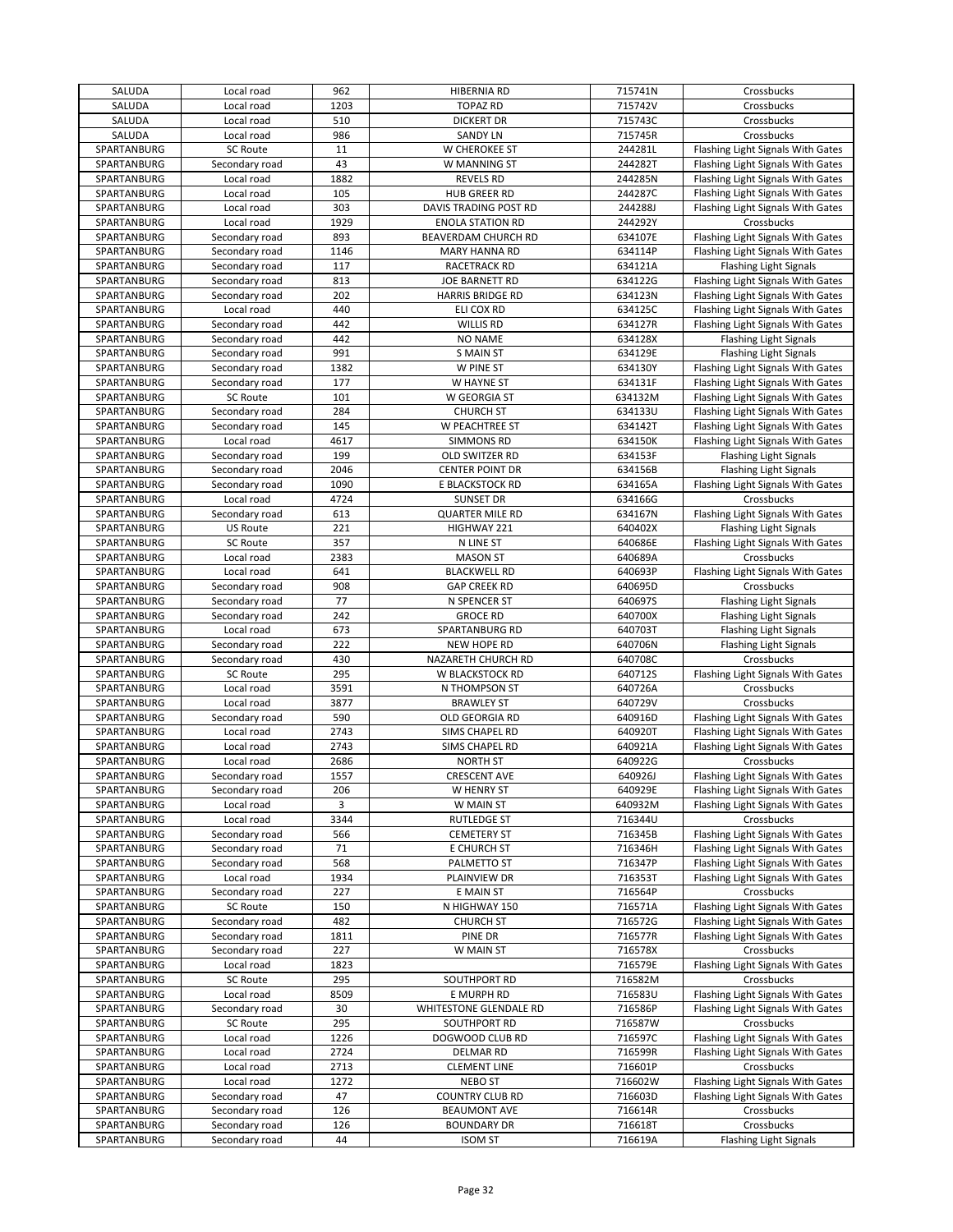| SPARTANBURG   | Local road      | 3924 | <b>REYNOLDS ST</b>        | 716620U | Crossbucks                        |
|---------------|-----------------|------|---------------------------|---------|-----------------------------------|
| SPARTANBURG   | Local road      | 3925 | N LIBERTY ST              | 716621B | Crossbucks                        |
| SPARTANBURG   | Local road      | 3939 | <b>CARLA ST</b>           | 716623P | Crossbucks                        |
| SPARTANBURG   | Local road      | 4011 | MAYWOOD ST                | 716624W | Crossbucks                        |
| SPARTANBURG   | Local road      | 3938 | SOUTHERN ST               | 716625D | Crossbucks                        |
| SPARTANBURG   | Secondary road  | 264  | <b>BEAUMONT AVE</b>       | 716626K | Flashing Light Signals With Gates |
| SPARTANBURG   | Secondary road  | 1766 | <b>MAGNOLIA ST</b>        | 716640F | Flashing Light Signals With Gates |
|               |                 |      |                           |         |                                   |
| SPARTANBURG   | Local road      | 787  | N FOREST ST               | 716642U | Flashing Light Signals With Gates |
| SPARTANBURG   | Local road      | 3378 | <b>ARCH ST</b>            | 716645P | Flashing Light Signals With Gates |
| SPARTANBURG   | Secondary road  | 653  | SIBLEY ST                 | 716648K | Flashing Light Signals With Gates |
| SPARTANBURG   | Local road      | 2536 | <b>ARCADIA ST</b>         | 716649S | Flashing Light Signals With Gates |
| SPARTANBURG   | Local road      | 4063 | W CLEVELAND ST            | 716652A | Flashing Light Signals With Gates |
| SPARTANBURG   | Secondary road  | 41   | N BLACKSTOCK RD           | 716655V | Flashing Light Signals With Gates |
| SPARTANBURG   | Secondary road  | 122  | <b>CEDAR CREST RD</b>     | 716657J | Flashing Light Signals With Gates |
| SPARTANBURG   | Secondary road  | 60   | <b>CHURCH ST</b>          | 716673T | Flashing Light Signals With Gates |
| SPARTANBURG   | Secondary road  | 736  | <b>CARVER ST</b>          | 716687B | Flashing Light Signals With Gates |
| SPARTANBURG   | Local road      | 2648 | MAPLEWOOD DR              | 716688H | Flashing Light Signals With Gates |
| SPARTANBURG   | Local road      | 2673 | <b>LOCUST ST</b>          | 716697G | Flashing Light Signals With Gates |
|               |                 | 881  |                           |         |                                   |
| SPARTANBURG   | Secondary road  |      | <b>SMITH ST</b>           | 716700M | Flashing Light Signals With Gates |
| SPARTANBURG   | Secondary road  | 77   | N SPENCER ST              | 716701U | Flashing Light Signals With Gates |
| SPARTANBURG   | Secondary road  | 644  | <b>ROBINSON RD</b>        | 716704P | Flashing Light Signals With Gates |
| SPARTANBURG   | Local road      | 3165 | 4TH ST                    | 716711A | Flashing Light Signals With Gates |
| SPARTANBURG   | SC Route        | 101  | N LINE ST                 | 716712G | Flashing Light Signals With Gates |
| SPARTANBURG   | Local road      | 3260 | E TUCKER ST               | 720700U | Flashing Light Signals With Gates |
| SPARTANBURG   | Secondary road  | 1087 | S C ELASTIC RD            | 720701B | <b>Flashing Light Signals</b>     |
| SPARTANBURG   | Local road      | 989  | <b>LANDRUM MILL RD</b>    | 720703P | <b>Flashing Light Signals</b>     |
| SPARTANBURG   | Local road      | 2010 | HULON HOWARD RD           | 720704W | Crossbucks                        |
| SPARTANBURG   | Secondary road  | 20   | <b>DEPOT ST</b>           | 720706K | Flashing Light Signals With Gates |
| SPARTANBURG   | Secondary road  | 866  | OLD MILL RD               | 720707S | <b>Flashing Light Signals</b>     |
|               |                 |      |                           |         | Flashing Light Signals With Gates |
| SPARTANBURG   | Secondary road  | 866  | <b>BIG MULBERRY TRCE</b>  | 720710A |                                   |
| SPARTANBURG   | Secondary road  | 127  | <b>TURPIN RD</b>          | 720711G | Flashing Light Signals With Gates |
| SPARTANBURG   | Local road      | 8485 |                           | 720712N | Flashing Light Signals With Gates |
| SPARTANBURG   | Local road      | 8483 |                           | 720713V | Flashing Light Signals With Gates |
| SPARTANBURG   | Local road      | 8133 | WINDMILL HILL RD          | 720715J | Flashing Light Signals With Gates |
| SPARTANBURG   | Secondary road  | 289  | N MILLER ST               | 720716R | Flashing Light Signals With Gates |
| SPARTANBURG   | Secondary road  | 1777 | <b>BRIDGES ST</b>         | 720717X | Flashing Light Signals With Gates |
| SPARTANBURG   | <b>SC Route</b> | 292  | PROSPECT ST               | 720718E | Flashing Light Signals With Gates |
| SPARTANBURG   | Local road      | 476  | <b>BOMAR ST</b>           | 720719L | Flashing Light Signals With Gates |
| SPARTANBURG   | Local road      | 975  | <b>CLARK RD</b>           | 720721M | Flashing Light Signals With Gates |
| SPARTANBURG   | Local road      | 2312 | LAND GRANT RD             | 720726W | Flashing Light Signals With Gates |
| SPARTANBURG   | Secondary road  | 11   | <b>CAMPTON RD</b>         | 720727D | <b>Flashing Light Signals</b>     |
| SPARTANBURG   | Local road      | 810  | <b>LAWSON FORK RD</b>     | 720728K | Crossbucks                        |
| SPARTANBURG   | Local road      | 827  | SETTLE RD                 | 720730L | Flashing Light Signals With Gates |
| SPARTANBURG   | Secondary road  | 60   | JOHN DODD RD              | 720732A | Flashing Light Signals With Gates |
| SPARTANBURG   | Secondary road  | 882  | <b>NATIONAL AVE</b>       | 720733G | Crossbucks                        |
| SPARTANBURG   |                 | 971  | MONKS GROVE CHURCH RD     | 720735V |                                   |
|               | Secondary road  |      |                           |         | Flashing Light Signals With Gates |
| SPARTANBURG   | Local road      | 712  | SPRINGFIELD RD            | 720737J | Flashing Light Signals With Gates |
| SPARTANBURG   | Secondary road  | 40   | <b>TAYLOR COLQUITT RD</b> | 720738R | Flashing Light Signals With Gates |
| SPARTANBURG   | Local road      | 366  | <b>FAIRFOREST RD</b>      | 720741Y | Flashing Light Signals With Gates |
| SPARTANBURG   | Local road      | 2046 | <b>VIADUCT RD</b>         | 724261B | Crossbucks                        |
| SPARTANBURG   | Secondary road  | 40   | NEW CUT RD                | 726284P | <b>Flashing Light Signals</b>     |
| SPARTANBURG   | Local road      | 83   | VICTOR HILL RD            | 904836T | Crossbucks                        |
| SPARTANBURG   | Secondary road  | 750  | <b>DERRICK RD</b>         | 915922V | Crossbucks                        |
| SPARTANBURG   | Secondary road  | 839  | <b>BIBENDUM RD</b>        | 915923C | Crossbucks                        |
| SPARTANBURG   | Local road      | 810  | <b>LAWSON FORK RD</b>     | 915928L | Crossbucks                        |
| SPARTANBURG   | SC Route        | 295  | SOUTHPORT RD              | 915937K | Crossbucks                        |
| SPARTANBURG   | SC Route        | 295  | SOUTHPORT RD              | 915938S | Crossbucks                        |
| SPARTANBURG   | Local road      | 810  | <b>LAWSON FORK RD</b>     | 915989C | Crossbucks                        |
| SPARTANBURG   | Local road      | 4168 |                           | 923079B | Flashing Light Signals With Gates |
| SPARTANBURG   |                 |      |                           |         |                                   |
|               | Local road      | 1473 | SIDNEY ST                 | 936716R | Crossbucks                        |
| SUMTER        | Secondary road  | 287  | FIFTH ST                  | 632250H | Crossbucks                        |
| <b>SUMTER</b> | Secondary road  | 621  | <b>CLARK ST</b>           | 632251P | Flashing Light Signals With Gates |
| <b>SUMTER</b> | <b>SC Route</b> | 261  | FULTON MANNING RD         | 632252W | Flashing Light Signals With Gates |
| <b>SUMTER</b> | Secondary road  | 1261 | <b>CLAFLIN ST</b>         | 632256Y | Crossbucks                        |
| <b>SUMTER</b> | Secondary road  | 456  | S SUMTER ST               | 632611K | Flashing Light Signals            |
| <b>SUMTER</b> | Local road      | 472  | <b>COUNCIL ST</b>         | 632612S | Crossbucks                        |
| <b>SUMTER</b> | US Route        | 521  | S GUIGNARD DR             | 632613Y | Flashing Light Signals With Gates |
| <b>SUMTER</b> | Secondary road  | 1495 | <b>GREEN SWAMP RD</b>     | 632614F | Flashing Light Signals With Gates |
| SUMTER        | Secondary road  | 593  | COOK ST                   | 632615M | Crossbucks                        |
| SUMTER        | Secondary road  | 479  | LYNAM RD                  | 632617B | Flashing Light Signals With Gates |
| <b>SUMTER</b> | Secondary road  | 507  | PITTS RD                  | 632618H | Flashing Light Signals With Gates |
| <b>SUMTER</b> | <b>SC Route</b> | 763  | <b>WEDGEFIELD RD</b>      | 632620J | Flashing Light Signals With Gates |
| SUMTER        | Secondary road  | 40   | S SAINT PAULS CHURCH RD   | 632621R | Flashing Light Signals With Gates |
|               |                 |      |                           |         |                                   |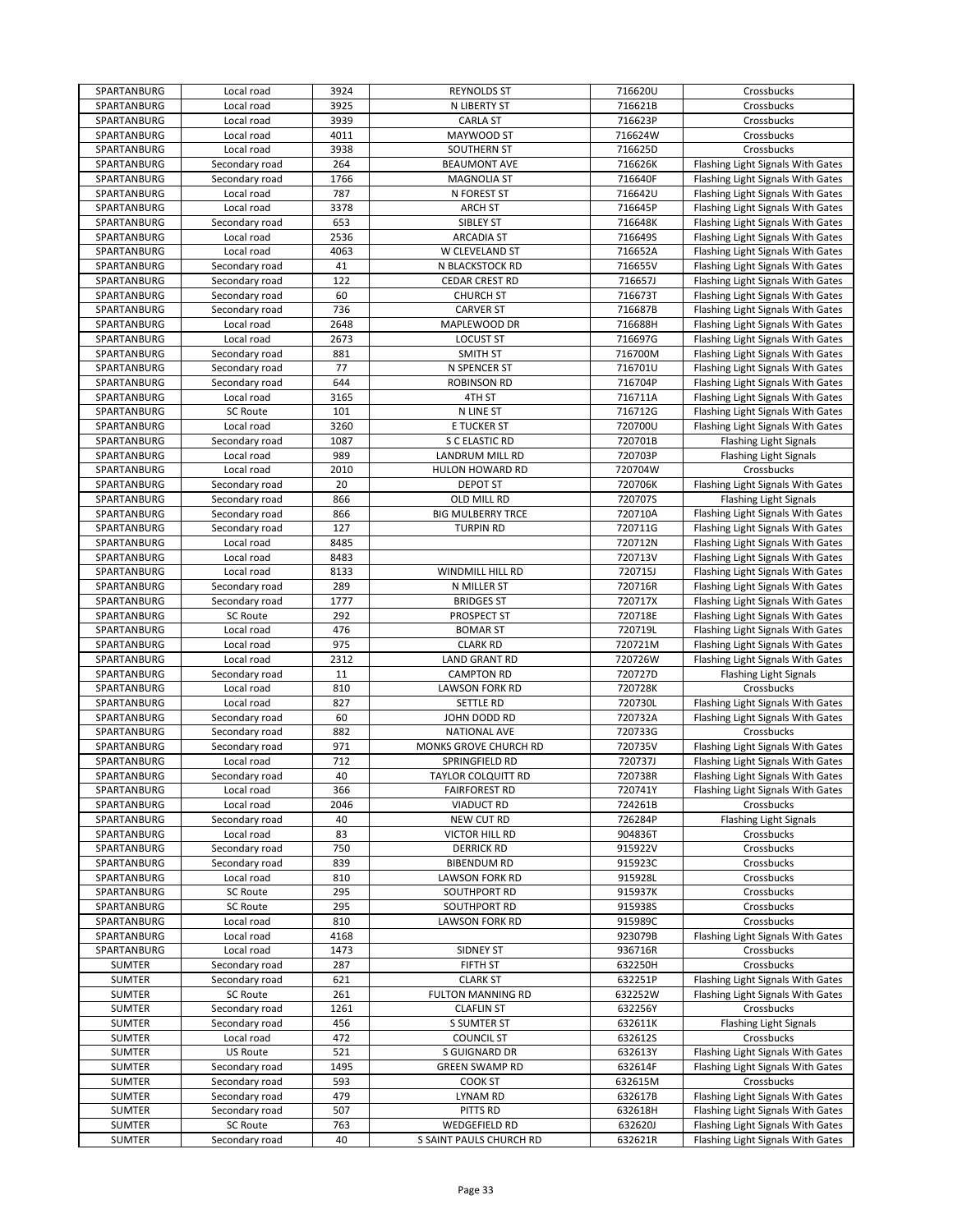| SUMTER        | <b>SC Route</b> | 763  | WEDGEFIELD RD            | 632622X | Flashing Light Signals With Gates |
|---------------|-----------------|------|--------------------------|---------|-----------------------------------|
| SUMTER        | Local road      | 41   | <b>KNOTT RD</b>          | 632625T | Crossbucks                        |
| SUMTER        | Local road      | 40   | <b>BULLET RD</b>         | 632626A | Crossbucks                        |
| SUMTER        | <b>SC Route</b> | 261  | S HIGHWAY 261            | 632628N | Flashing Light Signals With Gates |
| SUMTER        | Local road      | 192  | <b>FOXVILLE RD</b>       | 632630P | Crossbucks                        |
| <b>SUMTER</b> | Secondary road  | 333  | <b>FORT ST</b>           | 633037N | Flashing Light Signals With Gates |
| <b>SUMTER</b> | <b>US Route</b> | 76   | E LIBERTY ST             | 633038V | Crossbucks                        |
| SUMTER        | <b>US Route</b> | 76   | E LIBERTY ST             | 633039C | Flashing Light Signals With Gates |
| SUMTER        | Secondary road  | 50   | <b>BOOTS BRANCH RD</b>   | 633092N | Flashing Light Signals With Gates |
| SUMTER        | Local road      | 507  | TRAM RD                  | 633094C | Crossbucks                        |
| SUMTER        | Secondary road  | 698  | WOOD RACK RD             | 633095J | Crossbucks                        |
|               |                 | 919  |                          |         |                                   |
| SUMTER        | Secondary road  |      | MULBERRY CHURCH RD       | 633096R | Crossbucks                        |
| SUMTER        | Secondary road  | 82   | <b>BRITON RD</b>         | 633098E | Flashing Light Signals With Gates |
| SUMTER        | Secondary road  | 82   | MIMS RD                  | 633100D | <b>Flashing Light Signals</b>     |
| <b>SUMTER</b> | Local road      | 510  | <b>RACE TRACK RD</b>     | 633101K | Flashing Light Signals With Gates |
| SUMTER        | Local road      | 932  | SAINT MATTHEWS CHURCH RD | 633102S | Crossbucks                        |
| SUMTER        | Secondary road  | 375  | MOONEYHAN RD             | 633105M | Flashing Light Signals With Gates |
| SUMTER        | Secondary road  | 466  | E RED BAY RD             | 633106U | Flashing Light Signals With Gates |
| <b>SUMTER</b> | Local road      | 437  | <b>CEDAR AVE</b>         | 633107B | Flashing Light Signals With Gates |
| SUMTER        | Secondary road  | 101  | E FULTON ST              | 633109P | Flashing Light Signals With Gates |
| SUMTER        | Secondary road  | 83   | <b>BROOKLYN ST</b>       | 633119V | Flashing Light Signals With Gates |
| SUMTER        | Secondary road  | 783  | S MAGNOLIA ST            | 633128U | Crossbucks                        |
| <b>SUMTER</b> | Secondary road  | 107  | <b>SHARVIN ST</b>        | 633132J | Flashing Light Signals With Gates |
| <b>SUMTER</b> | Secondary road  | 25   | LEWIS RD                 | 633139G | <b>Flashing Light Signals</b>     |
| SUMTER        | Secondary road  | 522  | <b>KINGSBURY DR</b>      | 633140B | <b>Flashing Light Signals</b>     |
| SUMTER        | Secondary road  | 458  | CAINS MILL RD            | 633142P | <b>Flashing Light Signals</b>     |
| SUMTER        | Secondary road  | 528  | <b>KOLB RD</b>           | 633144D | Flashing Light Signals With Gates |
| <b>SUMTER</b> | Secondary road  | 251  | <b>STARKS FERRY RD</b>   | 633146S | Flashing Light Signals With Gates |
| <b>SUMTER</b> | Secondary road  | 531  | COX RD                   | 633147Y | <b>Flashing Light Signals</b>     |
| SUMTER        | Secondary road  | 532  | <b>FURMAN RD</b>         | 633148F | Flashing Light Signals With Gates |
| <b>SUMTER</b> | Secondary road  | 1186 | <b>AVIN RD</b>           | 633150G | Flashing Light Signals With Gates |
|               |                 |      | <b>TALKOLB RD</b>        |         |                                   |
| <b>SUMTER</b> | Local road      | 732  |                          | 633152V | Crossbucks                        |
| SUMTER        | Secondary road  | 592  | <b>CODY RD</b>           | 633154J | Crossbucks                        |
| SUMTER        | Secondary road  | 29   | PANOLA RD                | 633155R | Flashing Light Signals With Gates |
| SUMTER        | Secondary road  | 77   | <b>BETHEL CHURCH RD</b>  | 633156X | Flashing Light Signals With Gates |
| SUMTER        | Secondary road  | 1411 | <b>NORTHGATE DR</b>      | 633916L | Crossbucks                        |
| SUMTER        | <b>US Route</b> | 15   | S LAFAYETTE DR           | 638605C | Flashing Light Signals With Gates |
| <b>SUMTER</b> | Secondary road  | 442  | <b>STADIUM RD</b>        | 640955U | <b>Flashing Light Signals</b>     |
| <b>SUMTER</b> | <b>US Route</b> | 76   | <b>BROAD ST</b>          | 912684U | Flashing Light Signals With Gates |
| SUMTER        | Secondary road  | 370  | <b>EAGLE RD</b>          | 912686H | Flashing Light Signals With Gates |
| SUMTER        | <b>SC Route</b> | 441  | PATRIOT PKWY             | 912687P | Flashing Light Signals With Gates |
| SUMTER        | Secondary road  | 40   | N SAINT PAULS CHURCH RD  | 912688W | Flashing Light Signals With Gates |
| <b>UNION</b>  | Secondary road  | 113  | WOODYARD RD              | 638965A | Flashing Light Signals With Gates |
| <b>UNION</b>  | Secondary road  | 24   | <b>FISHDAM AV</b>        | 638966G | Flashing Light Signals With Gates |
| <b>UNION</b>  | Secondary road  | 87   | <b>DELTA RD</b>          | 638969C | Flashing Light Signals With Gates |
| <b>UNION</b>  | Local road      | 51   |                          | 639843Y | Crossbucks                        |
| <b>UNION</b>  | Local road      | 50   |                          | 716427H | Crossbucks                        |
| <b>UNION</b>  | Local road      | 951  | <b>HIGH POINT RD</b>     | 716429W | Crossbucks                        |
| <b>UNION</b>  | Secondary road  | 438  | <b>EDWARDS RD</b>        | 716430R | Flashing Light Signals With Gates |
| <b>UNION</b>  | Secondary road  | 37   | <b>PINCKNEY ST</b>       | 716431X | Flashing Light Signals With Gates |
| <b>UNION</b>  | Local road      | 160  | <b>COTTAGE ST</b>        | 716433L | Crossbucks                        |
| <b>UNION</b>  | Secondary road  | 24   | <b>FISHDAM AV</b>        | 716435A | Flashing Light Signals With Gates |
| <b>UNION</b>  | Local road      | 588  | SPRING ST                |         | Crossbucks                        |
|               |                 |      |                          | 716436G |                                   |
| <b>UNION</b>  | Local road      | 5    | <b>TOWER LN</b>          | 716437N | Crossbucks                        |
| <b>UNION</b>  | Secondary road  | 356  | JETER CEMETERY RD        | 716441D | Flashing Light Signals With Gates |
| <b>UNION</b>  | Local road      | 36   | <b>SENATE ST</b>         | 716442K | Crossbucks                        |
| <b>UNION</b>  | Local road      | 36   | <b>SENATE ST</b>         | 716445F | Flashing Light Signals With Gates |
| <b>UNION</b>  | Secondary road  | 86   | STROTHER RD              | 716448B | Flashing Light Signals With Gates |
| <b>UNION</b>  | Secondary road  | 143  | <b>WILSON RD</b>         | 716451J | Flashing Light Signals With Gates |
| <b>UNION</b>  | Local road      | 909  | WILLARD RD               | 716452R | Crossbucks                        |
| <b>UNION</b>  | Local road      | 258  | MITCHELL RD              | 716454E | Crossbucks                        |
| <b>UNION</b>  | Secondary road  | 391  | CAREM RD                 | 716456T | Flashing Light Signals With Gates |
| <b>UNION</b>  | Secondary road  | 433  | <b>VARNER RD</b>         | 716457A | Crossbucks                        |
| <b>UNION</b>  | Secondary road  | 374  | <b>MCKANIC RD</b>        | 716459N | Flashing Light Signals With Gates |
| <b>UNION</b>  | Secondary road  | 323  | SHETLEY RD               | 716460H | Flashing Light Signals With Gates |
| <b>UNION</b>  | Secondary road  | 428  | <b>SHORT ST</b>          | 716461P | Flashing Light Signals With Gates |
| <b>UNION</b>  | Secondary road  | 242  | RAILROAD ST              | 716463D | Flashing Light Signals With Gates |
| <b>UNION</b>  | Local road      | 926  | <b>BOYD ST</b>           | 716465S | Crossbucks                        |
| <b>UNION</b>  | Secondary road  | 126  | PERRIN AV                | 716466Y | Flashing Light Signals With Gates |
| <b>UNION</b>  | Secondary road  | 350  | <b>UNION BLVD</b>        | 716467F | Flashing Light Signals With Gates |
| <b>UNION</b>  | Local road      | 125  | <b>FOSTER ST</b>         | 716468M | Flashing Light Signals With Gates |
| <b>UNION</b>  | Local road      | 612  | <b>WALLACE ST</b>        | 716469U | <b>Flashing Light Signals</b>     |
| <b>UNION</b>  | Secondary road  | 49   | S CHURCH ST              | 716470N | Flashing Light Signals With Gates |
|               |                 |      |                          |         |                                   |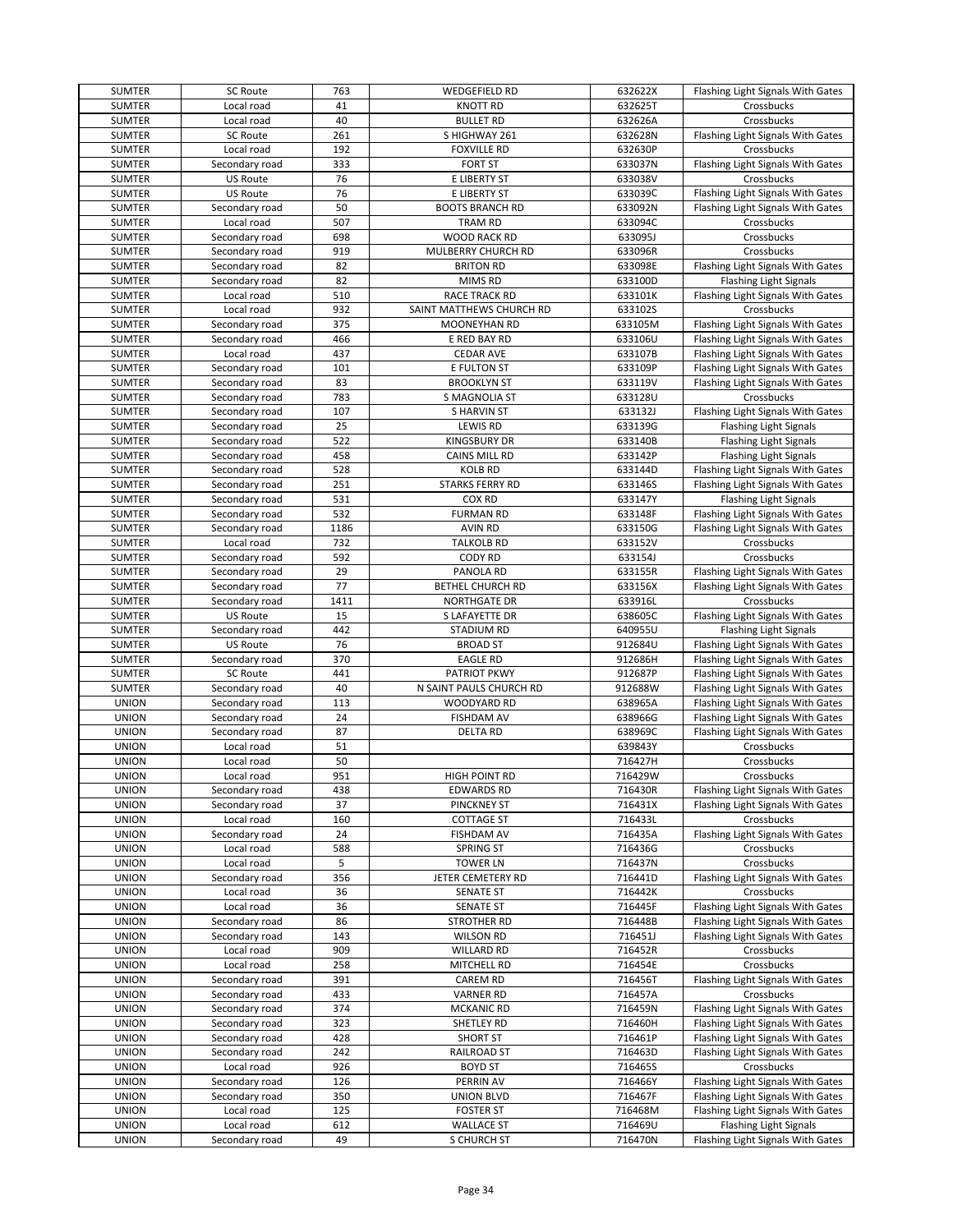| <b>UNION</b>        | Local road      | $\overline{7}$ | E MAIN ST                 | 716471V            | Flashing Light Signals With Gates |
|---------------------|-----------------|----------------|---------------------------|--------------------|-----------------------------------|
| <b>UNION</b>        | Secondary road  | 60             | N MOUNTAIN ST             | 716472C            | Flashing Light Signals With Gates |
| <b>UNION</b>        | Secondary road  | 59             | E ACADEMY ST              | 716473J            | <b>Flashing Light Signals</b>     |
| <b>UNION</b>        | Secondary road  | 194            | <b>INDUSTRIAL PARK RD</b> | 716483P            | Crossbucks                        |
| <b>UNION</b>        | <b>US Route</b> | 176            | N DUNCAN BYP              | 716484W            | Crossbucks                        |
| <b>UNION</b>        | Secondary road  | 138            | <b>BLASSINGAME ST</b>     | 716485D            | Crossbucks                        |
| <b>UNION</b>        | Secondary road  | 517            | <b>HICKS ST</b>           | 716486K            | Crossbucks                        |
| <b>UNION</b>        | Local road      | 636            | <b>KEENAN AV</b>          | 716488Y            | Crossbucks                        |
| <b>UNION</b>        | Local road      | 636            | <b>KEENAN AV</b>          | 716489F            | Crossbucks                        |
| <b>UNION</b>        | Secondary road  | 42             | OLD BUFFALO RD            | 716492N            | Flashing Light Signals With Gates |
| <b>UNION</b>        | Secondary road  | 48             |                           | 716493V            |                                   |
|                     |                 | 382            | N PINCKNEY ST             |                    | <b>Flashing Light Signals</b>     |
| <b>UNION</b>        | Secondary road  |                | <b>BARNADO RD</b>         | 716495J            | Flashing Light Signals With Gates |
| <b>UNION</b>        | Secondary road  | 4              | <b>KELLY RD</b>           | 716500D            | Flashing Light Signals With Gates |
| <b>UNION</b>        | Local road      | 380            | PINEVIEW RD               | 716501K            | Flashing Light Signals With Gates |
| <b>UNION</b>        | Local road      | 528            | EDGEWOOD DR               | 716505M            | Crossbucks                        |
| <b>UNION</b>        | Local road      | 563            | LONE OAK RD               | 716507B            | Crossbucks                        |
| <b>UNION</b>        | Secondary road  | 290            | SONOCO RD                 | 716508H            | Flashing Light Signals With Gates |
| <b>UNION</b>        | Secondary road  | 290            | SONOCO RD                 | 716509P            | Crossbucks                        |
| <b>UNION</b>        | <b>SC Route</b> | 114            | <b>BOB LITTLE RD</b>      | 716510J            | <b>Flashing Light Signals</b>     |
| <b>UNION</b>        | Local road      | 370            | PEACH SHED RD             | 716546S            | Crossbucks                        |
| <b>UNION</b>        | SC Route        | 9              | JONESVILLE LOCKHART HWY   | 716547Y            | Crossbucks                        |
| <b>UNION</b>        | Local road      | 858            | POPLAR RD                 | 716548F            | Flashing Light Signals With Gates |
| <b>UNION</b>        | Local road      | 991            | LITTLEFIELD ST            | 716549M            | Crossbucks                        |
| <b>UNION</b>        | Local road      | 128            | <b>DEPOT ST</b>           | 716551N            | Flashing Light Signals With Gates |
| <b>UNION</b>        | SC Route        | 9              | <b>CHURCH ST</b>          | 716552V            | Flashing Light Signals With Gates |
| <b>UNION</b>        | Local road      | 565            | <b>GILEAD ST</b>          | 716553C            | Flashing Light Signals With Gates |
| <b>UNION</b>        | Local road      | 867            | PINENEEDLE ST             | 716556X            | Flashing Light Signals With Gates |
| <b>UNION</b>        | Secondary road  | 241            | LITTLEJOHN RD             | 716557E            | Flashing Light Signals With Gates |
| <b>UNION</b>        | Local road      | 243            | PULPWOOD YARD RD          | 716559T            | Crossbucks                        |
| <b>UNION</b>        | Secondary road  | 240            | OLD SPARTANBURG HWY       | 716561U            | Flashing Light Signals With Gates |
| <b>UNION</b>        |                 | 48             |                           |                    |                                   |
|                     | Secondary road  |                | N PINCKNEY ST             | 728967M            | <b>Flashing Light Signals</b>     |
| <b>UNION</b>        | <b>SC Route</b> | 49             | <b>ARTHUR BLVD</b>        | 728968U            | <b>Flashing Light Signals</b>     |
| <b>UNION</b>        | <b>SC Route</b> | 18             | THOMPSON BLVD             | 915931U            | Crossbucks                        |
| <b>UNION</b>        | <b>SC Route</b> | 18             | JONESVILLE HWY            | 960081B            | Flashing Light Signals With Gates |
| WILLIAMSBURG        | Secondary road  | 385            | <b>BROOMSTRAW RD</b>      | 633041D            | <b>Flashing Light Signals</b>     |
| WILLIAMSBURG        | Secondary road  | 674            | <b>MCMILLAN RD</b>        | 633046M            | Flashing Light Signals With Gates |
| WILLIAMSBURG        | Secondary road  | 376            | <b>GUESS RD</b>           | 633049H            | <b>Flashing Light Signals</b>     |
| WILLIAMSBURG        | <b>US Route</b> | 521            | <b>US 521 HWY</b>         | 633050C            | Flashing Light Signals With Gates |
| WILLIAMSBURG        | Secondary road  | 35             | N MAIN ST                 | 633052R            | Flashing Light Signals With Gates |
| WILLIAMSBURG        | Local road      | 611            | PINE TREE ST              | 633053X            | Crossbucks                        |
| WILLIAMSBURG        | Secondary road  | 292            | PATTY RD                  | 633254N            | Flashing Light Signals With Gates |
| <b>WILLIAMSBURG</b> | <b>SC Route</b> | 512            | <b>CADE RD</b>            | 633257J            | Flashing Light Signals With Gates |
| WILLIAMSBURG        | Local road      | 192            | RUTLEDGE BAY RD           | 633259X            | Crossbucks                        |
| WILLIAMSBURG        | Secondary road  | 541            | FERM PRO RD               | 633264U            | Flashing Light Signals With Gates |
| WILLIAMSBURG        | Secondary road  | 186            | <b>EASTLAND AVE</b>       | 633265B            | Flashing Light Signals With Gates |
| WILLIAMSBURG        | Secondary road  | 301            | <b>COUNTY CAMP RD</b>     | 633268W            | Flashing Light Signals With Gates |
| WILLIAMSBURG        | Secondary road  | 164            | <b>DENNIS AVE</b>         | 633271E            | Flashing Light Signals With Gates |
| WILLIAMSBURG        | Secondary road  | 349            | <b>WHEELER ST</b>         | 633272L            | Flashing Light Signals With Gates |
| WILLIAMSBURG        | Secondary road  | 68             | <b>KELLY ST</b>           | 633273T            | Flashing Light Signals With Gates |
| WILLIAMSBURG        | Secondary road  | 54             | E BROOKS ST               | 633274A            | Flashing Light Signals With Gates |
| WILLIAMSBURG        | <b>SC Route</b> | 261            | E MAIN ST                 |                    | Flashing Light Signals With Gates |
| WILLIAMSBURG        | Secondary road  | 197            | OLD GAPWAY RD             | 633275G<br>633279J | Flashing Light Signals With Gates |
|                     |                 |                |                           |                    |                                   |
| WILLIAMSBURG        | Secondary road  | 19             | <b>GLAD ST</b>            | 633280D            | Flashing Light Signals With Gates |
| WILLIAMSBURG        | Local road      | 146            | <b>COAST LINE RD</b>      | 633284F            | Crossbucks                        |
| WILLIAMSBURG        | Secondary road  | 570            | DIXIE RD                  | 633286U            | Flashing Light Signals With Gates |
| WILLIAMSBURG        | Local road      | 1361           | <b>COAST LINE RD</b>      | 633288H            | Crossbucks                        |
| WILLIAMSBURG        | Secondary road  | 385            | <b>BROOMSTRAW RD</b>      | 633289P            | Flashing Light Signals With Gates |
| WILLIAMSBURG        | Secondary road  | 220            | W THIRD ST                | 633290J            | Flashing Light Signals With Gates |
| WILLIAMSBURG        | Secondary road  | 90             | <b>TENTH ST</b>           | 633292X            | Flashing Light Signals With Gates |
| WILLIAMSBURG        | Local road      | 1370           |                           | 633293E            | Crossbucks                        |
| WILLIAMSBURG        | <b>SC Route</b> | 375            | <b>GOURDIN RD</b>         | 633295T            | Flashing Light Signals With Gates |
| WILLIAMSBURG        | Secondary road  | 40             | S DEERFIELD ROAD          | 634887G            | Flashing Light Signals With Gates |
| WILLIAMSBURG        | Secondary road  | 318            | <b>NEWELL RD</b>          | 634889V            | Flashing Light Signals With Gates |
| WILLIAMSBURG        | Secondary road  | 215            | LEWIS RD                  | 634890P            | Flashing Light Signals With Gates |
| WILLIAMSBURG        | SC Route        | 261            | W BROAD ST                | 634891W            | Flashing Light Signals With Gates |
| WILLIAMSBURG        | Secondary road  | 447            | OLD KINGSTREE RD          | 634892D            | Crossbucks                        |
| WILLIAMSBURG        | Secondary road  | 297            | W SOCIETY ST              | 634893K            | Flashing Light Signals With Gates |
| WILLIAMSBURG        | Secondary road  | 208            | PINE ST                   | 634894S            | Crossbucks                        |
| WILLIAMSBURG        | Secondary road  | 160            | COW HEAD RD               | 634896F            | Flashing Light Signals With Gates |
| WILLIAMSBURG        | Secondary road  | 483            | <b>COUNTRY RD</b>         | 634897M            | Flashing Light Signals With Gates |
| WILLIAMSBURG        | <b>SC Route</b> | 512            | <b>HENRY RD</b>           | 634901A            | Flashing Light Signals With Gates |
| WILLIAMSBURG        | Secondary road  | 24             | <b>NESMITH RD</b>         | 634902G            | <b>Flashing Light Signals</b>     |
| WILLIAMSBURG        |                 | 74             |                           |                    |                                   |
|                     | Secondary road  |                | <b>TURKEY CREEK RD</b>    | 634906J            | Crossbucks                        |